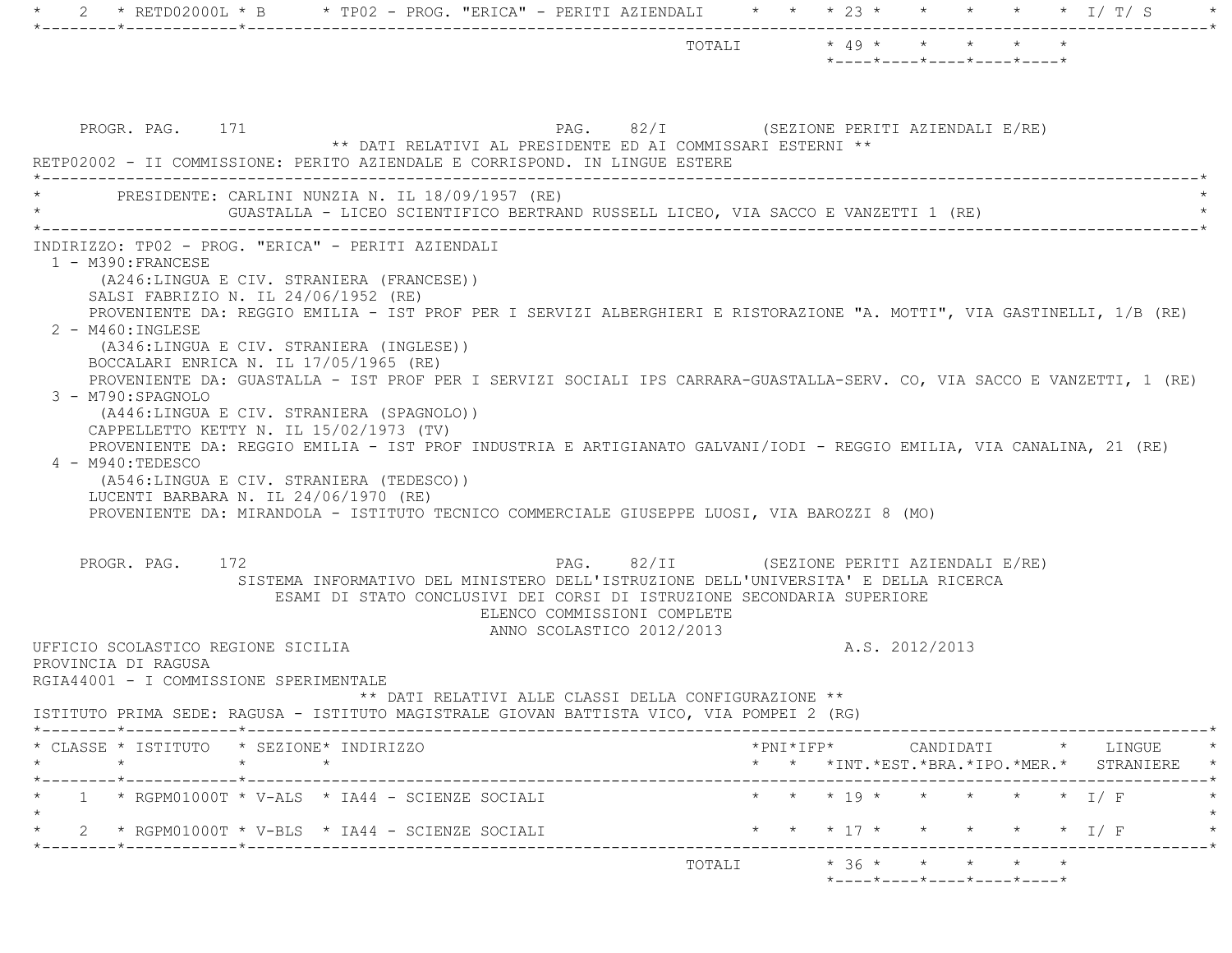|         | * PRESIDENTE: AMORE GIUSEPPE N. IL 28/07/1950 (RG)<br>POZZALLO - ISTITUTO SUPERIORE GIORGIO LA PIRA, VIA E. GIUNTA N. 5 (RG)                                                                                                                                                                                                                                                                                                                                                                                                                                                                                                                                |             |                                                      |  |                                                                                           |                           |  |  |                |                                         |  |                                               |
|---------|-------------------------------------------------------------------------------------------------------------------------------------------------------------------------------------------------------------------------------------------------------------------------------------------------------------------------------------------------------------------------------------------------------------------------------------------------------------------------------------------------------------------------------------------------------------------------------------------------------------------------------------------------------------|-------------|------------------------------------------------------|--|-------------------------------------------------------------------------------------------|---------------------------|--|--|----------------|-----------------------------------------|--|-----------------------------------------------|
|         | INDIRIZZO: IA44 - SCIENZE SOCIALI<br>1 - S029: SCIENZE SOCIALI<br>(A036: FILOSOFIA, PSICOL. E SC. DELL'EDUC)<br>PARISI RACHELE N. IL 11/06/1963 (CT)<br>PROVENIENTE DA: MODICA - ISTITUTO MAGISTRALE GIOVANNI VERGA, PIAZZA BADEN POWELL 1 (RG)<br>2 - SL32: MATEMATICA<br>(A047: MATEMATICA; A049: MATEMATICA E FISICA)<br>GURRIERI NADIA N. IL 19/03/1971 (RG)<br>PROVENIENTE DA: POZZALLO - LICEO SCIENTIFICO G. LA PIRA, C.DA PALAMENTANO/VIA DELLO STADIO (RG)<br>3 - SG82: FILOSOFIA<br>(A037: FILOSOFIA E STORIA)<br>LEGGIO ROSANNA N. IL 13/07/1975 (RG)<br>PROVENIENTE DA: MODICA - ISTITUTO MAGISTRALE GIOVANNI VERGA, PIAZZA BADEN POWELL 1 (RG) |             |                                                      |  |                                                                                           |                           |  |  |                |                                         |  |                                               |
|         | PROGR. PAG. 2<br>UFFICIO SCOLASTICO REGIONE SICILIA<br>PROVINCIA DI RAGUSA<br>RGIA44002 - II COMMISSIONE SPERIMENTALE<br>ISTITUTO PRIMA SEDE: VITTORIA - ISTITUTO MAGISTRALE GIUSEPPE MAZZINI, VIA CURTATONE S.N. (RG)                                                                                                                                                                                                                                                                                                                                                                                                                                      |             | ** DATI RELATIVI ALLE CLASSI DELLA CONFIGURAZIONE ** |  | PAG. 1/II (SPERIMENTALE /RG)                                                              |                           |  |  | A.S. 2012/2013 |                                         |  |                                               |
|         | * CLASSE * ISTITUTO * SEZIONE* INDIRIZZO                                                                                                                                                                                                                                                                                                                                                                                                                                                                                                                                                                                                                    |             |                                                      |  |                                                                                           |                           |  |  |                |                                         |  | * * *INT. *EST. *BRA. *IPO. *MER. * STRANIERE |
|         | * 1 * RGPM030003 * A -SOC * IA44 - SCIENZE SOCIALI                                                                                                                                                                                                                                                                                                                                                                                                                                                                                                                                                                                                          |             |                                                      |  |                                                                                           |                           |  |  |                | * * * 17 * * * * * * T/F                |  |                                               |
| $\star$ | 2 * RGPM030003 * B - SOC * IA44 - SCIENZE SOCIALI                                                                                                                                                                                                                                                                                                                                                                                                                                                                                                                                                                                                           |             |                                                      |  |                                                                                           |                           |  |  |                |                                         |  | * * * 13 * 2 * * * * * I/F                    |
|         |                                                                                                                                                                                                                                                                                                                                                                                                                                                                                                                                                                                                                                                             |             |                                                      |  |                                                                                           | TOTALI * 30 * 2 * * * * * |  |  |                | $*$ ---- $*$ ---- $*$ ---- $*$ ---- $*$ |  |                                               |
|         |                                                                                                                                                                                                                                                                                                                                                                                                                                                                                                                                                                                                                                                             | PROGR. PAG. |                                                      |  | PAG. 2/I (SPERIMENTALE /RG)<br>** DATI RELATIVI AL PRESIDENTE ED AI COMMISSARI ESTERNI ** |                           |  |  |                |                                         |  |                                               |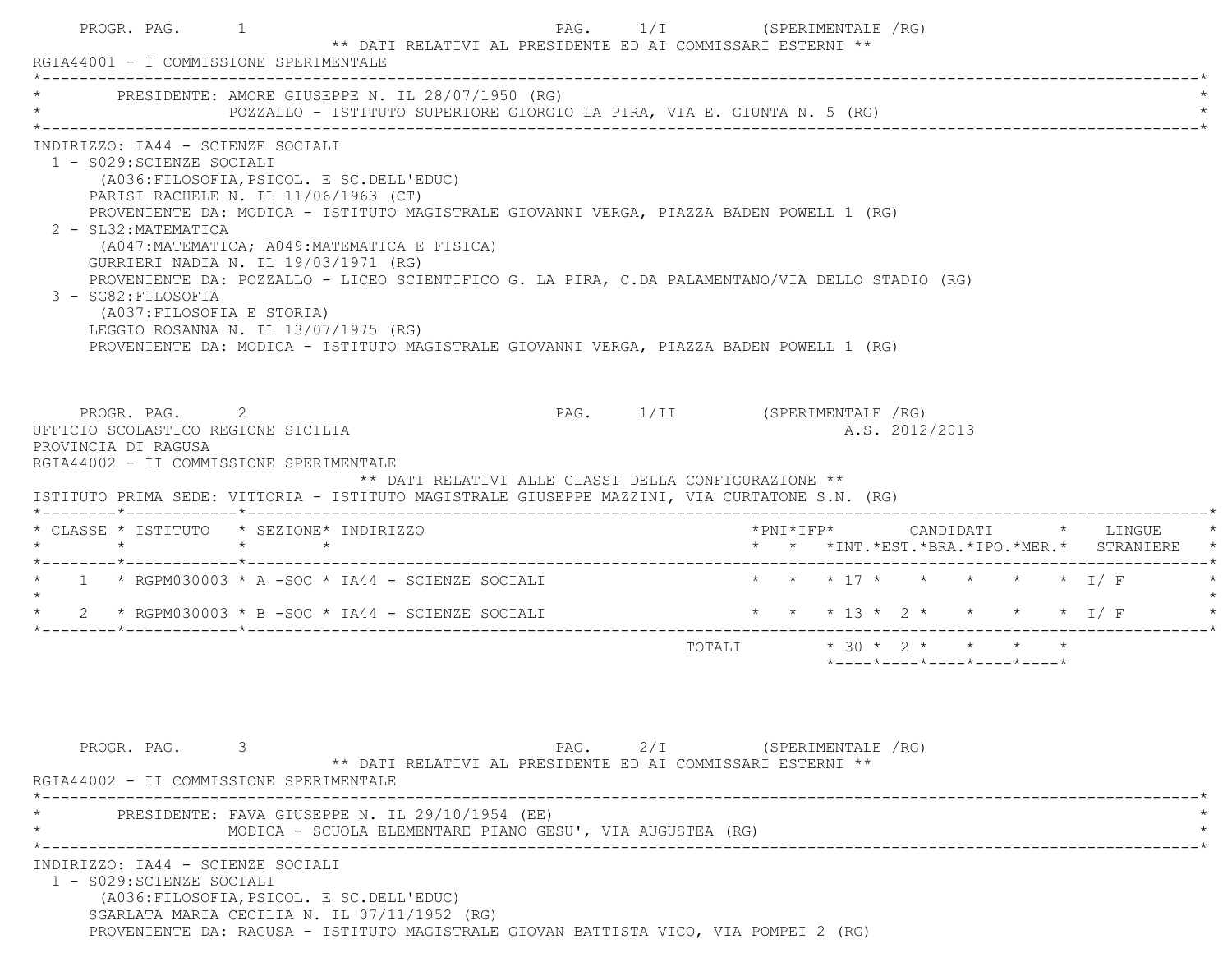| 2 - SL32: MATEMATICA<br>(A047: MATEMATICA; A049: MATEMATICA E FISICA)<br>FRASCA MASSIMO N. IL 27/08/1956 (RG)<br>PROVENIENTE DA: CHIARAMONTE GULFI - IST PROF PER I SERVIZI ALBERGHIERI E RISTORAZIONE PRINCIPI GRIMALDI (SEDE COORD., C.<br>3 - SG82: FILOSOFIA<br>(A037: FILOSOFIA E STORIA)<br>VIRGADAULA ROSA MARIA N. IL 15/08/1954 (RG)<br>PROVENIENTE DA: MUSSOMELI - LICEO SCIENTIFICO "VIRGILIO", C/DA PRATO, SNC (CL) |                              |                                                      |  |                |  |                                               |  |
|---------------------------------------------------------------------------------------------------------------------------------------------------------------------------------------------------------------------------------------------------------------------------------------------------------------------------------------------------------------------------------------------------------------------------------|------------------------------|------------------------------------------------------|--|----------------|--|-----------------------------------------------|--|
| PROGR. PAG. 4<br>UFFICIO SCOLASTICO REGIONE SICILIA<br>PROVINCIA DI RAGUSA<br>RGIA44003 - III COMMISSIONE SPERIMENTALE<br>** DATI RELATIVI ALLE CLASSI DELLA CONFIGURAZIONE **<br>ISTITUTO PRIMA SEDE: MODICA - ISTITUTO MAGISTRALE GIOVANNI VERGA, PIAZZA BADEN POWELL 1 (RG)                                                                                                                                                  | PAG. 2/II (SPERIMENTALE /RG) |                                                      |  | A.S. 2012/2013 |  |                                               |  |
| * CLASSE * ISTITUTO * SEZIONE* INDIRIZZO<br>$\star$ $\star$<br>$\star$                                                                                                                                                                                                                                                                                                                                                          |                              |                                                      |  |                |  | * * *INT. *EST. *BRA. *IPO. *MER. * STRANIERE |  |
| 1 $\star$ RGPM00401G $\star$ 5 -SA $\star$ IA44 - SCIENZE SOCIALI<br>2 * RGPM00401G * 5 SB * IA44 - SCIENZE SOCIALI                                                                                                                                                                                                                                                                                                             |                              | * * * 27 * * * * * * I/F<br>* * * 16 * * * * * * I/F |  |                |  |                                               |  |
| PROGR. PAG.<br>** DATI RELATIVI AL PRESIDENTE ED AI COMMISSARI ESTERNI **<br>RGIA44003 - III COMMISSIONE SPERIMENTALE                                                                                                                                                                                                                                                                                                           | PAG. 3/I (SPERIMENTALE /RG)  |                                                      |  |                |  |                                               |  |
| PRESIDENTE: PALAZZOLO GIUSEPPE N. IL 22/08/1953 (RG)                                                                                                                                                                                                                                                                                                                                                                            |                              |                                                      |  |                |  |                                               |  |
| RAGUSA - SCUOLA ELEMENTARE MARIELE VENTRE, VIA PICCININI S.N. (RG)                                                                                                                                                                                                                                                                                                                                                              |                              |                                                      |  |                |  |                                               |  |

PROGR. PAG. 6 6<br>210 SCOLASTICO REGIONE SICILIA 2012 PAG. 3/II (SPERIMENTALE /RG) UFFICIO SCOLASTICO REGIONE SICILIA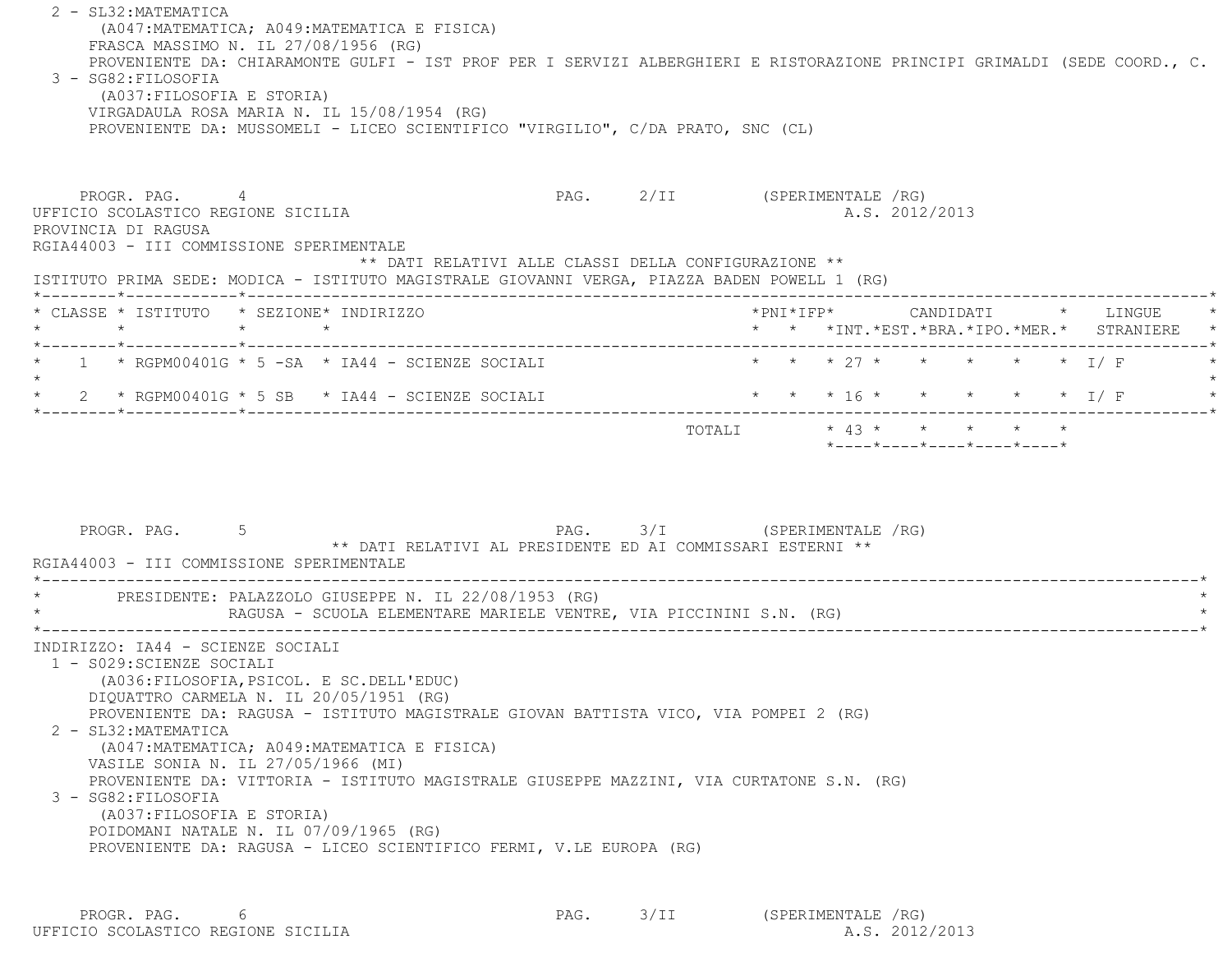| * CLASSE * ISTITUTO * SEZIONE* INDIRIZZO<br>$\star$                                                                                                                                                                                       | $\star$ $\star$                                                                                                                                                                                                                           |                                                                        |                    |                                                                                         |  | * * *INT.*EST.*BRA.*IPO.*MER.* STRANIERE                                                  |
|-------------------------------------------------------------------------------------------------------------------------------------------------------------------------------------------------------------------------------------------|-------------------------------------------------------------------------------------------------------------------------------------------------------------------------------------------------------------------------------------------|------------------------------------------------------------------------|--------------------|-----------------------------------------------------------------------------------------|--|-------------------------------------------------------------------------------------------|
| *--------*------------*--------------                                                                                                                                                                                                     | $1 \rightarrow$ RGPM00401G $\star$ 5 - FA $\star$ ID47 - SCIENZE DELLA FORMAZIONE                                                                                                                                                         |                                                                        |                    | $\star$ $\star$ $\star$ $27$ $\star$ $2$ $\star$ $\star$ $\star$ $\star$ $\star$ $\top$ |  |                                                                                           |
|                                                                                                                                                                                                                                           | * 2 * RGPM00401G * 5 - FB * ID47 - SCIENZE DELLA FORMAZIONE                                                                                                                                                                               | $\star$ $\star$ $\star$ 18 $\star$ 1 $\star$ $\star$ $\star$ $\star$ 1 |                    |                                                                                         |  |                                                                                           |
|                                                                                                                                                                                                                                           |                                                                                                                                                                                                                                           | TOTALI * 45 * 3 * * * * *                                              |                    | $*$ ---- $*$ ---- $*$ ---- $*$ ---- $*$ ---- $*$                                        |  |                                                                                           |
| PROGR. PAG. 7                                                                                                                                                                                                                             | PAG. 4/I (SPERIMENTALE /RG)<br>** DATI RELATIVI AL PRESIDENTE ED AI COMMISSARI ESTERNI **                                                                                                                                                 |                                                                        |                    |                                                                                         |  |                                                                                           |
| RGID47001 - I COMMISSIONE SPERIMENTALE                                                                                                                                                                                                    | * PRESIDENTE: DI ROSA NICOLO' N. IL 14/07/1952 (RG)<br>VITTORIA - LICEO SCIENTIFICO LS S. CANNIZZARO, VIA G.B. IACONO 2 (RG)                                                                                                              |                                                                        |                    |                                                                                         |  |                                                                                           |
| RIMOLDI CELESTINA N. IL 13/06/1952 (RG)                                                                                                                                                                                                   | (A036: FILOSOFIA, PSICOL. E SC. DELL'EDUC)<br>PROVENIENTE DA: RAGUSA - ISTITUTO MAGISTRALE GIOVAN BATTISTA VICO, VIA POMPEI 2 (RG)                                                                                                        |                                                                        |                    |                                                                                         |  |                                                                                           |
| INDIRIZZO: ID47 - SCIENZE DELLA FORMAZIONE<br>1 - S062: SCIENZE DELLA FORMAZIONE<br>2 - SL32: MATEMATICA<br>(A049: MATEMATICA E FISICA)<br>VACCA MARINA N. IL 13/05/1955 (BN)<br>3 - M460:INGLESE<br>MIGLIORE MARIA N. IL 24/08/1961 (RG) | PROVENIENTE DA: RAGUSA - LICEO SCIENTIFICO FERMI, V.LE EUROPA (RG)<br>(A346:LINGUA E CIV. STRANIERA (INGLESE)<br>PROVENIENTE DA: NISCEMI - IST PROF PER L'AGRICOLTURA E L'AMBIENTE IST. PROF. SERV.AGR.E SV.RURAL, VIA CARLO ALBERTO DALL |                                                                        |                    |                                                                                         |  |                                                                                           |
| PROGR. PAG.<br>-8<br>UFFICIO SCOLASTICO REGIONE SICILIA<br>PROVINCIA DI RAGUSA<br>RGIE15001 - I COMMISSIONE SPERIMENTALE                                                                                                                  | $PAG$ , $4/II$<br>** DATI RELATIVI ALLE CLASSI DELLA CONFIGURAZIONE **                                                                                                                                                                    |                                                                        | (SPERIMENTALE /RG) | A.S. 2012/2013                                                                          |  |                                                                                           |
|                                                                                                                                                                                                                                           | ISTITUTO PRIMA SEDE: VITTORIA - ISTITUTO MAGISTRALE GIUSEPPE MAZZINI, VIA CURTATONE S.N. (RG)                                                                                                                                             |                                                                        |                    |                                                                                         |  | *PNI*IFP*     CANDIDATI    *   LINGUE<br>* * * INT. *EST. *BRA. *IPO. *MER. * STRANIERE * |
| * CLASSE * ISTITUTO * SEZIONE* INDIRIZZO<br>*--------*------------*-----------                                                                                                                                                            |                                                                                                                                                                                                                                           |                                                                        |                    | * * * 23 * 2 * * * * * I                                                                |  |                                                                                           |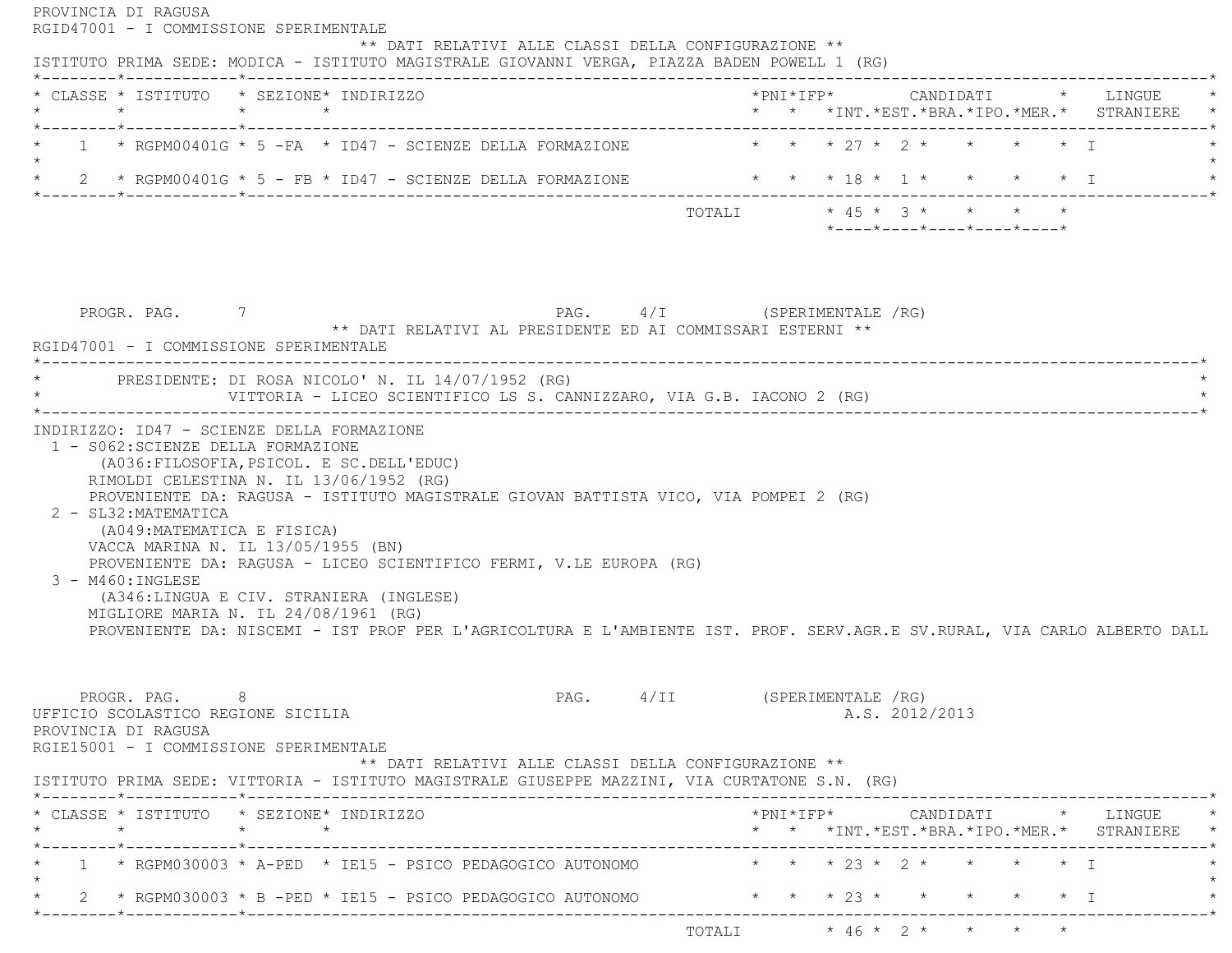|                                                                                                                                        | PRESIDENTE: CARRUBBA SERGIO N. IL 10/06/1960 (RG)<br>MODICA - LICEO SCIENTIFICO G. GALILEI, PIAZZALE BADEN POWELL N.10 (RG)                                                                                                                                                                                                                                                                                                                                                                                                                                  |                                                                                                                           |
|----------------------------------------------------------------------------------------------------------------------------------------|--------------------------------------------------------------------------------------------------------------------------------------------------------------------------------------------------------------------------------------------------------------------------------------------------------------------------------------------------------------------------------------------------------------------------------------------------------------------------------------------------------------------------------------------------------------|---------------------------------------------------------------------------------------------------------------------------|
| 1 - M670: PEDAGOGIA<br>2 - M247: MATEMATICA E INFORMATICA<br>3 - M460: INGLESE<br>PROGR. PAG. 10<br>UFFICIO SCOLASTICO REGIONE SICILIA | INDIRIZZO: IE15 - PSICO PEDAGOGICO AUTONOMO<br>(A036: FILOSOFIA, PSICOL. E SC. DELL'EDUC)<br>BELLUARDO CONCETTA N. IL 06/06/1956 (RG)<br>PROVENIENTE DA: RAGUSA - ISTITUTO MAGISTRALE GIOVAN BATTISTA VICO, VIA POMPEI 2 (RG)<br>(A049: MATEMATICA E FISICA)<br>RIZZO INNOCENZA N. IL 13/04/1966 (RG)<br>PROVENIENTE DA: RAGUSA - LICEO SCIENTIFICO FERMI, V.LE EUROPA (RG)<br>(A346:LINGUA E CIV. STRANIERA (INGLESE)<br>DI MAGGIO DOMENICO N. IL 18/01/1957 (RG)<br>PROVENIENTE DA: MODICA - LICEO SCIENTIFICO G. GALILEI, PIAZZALE BADEN POWELL N.10 (RG) | PAG. 5/II (SPERIMENTALE /RG)<br>A.S. 2012/2013                                                                            |
| PROVINCIA DI RAGUSA                                                                                                                    | RGIE15002 - II COMMISSIONE SPERIMENTALE                                                                                                                                                                                                                                                                                                                                                                                                                                                                                                                      |                                                                                                                           |
|                                                                                                                                        | ** DATI RELATIVI ALLE CLASSI DELLA CONFIGURAZIONE **<br>ISTITUTO PRIMA SEDE: VITTORIA - ISTITUTO MAGISTRALE GIUSEPPE MAZZINI, VIA CURTATONE S.N. (RG)                                                                                                                                                                                                                                                                                                                                                                                                        |                                                                                                                           |
|                                                                                                                                        | * CLASSE * ISTITUTO * SEZIONE* INDIRIZZO                                                                                                                                                                                                                                                                                                                                                                                                                                                                                                                     | *PNI*IFP*     CANDIDATI    *   LINGUE<br>* * *INT. *EST. *BRA. *IPO. *MER. * STRANIERE                                    |
|                                                                                                                                        |                                                                                                                                                                                                                                                                                                                                                                                                                                                                                                                                                              | * 1 * RGPM030003 * C -PED * IE15 - PSICO PEDAGOGICO AUTONOMO * * * * 22 * * * * * * * I                                   |
|                                                                                                                                        |                                                                                                                                                                                                                                                                                                                                                                                                                                                                                                                                                              | ISTITUTO SECONDA SEDE: COMISO - L.R. PAR. ISTITUTO MAGISTRALE euroscuolegroup s.r.l., VIA PRINCIPE DI CARIGNANO N.16 (RG) |
|                                                                                                                                        | * CLASSE * ISTITUTO * SEZIONE* INDIRIZZO                                                                                                                                                                                                                                                                                                                                                                                                                                                                                                                     |                                                                                                                           |
|                                                                                                                                        | 2 * RGPM05500B * V-LSPP * ID85 - SOCIO PSICO PEDAGOGICO                                                                                                                                                                                                                                                                                                                                                                                                                                                                                                      | * * *INT.*EST.*BRA.*IPO.*MER.* STRANIERE<br>* * * 15 * 8 * * * * * I                                                      |

PROGR. PAG. 11 1 PAG. 6/I (SPERIMENTALE /RG) \*\* DATI RELATIVI AL PRESIDENTE ED AI COMMISSARI ESTERNI \*\* RGIE15002 - II COMMISSIONE SPERIMENTALE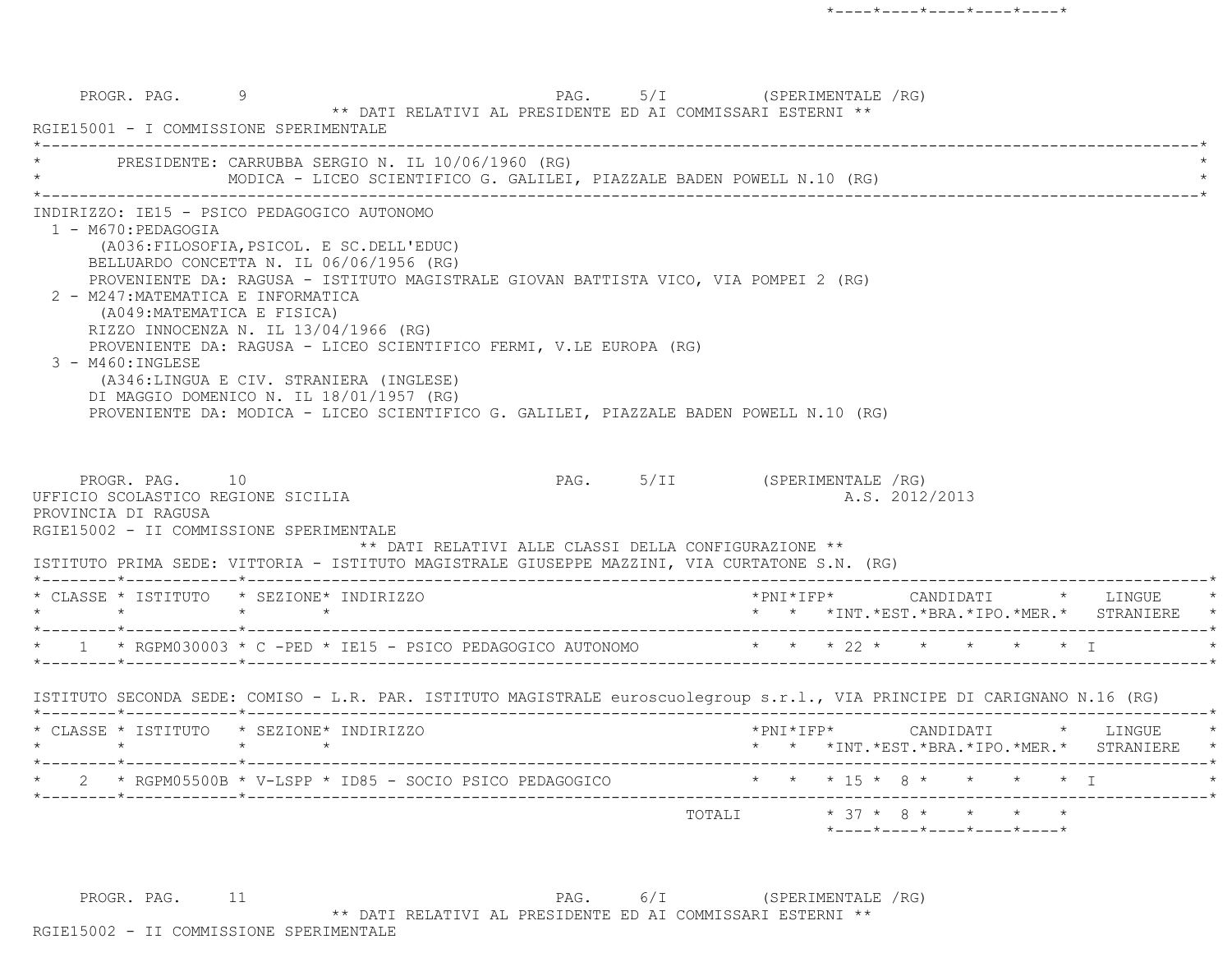| PRESIDENTE: MODICA PIETRO N. IL 28/06/1957 (RG)                                                                                                                                                                                                                                                                                                           |                    | MODICA - ISTITUTO COMPRENSIVO S.MARTA, VIA VITTORIO VENETO (RG)                                                                                                                                                                                                                                                                                                                                                                                                        |  |                              |  |                     |                      |  |           |                                                                       |
|-----------------------------------------------------------------------------------------------------------------------------------------------------------------------------------------------------------------------------------------------------------------------------------------------------------------------------------------------------------|--------------------|------------------------------------------------------------------------------------------------------------------------------------------------------------------------------------------------------------------------------------------------------------------------------------------------------------------------------------------------------------------------------------------------------------------------------------------------------------------------|--|------------------------------|--|---------------------|----------------------|--|-----------|-----------------------------------------------------------------------|
| INDIRIZZO: IE15 - PSICO PEDAGOGICO AUTONOMO<br>1 - M670: PEDAGOGIA<br>LILLO FRANCESCA N. IL 23/12/1954 (RG)<br>2 - M247: MATEMATICA E INFORMATICA<br>(A049: MATEMATICA E FISICA)<br>CRISCIONE MARIA N. IL 02/05/1954 (RG)<br>3 - M460:INGLESE<br>INDIRIZZO: ID85 - SOCIO PSICO PEDAGOGICO<br>1 - M670: PEDAGOGIA<br>LILLO FRANCESCA N. IL 23/12/1954 (RG) |                    | (A036: FILOSOFIA, PSICOL. E SC. DELL'EDUC)<br>PROVENIENTE DA: RAGUSA - ISTITUTO MAGISTRALE GIOVAN BATTISTA VICO, VIA POMPEI 2 (RG)<br>PROVENIENTE DA: RAGUSA - ISTITUTO MAGISTRALE GIOVAN BATTISTA VICO, VIA POMPEI 2 (RG)<br>(A346:LINGUA E CIV. STRANIERA (INGLESE)<br>CACCIATORE VALERIA MARIA N. IL 11/06/1954 (CL)<br>PROVENIENTE DA: ISPICA - LICEO CLASSICO ISTITUTO ISTRUZIONE SUPERIORE, VIA ANDREOLI N. 2 (RG)<br>(A036: FILOSOFIA, PSICOL. E SC. DELL'EDUC) |  |                              |  |                     |                      |  |           |                                                                       |
| 2 - SL32: MATEMATICA<br>(A049: MATEMATICA E FISICA)<br>CRISCIONE MARIA N. IL 02/05/1954 (RG)<br>$3 - M460$ : INGLESE                                                                                                                                                                                                                                      |                    | PROVENIENTE DA: RAGUSA - ISTITUTO MAGISTRALE GIOVAN BATTISTA VICO, VIA POMPEI 2 (RG)<br>PROVENIENTE DA: RAGUSA - ISTITUTO MAGISTRALE GIOVAN BATTISTA VICO, VIA POMPEI 2 (RG)<br>(A346:LINGUA E CIV. STRANIERA (INGLESE)<br>CACCIATORE VALERIA MARIA N. IL 11/06/1954 (CL)<br>PROVENIENTE DA: ISPICA - LICEO CLASSICO ISTITUTO ISTRUZIONE SUPERIORE, VIA ANDREOLI N. 2 (RG)                                                                                             |  |                              |  |                     |                      |  |           |                                                                       |
| PROGR. PAG. 12<br>UFFICIO SCOLASTICO REGIONE SICILIA<br>PROVINCIA DI RAGUSA<br>RGIM07001 - I COMMISSIONE SPERIMENTALE                                                                                                                                                                                                                                     |                    | ** DATI RELATIVI ALLE CLASSI DELLA CONFIGURAZIONE **                                                                                                                                                                                                                                                                                                                                                                                                                   |  | PAG. 6/II (SPERIMENTALE /RG) |  |                     | A.S. 2012/2013       |  |           |                                                                       |
| * CLASSE * ISTITUTO * SEZIONE* INDIRIZZO<br>$\star$                                                                                                                                                                                                                                                                                                       | $\star$<br>$\star$ | ISTITUTO PRIMA SEDE: RAGUSA - ISTITUTO TECNICO PER GEOMETRI GAGLIARDI, VIALE DEI PLATANI 180 (RG)                                                                                                                                                                                                                                                                                                                                                                      |  |                              |  | $*$ PNI $*$ IFP $*$ |                      |  |           | CANDIDATI * LINGUE<br>* * *INT. *EST. *BRA. *IPO. *MER. * STRANIERE * |
|                                                                                                                                                                                                                                                                                                                                                           |                    | * 1 * RGTL007018 * 5 -A * IM07 - GEOMETRI (PLS) * * * * 23 * 1 * * * * * * * I                                                                                                                                                                                                                                                                                                                                                                                         |  |                              |  |                     |                      |  |           |                                                                       |
|                                                                                                                                                                                                                                                                                                                                                           |                    | * RGTL007018 * 5 - B * IM07 - GEOMETRI (PLS)                                                                                                                                                                                                                                                                                                                                                                                                                           |  |                              |  |                     | $* 23 * * * * * * *$ |  | $\star$ T |                                                                       |

PROGR. PAG. 13 13 PAG. 7/I (SPERIMENTALE /RG) \*\* DATI RELATIVI AL PRESIDENTE ED AI COMMISSARI ESTERNI \*\*

\*----------------------------------------------------------------------------------------------------------------------------\*

RGIM07001 - I COMMISSIONE SPERIMENTALE

\* PRESIDENTE: FERMA MARIO CARMELO N. IL 25/06/1958 (RG) \*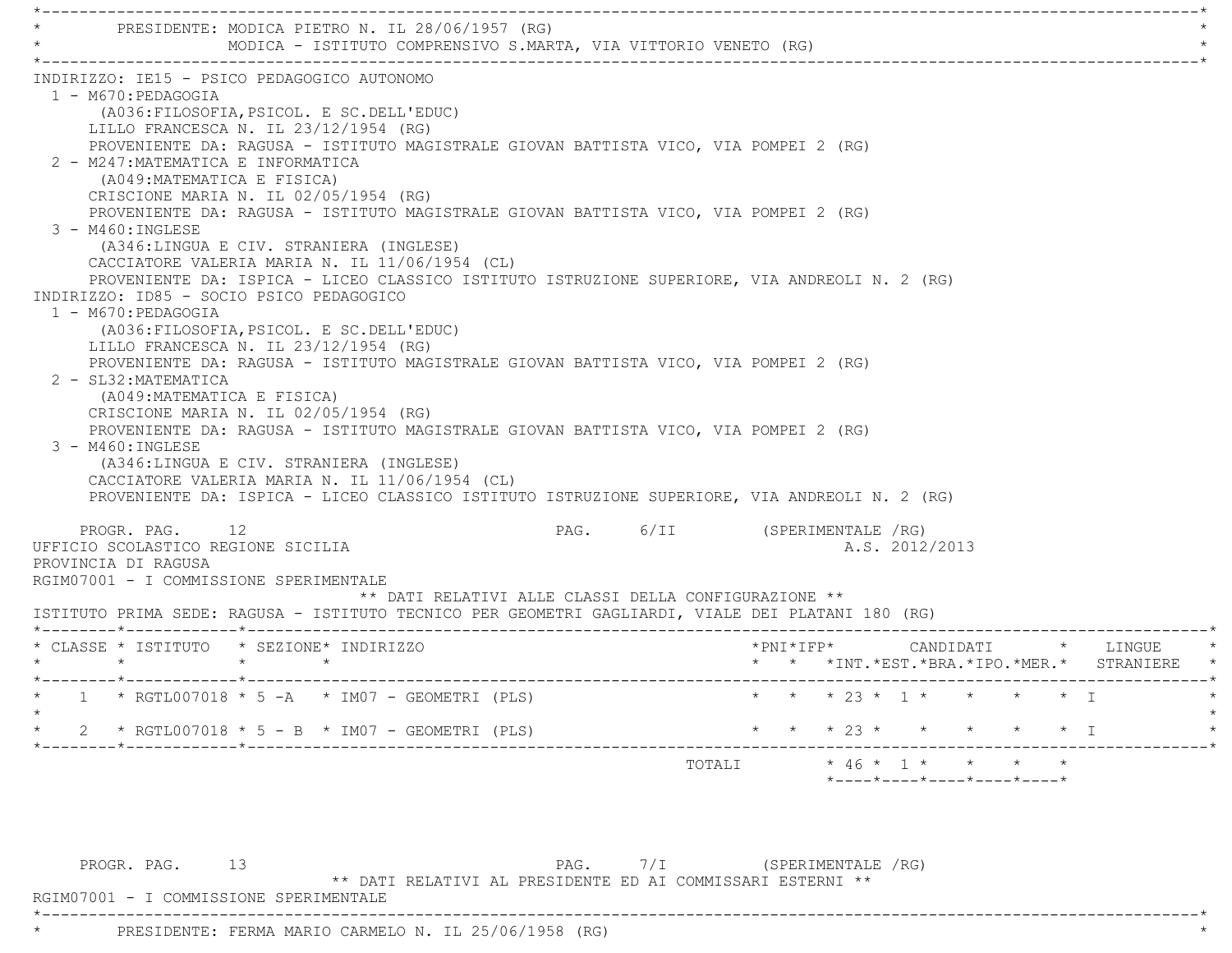|                                                              | COMISO - LICEO CLASSICO GIOSUE' CARDUCCI, VIA ROMA (RG)                                                                                                                                                                                                                                                                                                                                                                                                                                                                                                                                                                                                                                                                        |                              |  |                            |  |                                          |  |
|--------------------------------------------------------------|--------------------------------------------------------------------------------------------------------------------------------------------------------------------------------------------------------------------------------------------------------------------------------------------------------------------------------------------------------------------------------------------------------------------------------------------------------------------------------------------------------------------------------------------------------------------------------------------------------------------------------------------------------------------------------------------------------------------------------|------------------------------|--|----------------------------|--|------------------------------------------|--|
| INDIRIZZO: IM07 - GEOMETRI (PLS)<br>3 - M460: INGLESE        | 1 - M181: COSTRUZIONI EDILI, STRADALI ED IDRAULICHE<br>(A016:COSTR., TECNOL. DELLE COST.E DIS. TEC)<br>ARRABITO GIUSEPPE N. IL 17/11/1951 (RG)<br>PROVENIENTE DA: MODICA - ISTITUTO TECNICO PER GEOMETRI LEON BATTISTA ALBERTI, PIAZZA BADEN POWELL 1 (RG)<br>2 - M517: ELEMENTI DI COSTRUZIONI RURALI E DISEGNO RELATIVO<br>(A072:TOPOG. GEN., COSTR.RUR. E DISEGNO)<br>ALFANO GIORGIO N. IL 01/07/1953 (RG)<br>PROVENIENTE DA: MODICA - ISTITUTO TECNICO PER GEOMETRI LEON BATTISTA ALBERTI SER. (ASS, PIAZZA BADEN POWELL, 1 (RG)<br>(A346:LINGUA E CIV. STRANIERA (INGLESE))<br>GENNUSA SABRINA N. IL 15/03/1969 (RG)<br>PROVENIENTE DA: MODICA - LICEO CLASSICO LICEO CLASSICO "TOMMASO CAMPAI, CORSO UMBERTO I, 172 (RG) |                              |  |                            |  |                                          |  |
| UFFICIO SCOLASTICO REGIONE SICILIA<br>PROVINCIA DI RAGUSA    | PROGR. PAG. 14<br>RGISEX001 - I COMMISSIONE SPERIMENTALE<br>** DATI RELATIVI ALLE CLASSI DELLA CONFIGURAZIONE **<br>ISTITUTO PRIMA SEDE: RAGUSA - ISTITUTO MAGISTRALE GIOVAN BATTISTA VICO, VIA POMPEI 2 (RG)                                                                                                                                                                                                                                                                                                                                                                                                                                                                                                                  | PAG. 7/II (SPERIMENTALE /RG) |  | A.S. 2012/2013             |  |                                          |  |
|                                                              | * CLASSE * ISTITUTO * SEZIONE* INDIRIZZO                                                                                                                                                                                                                                                                                                                                                                                                                                                                                                                                                                                                                                                                                       |                              |  |                            |  |                                          |  |
|                                                              |                                                                                                                                                                                                                                                                                                                                                                                                                                                                                                                                                                                                                                                                                                                                |                              |  |                            |  | * * *INT.*EST.*BRA.*IPO.*MER.* STRANIERE |  |
| $\star$                                                      | * 1 * RGPM01000T * V - AL * ISEX - LINGUISTICO PROGETTO "BROCCA" * * * 18 * * * * * * * * I/ F/ S                                                                                                                                                                                                                                                                                                                                                                                                                                                                                                                                                                                                                              |                              |  |                            |  |                                          |  |
|                                                              | 2 * RGPM01000T * V-BL-S * ISEX - LINGUISTICO PROGETTO "BROCCA" * * * 6 * * * * * * * I/ F/ S<br>* * * V-BL-T * ISEX - LINGUISTICO PROGETTO "BROCCA" * * * 15 * * * * * * * 1/ F/ T                                                                                                                                                                                                                                                                                                                                                                                                                                                                                                                                             |                              |  |                            |  |                                          |  |
|                                                              |                                                                                                                                                                                                                                                                                                                                                                                                                                                                                                                                                                                                                                                                                                                                |                              |  | *----*----*----*----*----* |  |                                          |  |
| PROGR. PAG. 15<br>$\star$                                    | ** DATI RELATIVI AL PRESIDENTE ED AI COMMISSARI ESTERNI **<br>RGISEX001 - I COMMISSIONE SPERIMENTALE                                                                                                                                                                                                                                                                                                                                                                                                                                                                                                                                                                                                                           | PAG. 8/I (SPERIMENTALE /RG)  |  |                            |  |                                          |  |
|                                                              | PRESIDENTE: AREZZO GIORGIO N. IL 30/01/1949 (SR)<br>SCICLI - ISTITUTO TECNICO COMMERCIALE I.T.C. " Q.CATAUDELLA ", VIA PRIMULA (RG)                                                                                                                                                                                                                                                                                                                                                                                                                                                                                                                                                                                            |                              |  |                            |  |                                          |  |
| 1 - M390: FRANCESE<br>2 - M460: INGLESE<br>3 - M790:SPAGNOLO | INDIRIZZO: ISEX - LINGUISTICO PROGETTO "BROCCA"<br>(A246:LINGUA E CIV. STRANIERA (FRANCESE))<br>CELAURO MARIA N. IL 16/04/1966 (SR)<br>PROVENIENTE DA: ROSOLINI - IST PROF PER I SERVIZI COMMERCIALI E TURISTICI I.P.C.T. DI ROSOLINI, VIA ROSSINI (SR)<br>(A346:LINGUA E CIV. STRANIERA (INGLESE))<br>DISTEFANO MONICA N. IL 14/04/1968 (TO)<br>PROVENIENTE DA: MODICA - ISTITUTO TECNICO PER GEOMETRI LEON BATTISTA ALBERTI, PIAZZA BADEN POWELL 1 (RG)<br>(A446:LINGUA E CIV. STRANIERA (SPAGNOLO))                                                                                                                                                                                                                         |                              |  |                            |  |                                          |  |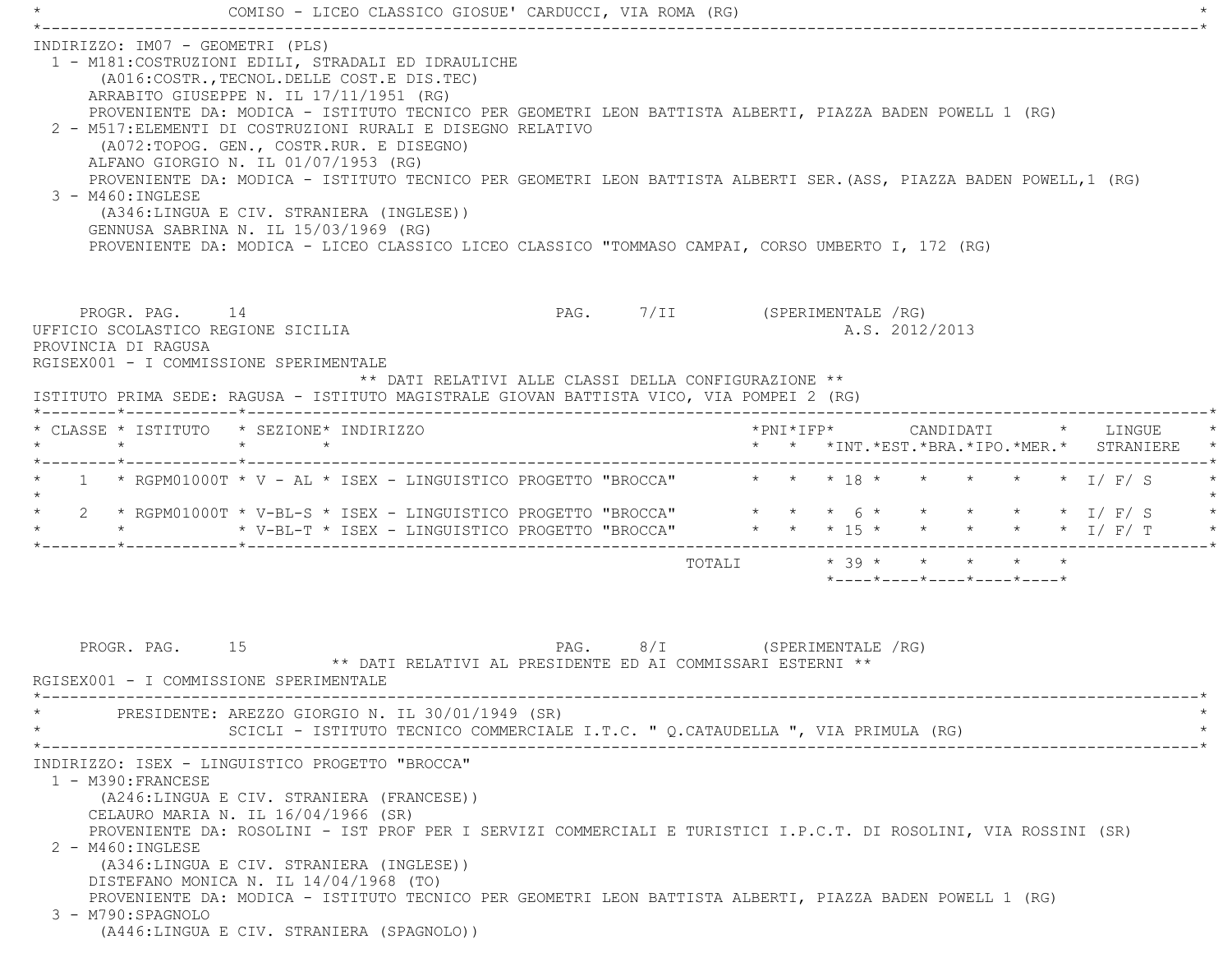MILAZZO VALERIA N. IL 28/07/1975 (RG) PROVENIENTE DA: ISPICA - LICEO CLASSICO ISTITUTO ISTRUZIONE SUPERIORE, VIA ANDREOLI N. 2 (RG) 4 - M940:TEDESCO (A546:LINGUA E CIV. STRANIERA (TEDESCO)) AREZZO ROSALIA N. IL 03/02/1972 (RG) PROVENIENTE DA: POZZALLO - ISTITUTO TECNICO COMMERCIALE G. LA PIRA, VIA PETRINI (RG) PROGR. PAG. 16 CHA 16 PAG. 8/II (SPERIMENTALE /RG) UFFICIO SCOLASTICO REGIONE SICILIA A.S. 2012/2013 PROVINCIA DI RAGUSA RGISFA001 - I COMMISSIONE SPERIMENTALE \*\* DATI RELATIVI ALLE CLASSI DELLA CONFIGURAZIONE \*\* ISTITUTO PRIMA SEDE: ISPICA - LICEO CLASSICO ISTITUTO ISTRUZIONE SUPERIORE, VIA ANDREOLI N. 2 (RG) \*--------\*------------\*-------------------------------------------------------------------------------------------------------\* \* CLASSE \* ISTITUTO \* SEZIONE\* INDIRIZZO \*PNI\*IFP\* CANDIDATI \* LINGUE \* \* \* \* \* \* \* \*INT.\*EST.\*BRA.\*IPO.\*MER.\* STRANIERE \* \*--------\*------------\*-------------------------------------------------------------------------------------------------------\*\* 1 \* RGPC00201Q \* 5^ A \* ISFA - SCIENT. TECNOL. PROGETTO "BROCCA \* \* \* 22 \* 3 \* \* \* \* \* \* T \*--------\*------------\*-------------------------------------------------------------------------------------------------------\* ISTITUTO SECONDA SEDE: POZZALLO - LICEO SCIENTIFICO G. LA PIRA, C.DA PALAMENTANO/VIA DELLO STADIO (RG) \*--------\*------------\*-------------------------------------------------------------------------------------------------------\* \* CLASSE \* ISTITUTO \* SEZIONE\* INDIRIZZO \*PNI\*IFP\* CANDIDATI \* LINGUE \* \* \* \* \* \* \* \*INT.\*EST.\*BRA.\*IPO.\*MER.\* STRANIERE \* \*--------\*------------\*-------------------------------------------------------------------------------------------------------\* \* 2 \* RGPS006016 \* 5^ A \* PS00 - SCIENTIFICO \* \* \* 25 \* \* \* \* \* I \* \*--------\*------------\*-------------------------------------------------------------------------------------------------------\*TOTALI \* 47 \* 3 \* \* \* \* \* \*----\*----\*----\*----\*----\*PROGR. PAG. 17 17 2009 12 PAG. 9/I (SPERIMENTALE /RG) \*\* DATI RELATIVI AL PRESIDENTE ED AI COMMISSARI ESTERNI \*\* RGISFA001 - I COMMISSIONE SPERIMENTALE \*----------------------------------------------------------------------------------------------------------------------------\*PRESIDENTE: SPATARO GIUSEPPINA N. IL 07/06/1955 (EE) VITTORIA - ISTITUTO COMPRENSIVO LEONARDO SCIASCIA, VIA MALFA' 32 (RG) \*----------------------------------------------------------------------------------------------------------------------------\* INDIRIZZO: ISFA - SCIENT. TECNOL. PROGETTO "BROCCA 1 - M557:MATEMATICA E FISICA (A049:MATEMATICA E FISICA) GURRIERI ROSA MARIA N. IL 03/05/1960 (RG) PROVENIENTE DA: RAGUSA - LICEO SCIENTIFICO FERMI, V.LE EUROPA (RG) 2 - M460:INGLESE (A346:LINGUA E CIV. STRANIERA (INGLESE)) OCCHIPINTI CARBONARO GIUSEPPA N. IL 23/08/1957 (RG) PROVENIENTE DA: COMISO - ISTITUTO D'ARTE S.FIUME, VIALE DELLA RESISTENZA 90 (RG) 3 - M770:SCIENZE NATURALI (A060:SC.NA.,CH.,GEOG.,MIC. ) MURGANA GIUSEPPE ELIO N. IL 19/10/1951 (RG) PROVENIENTE DA: VITTORIA - ISTITUTO MAGISTRALE GIUSEPPE MAZZINI, VIA CURTATONE S.N. (RG) INDIRIZZO: PS00 - SCIENTIFICO 1 - SL32:MATEMATICA(A049:MATEMATICA E FISICA)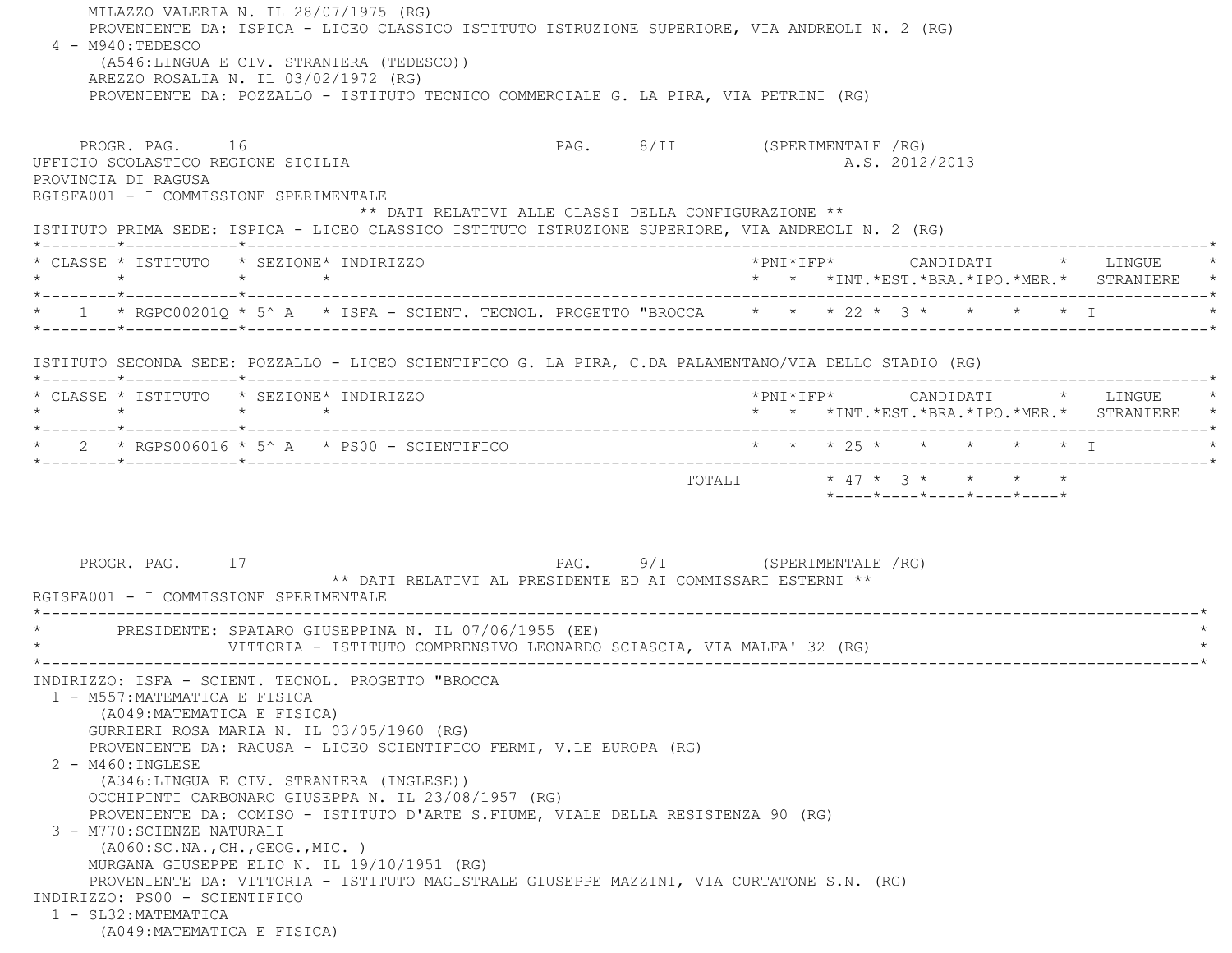| GURRIERI ROSA MARIA N. IL 03/05/1960 (RG)<br>PROVENIENTE DA: RAGUSA - LICEO SCIENTIFICO FERMI, V.LE EUROPA (RG)<br>2 - M770: SCIENZE NATURALI<br>( A060:SC.NA., CH., GEOG., MIC. )<br>MURGANA GIUSEPPE ELIO N. IL 19/10/1951 (RG)<br>PROVENIENTE DA: VITTORIA - ISTITUTO MAGISTRALE GIUSEPPE MAZZINI, VIA CURTATONE S.N. (RG)<br>3 - SG82: FILOSOFIA<br>(A037: FILOSOFIA E STORIA)<br>PISANA AGATA N. IL 27/11/1958 (RG)<br>PROVENIENTE DA: RAGUSA - LICEO SCIENTIFICO FERMI, V.LE EUROPA (RG)                                                                                                                                                           |                                                                                            |                                                                               |  |
|----------------------------------------------------------------------------------------------------------------------------------------------------------------------------------------------------------------------------------------------------------------------------------------------------------------------------------------------------------------------------------------------------------------------------------------------------------------------------------------------------------------------------------------------------------------------------------------------------------------------------------------------------------|--------------------------------------------------------------------------------------------|-------------------------------------------------------------------------------|--|
| PROGR. PAG. 18<br>UFFICIO SCOLASTICO REGIONE SICILIA<br>PROVINCIA DI RAGUSA<br>RGISFP001 - I COMMISSIONE SPERIMENTALE<br>ISTITUTO PRIMA SEDE: RAGUSA - ISTITUTO MAGISTRALE GIOVAN BATTISTA VICO, VIA POMPEI 2 (RG)                                                                                                                                                                                                                                                                                                                                                                                                                                       | PAG. 9/II (SPERIMENTALE /RG)<br>** DATI RELATIVI ALLE CLASSI DELLA CONFIGURAZIONE **       | A.S. 2012/2013                                                                |  |
| * CLASSE * ISTITUTO * SEZIONE* INDIRIZZO<br>$\star$<br>$\star$ and $\star$                                                                                                                                                                                                                                                                                                                                                                                                                                                                                                                                                                               |                                                                                            | * * *INT.*EST.*BRA.*IPO.*MER.* STRANIERE                                      |  |
| *--------*------------*------------<br>1 * RGPM01000T * V -ASI * ISFP - SOCIO PSICOPEDAG. (PR. "BROCCA") * * * 13 * 2 * * * * * * I<br>2 * RGPM01000T * V - BS * ISFP - SOCIO PSICOPEDAG. (PR. "BROCCA") * * * 27 * * * * * * * * I                                                                                                                                                                                                                                                                                                                                                                                                                      |                                                                                            |                                                                               |  |
| PROGR. PAG. 19<br>RGISFP001 - I COMMISSIONE SPERIMENTALE                                                                                                                                                                                                                                                                                                                                                                                                                                                                                                                                                                                                 | PAG. 10/I (SPERIMENTALE /RG)<br>** DATI RELATIVI AL PRESIDENTE ED AI COMMISSARI ESTERNI ** | TOTALI * 45 * 2 * * * * *<br>$*$ ---- $*$ ---- $*$ ---- $*$ ---- $*$ ---- $*$ |  |
| PRESIDENTE: SPARACINO ROSARIO GIOVANNI N. IL 23/01/1955 (RG)<br>MODICA - ISTITUTO TECNICO PER GEOMETRI LEON BATTISTA ALBERTI, PIAZZA BADEN POWELL 1 (RG)                                                                                                                                                                                                                                                                                                                                                                                                                                                                                                 |                                                                                            |                                                                               |  |
| INDIRIZZO: ISFP - SOCIO PSICOPEDAG. (PR. "BROCCA")<br>1 - M670:PEDAGOGIA<br>(A036: FILOSOFIA, PSICOL. E SC. DELL'EDUC)<br>IGNACCOLO CORRADINA N. IL 03/11/1957 (SR)<br>PROVENIENTE DA: MODICA - ISTITUTO MAGISTRALE GIOVANNI VERGA, PIAZZA BADEN POWELL 1 (RG)<br>2 - SG82: FILOSOFIA<br>(A037: FILOSOFIA E STORIA)<br>MARCECA CULTRERA MARIA N. IL 28/09/1959 (RG)<br>PROVENIENTE DA: MODICA - LICEO SCIENTIFICO G. GALILEI, PIAZZALE BADEN POWELL N.10 (RG)<br>3 - SB01:BIOLOGIA<br>(A060:SC.NA., CH., GEOG., MIC. )<br>ALBANESE SANTINA N. IL 09/05/1964 (CZ)<br>PROVENIENTE DA: POZZALLO - ISTITUTO TECNICO COMMERCIALE G. LA PIRA, VIA PETRINI (RG) |                                                                                            |                                                                               |  |

PROGR. PAG. 20<br>
PAG. 10/II (SPERIMENTALE /RG) PAG. 10/II (SPERIMENTALE /RG) (2012/2013 UFFICIO SCOLASTICO REGIONE SICILIA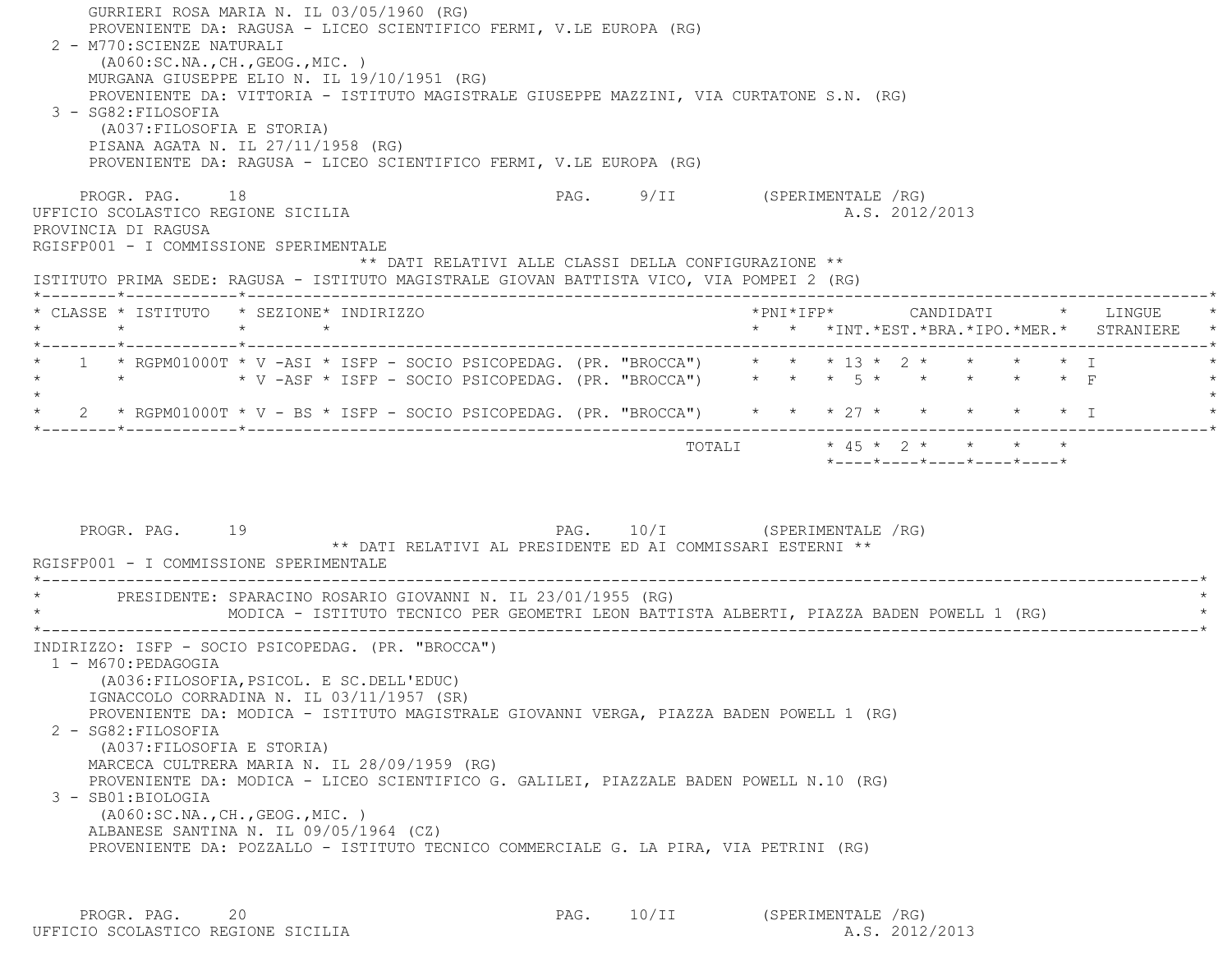PROVINCIA DI RAGUSA RGISFU001 - I COMMISSIONE SPERIMENTALE \*\* DATI RELATIVI ALLE CLASSI DELLA CONFIGURAZIONE \*\* ISTITUTO PRIMA SEDE: VITTORIA - ISTITUTO MAGISTRALE GIUSEPPE MAZZINI, VIA CURTATONE S.N. (RG) \*--------\*------------\*-------------------------------------------------------------------------------------------------------\* \* CLASSE \* ISTITUTO \* SEZIONE\* INDIRIZZO \*PNI\*IFP\* CANDIDATI \* LINGUE \* \* \* \* \* \* \* \*INT.\*EST.\*BRA.\*IPO.\*MER.\* STRANIERE \* \*--------\*------------\*-------------------------------------------------------------------------------------------------------\* \* 1 \* RGPM030003 \* A-LING \* ISFU - LINGUISTICO CM 27 \* \* \* 31 \* \* \* \* \* I/ F/ T \* \*--------\*------------\*-------------------------------------------------------------------------------------------------------\* ISTITUTO SECONDA SEDE: VITTORIA - L.R. PAR. LICEO LINGUISTICO LICEO LINGUISTICO PARITARIO LA, STRADA STATALE PER SCOGLITTI N.8 \*--------\*------------\*-------------------------------------------------------------------------------------------------------\* \* CLASSE \* ISTITUTO \* SEZIONE\* INDIRIZZO \*PNI\*IFP\* CANDIDATI \* LINGUE \* \* \* \* \* \* \* \*INT.\*EST.\*BRA.\*IPO.\*MER.\* STRANIERE \* \*--------\*------------\*-------------------------------------------------------------------------------------------------------\*2 \* RGPL025009 \* V - A \* PL00 - LINGUISTICO \* \* \* \* \* 9 \* 1 \* \* \* \* \* \* 1/ F \*--------\*------------\*-------------------------------------------------------------------------------------------------------\*TOTALI  $* 40 * 1 * * * * * * * *$  \*----\*----\*----\*----\*----\*PROGR. PAG. 21 21 PAG. 11/I (SPERIMENTALE /RG) \*\* DATI RELATIVI AL PRESIDENTE ED AI COMMISSARI ESTERNI \*\* RGISFU001 - I COMMISSIONE SPERIMENTALE \*----------------------------------------------------------------------------------------------------------------------------\* \* PRESIDENTE: BALISTRIERI ROSOLINO N. IL 13/03/1960 (RG) \* \* MODICA - ISTITUTO TECNICO COMMERCIALE ARCHIMEDE, VIA FABRIZIO 10 (RG) \* \*----------------------------------------------------------------------------------------------------------------------------\* INDIRIZZO: ISFU - LINGUISTICO CM 27 1 - M390:FRANCESE (A246:LINGUA E CIV. STRANIERA (FRANCESE)) IOZZIA RITA N. IL 21/05/1957 (RG) PROVENIENTE DA: POZZALLO - ISTITUTO TECNICO COMMERCIALE G. LA PIRA, VIA PETRINI (RG) 2 - M460:INGLESE (A346:LINGUA E CIV. STRANIERA (INGLESE)) CHESSARI SALVATRICE N. IL 04/05/1962 (RG) PROVENIENTE DA: MODICA - LICEO CLASSICO LICEO CLASSICO "TOMMASO CAMPAI, CORSO UMBERTO I, 172 (RG) 3 - M940:TEDESCO (A546:LINGUA E CIV. STRANIERA (TEDESCO)) CAMERATA SALVATRICE N. IL 02/06/1961 (SR) PROVENIENTE DA: ISPICA - LICEO CLASSICO ISTITUTO ISTRUZIONE SUPERIORE, VIA ANDREOLI N. 2 (RG) INDIRIZZO: PL00 - LINGUISTICO 1 - M390:FRANCESE (A246:LINGUA E CIV. STRANIERA (FRANCESE)) IOZZIA RITA N. IL 21/05/1957 (RG) PROVENIENTE DA: POZZALLO - ISTITUTO TECNICO COMMERCIALE G. LA PIRA, VIA PETRINI (RG) 2 - M460:INGLESE (A346:LINGUA E CIV. STRANIERA (INGLESE)) CHESSARI SALVATRICE N. IL 04/05/1962 (RG) PROVENIENTE DA: MODICA - LICEO CLASSICO LICEO CLASSICO "TOMMASO CAMPAI, CORSO UMBERTO I, 172 (RG) 3 - M770:SCIENZE NATURALI (A060:SC.NA.,CH.,GEOG.,MIC. ) POIDOMANI CARMELA N. IL 01/12/1960 (RG) PROVENIENTE DA: MODICA - ISTITUTO MAGISTRALE GIOVANNI VERGA, PIAZZA BADEN POWELL 1 (RG)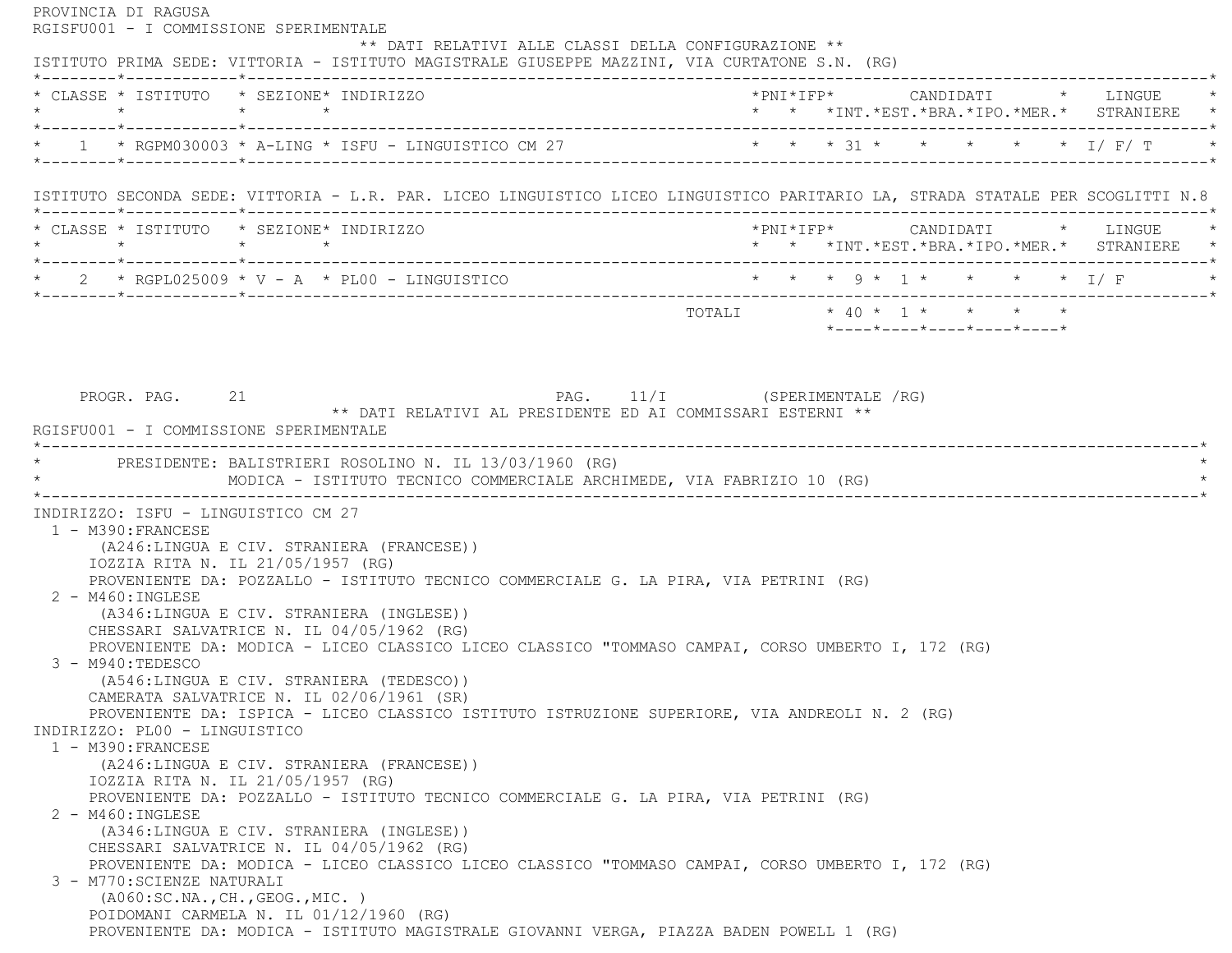| PROGR. PAG. 22<br>UFFICIO SCOLASTICO REGIONE SICILIA<br>PROVINCIA DI RAGUSA                                             |                                                                                                                                                                                                                                                                                                                                                                                                                                                                                                                                                                                                                                                                                                                                    |                              | PAG. 11/II (SPERIMENTALE /RG)<br>A.S. 2012/2013                                        |  |
|-------------------------------------------------------------------------------------------------------------------------|------------------------------------------------------------------------------------------------------------------------------------------------------------------------------------------------------------------------------------------------------------------------------------------------------------------------------------------------------------------------------------------------------------------------------------------------------------------------------------------------------------------------------------------------------------------------------------------------------------------------------------------------------------------------------------------------------------------------------------|------------------------------|----------------------------------------------------------------------------------------|--|
| RGISFU002 - II COMMISSIONE SPERIMENTALE                                                                                 | ** DATI RELATIVI ALLE CLASSI DELLA CONFIGURAZIONE **<br>ISTITUTO PRIMA SEDE: ISPICA - LICEO CLASSICO ISTITUTO ISTRUZIONE SUPERIORE, VIA ANDREOLI N. 2 (RG)                                                                                                                                                                                                                                                                                                                                                                                                                                                                                                                                                                         |                              |                                                                                        |  |
|                                                                                                                         | * CLASSE * ISTITUTO * SEZIONE* INDIRIZZO                                                                                                                                                                                                                                                                                                                                                                                                                                                                                                                                                                                                                                                                                           |                              | *PNI*IFP*     CANDIDATI    *   LINGUE<br>* * *INT. *EST. *BRA. *IPO. *MER. * STRANIERE |  |
|                                                                                                                         | $1 * RGPC00201Q * 5 - A * ISFU - LINGUISTICO CM 27$                                                                                                                                                                                                                                                                                                                                                                                                                                                                                                                                                                                                                                                                                |                              | * * * 13 * * * * * * I/ F/ T                                                           |  |
|                                                                                                                         | 2 * RGPC00201Q * 5 - B * ISFU - LINGUISTICO CM 27                                                                                                                                                                                                                                                                                                                                                                                                                                                                                                                                                                                                                                                                                  |                              | * * * 14 * 2 * * * * * I/F/S                                                           |  |
|                                                                                                                         |                                                                                                                                                                                                                                                                                                                                                                                                                                                                                                                                                                                                                                                                                                                                    |                              | TOTALI * 27 * 2 * * * * *<br>$*$ ---- $*$ ---- $*$ ---- $*$ ---- $*$ ---- $*$          |  |
| PROGR. PAG. 23<br>RGISFU002 - II COMMISSIONE SPERIMENTALE                                                               | ** DATI RELATIVI AL PRESIDENTE ED AI COMMISSARI ESTERNI **                                                                                                                                                                                                                                                                                                                                                                                                                                                                                                                                                                                                                                                                         | PAG. 12/I (SPERIMENTALE /RG) |                                                                                        |  |
|                                                                                                                         | PRESIDENTE: GALOFARO GIUSEPPE N. IL 19/09/1951 (RG)<br>VITTORIA - IST TEC COMMERCIALE E PER GEOMETRI ENRICO FERMI, VIA COMO N.435 (RG)                                                                                                                                                                                                                                                                                                                                                                                                                                                                                                                                                                                             |                              |                                                                                        |  |
| 1 - M390: FRANCESE<br>2 - M460: INGLESE<br>$3 - M940: TEDESCO$<br>4 - M790: SPAGNOLO                                    | (A246:LINGUA E CIV. STRANIERA (FRANCESE))<br>STRADA GIUSEPPA N. IL 12/08/1956 (RG)<br>PROVENIENTE DA: VITTORIA - ISTITUTO MAGISTRALE GIUSEPPE MAZZINI, VIA CURTATONE S.N. (RG)<br>(A346:LINGUA E CIV. STRANIERA (INGLESE))<br>RANIOLO SALVATRICE N. IL 12/04/1963 (RG)<br>PROVENIENTE DA: VITTORIA - ISTITUTO MAGISTRALE GIUSEPPE MAZZINI, VIA CURTATONE S.N. (RG)<br>(A546:LINGUA E CIV. STRANIERA (TEDESCO))<br>CIACERI LOREDANA N. IL 17/03/1961 (PA)<br>PROVENIENTE DA: VITTORIA - ISTITUTO MAGISTRALE GIUSEPPE MAZZINI, VIA CURTATONE S.N. (RG)<br>(A446:LINGUA E CIV. STRANIERA (SPAGNOLO))<br>DISTEFANO LAURA N. IL 21/01/1969 (RG)<br>PROVENIENTE DA: RAGUSA - ISTITUTO MAGISTRALE GIOVAN BATTISTA VICO, VIA POMPEI 2 (RG) |                              |                                                                                        |  |
| PROGR. PAG. 24<br>UFFICIO SCOLASTICO REGIONE SICILIA<br>PROVINCIA DI RAGUSA<br>RGISFU003 - III COMMISSIONE SPERIMENTALE | ** DATI RELATIVI ALLE CLASSI DELLA CONFIGURAZIONE **<br>ISTITUTO PRIMA SEDE: MODICA - ISTITUTO MAGISTRALE GIOVANNI VERGA, PIAZZA BADEN POWELL 1 (RG)                                                                                                                                                                                                                                                                                                                                                                                                                                                                                                                                                                               |                              | PAG. 12/II (SPERIMENTALE /RG)<br>A.S. 2012/2013                                        |  |
| $\star$ $\star$                                                                                                         | * CLASSE * ISTITUTO * SEZIONE* INDIRIZZO<br>$\star$ $\star$                                                                                                                                                                                                                                                                                                                                                                                                                                                                                                                                                                                                                                                                        |                              | * * * *INT. *EST. *BRA. *IPO. *MER. * STRANIERE *                                      |  |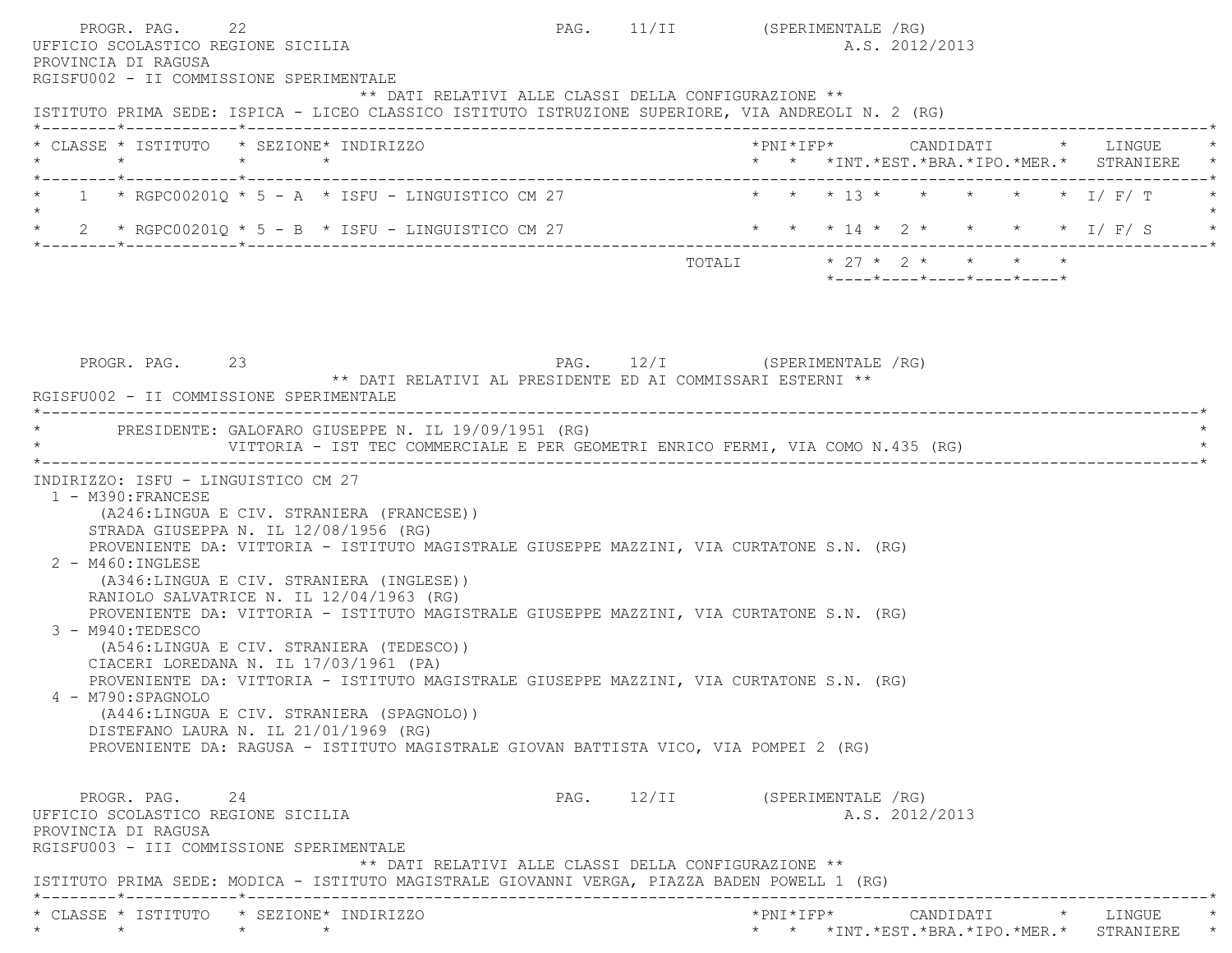|                                                                                                                                                                         | * 1 * RGPM00401G * 5-LA-S * ISFU - LINGUISTICO CM 27 * * * * 13 * * * * * * * * I/ F/ S * *<br>* * * * * * I/ F/ T * * * 5-LA-T * ISFU - LINGUISTICO CM 27 * * * * 4 * * * * * * * I/ F/ T * * * * * I/ F/ T *                                                                                                                                                                                                                                                                                                                                                                                                                                                                                                                                                                                                                                                                                                                                                                                                                                                                                             |                              |                         |                    |  |  |                                            |
|-------------------------------------------------------------------------------------------------------------------------------------------------------------------------|------------------------------------------------------------------------------------------------------------------------------------------------------------------------------------------------------------------------------------------------------------------------------------------------------------------------------------------------------------------------------------------------------------------------------------------------------------------------------------------------------------------------------------------------------------------------------------------------------------------------------------------------------------------------------------------------------------------------------------------------------------------------------------------------------------------------------------------------------------------------------------------------------------------------------------------------------------------------------------------------------------------------------------------------------------------------------------------------------------|------------------------------|-------------------------|--------------------|--|--|--------------------------------------------|
|                                                                                                                                                                         |                                                                                                                                                                                                                                                                                                                                                                                                                                                                                                                                                                                                                                                                                                                                                                                                                                                                                                                                                                                                                                                                                                            |                              |                         |                    |  |  |                                            |
|                                                                                                                                                                         | ISTITUTO SECONDA SEDE: ISPICA - L.R. PAR. LICEO LINGUISTICO LICEO LIGUISTICO PARITARIO KEN, VIA L. DA VINCI (RG)                                                                                                                                                                                                                                                                                                                                                                                                                                                                                                                                                                                                                                                                                                                                                                                                                                                                                                                                                                                           |                              |                         |                    |  |  |                                            |
|                                                                                                                                                                         | * CLASSE * ISTITUTO * SEZIONE* INDIRIZZO                                                                                                                                                                                                                                                                                                                                                                                                                                                                                                                                                                                                                                                                                                                                                                                                                                                                                                                                                                                                                                                                   |                              |                         |                    |  |  |                                            |
|                                                                                                                                                                         |                                                                                                                                                                                                                                                                                                                                                                                                                                                                                                                                                                                                                                                                                                                                                                                                                                                                                                                                                                                                                                                                                                            |                              |                         |                    |  |  | * * *INT.*EST.*BRA.*IPO.*MER.* STRANIERE * |
|                                                                                                                                                                         |                                                                                                                                                                                                                                                                                                                                                                                                                                                                                                                                                                                                                                                                                                                                                                                                                                                                                                                                                                                                                                                                                                            |                              |                         |                    |  |  |                                            |
|                                                                                                                                                                         |                                                                                                                                                                                                                                                                                                                                                                                                                                                                                                                                                                                                                                                                                                                                                                                                                                                                                                                                                                                                                                                                                                            |                              | TOTALI * 35 * * * * * * |                    |  |  |                                            |
|                                                                                                                                                                         |                                                                                                                                                                                                                                                                                                                                                                                                                                                                                                                                                                                                                                                                                                                                                                                                                                                                                                                                                                                                                                                                                                            |                              |                         |                    |  |  |                                            |
|                                                                                                                                                                         |                                                                                                                                                                                                                                                                                                                                                                                                                                                                                                                                                                                                                                                                                                                                                                                                                                                                                                                                                                                                                                                                                                            |                              |                         |                    |  |  |                                            |
| PROGR. PAG. 25                                                                                                                                                          | ** DATI RELATIVI AL PRESIDENTE ED AI COMMISSARI ESTERNI **                                                                                                                                                                                                                                                                                                                                                                                                                                                                                                                                                                                                                                                                                                                                                                                                                                                                                                                                                                                                                                                 | PAG. 13/I (SPERIMENTALE /RG) |                         |                    |  |  |                                            |
|                                                                                                                                                                         | RGISFU003 - III COMMISSIONE SPERIMENTALE                                                                                                                                                                                                                                                                                                                                                                                                                                                                                                                                                                                                                                                                                                                                                                                                                                                                                                                                                                                                                                                                   |                              |                         |                    |  |  |                                            |
|                                                                                                                                                                         | * PRESIDENTE: REINA MADDALENA N. IL 31/03/1962 (AG)                                                                                                                                                                                                                                                                                                                                                                                                                                                                                                                                                                                                                                                                                                                                                                                                                                                                                                                                                                                                                                                        |                              |                         |                    |  |  |                                            |
|                                                                                                                                                                         | RAGUSA - IST PROF INDUSTRIA E ARTIGIANATO GALILEO FERRARIS, VIA NICCOLO' TOMMASEO,5 (RG)                                                                                                                                                                                                                                                                                                                                                                                                                                                                                                                                                                                                                                                                                                                                                                                                                                                                                                                                                                                                                   |                              |                         |                    |  |  |                                            |
| $2 - M460$ : INGLESE<br>3 - M790:SPAGNOLO<br>4 - M940:TEDESCO<br>INDIRIZZO: PL00 - LINGUISTICO<br>1 - M390: FRANCESE<br>2 - M460: INGLESE<br>3 - M770: SCIENZE NATURALI | (A246:LINGUA E CIV. STRANIERA (FRANCESE))<br>NICOSIA MARISA N. IL 24/11/1958 (RG)<br>PROVENIENTE DA: VITTORIA - IST TEC COMMERCIALE E PER GEOMETRI ENRICO FERMI, VIA COMO N.435 (RG)<br>(A346:LINGUA E CIV. STRANIERA (INGLESE))<br>MORGANTE IRENE N. IL 25/07/1968 (RG)<br>PROVENIENTE DA: VITTORIA - ISTITUTO MAGISTRALE GIUSEPPE MAZZINI, VIA CURTATONE S.N. (RG)<br>(A446:LINGUA E CIV. STRANIERA (SPAGNOLO))<br>LICITRA SONIA N. IL 14/08/1971 (RG)<br>PROVENIENTE DA: RAGUSA - ISTITUTO TECNICO COMMERCIALE F. BESTA, VIA ALDO MORO N. 2 (RG)<br>(A546:LINGUA E CIV. STRANIERA (TEDESCO))<br>RAGUSA RITA N. IL 15/05/1965 (EE)<br>PROVENIENTE DA: VITTORIA - ISTITUTO MAGISTRALE GIUSEPPE MAZZINI, VIA CURTATONE S.N. (RG)<br>(A246:LINGUA E CIV. STRANIERA (FRANCESE))<br>NICOSIA MARISA N. IL $24/11/1958$ (RG)<br>PROVENIENTE DA: VITTORIA - IST TEC COMMERCIALE E PER GEOMETRI ENRICO FERMI, VIA COMO N.435 (RG)<br>(A346:LINGUA E CIV. STRANIERA (INGLESE))<br>MORGANTE IRENE N. IL 25/07/1968 (RG)<br>PROVENIENTE DA: VITTORIA - ISTITUTO MAGISTRALE GIUSEPPE MAZZINI, VIA CURTATONE S.N. (RG) |                              |                         |                    |  |  |                                            |
| PROGR. PAG.                                                                                                                                                             | ( A060:SC.NA., CH., GEOG., MIC. )<br>RAGUSA GIOVANNA N. IL 10/01/1962 (RG)<br>PROVENIENTE DA: RAGUSA - LICEO SCIENTIFICO FERMI, V.LE EUROPA (RG)<br>26                                                                                                                                                                                                                                                                                                                                                                                                                                                                                                                                                                                                                                                                                                                                                                                                                                                                                                                                                     | 13/II<br>PAG.                |                         | (SPERIMENTALE /RG) |  |  |                                            |
|                                                                                                                                                                         |                                                                                                                                                                                                                                                                                                                                                                                                                                                                                                                                                                                                                                                                                                                                                                                                                                                                                                                                                                                                                                                                                                            |                              |                         |                    |  |  |                                            |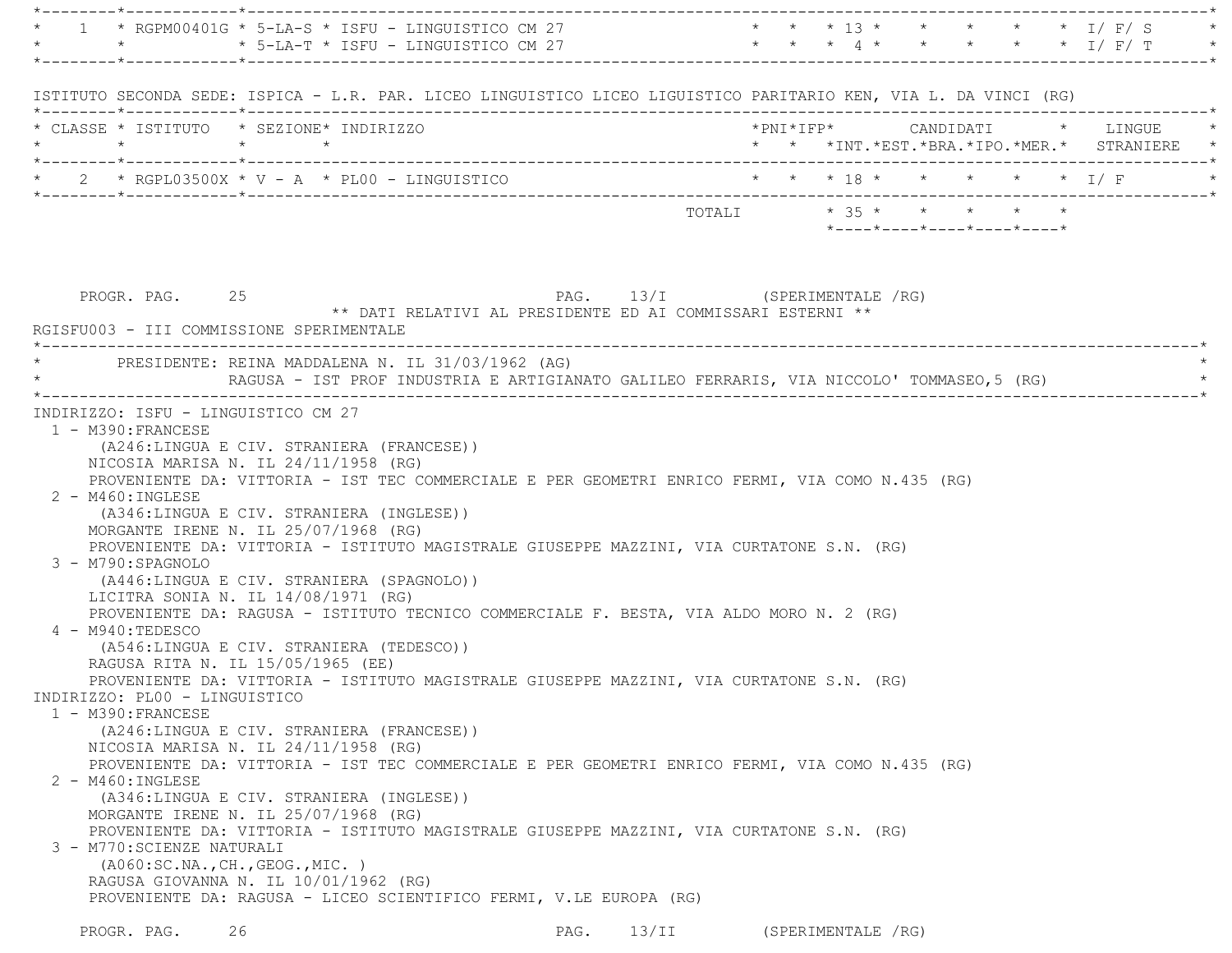| UFFICIO SCOLASTICO REGIONE SICILIA<br>PROVINCIA DI RAGUSA                                          |                                                                                                                                                                                                                                                                                                                                                                                                                                                                              | A.S. 2012/2013             |  |  |  |  |  |                                                                 |  |                                                                                 |
|----------------------------------------------------------------------------------------------------|------------------------------------------------------------------------------------------------------------------------------------------------------------------------------------------------------------------------------------------------------------------------------------------------------------------------------------------------------------------------------------------------------------------------------------------------------------------------------|----------------------------|--|--|--|--|--|-----------------------------------------------------------------|--|---------------------------------------------------------------------------------|
| RGC005001 - I COMMISSIONE: DURATA QUINQUENNALE                                                     |                                                                                                                                                                                                                                                                                                                                                                                                                                                                              |                            |  |  |  |  |  |                                                                 |  |                                                                                 |
|                                                                                                    | ** DATI RELATIVI ALLE CLASSI DELLA CONFIGURAZIONE **                                                                                                                                                                                                                                                                                                                                                                                                                         |                            |  |  |  |  |  |                                                                 |  |                                                                                 |
|                                                                                                    | ISTITUTO PRIMA SEDE: MODICA - LICEO ARTISTICO LICEO ARTISTICO "TOMMASO CAMPA, VIA SORDA-SAMPIERI, 9/11 (RG)                                                                                                                                                                                                                                                                                                                                                                  |                            |  |  |  |  |  |                                                                 |  |                                                                                 |
|                                                                                                    |                                                                                                                                                                                                                                                                                                                                                                                                                                                                              |                            |  |  |  |  |  |                                                                 |  |                                                                                 |
| * CLASSE * ISTITUTO * SEZIONE* INDIRIZZO<br>$\star$                                                | $\star$ $\star$                                                                                                                                                                                                                                                                                                                                                                                                                                                              |                            |  |  |  |  |  |                                                                 |  | *PNI*IFP* CANDIDATI * LINGUE<br>* * *INT. *EST. *BRA. *IPO. *MER. * STRANIERE * |
|                                                                                                    |                                                                                                                                                                                                                                                                                                                                                                                                                                                                              |                            |  |  |  |  |  |                                                                 |  |                                                                                 |
|                                                                                                    | 1 * RGSL00101X * V - B * C005 - PITTURA E DEC.PITT.-MICHELANGELO * * * 15 * 1 * * * * * * T                                                                                                                                                                                                                                                                                                                                                                                  |                            |  |  |  |  |  |                                                                 |  |                                                                                 |
|                                                                                                    |                                                                                                                                                                                                                                                                                                                                                                                                                                                                              |                            |  |  |  |  |  |                                                                 |  |                                                                                 |
|                                                                                                    | 2 * RGSL00101X * V-A-PL * C002 - SCULTURA E DEC.PLA.-MICHELANGELO * * * 15 * * * * * * * * I                                                                                                                                                                                                                                                                                                                                                                                 |                            |  |  |  |  |  |                                                                 |  |                                                                                 |
|                                                                                                    |                                                                                                                                                                                                                                                                                                                                                                                                                                                                              |                            |  |  |  |  |  |                                                                 |  |                                                                                 |
|                                                                                                    |                                                                                                                                                                                                                                                                                                                                                                                                                                                                              |                            |  |  |  |  |  |                                                                 |  |                                                                                 |
|                                                                                                    |                                                                                                                                                                                                                                                                                                                                                                                                                                                                              |                            |  |  |  |  |  | $*$ - - - - $*$ - - - - $*$ - - - - $*$ - - - - $*$ - - - - $*$ |  |                                                                                 |
|                                                                                                    |                                                                                                                                                                                                                                                                                                                                                                                                                                                                              |                            |  |  |  |  |  |                                                                 |  |                                                                                 |
|                                                                                                    |                                                                                                                                                                                                                                                                                                                                                                                                                                                                              |                            |  |  |  |  |  |                                                                 |  |                                                                                 |
| PROGR. PAG. 27                                                                                     |                                                                                                                                                                                                                                                                                                                                                                                                                                                                              | PAG. 14/I (ARTISTICO / RG) |  |  |  |  |  |                                                                 |  |                                                                                 |
|                                                                                                    | ** DATI RELATIVI AL PRESIDENTE ED AI COMMISSARI ESTERNI **                                                                                                                                                                                                                                                                                                                                                                                                                   |                            |  |  |  |  |  |                                                                 |  |                                                                                 |
|                                                                                                    | RGC005001 - I COMMISSIONE: DURATA OUINOUENNALE                                                                                                                                                                                                                                                                                                                                                                                                                               |                            |  |  |  |  |  |                                                                 |  |                                                                                 |
|                                                                                                    |                                                                                                                                                                                                                                                                                                                                                                                                                                                                              |                            |  |  |  |  |  |                                                                 |  |                                                                                 |
|                                                                                                    | PRESIDENTE: CIARCIA' BIAGIO N. IL 20/09/1954 (RM)                                                                                                                                                                                                                                                                                                                                                                                                                            |                            |  |  |  |  |  |                                                                 |  |                                                                                 |
|                                                                                                    | RAGUSA - ISTITUTO TECNICO INDUSTRIALE ETTORE MAJORANA, VIA PIETRO NENNI (RG)                                                                                                                                                                                                                                                                                                                                                                                                 |                            |  |  |  |  |  |                                                                 |  |                                                                                 |
| 2 - M460: INGLESE<br>3 - M250:STORIA DELL'ARTE<br>(A061:STORIA DELL'ARTE)<br>$1 - M239$ : ITALIANO | PROVENIENTE DA: RAGUSA - ISTITUTO MAGISTRALE GIOVAN BATTISTA VICO, VIA POMPEI 2 (RG)<br>(A346:LINGUA E CIV. STRANIERA (INGLESE))<br>SCRIBANO ELEONORA N. IL 08/08/1955 (EE)<br>PROVENIENTE DA: RAGUSA - IST PROF INDUSTRIA E ARTIGIANATO GALILEO FERRARIS, VIA NICCOLO' TOMMASEO, 5 (RG)<br>ALFIERI CRISTINA N. IL 15/04/1966 (RG)<br>PROVENIENTE DA: COMISO - ISTITUTO D'ARTE S.FIUME, VIALE DELLA RESISTENZA 90 (RG)<br>INDIRIZZO: C002 - SCULTURA E DEC.PLA.-MICHELANGELO |                            |  |  |  |  |  |                                                                 |  |                                                                                 |
|                                                                                                    | (A050:LETTERE IST.ISTR.SECOND. DI II GR. )<br>PAPIRO ISABELLA N. IL 10/07/1959 (TP)                                                                                                                                                                                                                                                                                                                                                                                          |                            |  |  |  |  |  |                                                                 |  |                                                                                 |
| 2 - M460: INGLESE                                                                                  | PROVENIENTE DA: RAGUSA - ISTITUTO MAGISTRALE GIOVAN BATTISTA VICO, VIA POMPEI 2 (RG)                                                                                                                                                                                                                                                                                                                                                                                         |                            |  |  |  |  |  |                                                                 |  |                                                                                 |
|                                                                                                    | (A346:LINGUA E CIV. STRANIERA (INGLESE))<br>SCRIBANO ELEONORA N. IL 08/08/1955 (EE)<br>PROVENIENTE DA: RAGUSA - IST PROF INDUSTRIA E ARTIGIANATO GALILEO FERRARIS, VIA NICCOLO' TOMMASEO, 5 (RG)                                                                                                                                                                                                                                                                             |                            |  |  |  |  |  |                                                                 |  |                                                                                 |
| 3 - M250:STORIA DELL'ARTE<br>(A061:STORIA DELL'ARTE)                                               |                                                                                                                                                                                                                                                                                                                                                                                                                                                                              |                            |  |  |  |  |  |                                                                 |  |                                                                                 |
|                                                                                                    | ALFIERI CRISTINA N. IL 15/04/1966 (RG)<br>PROVENIENTE DA: COMISO - ISTITUTO D'ARTE S.FIUME, VIALE DELLA RESISTENZA 90 (RG)                                                                                                                                                                                                                                                                                                                                                   |                            |  |  |  |  |  |                                                                 |  |                                                                                 |
|                                                                                                    | INDIRIZZO: C006 - ARCHITET.E ARREDO-MICHELANGELO                                                                                                                                                                                                                                                                                                                                                                                                                             |                            |  |  |  |  |  |                                                                 |  |                                                                                 |
| $1 - M239$ : ITALIANO                                                                              |                                                                                                                                                                                                                                                                                                                                                                                                                                                                              |                            |  |  |  |  |  |                                                                 |  |                                                                                 |
|                                                                                                    | (A050:LETTERE IST.ISTR.SECOND. DI II GR. )<br>PAPIRO ISABELLA N. IL 10/07/1959 (TP)                                                                                                                                                                                                                                                                                                                                                                                          |                            |  |  |  |  |  |                                                                 |  |                                                                                 |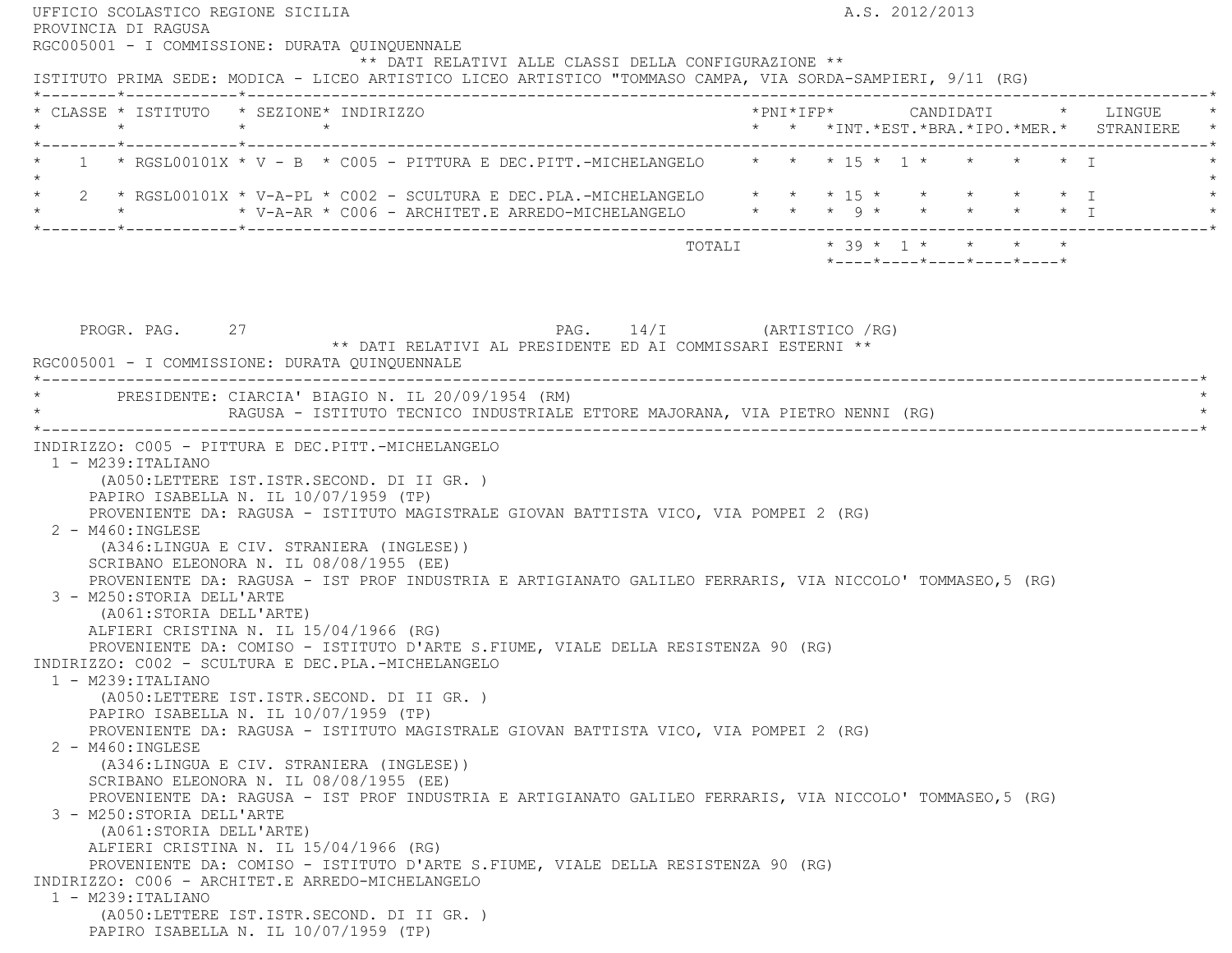|                                                                                                                                                                                   | PROVENIENTE DA: RAGUSA - ISTITUTO MAGISTRALE GIOVAN BATTISTA VICO, VIA POMPEI 2 (RG)                                                                                                                                                                                   |                                                            | (SEGUONO DATI RELATIVI AI COMMISSARI ESTERNI)                                                                     |
|-----------------------------------------------------------------------------------------------------------------------------------------------------------------------------------|------------------------------------------------------------------------------------------------------------------------------------------------------------------------------------------------------------------------------------------------------------------------|------------------------------------------------------------|-------------------------------------------------------------------------------------------------------------------|
| PROGR. PAG. 28                                                                                                                                                                    |                                                                                                                                                                                                                                                                        |                                                            | PAG. 14/II (ARTISTICO / RG)                                                                                       |
| $2 - M460$ : INGLESE<br>3 - M250: STORIA DELL'ARTE<br>(A061:STORIA DELL'ARTE)                                                                                                     | (A346:LINGUA E CIV. STRANIERA (INGLESE))<br>SCRIBANO ELEONORA N. IL 08/08/1955 (EE)<br>ALFIERI CRISTINA N. IL 15/04/1966 (RG)<br>PROVENIENTE DA: COMISO - ISTITUTO D'ARTE S.FIUME, VIALE DELLA RESISTENZA 90 (RG)                                                      | ** DATI RELATIVI AI COMMISSARI ESTERNI **                  | PROVENIENTE DA: RAGUSA - IST PROF INDUSTRIA E ARTIGIANATO GALILEO FERRARIS, VIA NICCOLO' TOMMASEO, 5 (RG)         |
| PROGR. PAG. 29<br>UFFICIO SCOLASTICO REGIONE SICILIA<br>PROVINCIA DI RAGUSA<br>RGPC00001 - I COMMISSIONE: CLASSICO                                                                | ISTITUTO PRIMA SEDE: COMISO - LICEO CLASSICO GIOSUE' CARDUCCI, VIA ROMA (RG)                                                                                                                                                                                           | ** DATI RELATIVI ALLE CLASSI DELLA CONFIGURAZIONE **       | PAG. 14/III (ARTISTICO / RG)<br>A.S. 2012/2013                                                                    |
| * CLASSE * ISTITUTO * SEZIONE* INDIRIZZO<br>$\star$ $\star$                                                                                                                       | $\star$ $\star$                                                                                                                                                                                                                                                        |                                                            | $*$ PNI $*$ IFP $*$ CANDIDATI $*$ LINGUE<br>* * *INT.*EST.*BRA.*IPO.*MER.* STRANIERE *                            |
|                                                                                                                                                                                   | $1 \times$ RGPC00301G $*$ III-A $*$ PC00 - CLASSICO                                                                                                                                                                                                                    |                                                            | * * * 19 * * * * * * T                                                                                            |
|                                                                                                                                                                                   | 2 * RGPC00301G * III-B * PC00 - CLASSICO                                                                                                                                                                                                                               |                                                            | * * * 17 * * * * * * T                                                                                            |
|                                                                                                                                                                                   |                                                                                                                                                                                                                                                                        |                                                            | TOTALI * 36 * * * * * *<br>$*$ ---- $*$ ---- $*$ ---- $*$ ---- $*$                                                |
| PROGR. PAG.<br>RGPC00001 - I COMMISSIONE: CLASSICO                                                                                                                                | 30<br>PRESIDENTE: LINGUANTI CLAUDIO N. IL 13/10/1955 (RG)<br>MODICA - SCUOLA PRIMO GRADO GIOVANNI XXIII, VIA FABRIZIO (RG)                                                                                                                                             | ** DATI RELATIVI AL PRESIDENTE ED AI COMMISSARI ESTERNI ** | PAG. 15/I (CLASSICO / RG)                                                                                         |
| INDIRIZZO: PC00 - CLASSICO<br>$1 - M237$ : LATINO<br>2 - M460: INGLESE<br>3 - M770: SCIENZE NATURALI<br>( A060:SC.NA., CH., GEOG., MIC. )<br>ARENA CONCETTO N. IL 12/01/1965 (RG) | (A052:LETTERE, LATINO, GRECO LICEO CLASSIC)<br>OTTAVIANO VALENTINA N. IL 09/06/1971 (RG)<br>PROVENIENTE DA: RAGUSA - LICEO CLASSICO UMBERTO I, VIA VITTORIO EMANUELE ORLANDO 7 (RG)<br>(A346:LINGUA E CIV. STRANIERA (INGLESE))<br>ELIA NUNZIATA N. IL 27/07/1971 (RG) |                                                            | PROVENIENTE DA: NISCEMI - LICEO SCIENTIFICO L. SCIENT. LING. E SCIE.UM., VIA CARLO ALBERTO DALLA CHIESA, SNC (CL) |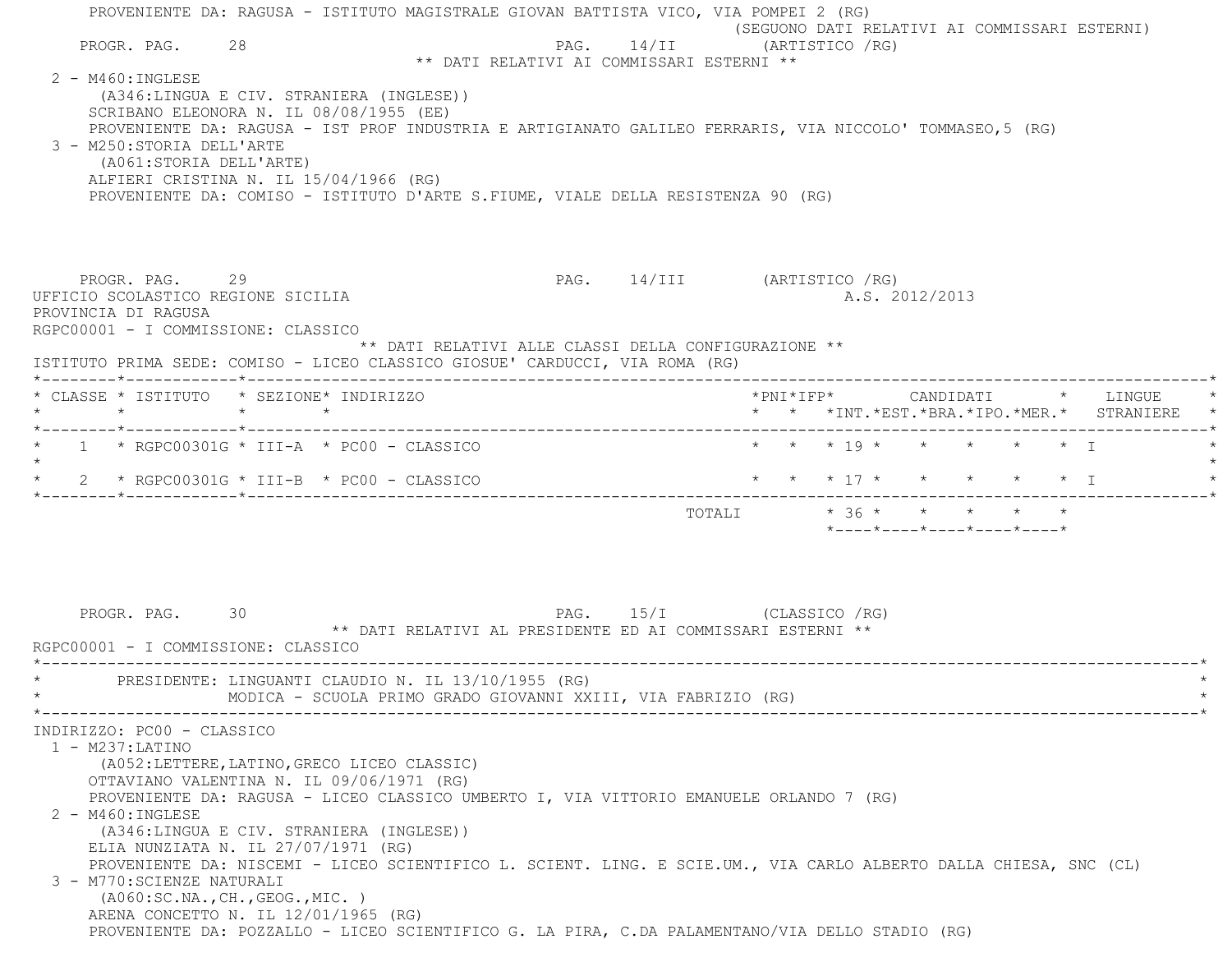PROGR. PAG. 31 31 PAG. 15/II (CLASSICO /RG) UFFICIO SCOLASTICO REGIONE SICILIA A.S. 2012/2013 PROVINCIA DI RAGUSA RGPC00002 - II COMMISSIONE: CLASSICO \*\* DATI RELATIVI ALLE CLASSI DELLA CONFIGURAZIONE \*\* ISTITUTO PRIMA SEDE: ISPICA - LICEO CLASSICO ISTITUTO ISTRUZIONE SUPERIORE, VIA ANDREOLI N. 2 (RG) \*--------\*------------\*-------------------------------------------------------------------------------------------------------\* \* CLASSE \* ISTITUTO \* SEZIONE\* INDIRIZZO \*PNI\*IFP\* CANDIDATI \* LINGUE \* \* \* \* \* \* \* \*INT.\*EST.\*BRA.\*IPO.\*MER.\* STRANIERE \* \*--------\*------------\*-------------------------------------------------------------------------------------------------------\* \* 1 \* RGPC00201Q \* 3^ A \* PC00 - CLASSICO \* \* \* 24 \* \* \* \* \* I \*  $\star$ \* 2 \* RGPC00201Q \* 3^ B \* PC00 - CLASSICO \* \* \* \* 20 \* \* \* \* \* \* \* I \*--------\*------------\*-------------------------------------------------------------------------------------------------------\* ${\tt TOTALI} \qquad \qquad * \quad 44 \; * \qquad * \qquad * \qquad * \qquad *$  \*----\*----\*----\*----\*----\* PROGR. PAG. 32 PAG. 16/I (CLASSICO /RG) \*\* DATI RELATIVI AL PRESIDENTE ED AI COMMISSARI ESTERNI \*\* RGPC00002 - II COMMISSIONE: CLASSICO \*----------------------------------------------------------------------------------------------------------------------------\*PRESIDENTE: RAFFO FRANCESCO N. IL 30/03/1950 (RG) VITTORIA - ISTITUTO COMPRENSIVO FILIPPO TRAINA, VIA CACCIATORI DELLE ALPI, N^401 (RG) \*----------------------------------------------------------------------------------------------------------------------------\* INDIRIZZO: PC00 - CLASSICO 1 - M237:LATINO (A052:LETTERE,LATINO,GRECO LICEO CLASSIC) BROGNA GABRIELLA N. IL 18/06/1970 (RG) PROVENIENTE DA: RAGUSA - LICEO CLASSICO UMBERTO I, VIA VITTORIO EMANUELE ORLANDO 7 (RG) 2 - M460:INGLESE (A346:LINGUA E CIV. STRANIERA (INGLESE)) OCCHIPINTI CONCETTA N. IL 22/03/1957 (RG) PROVENIENTE DA: VITTORIA - LICEO SCIENTIFICO LS S. CANNIZZARO, VIA G.B. IACONO 2 (RG) 3 - M770:SCIENZE NATURALI (A060:SC.NA.,CH.,GEOG.,MIC. ) CARTELLONE EMANUELE N. IL 01/09/1951 (RG) PROVENIENTE DA: VITTORIA - ISTITUTO MAGISTRALE GIUSEPPE MAZZINI, VIA CURTATONE S.N. (RG) PROGR. PAG. 33 3 PAG. 16/II (CLASSICO /RG) UFFICIO SCOLASTICO REGIONE SICILIA A.S. 2012/2013 PROVINCIA DI RAGUSA RGPC00003 - III COMMISSIONE: CLASSICO \*\* DATI RELATIVI ALLE CLASSI DELLA CONFIGURAZIONE \*\* ISTITUTO PRIMA SEDE: MODICA - LICEO CLASSICO LICEO CLASSICO "TOMMASO CAMPAI, CORSO UMBERTO I, 172 (RG) \*--------\*------------\*-------------------------------------------------------------------------------------------------------\* \* CLASSE \* ISTITUTO \* SEZIONE\* INDIRIZZO \*PNI\*IFP\* CANDIDATI \* LINGUE \*\* \* \* \* \* \* \*INT.\*EST.\*BRA.\*IPO.\*MER.\* STRANIERE \*

\*--------\*------------\*-------------------------------------------------------------------------------------------------------\*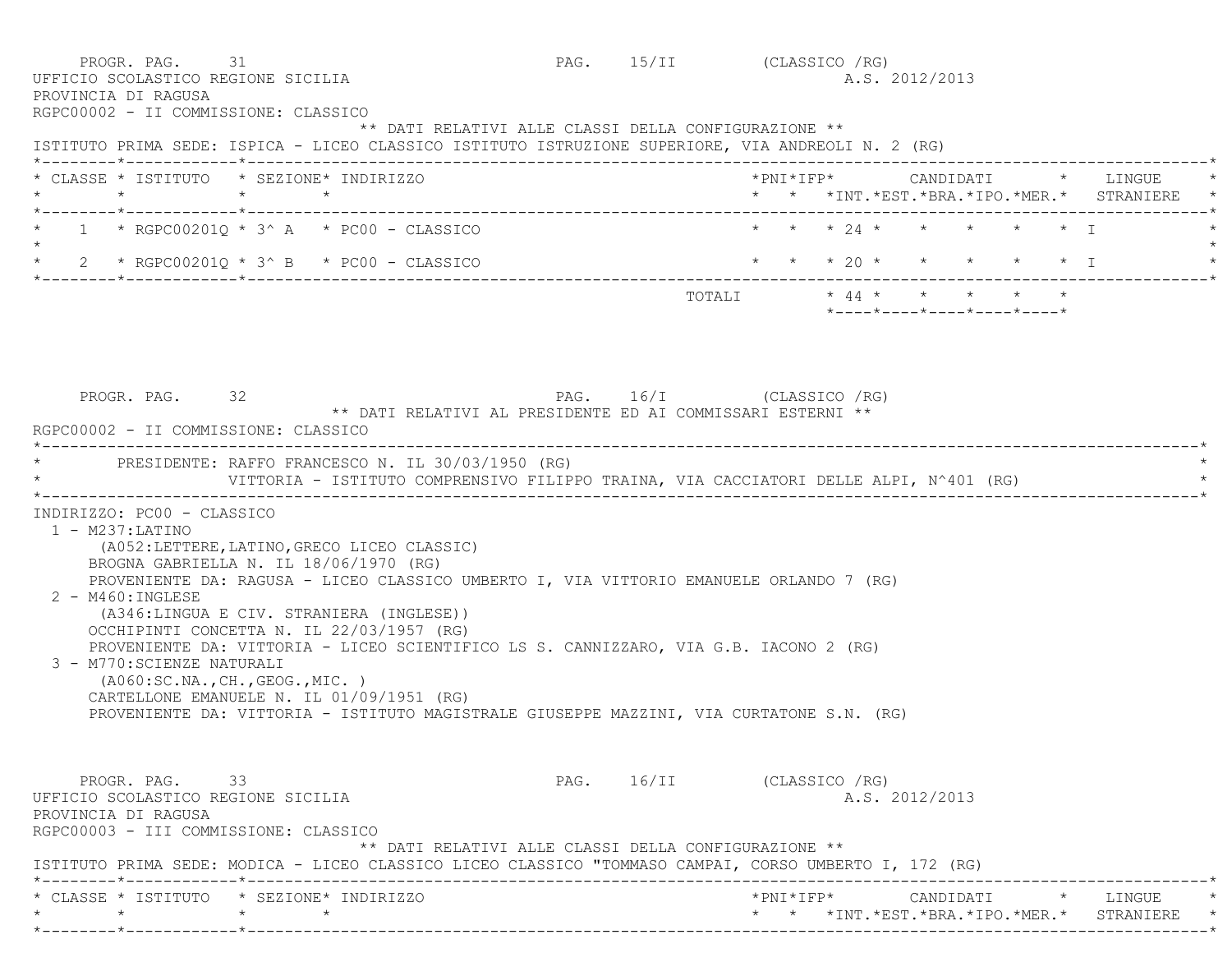|                                                                                                                                      | $*$ RGPC00101X $*$ III-A $*$ PC00 - CLASSICO                                                                                                                                                                                                                                                                                                                                                                                                                                 |                                                            |                            | $\star$ $\star$ 22 $\star$ $\star$ |  |                | $\star$ $\star$ $\star$ T                                       |                                               |
|--------------------------------------------------------------------------------------------------------------------------------------|------------------------------------------------------------------------------------------------------------------------------------------------------------------------------------------------------------------------------------------------------------------------------------------------------------------------------------------------------------------------------------------------------------------------------------------------------------------------------|------------------------------------------------------------|----------------------------|------------------------------------|--|----------------|-----------------------------------------------------------------|-----------------------------------------------|
|                                                                                                                                      | 2 * RGPC00101X * III-B * PC00 - CLASSICO                                                                                                                                                                                                                                                                                                                                                                                                                                     |                                                            |                            | * * * 16 * * * * * * I             |  |                |                                                                 |                                               |
|                                                                                                                                      |                                                                                                                                                                                                                                                                                                                                                                                                                                                                              |                                                            | TOTALI * 38 * * * * *      |                                    |  |                | $*$ - - - - $*$ - - - - $*$ - - - - $*$ - - - - $*$ - - - - $*$ |                                               |
| PROGR. PAG. 34<br>RGPC00003 - III COMMISSIONE: CLASSICO                                                                              | ____________________________________                                                                                                                                                                                                                                                                                                                                                                                                                                         | ** DATI RELATIVI AL PRESIDENTE ED AI COMMISSARI ESTERNI ** | PAG. 17/I (CLASSICO / RG)  |                                    |  |                |                                                                 |                                               |
|                                                                                                                                      | PRESIDENTE: PIPARO GIROLAMO N. IL 19/07/1948 (RG)<br>RAGUSA - ISTITUTO TECNICO COMMERCIALE F. BESTA, VIA ALDO MORO N. 2 (RG)                                                                                                                                                                                                                                                                                                                                                 |                                                            |                            |                                    |  |                |                                                                 |                                               |
| 2 - M460: INGLESE<br>3 - M770: SCIENZE NATURALI                                                                                      | PROVENIENTE DA: RAGUSA - LICEO CLASSICO UMBERTO I, VIA VITTORIO EMANUELE ORLANDO 7 (RG)<br>(A346:LINGUA E CIV. STRANIERA (INGLESE))<br>CORALLO GRAZIELLA N. IL 14/05/1968 (RG)<br>PROVENIENTE DA: ROSOLINI - IST PROF PER L'AGRICOLTURA E L'AMBIENTE I.P.A.A. ROSOLINI - SERALE "P, VIA G. MELI (SR)<br>( A060:SC.NA., CH., GEOG., MIC. )<br>COLOMBRINO IRENE N. IL 15/05/1953 (PG)<br>PROVENIENTE DA: VITTORIA - LICEO SCIENTIFICO LS S. CANNIZZARO, VIA G.B. IACONO 2 (RG) |                                                            |                            |                                    |  |                |                                                                 |                                               |
|                                                                                                                                      |                                                                                                                                                                                                                                                                                                                                                                                                                                                                              |                                                            |                            |                                    |  |                |                                                                 |                                               |
| PROGR. PAG. 35                                                                                                                       |                                                                                                                                                                                                                                                                                                                                                                                                                                                                              | ** DATI RELATIVI ALLE CLASSI DELLA CONFIGURAZIONE **       | PAG. 17/II (CLASSICO / RG) |                                    |  | A.S. 2012/2013 |                                                                 |                                               |
|                                                                                                                                      | ISTITUTO PRIMA SEDE: RAGUSA - LICEO CLASSICO UMBERTO I, VIA VITTORIO EMANUELE ORLANDO 7 (RG)<br>* CLASSE * ISTITUTO * SEZIONE* INDIRIZZO                                                                                                                                                                                                                                                                                                                                     |                                                            |                            | $*$ PNI $*$ IFP $*$                |  | CANDIDATI      |                                                                 | * LINGUE                                      |
|                                                                                                                                      | * RGPC00701V * III $-A$ * PC00 - CLASSICO                                                                                                                                                                                                                                                                                                                                                                                                                                    |                                                            |                            |                                    |  |                | * * 23 * * * * * * I                                            |                                               |
| UFFICIO SCOLASTICO REGIONE SICILIA<br>PROVINCIA DI RAGUSA<br>RGPC00004 - IV COMMISSIONE: CLASSICO<br>$\star$ $\star$ $\star$ $\star$ | * $RGPC00701V * III-B * PC00 - CLASSICO$                                                                                                                                                                                                                                                                                                                                                                                                                                     |                                                            |                            | * * * 17 * * * * * * I             |  |                |                                                                 | * * *INT. *EST. *BRA. *IPO. *MER. * STRANIERE |

PROGR. PAG. 36 36 PAG. 18/I (CLASSICO /RG) \*\* DATI RELATIVI AL PRESIDENTE ED AI COMMISSARI ESTERNI \*\*

RGPC00004 - IV COMMISSIONE: CLASSICO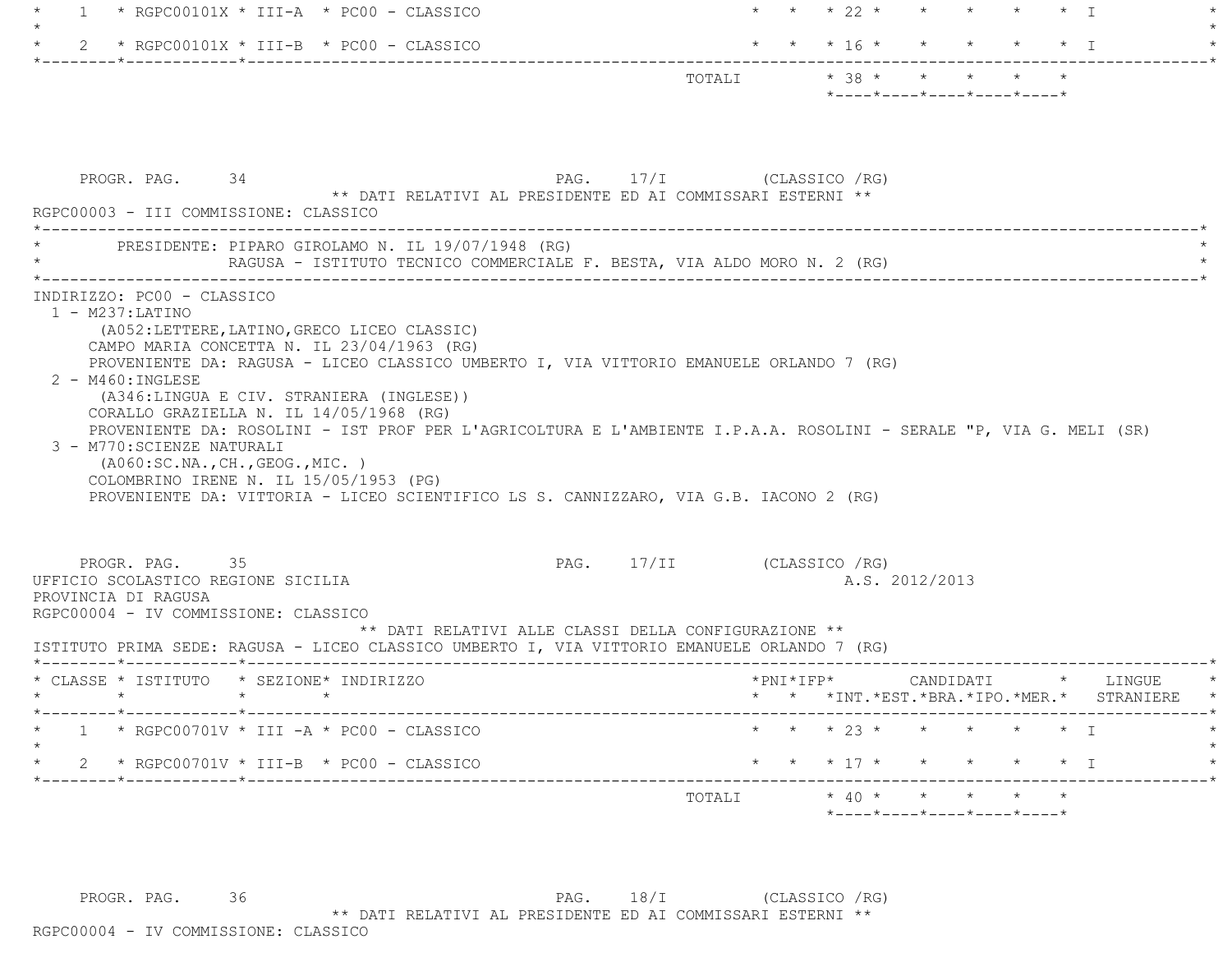\*----------------------------------------------------------------------------------------------------------------------------\*PRESIDENTE: GIANNONE VINCENZO N. IL 22/10/1965 (RG) SCICLI - ISTITUTO SUPERIORE QUINTINO CATAUDELLA, VIALE DEI FIORI, 13 - SCICLI (RG) \*----------------------------------------------------------------------------------------------------------------------------\* INDIRIZZO: PC00 - CLASSICO 1 - M237:LATINO (A052:LETTERE,LATINO,GRECO LICEO CLASSIC) CARNEMOLLA GIUSEPPA N. IL 29/07/1964 (RG) PROVENIENTE DA: SCICLI - LICEO SCIENTIFICO LICEO SCIENTIFICO " Q.CATAUDEL, VIALE DEI FIORI, N.13 (RG) 2 - M460:INGLESE (A346:LINGUA E CIV. STRANIERA (INGLESE)) LANTINO MARIA BARBARA N. IL 02/04/1964 (RG) PROVENIENTE DA: VITTORIA - LICEO SCIENTIFICO LS S. CANNIZZARO, VIA G.B. IACONO 2 (RG) 3 - M770:SCIENZE NATURALI (A060:SC.NA.,CH.,GEOG.,MIC. ) OCCHIPINTI MARIA N. IL 02/04/1964 (RG) PROVENIENTE DA: SCICLI - IST PROF PER I SERVIZI ALBERGHIERI E RISTORAZIONE I.P.S.A. SCICLI, VIALE DEI FIORI, 13 (RG) PROGR. PAG. 37 37 PAG. 18/II (CLASSICO /RG) UFFICIO SCOLASTICO REGIONE SICILIA A.S. 2012/2013 PROVINCIA DI RAGUSA RGPC00005 - V COMMISSIONE: CLASSICO \*\* DATI RELATIVI ALLE CLASSI DELLA CONFIGURAZIONE \*\* ISTITUTO PRIMA SEDE: RAGUSA - LICEO CLASSICO UMBERTO I, VIA VITTORIO EMANUELE ORLANDO 7 (RG) \*--------\*------------\*-------------------------------------------------------------------------------------------------------\* \* CLASSE \* ISTITUTO \* SEZIONE\* INDIRIZZO \*PNI\*IFP\* CANDIDATI \* LINGUE \* \* \* \* \* \* \* \*INT.\*EST.\*BRA.\*IPO.\*MER.\* STRANIERE \* \*--------\*------------\*-------------------------------------------------------------------------------------------------------\*1 \* RGPC00701V \* III-D \* PC00 - CLASSICO \* \* \* \* \* 18 \* \* \* \* \* \* \* \* I  $\star$ 2 \* RGPC00701V \* III-E \* PC00 - CLASSICO \* \* \* \* \* 21 \* \* \* \* \* \* \* \* I \*--------\*------------\*-------------------------------------------------------------------------------------------------------\* $\texttt{TOTALI} \qquad \qquad \star \quad \texttt{39} \star \qquad \star \qquad \star \qquad \star \qquad \star \qquad \star \qquad \star$  \*----\*----\*----\*----\*----\*PROGR. PAG. 38 38 PAG. 19/I (CLASSICO /RG) \*\* DATI RELATIVI AL PRESIDENTE ED AI COMMISSARI ESTERNI \*\* RGPC00005 - V COMMISSIONE: CLASSICO \*----------------------------------------------------------------------------------------------------------------------------\*PRESIDENTE: TUMINO FRANCESCO N. IL 07/10/1966 (RG) VITTORIA - IST TEC COMMERCIALE E PER GEOMETRI ENRICO FERMI, VIA COMO N.435 (RG) \*----------------------------------------------------------------------------------------------------------------------------\* INDIRIZZO: PC00 - CLASSICO 1 - M237:LATINO (A052:LETTERE,LATINO,GRECO LICEO CLASSIC) MUSSINI LEILA N. IL 23/04/1971 (RG) PROVENIENTE DA: ISPICA - LICEO CLASSICO ISTITUTO ISTRUZIONE SUPERIORE, VIA ANDREOLI N. 2 (RG) 2 - M460:INGLESE (A346:LINGUA E CIV. STRANIERA (INGLESE)) CABIBBO FABRIZIA N. IL 19/09/1973 (RG) PROVENIENTE DA: POZZALLO - ISTITUTO TECNICO COMMERCIALE G. LA PIRA, VIA PETRINI (RG)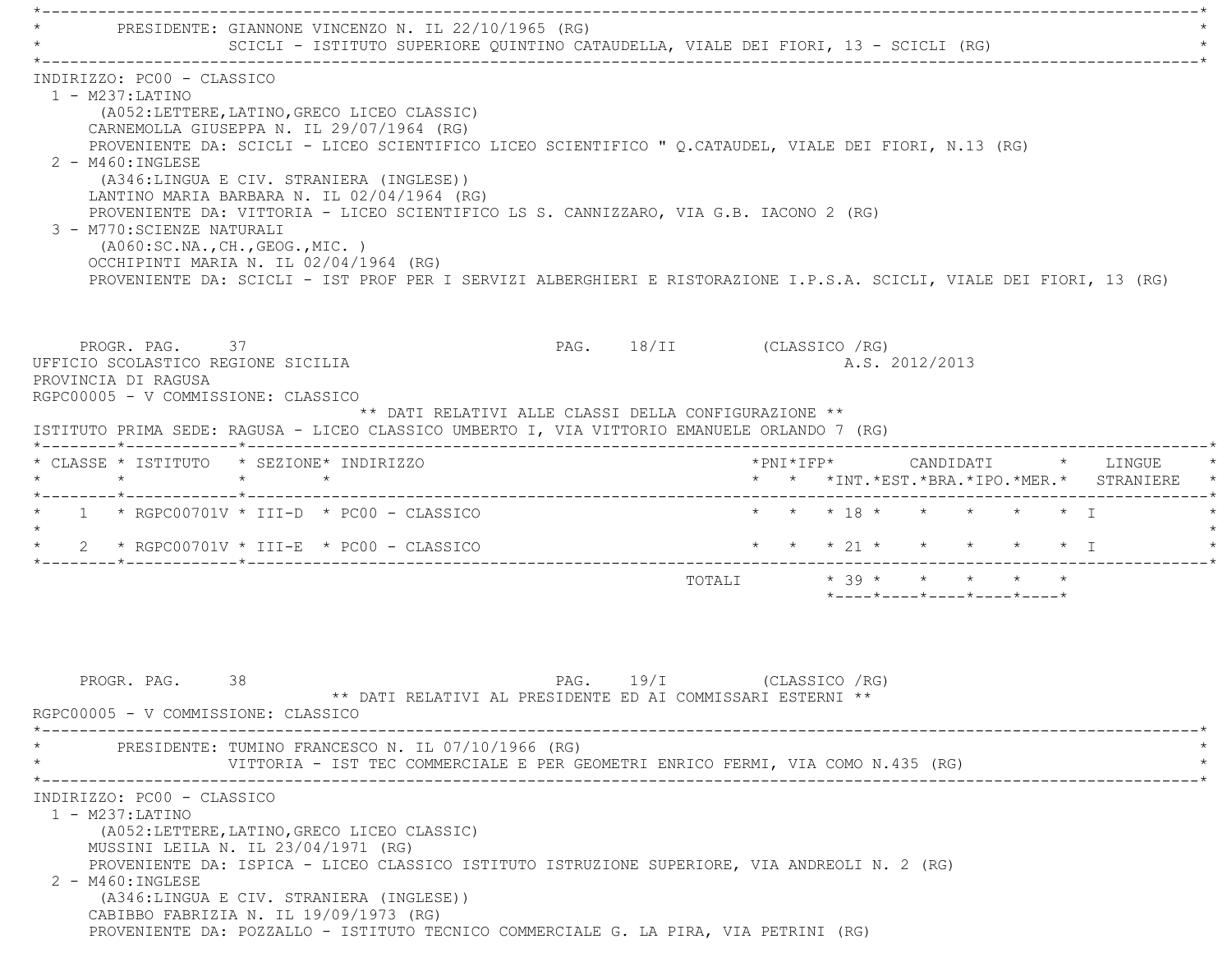3 - M770:SCIENZE NATURALI (A060:SC.NA.,CH.,GEOG.,MIC. ) BATTAGLIA GIOVANNI N. IL 10/05/1957 (RG) PROVENIENTE DA: SCICLI - ISTITUTO TECNICO COMMERCIALE I.T.C. " Q.CATAUDELLA ", VIA PRIMULA (RG) PROGR. PAG. 39 39 PAG. 19/II (CLASSICO /RG) UFFICIO SCOLASTICO REGIONE SICILIA A.S. 2012/2013 PROVINCIA DI RAGUSA RGPC00006 - VI COMMISSIONE: CLASSICO \*\* DATI RELATIVI ALLE CLASSI DELLA CONFIGURAZIONE \*\* ISTITUTO PRIMA SEDE: RAGUSA - LICEO CLASSICO UMBERTO I, VIA VITTORIO EMANUELE ORLANDO 7 (RG) \*--------\*------------\*-------------------------------------------------------------------------------------------------------\* \* CLASSE \* ISTITUTO \* SEZIONE\* INDIRIZZO \*PNI\*IFP\* CANDIDATI \* LINGUE \* \* \* \* \* \* \* \*INT.\*EST.\*BRA.\*IPO.\*MER.\* STRANIERE \* \*--------\*------------\*-------------------------------------------------------------------------------------------------------\*1 \* RGPC00701V \* TTT-C \* PC00 - CLASSICO  $\star$  \* \* \* 24 \* \* \* \* \* \* \* T \*--------\*------------\*-------------------------------------------------------------------------------------------------------\* ISTITUTO SECONDA SEDE: MODICA - ISTITUTO MAGISTRALE GIOVANNI VERGA, PIAZZA BADEN POWELL 1 (RG) \*--------\*------------\*-------------------------------------------------------------------------------------------------------\* \* CLASSE \* ISTITUTO \* SEZIONE\* INDIRIZZO \*PNI\*IFP\* CANDIDATI \* LINGUE \* \* \* \* \* \* \* \*INT.\*EST.\*BRA.\*IPO.\*MER.\* STRANIERE \* \*--------\*------------\*-------------------------------------------------------------------------------------------------------\*2 \* RGPM00401G \* 5^ M-A \* IC85 - PEDAGOGICO MUSICALE \* \* \* \* \* 26 \* \* \* \* \* \* \* \* I \*--------\*------------\*-------------------------------------------------------------------------------------------------------\*TOTALI  $* 50 * * * * * * * * *$  \*----\*----\*----\*----\*----\*PROGR. PAG. 40 PAG. 20/I (CLASSICO /RG) \*\* DATI RELATIVI AL PRESIDENTE ED AI COMMISSARI ESTERNI \*\* RGPC00006 - VI COMMISSIONE: CLASSICO \*----------------------------------------------------------------------------------------------------------------------------\*PRESIDENTE: LA ROSA FILIPPO N. IL 22/01/1954 (RG) COMISO - ISTITUTO D'ARTE S.FIUME, VIALE DELLA RESISTENZA 90 (RG) \*----------------------------------------------------------------------------------------------------------------------------\* INDIRIZZO: PC00 - CLASSICO 1 - M237:LATINO (A052:LETTERE,LATINO,GRECO LICEO CLASSIC) PIERRO MARIA RITA N. IL 12/09/1952 (RM) PROVENIENTE DA: VITTORIA - LICEO SCIENTIFICO LS S. CANNIZZARO, VIA G.B. IACONO 2 (RG) 2 - M460:INGLESE (A346:LINGUA E CIV. STRANIERA (INGLESE)) PLATANIA SUSANNA N. IL 06/03/1960 (SR) PROVENIENTE DA: VITTORIA - IST PROF INDUSTRIA E ARTIGIANATO G.MARCONI- IND.E ART., PIAZZA GRAMSCI 4 (RG) 3 - M770:SCIENZE NATURALI (A060:SC.NA.,CH.,GEOG.,MIC. ) CATANIA LUCIO N. IL 09/05/1965 (RG) PROVENIENTE DA: VITTORIA - LICEO SCIENTIFICO LS S. CANNIZZARO, VIA G.B. IACONO 2 (RG) INDIRIZZO: IC85 - PEDAGOGICO MUSICALE 1 - M285:PEDAGOGIA (A036:FILOSOFIA,PSICOL. E SC.DELL'EDUC) PALMISANO FIORELLA N. IL 10/08/1967 (CT)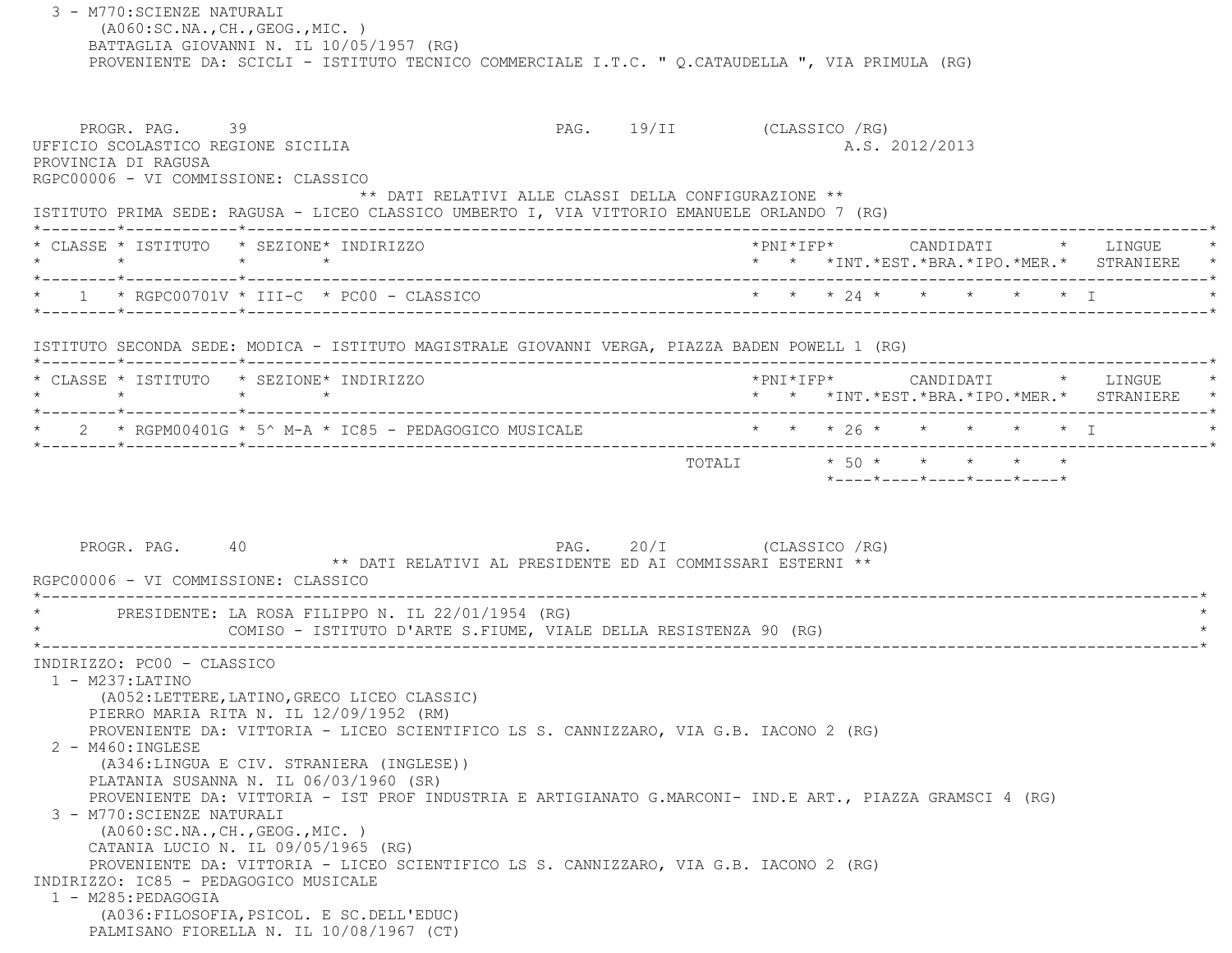PROVENIENTE DA: VITTORIA - ISTITUTO MAGISTRALE GIUSEPPE MAZZINI, VIA CURTATONE S.N. (RG) 2 - SL32:MATEMATICA (A049:MATEMATICA E FISICA) BROGNA DANIELE N. IL 11/04/1973 (RG) PROVENIENTE DA: VITTORIA - LICEO SCIENTIFICO LS S. CANNIZZARO, VIA G.B. IACONO 2 (RG) 3 - M460:INGLESE (A346:LINGUA E CIV. STRANIERA (INGLESE) PLATANIA SUSANNA N. IL 06/03/1960 (SR) PROVENIENTE DA: VITTORIA - IST PROF INDUSTRIA E ARTIGIANATO G.MARCONI- IND.E ART., PIAZZA GRAMSCI 4 (RG) PROGR. PAG. 41 PAG. 20/II (CLASSICO /RG) UFFICIO SCOLASTICO REGIONE SICILIA A.S. 2012/2013 PROVINCIA DI RAGUSA RGPC00007 - VII COMMISSIONE: CLASSICO \*\* DATI RELATIVI ALLE CLASSI DELLA CONFIGURAZIONE \*\* ISTITUTO PRIMA SEDE: SCICLI - LICEO SCIENTIFICO LICEO SCIENTIFICO " Q.CATAUDEL, VIALE DEI FIORI, N.13 (RG) \*--------\*------------\*-------------------------------------------------------------------------------------------------------\* \* CLASSE \* ISTITUTO \* SEZIONE\* INDIRIZZO \*PNI\*IFP\* CANDIDATI \* LINGUE \* \* \* \* \* \* \* \*INT.\*EST.\*BRA.\*IPO.\*MER.\* STRANIERE \* \*--------\*------------\*-------------------------------------------------------------------------------------------------------\*1 \* RGPS00801T \* 5^A-CL \* PC00 - CLASSICO \* \* \* \* 19 \* \* \* \* \* \* \* I  $\star$ \* 2 \* RGPS00801T \* 5^B-CL \* PC00 - CLASSICO \* \* \* \* 12 \* \* \* \* \* \* \* \* T \*--------\*------------\*-------------------------------------------------------------------------------------------------------\* TOTALI \* 31 \* \* \* \* \* \*----\*----\*----\*----\*----\*PROGR. PAG. 42 42 PAG. 21/I (CLASSICO / RG) \*\* DATI RELATIVI AL PRESIDENTE ED AI COMMISSARI ESTERNI \*\* RGPC00007 - VII COMMISSIONE: CLASSICO \*----------------------------------------------------------------------------------------------------------------------------\* \* PRESIDENTE: GIANNONE VINCENZO N. IL 05/03/1948 (CL) \* RAGUSA - ISTITUTO SUPERIORE UMBERTO I, VIA VITTORIO EMANUELE ORLANDO 7 (RG) \*----------------------------------------------------------------------------------------------------------------------------\* INDIRIZZO: PC00 - CLASSICO 1 - M237:LATINO (A052:LETTERE,LATINO,GRECO LICEO CLASSIC) TRINGALI GIOVANNI N. IL 05/08/1972 (RM) PROVENIENTE DA: PALAZZOLO ACREIDE - LICEO CLASSICO PLATONE, PIAZZA UMBERTO I (SR) 2 - M460:INGLESE (A346:LINGUA E CIV. STRANIERA (INGLESE)) VITTORIA STEFANIA N. IL 16/12/1972 (RG) PROVENIENTE DA: LICATA - IST PROF PER I SERVIZI ALBERGHIERI E RISTORAZIONE F. RE CAPRIATA, VIA CAMPOBELLO (AG) 3 - M770:SCIENZE NATURALI (A060:SC.NA.,CH.,GEOG.,MIC. ) PALMA PIERA N. IL 08/12/1957 (TP) PROVENIENTE DA: RAGUSA - LICEO SCIENTIFICO FERMI, V.LE EUROPA (RG)

PROGR. PAG. 43 PAG. 21/II (CLASSICO /RG) UFFICIO SCOLASTICO REGIONE SICILIA A.S. 2012/2013 PROVINCIA DI RAGUSA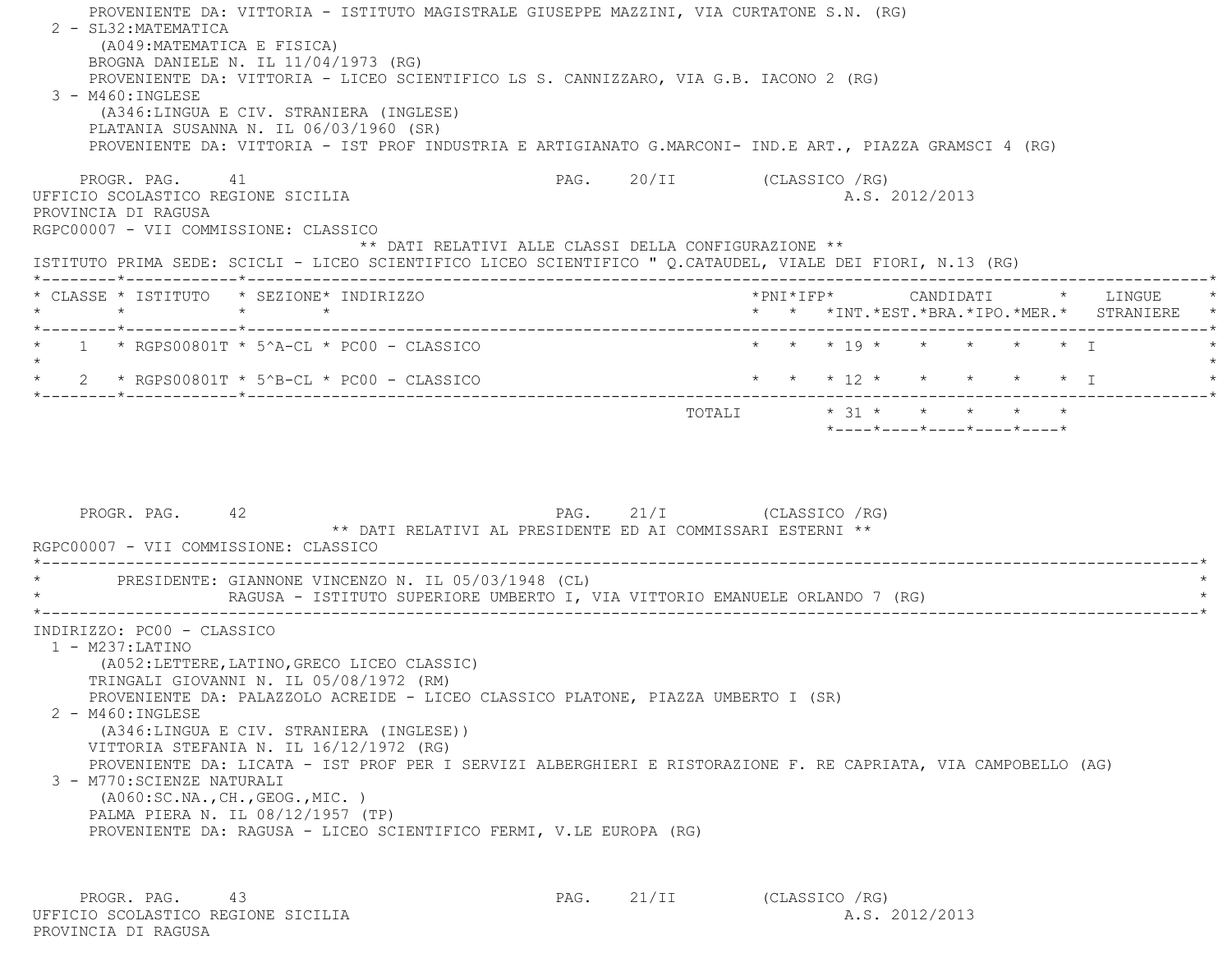RGPC00008 - VIII COMMISSIONE: CLASSICO \*\* DATI RELATIVI ALLE CLASSI DELLA CONFIGURAZIONE \*\* ISTITUTO PRIMA SEDE: VITTORIA - LICEO SCIENTIFICO LS S. CANNIZZARO, VIA G.B. IACONO 2 (RG) \*--------\*------------\*-------------------------------------------------------------------------------------------------------\* \* CLASSE \* ISTITUTO \* SEZIONE\* INDIRIZZO \*PNI\*IFP\* CANDIDATI \* LINGUE \* \* \* \* \* \* \* \*INT.\*EST.\*BRA.\*IPO.\*MER.\* STRANIERE \* \*--------\*------------\*-------------------------------------------------------------------------------------------------------\*\* 1 \* RGPS04000L \* 5^ A \* PC00 - CLASSICO \* \* \* \* 18 \* \* \* \* \* \* \* T \*--------\*------------\*-------------------------------------------------------------------------------------------------------\* ISTITUTO SECONDA SEDE: VITTORIA - L.R. PAR. ISTITUTO MAGISTRALE LICEO SOCIO PSICO PEDAGOGICO ", VIA FIRENZE N.8 (RG) \*--------\*------------\*-------------------------------------------------------------------------------------------------------\* \* CLASSE \* ISTITUTO \* SEZIONE\* INDIRIZZO \*PNI\*IFP\* CANDIDATI \* LINGUE \* \* \* \* \* \* \* \*INT.\*EST.\*BRA.\*IPO.\*MER.\* STRANIERE \* \*--------\*------------\*-------------------------------------------------------------------------------------------------------\*\* 2 \* RGPM00500A \* 5^ A \* ISFP - SOCIO PSICOPEDAG. (PR. "BROCCA") \* \* \* 20 \* 4 \* \* \* \* \* \* \* T \*--------\*------------\*-------------------------------------------------------------------------------------------------------\* $\texttt{TOTAL} \qquad \qquad \star \quad 38 \; \star \; \; 4 \; \star \qquad \star \qquad \star \qquad \star \qquad \star$  $*$ ---- $*$ ---- $*$ ---- $*$ ---- $*$ ---- $*$ PROGR. PAG. 44 PAG. 22/I (CLASSICO /RG) \*\* DATI RELATIVI AL PRESIDENTE ED AI COMMISSARI ESTERNI \*\* RGPC00008 - VIII COMMISSIONE: CLASSICO \*----------------------------------------------------------------------------------------------------------------------------\*PRESIDENTE: PAPA GIACOMA N. IL 21/11/1949 (PA) MODICA - LICEO SCIENTIFICO G. GALILEI, PIAZZALE BADEN POWELL N.10 (RG) \*----------------------------------------------------------------------------------------------------------------------------\* INDIRIZZO: PC00 - CLASSICO 1 - M237:LATINO (A052:LETTERE,LATINO,GRECO LICEO CLASSIC) MANENTI OTTAVIO LORENZO N. IL 10/08/1973 (RG) PROVENIENTE DA: MODICA - LICEO CLASSICO LICEO CLASSICO "TOMMASO CAMPAI, CORSO UMBERTO I, 172 (RG) 2 - M460:INGLESE (A346:LINGUA E CIV. STRANIERA (INGLESE)) CURRERI DANIELA N. IL 26/06/1970 (RM) PROVENIENTE DA: MODICA - LICEO ARTISTICO LICEO ARTISTICO "TOMMASO CAMPA, VIA SORDA-SAMPIERI, 9/11 (RG) 3 - M770:SCIENZE NATURALI (A060:SC.NA.,CH.,GEOG.,MIC. ) BARONE MARIA STELLA N. IL 07/09/1957 (RG) PROVENIENTE DA: RAGUSA - ISTITUTO TECNICO INDUSTRIALE ETTORE MAJORANA, VIA PIETRO NENNI (RG) INDIRIZZO: ISFP - SOCIO PSICOPEDAG. (PR. "BROCCA") 1 - M670:PEDAGOGIA (A036:FILOSOFIA,PSICOL. E SC.DELL'EDUC) GRECO ROSARIA N. IL 21/01/1962 (RG) PROVENIENTE DA: RAGUSA - ISTITUTO MAGISTRALE GIOVAN BATTISTA VICO, VIA POMPEI 2 (RG) 2 - SG82:FILOSOFIA (A037:FILOSOFIA E STORIA) ROSANO TERESA N. IL 03/03/1951 (CT) PROVENIENTE DA: RAGUSA - LICEO SCIENTIFICO FERMI, V.LE EUROPA (RG) 3 - SB01:BIOLOGIA (A060:SC.NA.,CH.,GEOG.,MIC. ) BARONE MARIA STELLA N. IL 07/09/1957 (RG) PROVENIENTE DA: RAGUSA - ISTITUTO TECNICO INDUSTRIALE ETTORE MAJORANA, VIA PIETRO NENNI (RG)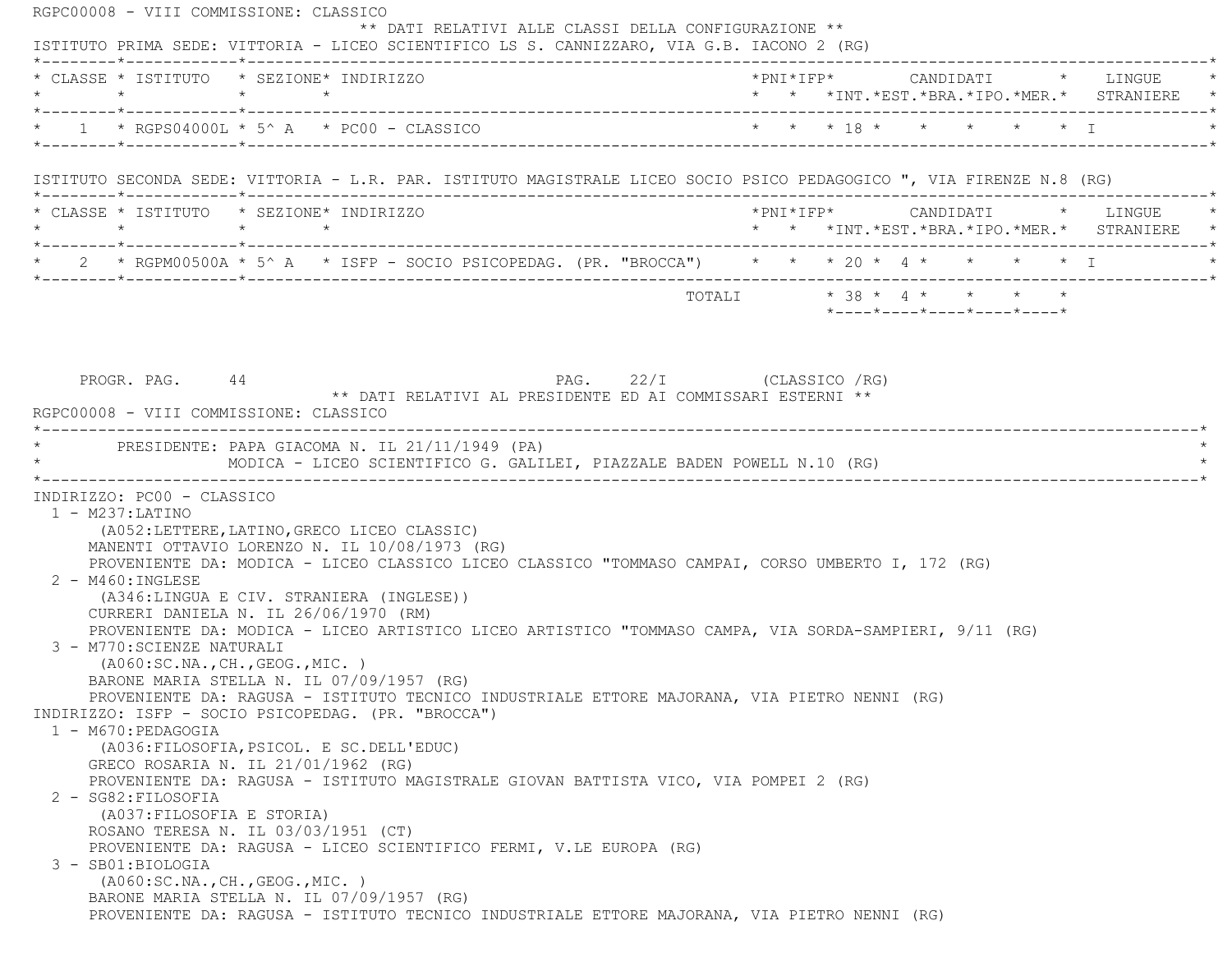| PROGR. PAG. 45<br>UFFICIO SCOLASTICO REGIONE SICILIA<br>PROVINCIA DI RAGUSA                                           |                                                                                                                                                                                                                                                                                                                                                                                                                                                       |  | PAG. 22/II (CLASSICO / RG)<br>A.S. 2012/2013                                                                |
|-----------------------------------------------------------------------------------------------------------------------|-------------------------------------------------------------------------------------------------------------------------------------------------------------------------------------------------------------------------------------------------------------------------------------------------------------------------------------------------------------------------------------------------------------------------------------------------------|--|-------------------------------------------------------------------------------------------------------------|
| RGPL00001 - I COMMISSIONE: LINGUISTICO                                                                                | ** DATI RELATIVI ALLE CLASSI DELLA CONFIGURAZIONE **                                                                                                                                                                                                                                                                                                                                                                                                  |  | ISTITUTO PRIMA SEDE: COMISO - L.R. PAR. LICEO LINGUISTICO LICEO LINGUISTICO PARITARIO LA, VIA ROMA 251 (RG) |
|                                                                                                                       | * CLASSE * ISTITUTO * SEZIONE* INDIRIZZO                                                                                                                                                                                                                                                                                                                                                                                                              |  | *PNI*IFP* CANDIDATI * LINGUE<br>* * *INT. *EST. *BRA. *IPO. *MER. * STRANIERE *                             |
|                                                                                                                       | $1 \times$ RGPL04500E $\star$ V - A $\star$ PL00 - LINGUISTICO                                                                                                                                                                                                                                                                                                                                                                                        |  | * * * 16 * 8 * * * * * I/F                                                                                  |
|                                                                                                                       |                                                                                                                                                                                                                                                                                                                                                                                                                                                       |  |                                                                                                             |
|                                                                                                                       |                                                                                                                                                                                                                                                                                                                                                                                                                                                       |  | TOTALI * 32 * 16 * * * * *<br>*----*----*----*----*----*                                                    |
| PROGR. PAG. 46<br>RGPL00001 - I COMMISSIONE: LINGUISTICO                                                              | PAG. 23/I (LINGUISTICO /RG)<br>** DATI RELATIVI AL PRESIDENTE ED AI COMMISSARI ESTERNI **                                                                                                                                                                                                                                                                                                                                                             |  |                                                                                                             |
|                                                                                                                       | * PRESIDENTE: CAVALLO PAOLO N. IL 12/08/1954 (RG)<br>MODICA - ISTITUTO TECNICO COMMERCIALE ARCHIMEDE, VIA FABRIZIO 10 (RG)                                                                                                                                                                                                                                                                                                                            |  |                                                                                                             |
| 1 - M390: FRANCESE<br>$2 - M460$ : INGLESE<br>3 - M770: SCIENZE NATURALI                                              | (A246:LINGUA E CIV. STRANIERA (FRANCESE))<br>RAVALLI LUCIA N. IL 05/03/1959 (RG)<br>(A346:LINGUA E CIV. STRANIERA (INGLESE))<br>SCARSO CONCETTINA N. IL 01/08/1956 (RG)<br>PROVENIENTE DA: ISPICA - LICEO CLASSICO ISTITUTO ISTRUZIONE SUPERIORE, VIA ANDREOLI N. 2 (RG)<br>( A060:SC.NA., CH., GEOG., MIC. )<br>PARAVIZZINI SALVATRICE N. IL 22/02/1961 (RG)<br>PROVENIENTE DA: RAGUSA - ISTITUTO MAGISTRALE GIOVAN BATTISTA VICO, VIA POMPEI 2 (RG) |  | PROVENIENTE DA: LENTINI - LICEO SCIENTIFICO "ELIO VITTORINI" LENTINI, VIA RICCARDO DA LENTINI 89 (SR)       |
| PROGR. PAG. 47<br>UFFICIO SCOLASTICO REGIONE SICILIA<br>PROVINCIA DI RAGUSA<br>RGPS00001 - I COMMISSIONE: SCIENTIFICO | ** DATI RELATIVI ALLE CLASSI DELLA CONFIGURAZIONE **<br>ISTITUTO PRIMA SEDE: COMISO - LICEO CLASSICO GIOSUE' CARDUCCI, VIA ROMA (RG)                                                                                                                                                                                                                                                                                                                  |  | PAG. 23/II (LINGUISTICO / RG)<br>A.S. 2012/2013                                                             |
| $\star$                                                                                                               | * CLASSE * ISTITUTO * SEZIONE* INDIRIZZO<br>$\star$ $\star$                                                                                                                                                                                                                                                                                                                                                                                           |  | CANDIDATI * LINGUE *<br>*PNI*IFP*<br>* * *INT. *EST. *BRA. *IPO. *MER. * STRANIERE *                        |
|                                                                                                                       | $1 \times$ RGPC00301G $\times$ V - A $\times$ PS00 - SCIENTIFICO                                                                                                                                                                                                                                                                                                                                                                                      |  | $* x * * 16 * * * * * * * T$                                                                                |
| $\star$                                                                                                               | 2 * RGPC00301G * V - C * PS00 - SCIENTIFICO                                                                                                                                                                                                                                                                                                                                                                                                           |  | * X * * 17 * * * * * * T                                                                                    |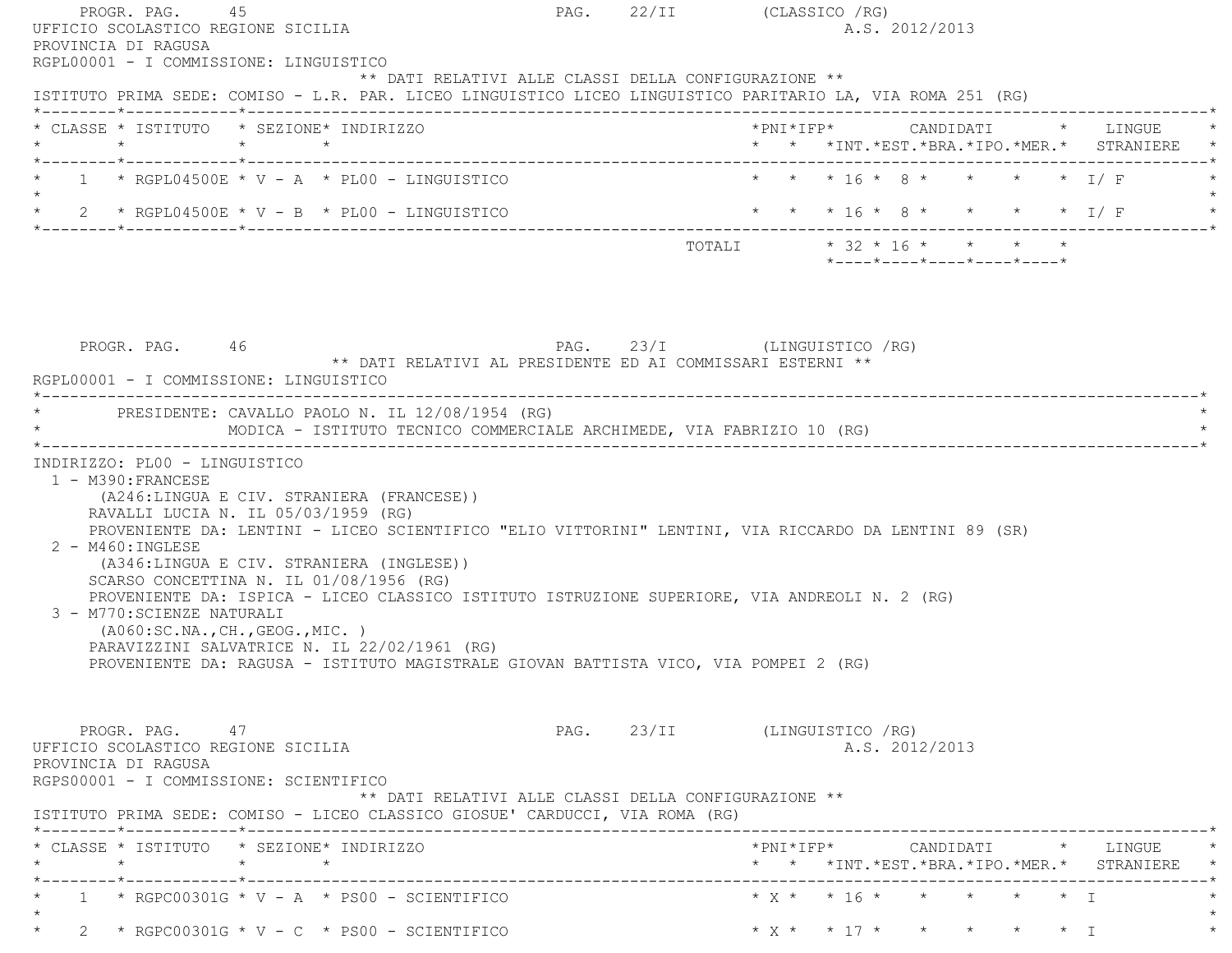|                                                                                                                                                                                                                                                                                                                                                                                                                                                                                                                                              |                               | TOTALI                 |                     | $\star$ 33 $\star$ $\star$ $\star$<br>*----*----*----*----*----*                    |  |           |                                                                  |
|----------------------------------------------------------------------------------------------------------------------------------------------------------------------------------------------------------------------------------------------------------------------------------------------------------------------------------------------------------------------------------------------------------------------------------------------------------------------------------------------------------------------------------------------|-------------------------------|------------------------|---------------------|-------------------------------------------------------------------------------------|--|-----------|------------------------------------------------------------------|
| PROGR. PAG. 48<br>** DATI RELATIVI AL PRESIDENTE ED AI COMMISSARI ESTERNI **<br>RGPS00001 - I COMMISSIONE: SCIENTIFICO                                                                                                                                                                                                                                                                                                                                                                                                                       | PAG. 24/I (SCIENTIFICO / RG)  |                        |                     |                                                                                     |  |           |                                                                  |
| PRESIDENTE: CIRICA CARMELO N. IL 19/03/1947 (RG)<br>MODICA - LICEO ARTISTICO LICEO ARTISTICO "TOMMASO CAMPA, VIA SORDA-SAMPIERI, 9/11 (RG)                                                                                                                                                                                                                                                                                                                                                                                                   |                               |                        |                     |                                                                                     |  |           |                                                                  |
| MARINA STEFANO N. IL 01/10/1964 (RG)<br>PROVENIENTE DA: MODICA - ISTITUTO MAGISTRALE GIOVANNI VERGA, PIAZZA BADEN POWELL 1 (RG)<br>2 - M770: SCIENZE NATURALI<br>( A060:SC.NA., CH., GEOG., MIC. )<br>CERRUTO ORAZIO N. IL 04/05/1956 (RG)<br>PROVENIENTE DA: ISPICA - LICEO CLASSICO ISTITUTO ISTRUZIONE SUPERIORE, VIA ANDREOLI N. 2 (RG)<br>3 - SG82: FILOSOFIA<br>(A037: FILOSOFIA E STORIA)<br>GRAZIOSO ANGELO N. IL 07/01/1972 (RG)<br>PROVENIENTE DA: POZZALLO - LICEO SCIENTIFICO G. LA PIRA, C.DA PALAMENTANO/VIA DELLO STADIO (RG) |                               |                        |                     |                                                                                     |  |           |                                                                  |
| PROGR. PAG. 49<br>UFFICIO SCOLASTICO REGIONE SICILIA<br>PROVINCIA DI RAGUSA<br>RGPS00002 - II COMMISSIONE: SCIENTIFICO<br>** DATI RELATIVI ALLE CLASSI DELLA CONFIGURAZIONE **<br>ISTITUTO PRIMA SEDE: MODICA - LICEO SCIENTIFICO G. GALILEI, PIAZZALE BADEN POWELL N.10 (RG)                                                                                                                                                                                                                                                                | PAG. 24/II (SCIENTIFICO / RG) |                        |                     | A.S. 2012/2013                                                                      |  |           |                                                                  |
| * CLASSE * ISTITUTO * SEZIONE* INDIRIZZO<br>$\star$<br>$\star$<br>$\star$<br>*--------*------------*-                                                                                                                                                                                                                                                                                                                                                                                                                                        |                               |                        | $*$ PNI $*$ IFP $*$ |                                                                                     |  |           | CANDIDATI * LINGUE<br>* * *INT.*EST.*BRA.*IPO.*MER.* STRANIERE * |
| $\star$ 1 $\star$ RGPS02000B $\star$ 5^ A $\star$ PS00 - SCIENTIFICO                                                                                                                                                                                                                                                                                                                                                                                                                                                                         |                               |                        |                     | * $X$ * * 22 * * *                                                                  |  | $\star$ T |                                                                  |
| * RGPS02000B * 5^ C * PS00 - SCIENTIFICO                                                                                                                                                                                                                                                                                                                                                                                                                                                                                                     |                               |                        |                     | * $X$ * * 28 * * * * * * I                                                          |  |           |                                                                  |
|                                                                                                                                                                                                                                                                                                                                                                                                                                                                                                                                              |                               | TOTALI                 |                     | $*$ 50 * * * * *<br>$*$ - - - - $*$ - - - - $*$ - - - - $*$ - - - - $*$ - - - - $*$ |  |           |                                                                  |
| PROGR. PAG. 50<br>** DATI RELATIVI AL PRESIDENTE ED AI COMMISSARI ESTERNI **<br>RGPS00002 - II COMMISSIONE: SCIENTIFICO                                                                                                                                                                                                                                                                                                                                                                                                                      | PAG.                          | 25/I (SCIENTIFICO /RG) |                     |                                                                                     |  |           |                                                                  |

\* PRESIDENTE: GIARRAFFA DOMENICO N. IL 21/10/1962 (RG) \*

\*----------------------------------------------------------------------------------------------------------------------------\*

\* VITTORIA - LICEO SCIENTIFICO LS S. CANNIZZARO, VIA G.B. IACONO 2 (RG) \*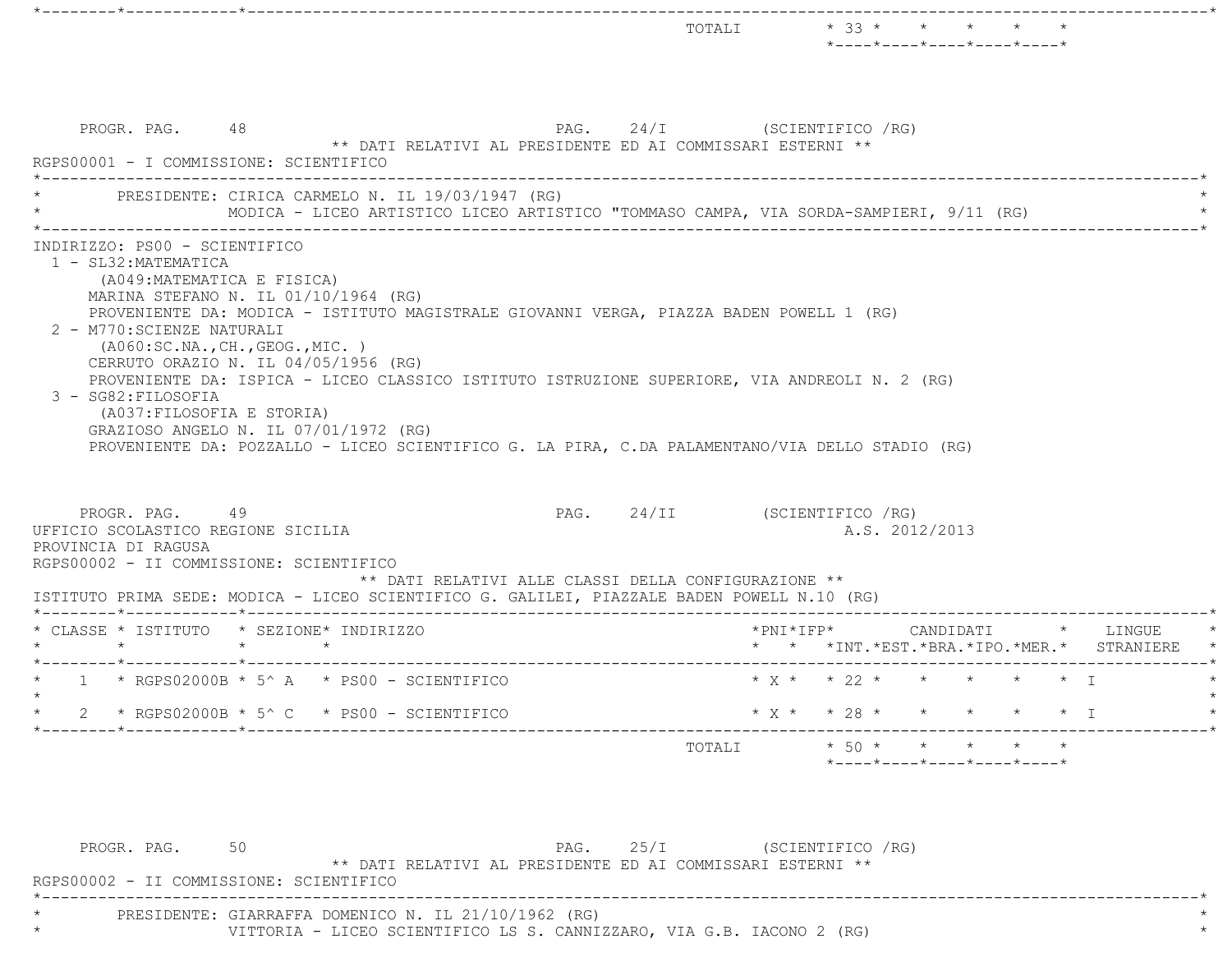\*----------------------------------------------------------------------------------------------------------------------------\* INDIRIZZO: PS00 - SCIENTIFICO 1 - SL32:MATEMATICA (A049:MATEMATICA E FISICA) BOCCHIERI GIUSEPPINA N. IL 02/06/1961 (RG) PROVENIENTE DA: RAGUSA - LICEO SCIENTIFICO FERMI, V.LE EUROPA (RG) 2 - M770:SCIENZE NATURALI (A060:SC.NA.,CH.,GEOG.,MIC. ) DI GERONIMO ROSARIO N. IL 23/05/1960 (CT) PROVENIENTE DA: VITTORIA - LICEO SCIENTIFICO LS S. CANNIZZARO, VIA G.B. IACONO 2 (RG) 3 - SG82:FILOSOFIA (A037:FILOSOFIA E STORIA) CIANCIOLO CONCETTA N. IL 29/08/1951 (CT) PROVENIENTE DA: RAGUSA - LICEO SCIENTIFICO FERMI, V.LE EUROPA (RG) PROGR. PAG. 51 51 PAG. 25/II (SCIENTIFICO /RG) UFFICIO SCOLASTICO REGIONE SICILIA A.S. 2012/2013 PROVINCIA DI RAGUSA RGPS00003 - III COMMISSIONE: SCIENTIFICO \*\* DATI RELATIVI ALLE CLASSI DELLA CONFIGURAZIONE \*\* ISTITUTO PRIMA SEDE: MODICA - LICEO SCIENTIFICO G. GALILEI, PIAZZALE BADEN POWELL N.10 (RG) \*--------\*------------\*-------------------------------------------------------------------------------------------------------\* \* CLASSE \* ISTITUTO \* SEZIONE\* INDIRIZZO \*PNI\*IFP\* CANDIDATI \* LINGUE \* \* \* \* \* \* \* \*INT.\*EST.\*BRA.\*IPO.\*MER.\* STRANIERE \* \*--------\*------------\*-------------------------------------------------------------------------------------------------------\*\* 1 \* RGPS02000B \* 5^ - B \* PS00 - SCIENTIFICO \* \* \* \* \* \* \* \* \* \* \* \* \* T  $\star$ \* 2 \* RGPS02000B \* 5^ - F \* PS00 - SCIENTIFICO \* \* \* \* \* 21 \* \* \* \* \* \* \* \* I \*--------\*------------\*-------------------------------------------------------------------------------------------------------\*TOTALI  $* 40 * * * * * * * * *$  \*----\*----\*----\*----\*----\*PROGR. PAG. 52 52 PAG. 26/I (SCIENTIFICO / RG) \*\* DATI RELATIVI AL PRESIDENTE ED AI COMMISSARI ESTERNI \*\* RGPS00003 - III COMMISSIONE: SCIENTIFICO \*----------------------------------------------------------------------------------------------------------------------------\*PRESIDENTE: CARNAZZA TIZIANA N. IL 23/06/1960 (RG) COMISO - ISTITUTO TECNICO COMMERCIALE G. CARDUCCI, VIA HO CHI MIN (RG) \*----------------------------------------------------------------------------------------------------------------------------\* INDIRIZZO: PS00 - SCIENTIFICO 1 - SL32:MATEMATICA (A049:MATEMATICA E FISICA) BIAZZO SALVATORE N. IL 05/10/1966 (RG) PROVENIENTE DA: VITTORIA - LICEO SCIENTIFICO LS S. CANNIZZARO, VIA G.B. IACONO 2 (RG) 2 - M770:SCIENZE NATURALI (A060:SC.NA.,CH.,GEOG.,MIC. ) LITRICO LETIZIA N. IL 20/04/1958 (CT) PROVENIENTE DA: COMISO - ISTITUTO TECNICO COMMERCIALE G. CARDUCCI, VIA HO CHI MIN (RG) 3 - SG82:FILOSOFIA (A037:FILOSOFIA E STORIA) CUCUZZELLA FRANCESCA N. IL 31/10/1958 (RG)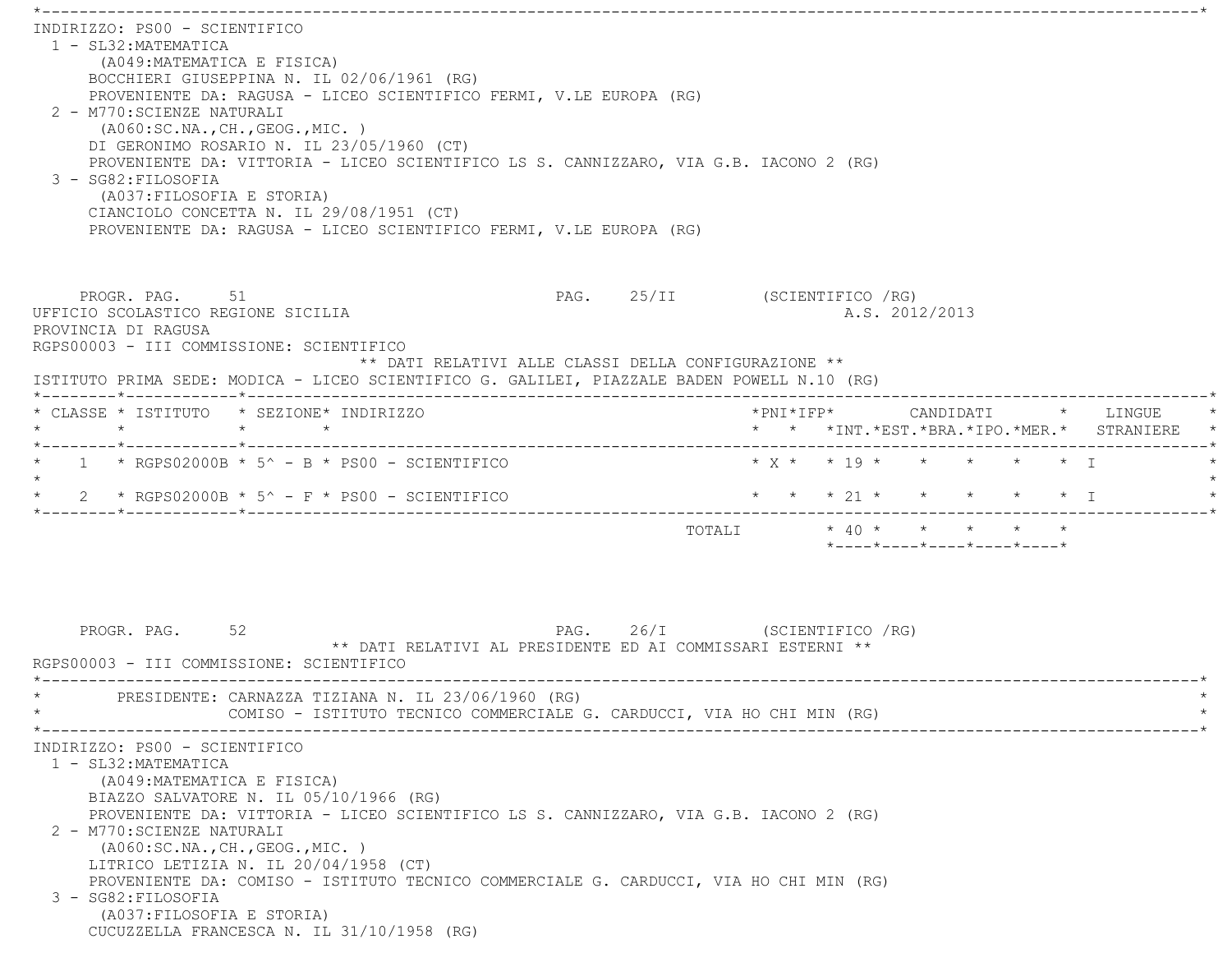PROVENIENTE DA: VITTORIA - LICEO SCIENTIFICO LS S. CANNIZZARO, VIA G.B. IACONO 2 (RG) PROGR. PAG. 53 53 PAG. 26/II (SCIENTIFICO / RG) UFFICIO SCOLASTICO REGIONE SICILIA A.S. 2012/2013 PROVINCIA DI RAGUSA RGPS00004 - IV COMMISSIONE: SCIENTIFICO \*\* DATI RELATIVI ALLE CLASSI DELLA CONFIGURAZIONE \*\* ISTITUTO PRIMA SEDE: MODICA - LICEO SCIENTIFICO G. GALILEI, PIAZZALE BADEN POWELL N.10 (RG) \*--------\*------------\*-------------------------------------------------------------------------------------------------------\* \* CLASSE \* ISTITUTO \* SEZIONE\* INDIRIZZO \*PNI\*IFP\* CANDIDATI \* LINGUE \* \* \* \* \* \* \* \*INT.\*EST.\*BRA.\*IPO.\*MER.\* STRANIERE \* \*--------\*------------\*-------------------------------------------------------------------------------------------------------\*1 \* RGPS02000B \* 5^ - D \* PS00 - SCIENTIFICO \* \* \* \* 18 \* \* \* \* \* \* \* \* T  $\star$ 2 \* RGPS02000B \* 5^ - H \* PS00 - SCIENTIFICO \* \* \* \* 15 \* \* \* \* \* \* \* \* I \*--------\*------------\*-------------------------------------------------------------------------------------------------------\* $\texttt{TOTAL} \qquad \qquad \star \quad \texttt{33}\; \star \qquad \star \qquad \star \qquad \star \qquad \star \qquad \star$  \*----\*----\*----\*----\*----\*PROGR. PAG. 54 54 PAG. 27/I (SCIENTIFICO / RG) \*\* DATI RELATIVI AL PRESIDENTE ED AI COMMISSARI ESTERNI \*\* RGPS00004 - IV COMMISSIONE: SCIENTIFICO \*----------------------------------------------------------------------------------------------------------------------------\*PRESIDENTE: CIARCIA' ANDREA N. IL 07/08/1969 (RG) VITTORIA - ISTITUTO MAGISTRALE GIUSEPPE MAZZINI, VIA CURTATONE S.N. (RG) \*----------------------------------------------------------------------------------------------------------------------------\* INDIRIZZO: PS00 - SCIENTIFICO 1 - SL32:MATEMATICA (A049:MATEMATICA E FISICA) CASCONE GIOVANNI N. IL 05/03/1955 (RG) PROVENIENTE DA: RAGUSA - ISTITUTO MAGISTRALE GIOVAN BATTISTA VICO, VIA POMPEI 2 (RG) 2 - M770:SCIENZE NATURALI (A060:SC.NA.,CH.,GEOG.,MIC. ) GENTILE MARIA LUISA N. IL 16/11/1956 (EE) PROVENIENTE DA: RAGUSA - ISTITUTO TECNICO PER GEOMETRI GAGLIARDI, VIALE DEI PLATANI 180 (RG) 3 - SG82:FILOSOFIA (A037:FILOSOFIA E STORIA) CATALANO GIUSEPPE N. IL 25/06/1965 (RG) PROVENIENTE DA: COMISO - LICEO CLASSICO GIOSUE' CARDUCCI, VIA ROMA (RG) PROGR. PAG. 55 Services of the Services of PAG. 27/II (SCIENTIFICO /RG) UFFICIO SCOLASTICO REGIONE SICILIA A.S. 2012/2013 PROVINCIA DI RAGUSA RGPS00005 - V COMMISSIONE: SCIENTIFICO \*\* DATI RELATIVI ALLE CLASSI DELLA CONFIGURAZIONE \*\* ISTITUTO PRIMA SEDE: RAGUSA - LICEO SCIENTIFICO FERMI, V.LE EUROPA (RG) \*--------\*------------\*-------------------------------------------------------------------------------------------------------\* \* CLASSE \* ISTITUTO \* SEZIONE\* INDIRIZZO \*PNI\*IFP\* CANDIDATI \* LINGUE \*\* \* \* \* \* \* \*INT.\*EST.\*BRA.\*IPO.\*MER.\* STRANIERE \*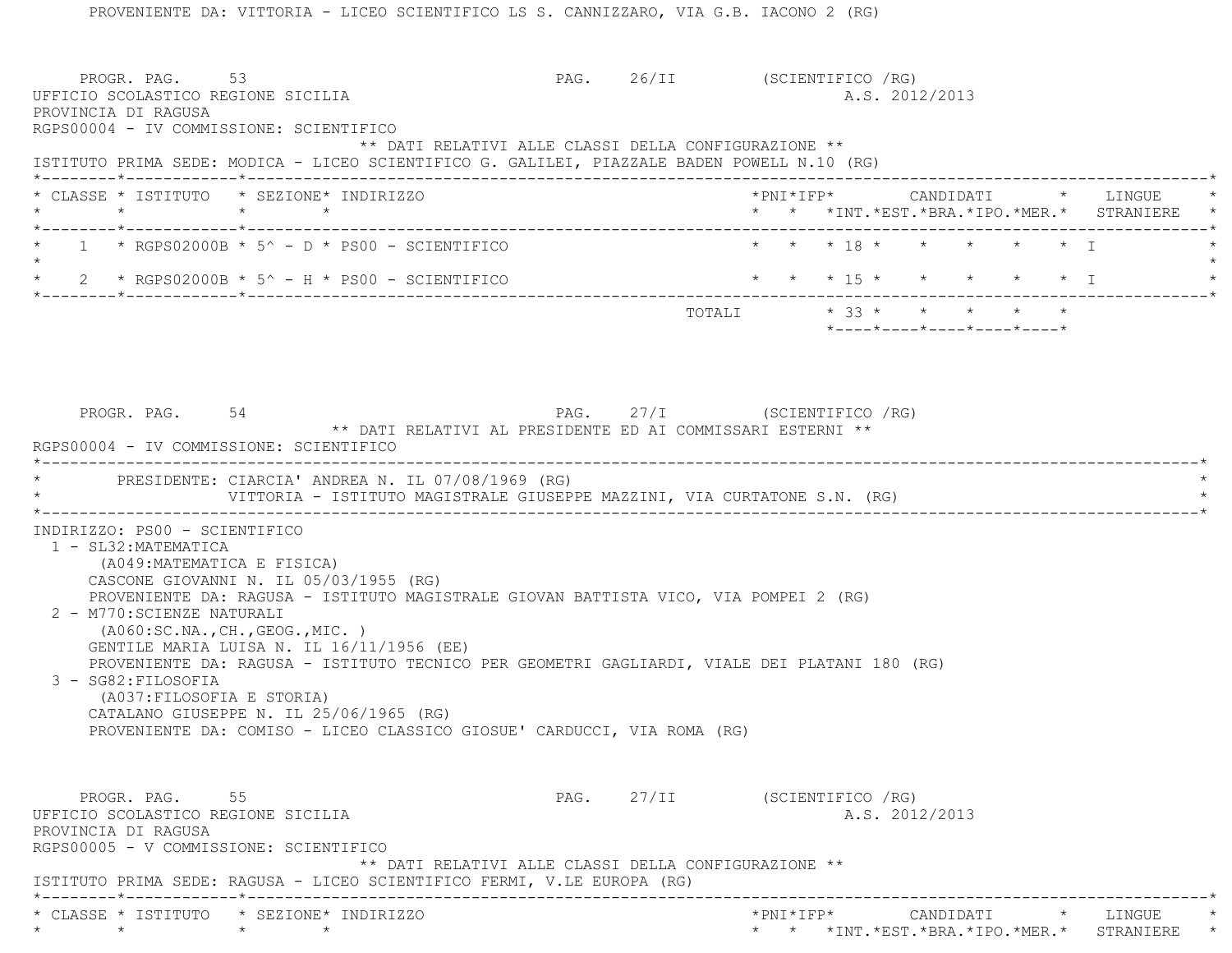| 1 * RGPS01000R * 5 - A * PS00 - SCIENTIFICO                                                                                                                                                                                                                                                                                                                                                                                                                                                                                                       |                                                                                            | $\star$ y $\star$ $\star$ 20 $\star$ $\star$ $\star$ $\star$ $\star$ $\star$ $\star$ $\top$ |          |
|---------------------------------------------------------------------------------------------------------------------------------------------------------------------------------------------------------------------------------------------------------------------------------------------------------------------------------------------------------------------------------------------------------------------------------------------------------------------------------------------------------------------------------------------------|--------------------------------------------------------------------------------------------|---------------------------------------------------------------------------------------------|----------|
| * $2$ * RGPS01000R * 5 - G * PS00 - SCIENTIFICO                                                                                                                                                                                                                                                                                                                                                                                                                                                                                                   |                                                                                            | * X * * 17 * * * * * * I                                                                    |          |
|                                                                                                                                                                                                                                                                                                                                                                                                                                                                                                                                                   |                                                                                            | TOTALI * 37 * * * * * *<br>$*$ - - - - $*$ - - - - $*$ - - - - $*$ - - - - $*$ - - - - $*$  |          |
| PROGR. PAG. 56<br>RGPS00005 - V COMMISSIONE: SCIENTIFICO                                                                                                                                                                                                                                                                                                                                                                                                                                                                                          | PAG. 28/I (SCIENTIFICO / RG)<br>** DATI RELATIVI AL PRESIDENTE ED AI COMMISSARI ESTERNI ** |                                                                                             |          |
| * PRESIDENTE: LASTRUCCI PIETRO N. IL 02/02/1951 (RG)<br>COMISO - ISTITUTO D'ARTE S.FIUME, VIALE DELLA RESISTENZA 90 (RG)                                                                                                                                                                                                                                                                                                                                                                                                                          |                                                                                            |                                                                                             |          |
| BROGNA LUCIANO N. IL 11/04/1973 (RG)<br>PROVENIENTE DA: MODICA - LICEO ARTISTICO LICEO ARTISTICO "TOMMASO CAMPA, VIA SORDA-SAMPIERI, 9/11 (RG)<br>2 - M770: SCIENZE NATURALI<br>( A060:SC.NA., CH., GEOG., MIC. )<br>MACAUDA GIUSEPPE N. IL 07/03/1959 (RG)<br>PROVENIENTE DA: MODICA - ISTITUTO MAGISTRALE GIOVANNI VERGA, PIAZZA BADEN POWELL 1 (RG)<br>3 - SG82: FILOSOFIA<br>(A037: FILOSOFIA E STORIA)<br>MEDINO SANDRA MARIA N. IL 31/07/1963 (RG)<br>PROVENIENTE DA: VITTORIA - LICEO SCIENTIFICO LS S. CANNIZZARO, VIA G.B. IACONO 2 (RG) |                                                                                            |                                                                                             |          |
| PROGR. PAG. 57<br>UFFICIO SCOLASTICO REGIONE SICILIA<br>PROVINCIA DI RAGUSA<br>RGPS00006 - VI COMMISSIONE: SCIENTIFICO<br>ISTITUTO PRIMA SEDE: RAGUSA - LICEO SCIENTIFICO FERMI, V.LE EUROPA (RG)                                                                                                                                                                                                                                                                                                                                                 | PAG. 28/II (SCIENTIFICO / RG)<br>** DATI RELATIVI ALLE CLASSI DELLA CONFIGURAZIONE **      | A.S. 2012/2013                                                                              |          |
| * CLASSE * ISTITUTO * SEZIONE* INDIRIZZO<br>$\star$                                                                                                                                                                                                                                                                                                                                                                                                                                                                                               |                                                                                            | *PNI*IFP* CANDIDATI<br>* * *INT. *EST. *BRA. *IPO. *MER. * STRANIERE *                      | * LINGUE |
| ------*------------*-------------<br>$1 \times$ RGPS01000R $*$ 5 - E $*$ PS00 - SCIENTIFICO                                                                                                                                                                                                                                                                                                                                                                                                                                                       |                                                                                            | $* x * * 29 * * * * * * * T$                                                                |          |
| 2 * RGPS01000R * 5 - H * PS00 - SCIENTIFICO                                                                                                                                                                                                                                                                                                                                                                                                                                                                                                       |                                                                                            | * X * * 20 * * * * * * I                                                                    |          |
|                                                                                                                                                                                                                                                                                                                                                                                                                                                                                                                                                   |                                                                                            |                                                                                             |          |
|                                                                                                                                                                                                                                                                                                                                                                                                                                                                                                                                                   |                                                                                            | *----*----*----*----*----*                                                                  |          |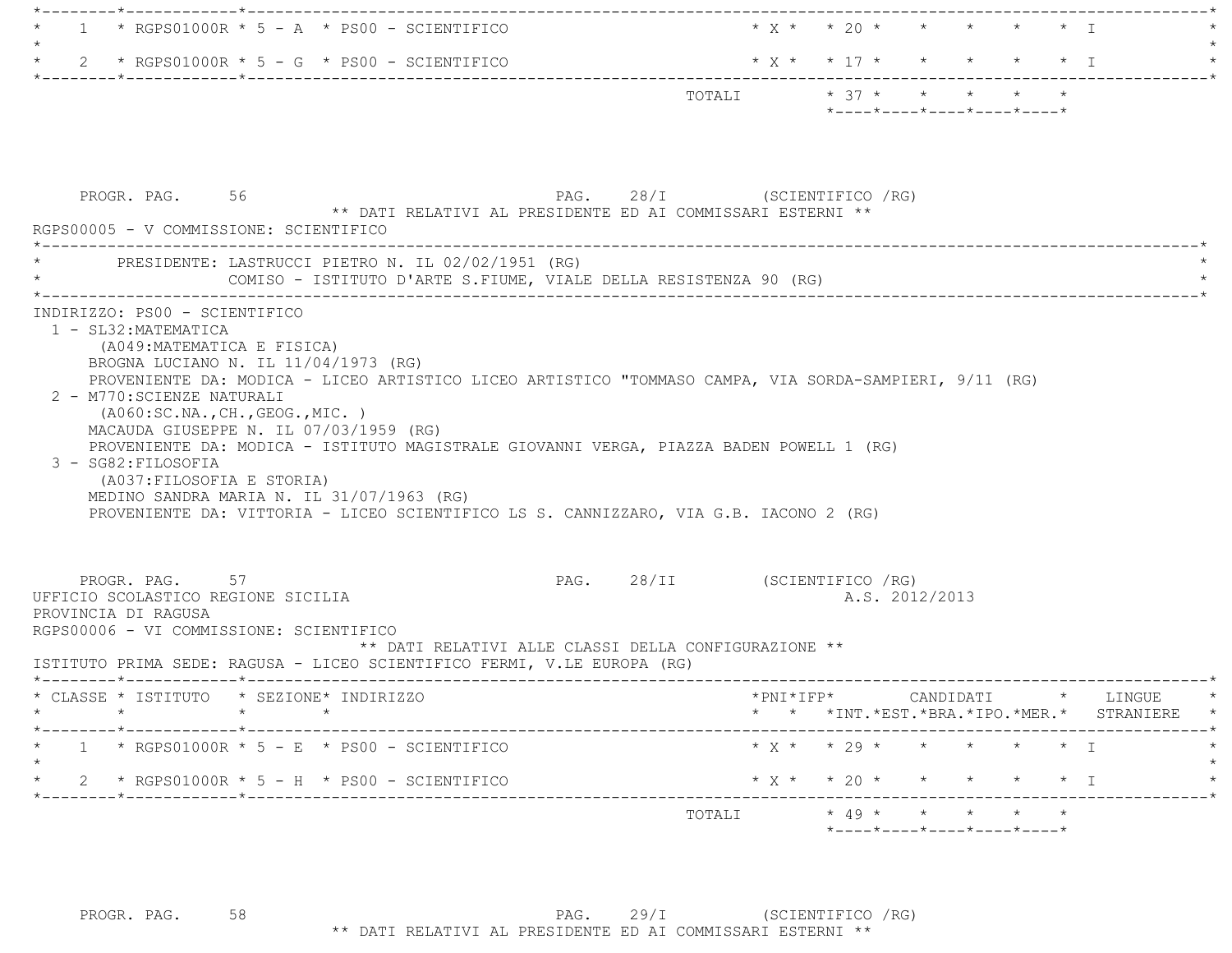|                                                                                                                                                                                                             | PRESIDENTE: STRACOUADANIO GIORGIO N. IL 05/12/1956 (RG)<br>MODICA - LICEO CLASSICO LICEO CLASSICO "TOMMASO CAMPAI, CORSO UMBERTO I, 172 (RG)                                                                                                                                                                                                                                                                                   |                              |                                |                                               |  |  |                                               |
|-------------------------------------------------------------------------------------------------------------------------------------------------------------------------------------------------------------|--------------------------------------------------------------------------------------------------------------------------------------------------------------------------------------------------------------------------------------------------------------------------------------------------------------------------------------------------------------------------------------------------------------------------------|------------------------------|--------------------------------|-----------------------------------------------|--|--|-----------------------------------------------|
| INDIRIZZO: PS00 - SCIENTIFICO<br>1 - SL32: MATEMATICA<br>(A049: MATEMATICA E FISICA)<br>2 - M770: SCIENZE NATURALI<br>( A060:SC.NA., CH., GEOG., MIC. )<br>3 - SG82:FILOSOFIA<br>(A037: FILOSOFIA E STORIA) | CRISCIONE FRANCESCO N. IL 25/05/1965 (RG)<br>PROVENIENTE DA: MODICA - ISTITUTO MAGISTRALE GIOVANNI VERGA, PIAZZA BADEN POWELL 1 (RG)<br>PAPALEO ELISABETTA N. IL 17/01/1952 (RG)<br>PROVENIENTE DA: MODICA - LICEO ARTISTICO LICEO ARTISTICO "TOMMASO CAMPA, VIA SORDA-SAMPIERI, 9/11 (RG)<br>ASSENZA MAURILIO N. IL 09/11/1958 (RG)<br>PROVENIENTE DA: MODICA - LICEO SCIENTIFICO G. GALILEI, PIAZZALE BADEN POWELL N.10 (RG) |                              |                                |                                               |  |  |                                               |
| PROGR. PAG. 59<br>UFFICIO SCOLASTICO REGIONE SICILIA<br>PROVINCIA DI RAGUSA<br>RGPS00007 - VII COMMISSIONE: SCIENTIFICO                                                                                     | ** DATI RELATIVI ALLE CLASSI DELLA CONFIGURAZIONE **<br>ISTITUTO PRIMA SEDE: RAGUSA - LICEO SCIENTIFICO FERMI, V.LE EUROPA (RG)                                                                                                                                                                                                                                                                                                | PAG. 29/II (SCIENTIFICO /RG) |                                | A.S. 2012/2013                                |  |  |                                               |
| * CLASSE * ISTITUTO * SEZIONE* INDIRIZZO                                                                                                                                                                    |                                                                                                                                                                                                                                                                                                                                                                                                                                |                              |                                |                                               |  |  | * * *INT. *EST. *BRA. *IPO. *MER. * STRANIERE |
|                                                                                                                                                                                                             | $1 * RGPS01000R * 5 - C * PS00 - SCIENTIFICO$<br>$\star$ 2 $\star$ RGPS01000R $\star$ 5 - D $\star$ PS00 - SCIENTIFICO                                                                                                                                                                                                                                                                                                         |                              | $* x * x * 22 * * * * * * x 1$ |                                               |  |  |                                               |
|                                                                                                                                                                                                             |                                                                                                                                                                                                                                                                                                                                                                                                                                |                              | TOTALI * 42 * * * * * *        | $*$ ---- $*$ ---- $*$ ---- $*$ ---- $*$ ----* |  |  |                                               |
| PROGR. PAG. 60<br>RGPS00007 - VII COMMISSIONE: SCIENTIFICO                                                                                                                                                  | ** DATI RELATIVI AL PRESIDENTE ED AI COMMISSARI ESTERNI **<br>PRESIDENTE: FERRARO LUIGI N. IL 19/08/1953 (RG)<br>MODICA - ISTITUTO TECNICO PER GEOMETRI LEON BATTISTA ALBERTI, PIAZZA BADEN POWELL 1 (RG)                                                                                                                                                                                                                      | PAG. 30/I (SCIENTIFICO / RG) |                                |                                               |  |  |                                               |
| INDIRIZZO: PS00 - SCIENTIFICO<br>1 - SL32: MATEMATICA<br>(A049: MATEMATICA E FISICA)<br>RE MAURIZIO N. IL 14/02/1967 (EE)<br>2 - M770: SCIENZE NATURALI                                                     | PROVENIENTE DA: SCICLI - ISTITUTO TECNICO AGRARIO I.T.A. SCICLI, C/DA BOMMACCHIELLA S.N.C. (RG)                                                                                                                                                                                                                                                                                                                                |                              |                                |                                               |  |  |                                               |

AVOLA MARIA N. IL 08/01/1955 (RG)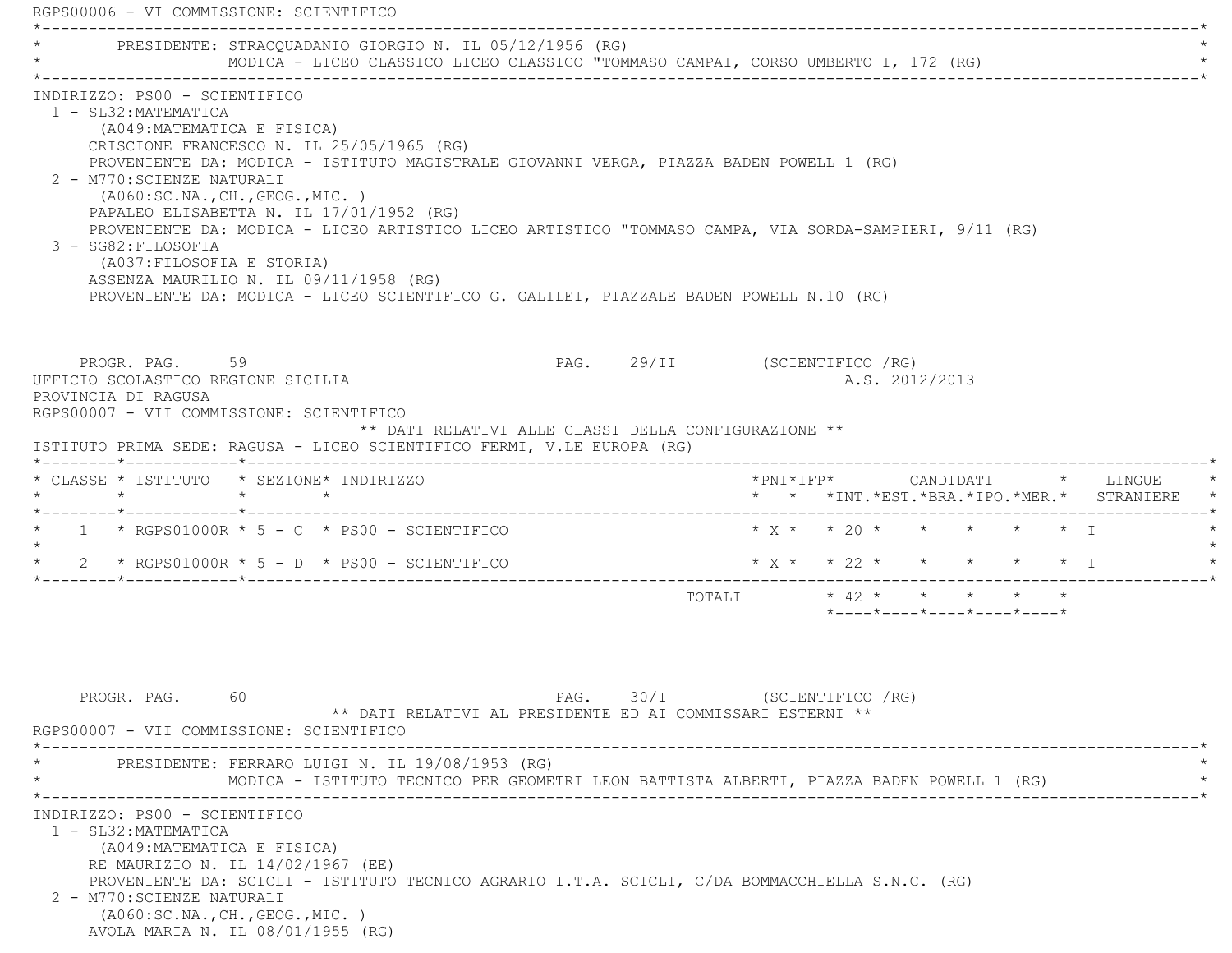PROVENIENTE DA: POZZALLO - ISTITUTO TECNICO NAUTICO GIORGIO LA PIRA, VIA ENRICO GIUNTA (RG) 3 - SG82:FILOSOFIA (A037:FILOSOFIA E STORIA) MINEO MICHELE N. IL 20/03/1960 (TP) PROVENIENTE DA: MODICA - LICEO SCIENTIFICO G. GALILEI, PIAZZALE BADEN POWELL N.10 (RG) PROGR. PAG. 61 61 PAG. 30/II (SCIENTIFICO / RG) UFFICIO SCOLASTICO REGIONE SICILIA A.S. 2012/2013 PROVINCIA DI RAGUSA RGPS00008 - VIII COMMISSIONE: SCIENTIFICO \*\* DATI RELATIVI ALLE CLASSI DELLA CONFIGURAZIONE \*\* ISTITUTO PRIMA SEDE: RAGUSA - LICEO SCIENTIFICO FERMI, V.LE EUROPA (RG) \*--------\*------------\*-------------------------------------------------------------------------------------------------------\* \* CLASSE \* ISTITUTO \* SEZIONE\* INDIRIZZO \*PNI\*IFP\* CANDIDATI \* LINGUE \* \* \* \* \* \* \* \*INT.\*EST.\*BRA.\*IPO.\*MER.\* STRANIERE \* \*--------\*------------\*-------------------------------------------------------------------------------------------------------\* \* 1 \* RGPS01000R \* 5 - F \* PS00 - SCIENTIFICO \* X \* \* 28 \* \* \* \* \* I \* $\star$ \* 2 \* RGPS01000R \* 5 - I \* PS00 - SCIENTIFICO \* \* \* \* \* \* \* \* \* \* \* \* I \* \* \* \* I \*--------\*------------\*-------------------------------------------------------------------------------------------------------\* TOTALI \* 47 \* \* \* \* \* \*----\*----\*----\*----\*----\*PROGR. PAG. 62 62 PAG. 31/I (SCIENTIFICO / RG) \*\* DATI RELATIVI AL PRESIDENTE ED AI COMMISSARI ESTERNI \*\* RGPS00008 - VIII COMMISSIONE: SCIENTIFICO \*----------------------------------------------------------------------------------------------------------------------------\*PRESIDENTE: MORGANTE GIULIO N. IL 18/10/1951 (AG) VITTORIA - ISTITUTO MAGISTRALE GIUSEPPE MAZZINI, VIA CURTATONE S.N. (RG) \*----------------------------------------------------------------------------------------------------------------------------\* INDIRIZZO: PS00 - SCIENTIFICO 1 - SL32:MATEMATICA (A049:MATEMATICA E FISICA) MAUCIERI MARIA CONCETTA N. IL 17/08/1958 (RG) PROVENIENTE DA: ISPICA - LICEO CLASSICO ISTITUTO ISTRUZIONE SUPERIORE, VIA ANDREOLI N. 2 (RG) 2 - M770:SCIENZE NATURALI (A060:SC.NA.,CH.,GEOG.,MIC. ) SPADOLA GIORGIO N. IL 11/08/1958 (RG) PROVENIENTE DA: MODICA - LICEO SCIENTIFICO G. GALILEI, PIAZZALE BADEN POWELL N.10 (RG) 3 - SG82:FILOSOFIA (A037:FILOSOFIA E STORIA) PERRONE GABRIELE N. IL 23/12/1962 (RG) PROVENIENTE DA: MODICA - LICEO SCIENTIFICO G. GALILEI, PIAZZALE BADEN POWELL N.10 (RG) PROGR. PAG. 63 63 PAG. 31/II (SCIENTIFICO / RG) UFFICIO SCOLASTICO REGIONE SICILIA A.S. 2012/2013 PROVINCIA DI RAGUSARGPS00009 - IX COMMISSIONE: SCIENTIFICO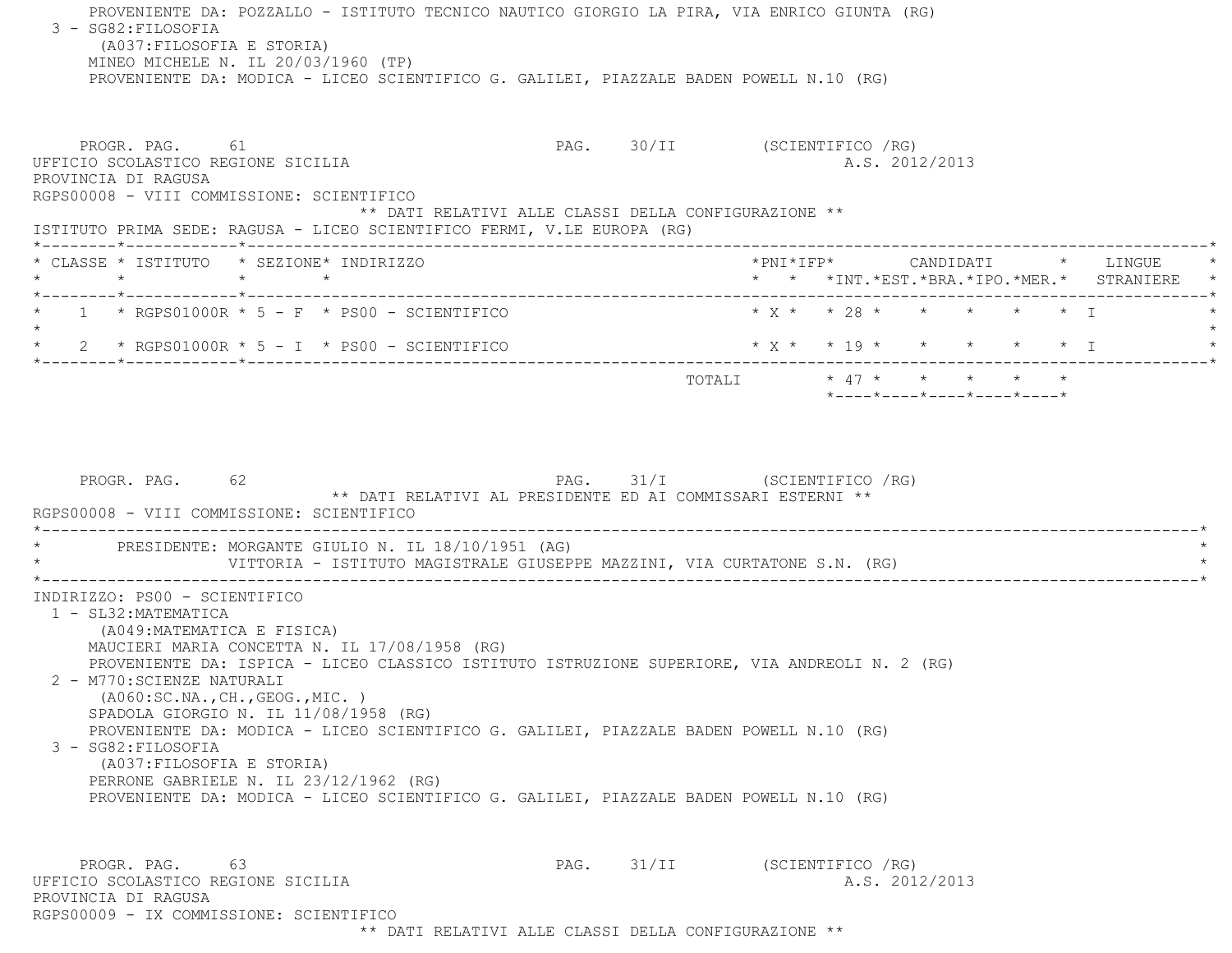|                                                                                                                                        | * CLASSE * ISTITUTO * SEZIONE* INDIRIZZO                                                                                                                                                                                                                                                                               |                                                                                |  |                |                                                                 |  | * * *INT. *EST. *BRA. *IPO. *MER. * STRANIERE *                                   |
|----------------------------------------------------------------------------------------------------------------------------------------|------------------------------------------------------------------------------------------------------------------------------------------------------------------------------------------------------------------------------------------------------------------------------------------------------------------------|--------------------------------------------------------------------------------|--|----------------|-----------------------------------------------------------------|--|-----------------------------------------------------------------------------------|
|                                                                                                                                        | $1 * RGPS01000R * 5-B-F * PS00 - SCIENTIFICO$                                                                                                                                                                                                                                                                          |                                                                                |  |                |                                                                 |  | * * * 10 * * * * * * T/F<br>* * * 9 * * * * * * I/S                               |
|                                                                                                                                        | ISTITUTO SECONDA SEDE: COMISO - LICEO CLASSICO GIOSUE' CARDUCCI, VIA ROMA (RG)                                                                                                                                                                                                                                         |                                                                                |  |                |                                                                 |  |                                                                                   |
|                                                                                                                                        | * CLASSE * ISTITUTO * SEZIONE* INDIRIZZO                                                                                                                                                                                                                                                                               |                                                                                |  |                |                                                                 |  | * * *INT.*EST.*BRA.*IPO.*MER.* STRANIERE *                                        |
|                                                                                                                                        | * $2$ * RGPC00301G * B - B * PS00 - SCIENTIFICO                                                                                                                                                                                                                                                                        | $\star$ x $\star$ $\star$ 19 $\star$ $\star$ $\star$ $\star$ $\star$ $\star$ T |  |                |                                                                 |  |                                                                                   |
|                                                                                                                                        |                                                                                                                                                                                                                                                                                                                        |                                                                                |  |                | $*$ _ _ _ _ $*$ _ _ _ _ $*$ _ _ _ _ $*$ _ _ _ _ $*$ _ _ _ _ $*$ |  |                                                                                   |
|                                                                                                                                        | PRESIDENTE: SANTOCONO GIROLAMO N. IL 07/04/1953 (RG)<br>POZZALLO - ISTITUTO TECNICO NAUTICO GIORGIO LA PIRA, VIA ENRICO GIUNTA (RG)                                                                                                                                                                                    |                                                                                |  |                |                                                                 |  |                                                                                   |
|                                                                                                                                        |                                                                                                                                                                                                                                                                                                                        |                                                                                |  |                |                                                                 |  |                                                                                   |
| INDIRIZZO: PS00 - SCIENTIFICO                                                                                                          |                                                                                                                                                                                                                                                                                                                        |                                                                                |  |                |                                                                 |  |                                                                                   |
| 1 - SL32: MATEMATICA<br>(A049: MATEMATICA E FISICA)<br>2 - M770: SCIENZE NATURALI<br>3 - SG82: FILOSOFIA<br>(A037: FILOSOFIA E STORIA) | MARADEI MARIA ROSA N. IL 20/10/1956 (CS)<br>PROVENIENTE DA: MODICA - LICEO CLASSICO LICEO CLASSICO "TOMMASO CAMPAI, CORSO UMBERTO I, 172 (RG)<br>( A060:SC.NA., CH., GEOG., MIC. )<br>PALAZZOLO AUSILIA N. IL 08/02/1953 (RG)<br>PROVENIENTE DA: MODICA - ISTITUTO TECNICO COMMERCIALE ARCHIMEDE, VIA FABRIZIO 10 (RG) |                                                                                |  |                |                                                                 |  |                                                                                   |
|                                                                                                                                        | LA FAUCI SEBASTIANA N. IL 27/06/1949 (SR)<br>PROVENIENTE DA: SIRACUSA - LICEO SCIENTIFICO L.S. E L. SC. UM."O.M.CORBINO", V.LE REG. MARGHERITA 16 (SR)                                                                                                                                                                 |                                                                                |  |                |                                                                 |  |                                                                                   |
| PROGR. PAG. 65<br>PROVINCIA DI RAGUSA                                                                                                  | PAG. 32/II (SCIENTIFICO / RG)<br>UFFICIO SCOLASTICO REGIONE SICILIA                                                                                                                                                                                                                                                    |                                                                                |  | A.S. 2012/2013 |                                                                 |  |                                                                                   |
|                                                                                                                                        | RGPS00010 - X COMMISSIONE: SCIENTIFICO<br>** DATI RELATIVI ALLE CLASSI DELLA CONFIGURAZIONE **<br>ISTITUTO PRIMA SEDE: SCICLI - LICEO SCIENTIFICO LICEO SCIENTIFICO " Q.CATAUDEL, VIALE DEI FIORI, N.13 (RG)                                                                                                           |                                                                                |  |                |                                                                 |  |                                                                                   |
|                                                                                                                                        | * CLASSE * ISTITUTO * SEZIONE* INDIRIZZO                                                                                                                                                                                                                                                                               |                                                                                |  |                |                                                                 |  | *PNI*IFP*     CANDIDATI    *   LINGUE<br>* * *INT.*EST.*BRA.*IPO.*MER.* STRANIERE |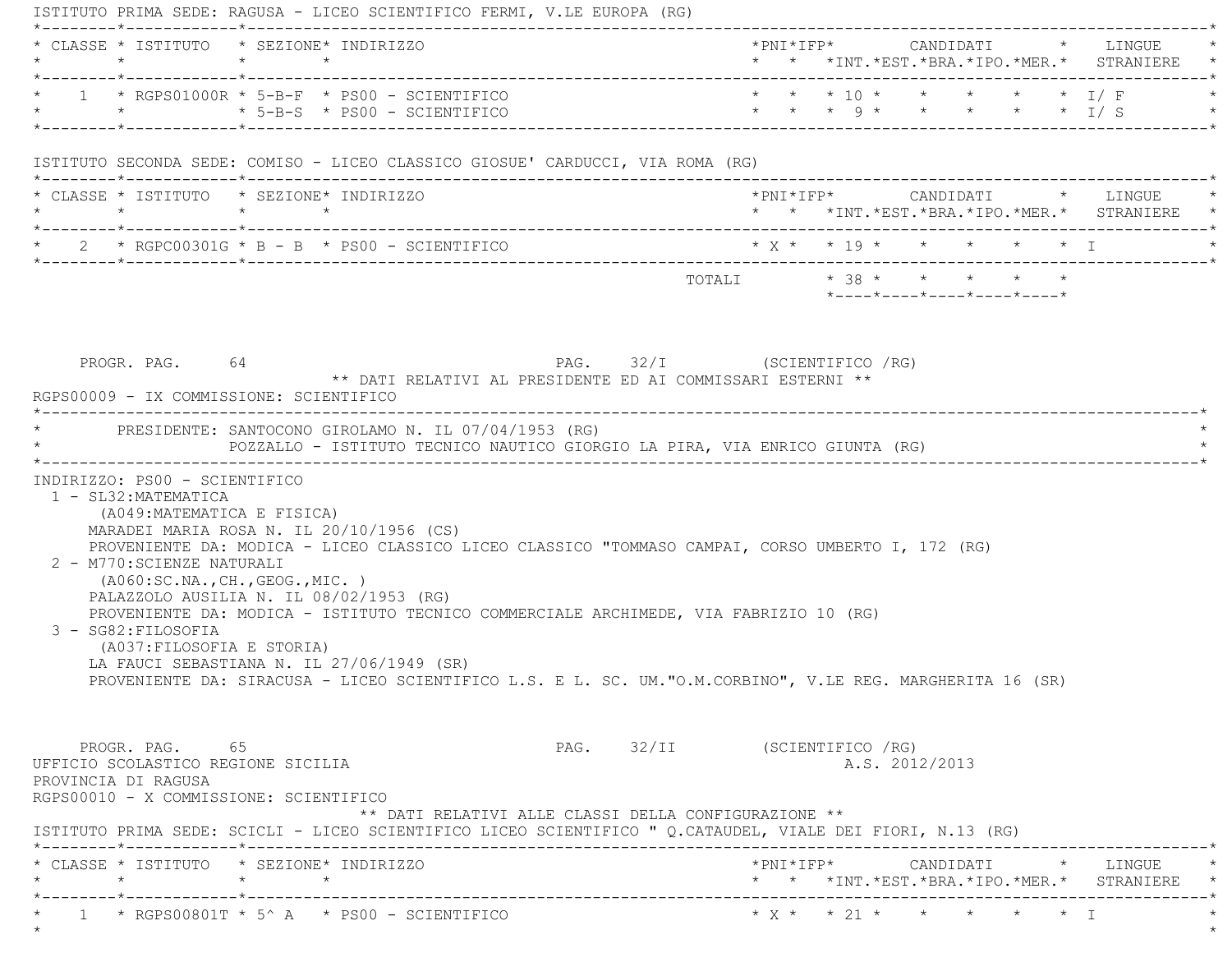|                                                                                                                                                                                                                                                                                                                    |  |                                          | $*$ ---- $*$ ---- $*$ ---- $*$ ---- $*$ ---- $*$ |                         |           |           |
|--------------------------------------------------------------------------------------------------------------------------------------------------------------------------------------------------------------------------------------------------------------------------------------------------------------------|--|------------------------------------------|--------------------------------------------------|-------------------------|-----------|-----------|
| PAG. 33/I (SCIENTIFICO / RG)<br>PROGR. PAG. 66<br>** DATI RELATIVI AL PRESIDENTE ED AI COMMISSARI ESTERNI **<br>RGPS00010 - X COMMISSIONE: SCIENTIFICO                                                                                                                                                             |  |                                          |                                                  |                         |           |           |
| PRESIDENTE: BARONE NUNZIATA N. IL 06/03/1961 (RG)<br>COMISO - ISTITUTO TECNICO COMMERCIALE G. CARDUCCI, VIA HO CHI MIN (RG)                                                                                                                                                                                        |  |                                          |                                                  |                         |           |           |
| SCIFO ANGELA N. IL 08/03/1962 (RG)<br>PROVENIENTE DA: VITTORIA - ISTITUTO MAGISTRALE GIUSEPPE MAZZINI, VIA CURTATONE S.N. (RG)<br>2 - M770: SCIENZE NATURALI<br>( A060:SC.NA., CH., GEOG., MIC. )<br>GUARDIANO SILVANA N. IL 04/08/1957 (RG)<br>PROVENIENTE DA: RAGUSA - LICEO SCIENTIFICO FERMI, V.LE EUROPA (RG) |  |                                          |                                                  |                         |           |           |
| 3 - SG82: FILOSOFIA<br>(A037: FILOSOFIA E STORIA)<br>PALERMO CATERINA N. IL 02/06/1953 (RG)<br>PROVENIENTE DA: RAGUSA - LICEO SCIENTIFICO FERMI, V.LE EUROPA (RG)<br>PAG. 33/II (SCIENTIFICO / RG)<br>PROGR. PAG. 67                                                                                               |  |                                          | A.S. 2012/2013                                   |                         |           |           |
| UFFICIO SCOLASTICO REGIONE SICILIA<br>PROVINCIA DI RAGUSA<br>RGPS00011 - XI COMMISSIONE: SCIENTIFICO<br>** DATI RELATIVI ALLE CLASSI DELLA CONFIGURAZIONE **<br>ISTITUTO PRIMA SEDE: VITTORIA - LICEO SCIENTIFICO LS S. CANNIZZARO, VIA G.B. IACONO 2 (RG)                                                         |  |                                          |                                                  |                         |           |           |
| $\star$ $\star$                                                                                                                                                                                                                                                                                                    |  |                                          | * * * INT. * EST. * BRA. * IPO. * MER. *         |                         |           | STRANIERE |
| * CLASSE * ISTITUTO * SEZIONE* INDIRIZZO<br>$\star$ $\star$<br>* $1$ * RGPS04000L * 5 - A * PS00 - SCIENTIFICO                                                                                                                                                                                                     |  |                                          | * * * 23 * * * * * * I                           |                         |           |           |
| 2 * RGPS04000L * 5 - B * PS00 - SCIENTIFICO                                                                                                                                                                                                                                                                        |  | $\star \quad \star \quad 13 \quad \star$ |                                                  | $\star$ $\star$ $\star$ | $\star$ T |           |

\*----------------------------------------------------------------------------------------------------------------------------\*

RGPS00011 - XI COMMISSIONE: SCIENTIFICO

\* PRESIDENTE: FRANZO' MAURIZIO N. IL 20/02/1966 (RG) \*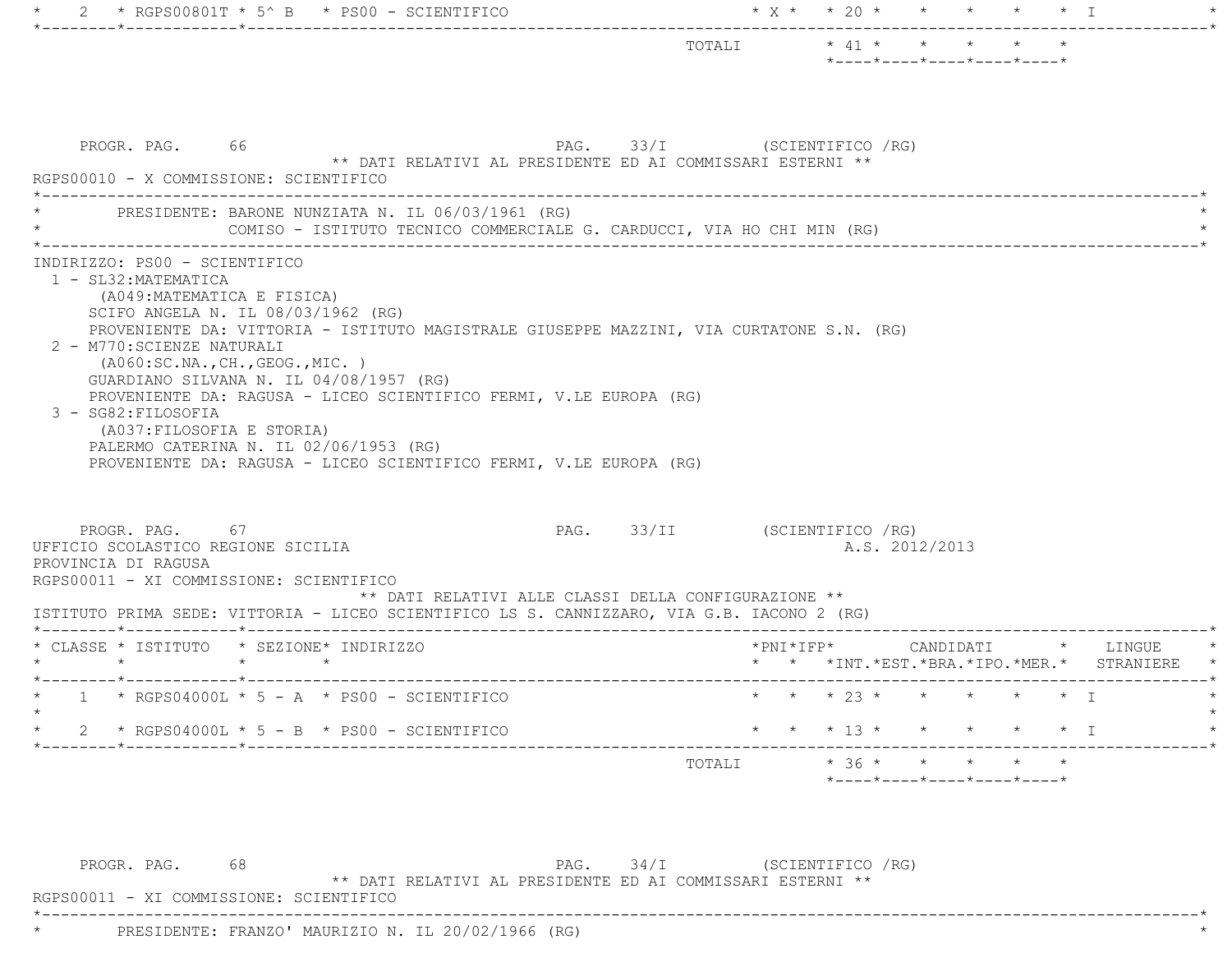|                                             | ISPICA - ISTITUTO SUPERIORE GAETANO CURCIO, VIA ANDREOLI 2 (RG)                                                                                                                                                                                                                                                                                                                                                                                  |                                                            |                                                                                                                   |
|---------------------------------------------|--------------------------------------------------------------------------------------------------------------------------------------------------------------------------------------------------------------------------------------------------------------------------------------------------------------------------------------------------------------------------------------------------------------------------------------------------|------------------------------------------------------------|-------------------------------------------------------------------------------------------------------------------|
| 1 - SL32: MATEMATICA<br>3 - SG82: FILOSOFIA | INDIRIZZO: PS00 - SCIENTIFICO<br>(A049: MATEMATICA E FISICA)<br>ARESTIA GIOVANNA N. IL 01/01/1966 (RG)<br>PROVENIENTE DA: RAGUSA - LICEO SCIENTIFICO FERMI, V.LE EUROPA (RG)<br>2 - M770: SCIENZE NATURALI<br>( A060:SC.NA., CH., GEOG., MIC. )<br>BLUNDO MIRELLA N. IL 16/04/1955 (RG)<br>PROVENIENTE DA: RAGUSA - LICEO SCIENTIFICO FERMI, V.LE EUROPA (RG)<br>(A037: FILOSOFIA E STORIA)<br>GIOVINAZZO SIMONA N. IL 01/07/1975 (MI)           |                                                            | PROVENIENTE DA: NISCEMI - LICEO SCIENTIFICO L. SCIENT. LING. E SCIE.UM., VIA CARLO ALBERTO DALLA CHIESA, SNC (CL) |
| PROVINCIA DI RAGUSA                         | PROGR. PAG. 69<br>UFFICIO SCOLASTICO REGIONE SICILIA<br>RGPS00012 - XII COMMISSIONE: SCIENTIFICO<br>ISTITUTO PRIMA SEDE: VITTORIA - LICEO SCIENTIFICO LS S. CANNIZZARO, VIA G.B. IACONO 2 (RG)                                                                                                                                                                                                                                                   | ** DATI RELATIVI ALLE CLASSI DELLA CONFIGURAZIONE **       | PAG. 34/II (SCIENTIFICO / RG)<br>A.S. 2012/2013                                                                   |
| $\star$                                     | * CLASSE * ISTITUTO * SEZIONE* INDIRIZZO<br>$\star$ $\qquad$ $\star$                                                                                                                                                                                                                                                                                                                                                                             |                                                            | *PNI*IFP* CANDIDATI * LINGUE<br>* * *INT. *EST. *BRA. *IPO. *MER. * STRANIERE                                     |
|                                             | *--------*-----------*-<br>$1 \times R$ GPS04000L $*$ 5 - C $*$ PS00 - SCIENTIFICO<br>2 * RGPS04000L * 5 - D * PS00 - SCIENTIFICO                                                                                                                                                                                                                                                                                                                |                                                            | * * * 25 * * * * * * T<br>* * * 21 * * * * * * I                                                                  |
|                                             |                                                                                                                                                                                                                                                                                                                                                                                                                                                  |                                                            | TOTALI $* 46 * * * * * *$<br>$*$ - - - - $*$ - - - - $*$ - - - - $*$ - - - - $*$ - - - - $*$                      |
| PROGR. PAG.                                 | 70<br>RGPS00012 - XII COMMISSIONE: SCIENTIFICO<br>PRESIDENTE: CORALLO GIAMBATTISTA N. IL 17/07/1950 (RG)<br>RAGUSA - ISTITUTO TECNICO INDUSTRIALE ETTORE MAJORANA, VIA PIETRO NENNI (RG)                                                                                                                                                                                                                                                         | ** DATI RELATIVI AL PRESIDENTE ED AI COMMISSARI ESTERNI ** | PAG. 35/I (SCIENTIFICO / RG)                                                                                      |
| 1 - SL32: MATEMATICA<br>3 - SG82: FILOSOFIA | INDIRIZZO: PS00 - SCIENTIFICO<br>(A049: MATEMATICA E FISICA)<br>SCUDERI SALVATORE N. IL 28/07/1953 (VB)<br>PROVENIENTE DA: MODICA - LICEO SCIENTIFICO G. GALILEI, PIAZZALE BADEN POWELL N.10 (RG)<br>2 - M770: SCIENZE NATURALI<br>( A060:SC.NA., CH., GEOG., MIC. )<br>GAROFALO ANNA N. IL $06/12/1966$ (RG)<br>PROVENIENTE DA: MODICA - LICEO CLASSICO LICEO CLASSICO "TOMMASO CAMPAI, CORSO UMBERTO I, 172 (RG)<br>(A037: FILOSOFIA E STORIA) |                                                            |                                                                                                                   |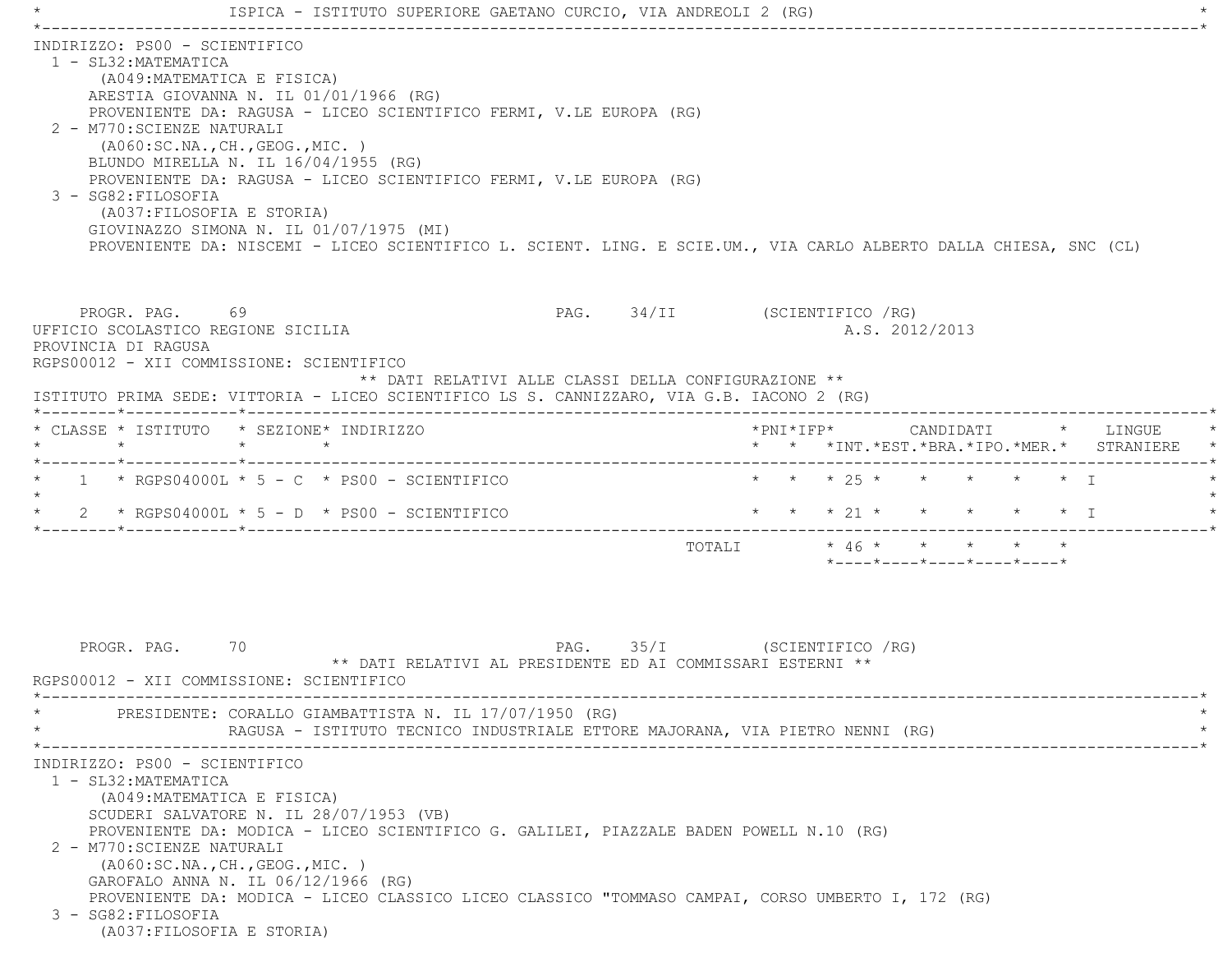PROVENIENTE DA: MODICA - LICEO SCIENTIFICO G. GALILEI, PIAZZALE BADEN POWELL N.10 (RG) PROGR. PAG. 71 PAG. S5/II (SCIENTIFICO /RG) UFFICIO SCOLASTICO REGIONE SICILIA A.S. 2012/2013 PROVINCIA DI RAGUSA RGRR9B001 - I COMMISSIONE: TECNICO GESTIONE AZIENDALE INFORMATICA \*\* DATI RELATIVI ALLE CLASSI DELLA CONFIGURAZIONE \*\* ISTITUTO PRIMA SEDE: VITTORIA - IST PROF PER I SERVIZI COMMERCIALI E TURISTICI G. MARCONI, VIA SAN MARTINO (RG) \*--------\*------------\*-------------------------------------------------------------------------------------------------------\* \* CLASSE \* ISTITUTO \* SEZIONE\* INDIRIZZO \*PNI\*IFP\* CANDIDATI \* LINGUE \* \* \* \* \* \* \* \*INT.\*EST.\*BRA.\*IPO.\*MER.\* STRANIERE \* \*--------\*------------\*-------------------------------------------------------------------------------------------------------\*1 \* RGRC012012 \* A-AZ \* RR9B - TECN. GEST. AZ. INFO. (NUOVO ORD) \* \* \* \* 15 \* \* \* \* \* \* \* \* \*  $\star$ \* 2 \* RGRC012012 \* A-TUR \* RR9Q - TECNICO SERV. TURIS. (NUOVO ORD.) \* \* \* 17 \* \* \* \* \* \* \* F \*--------\*------------\*-------------------------------------------------------------------------------------------------------\*TOTALI  $* 32 * * * * * * * * * *$  \*----\*----\*----\*----\*----\*PROGR. PAG. 72 72 PAG. 36/I (PROFESSIONALE /RG) \*\* DATI RELATIVI AL PRESIDENTE ED AI COMMISSARI ESTERNI \*\* RGRR9B001 - I COMMISSIONE: TECNICO GESTIONE AZIENDALE INFORMATICA \*----------------------------------------------------------------------------------------------------------------------------\*PRESIDENTE: RENDA MARIA TERESA N. IL 04/06/1958 (RG) \* POZZALLO - LICEO SCIENTIFICO G. LA PIRA, C.DA PALAMENTANO/VIA DELLO STADIO (RG) \* \*----------------------------------------------------------------------------------------------------------------------------\* INDIRIZZO: RR9B - TECN. GEST. AZ. INFO.(NUOVO ORD) 1 - M034:ECONOMIA D' AZIENDA (A017:DISCIPLINE ECONOMICO-AZIENDALI) CUCINOTTA DOMENICA N. IL 23/11/1952 (ME) PROVENIENTE DA: RAGUSA - IST PROF PER I SERVIZI COMMERCIALI E TURISTICI GALILEO FERRARIS, VIA NICCOLO' TOMMASEO,5 (RG) 2 - M079:ECONOMIA E TECNICA DELL'AZIENDA TURISTICA (A017:DISCIPLINE ECONOMICO-AZIENDALI) CUCINOTTA DOMENICA N. IL 23/11/1952 (ME) PROVENIENTE DA: RAGUSA - IST PROF PER I SERVIZI COMMERCIALI E TURISTICI GALILEO FERRARIS, VIA NICCOLO' TOMMASEO,5 (RG) 3 - M460:INGLESE (A346:LINGUA E CIV. STRANIERA (INGLESE)) CARDAMONE VINCENZO N. IL 15/05/1954 (CL) PROVENIENTE DA: ISPICA - LICEO CLASSICO ISTITUTO ISTRUZIONE SUPERIORE, VIA ANDREOLI N. 2 (RG) 4 - M462:INGLESE (A346:LINGUA E CIV. STRANIERA (INGLESE)) CARDAMONE VINCENZO N. IL 15/05/1954 (CL) PROVENIENTE DA: ISPICA - LICEO CLASSICO ISTITUTO ISTRUZIONE SUPERIORE, VIA ANDREOLI N. 2 (RG) 5 - M014:MATEMATICA (A047:MATEMATICA) VALENZA SALVATORE N. IL 21/07/1971 (RG) PROVENIENTE DA: NISCEMI - LICEO SCIENTIFICO L. SCIENT. LING. E SCIE.UM., VIA CARLO ALBERTO DALLA CHIESA, SNC (CL) INDIRIZZO: RR9Q - TECNICO SERV. TURIS.(NUOVO ORD.) 1 - M034:ECONOMIA D' AZIENDA(A017:DISCIPLINE ECONOMICO-AZIENDALI)

ASCENZO GIUSEPPE N. IL 21/10/1954 (SR)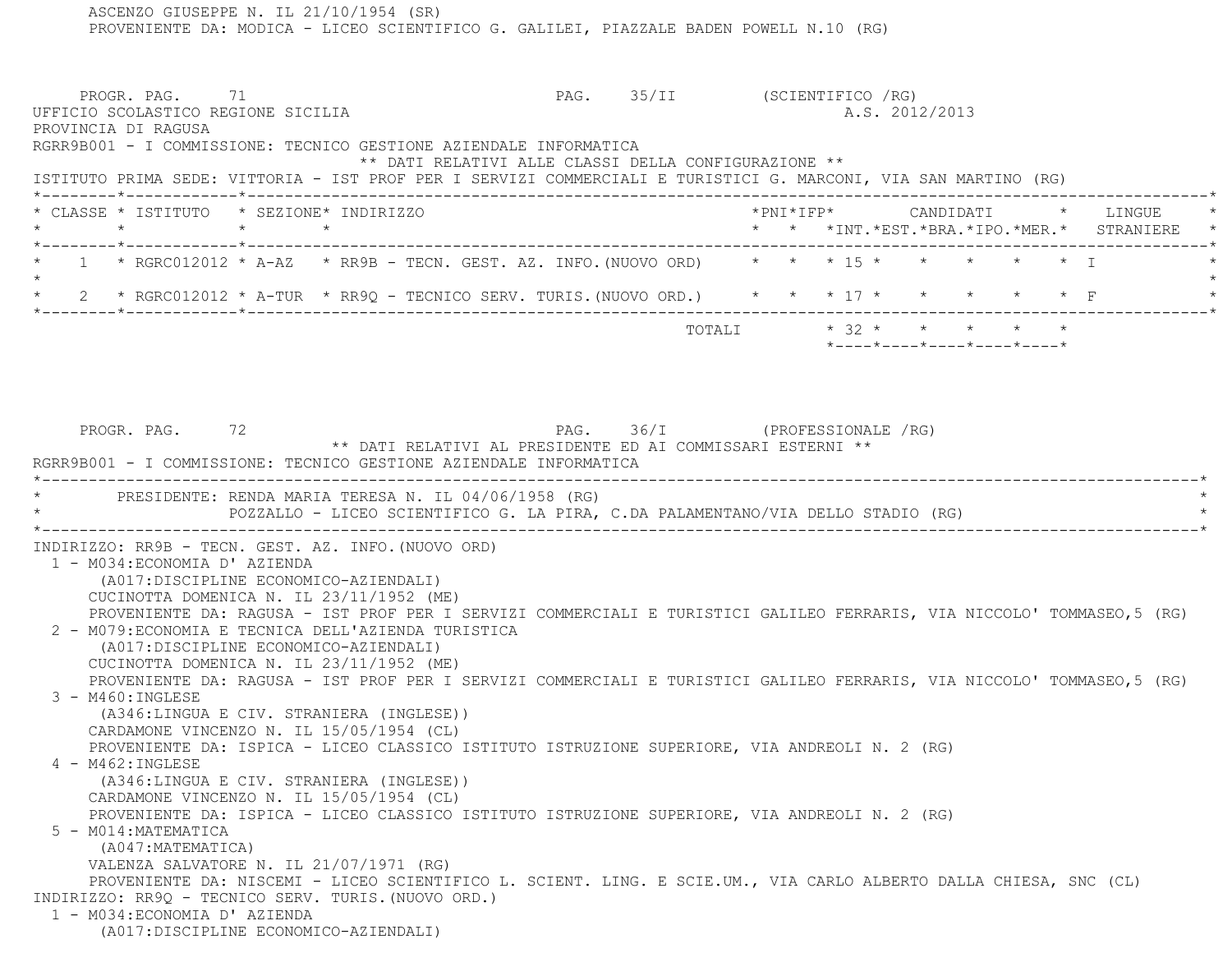CUCINOTTA DOMENICA N. IL 23/11/1952 (ME) PROVENIENTE DA: RAGUSA - IST PROF PER I SERVIZI COMMERCIALI E TURISTICI GALILEO FERRARIS, VIA NICCOLO' TOMMASEO,5 (RG) 2 - M079:ECONOMIA E TECNICA DELL'AZIENDA TURISTICA (A017:DISCIPLINE ECONOMICO-AZIENDALI) CUCINOTTA DOMENICA N. IL 23/11/1952 (ME) PROVENIENTE DA: RAGUSA - IST PROF PER I SERVIZI COMMERCIALI E TURISTICI GALILEO FERRARIS, VIA NICCOLO' TOMMASEO,5 (RG)  $3 - M460 \cdot INGLESE$  (A346:LINGUA E CIV. STRANIERA (INGLESE)) CARDAMONE VINCENZO N. IL 15/05/1954 (CL) PROVENIENTE DA: ISPICA - LICEO CLASSICO ISTITUTO ISTRUZIONE SUPERIORE, VIA ANDREOLI N. 2 (RG) (SEGUONO DATI RELATIVI AI COMMISSARI ESTERNI) PROGR. PAG. 73 73 PAG. 36/II (PROFESSIONALE /RG) \*\* DATI RELATIVI AI COMMISSARI ESTERNI \*\* 4 - M462:INGLESE (A346:LINGUA E CIV. STRANIERA (INGLESE)) CARDAMONE VINCENZO N. IL 15/05/1954 (CL) PROVENIENTE DA: ISPICA - LICEO CLASSICO ISTITUTO ISTRUZIONE SUPERIORE, VIA ANDREOLI N. 2 (RG) 5 - M390:FRANCESE (A246:LINGUA E CIV. STRANIERA (FRANCESE)) CAFISI GIUSEPPE N. IL 14/12/1962 (EE) PROVENIENTE DA: POZZALLO - ISTITUTO TECNICO COMMERCIALE G. LA PIRA, VIA PETRINI (RG) PROGR. PAG. 74 74 PAG. 36/III (PROFESSIONALE /RG) UFFICIO SCOLASTICO REGIONE SICILIA A.S. 2012/2013 PROVINCIA DI RAGUSA RGRR9C001 - I COMMISSIONE: ODONTOTECNICO \*\* DATI RELATIVI ALLE CLASSI DELLA CONFIGURAZIONE \*\* ISTITUTO PRIMA SEDE: ISPICA - IST PROF INDUSTRIA E ARTIGIANATO ISTITUTO ISTRUZIONE SUPERIORE, VIA ASINARA (RG) \*--------\*------------\*-------------------------------------------------------------------------------------------------------\* \* CLASSE \* ISTITUTO \* SEZIONE\* INDIRIZZO \*PNI\*IFP\* CANDIDATI \* LINGUE \* \* \* \* \* \* \* \*INT.\*EST.\*BRA.\*IPO.\*MER.\* STRANIERE \* \*--------\*------------\*-------------------------------------------------------------------------------------------------------\*\* 1 \* RGRI002014 \* A-ODON \* RR9C - ODONTOTECNICO (NUOVO ORD.) \* \* \* 19 \* 3 \* \* \* \* \* \* I \*--------\*------------\*-------------------------------------------------------------------------------------------------------\* ISTITUTO SECONDA SEDE: ISPICA - IST PROF PER I SERVIZI COMMERCIALI E TURISTICI ISTITUTO ISTRUZIONE SUPERIORE, VIA DELLA SCULTU \*--------\*------------\*-------------------------------------------------------------------------------------------------------\* \* CLASSE \* ISTITUTO \* SEZIONE\* INDIRIZZO \*PNI\*IFP\* CANDIDATI \* LINGUE \* \* \* \* \* \* \* \*INT.\*EST.\*BRA.\*IPO.\*MER.\* STRANIERE \* \*--------\*------------\*-------------------------------------------------------------------------------------------------------\* \* 2 \* RGRC00201B \* A-AZ \* RR9B - TECN. GEST. AZ. INFO.(NUOVO ORD) \* \* \* 5 \* 2 \* \* \* \* I \* \* \* A- TUR \* RR9Q - TECNICO SERV. TURIS.(NUOVO ORD.) \* \* 7 \*  $3$  \* \* \* \* \* F \*--------\*------------\*-------------------------------------------------------------------------------------------------------\*TOTALI  $* 31 * 8 * * * * * * *$  \*----\*----\*----\*----\*----\*PROGR. PAG. 75 2007 PAG. 37/I (PROFESSIONALE /RG) \*\* DATI RELATIVI AL PRESIDENTE ED AI COMMISSARI ESTERNI \*\*

\*----------------------------------------------------------------------------------------------------------------------------\*

RGRR9C001 - I COMMISSIONE: ODONTOTECNICO

PRESIDENTE: SANTORO ANTONINO N. IL 01/11/1946 (RG)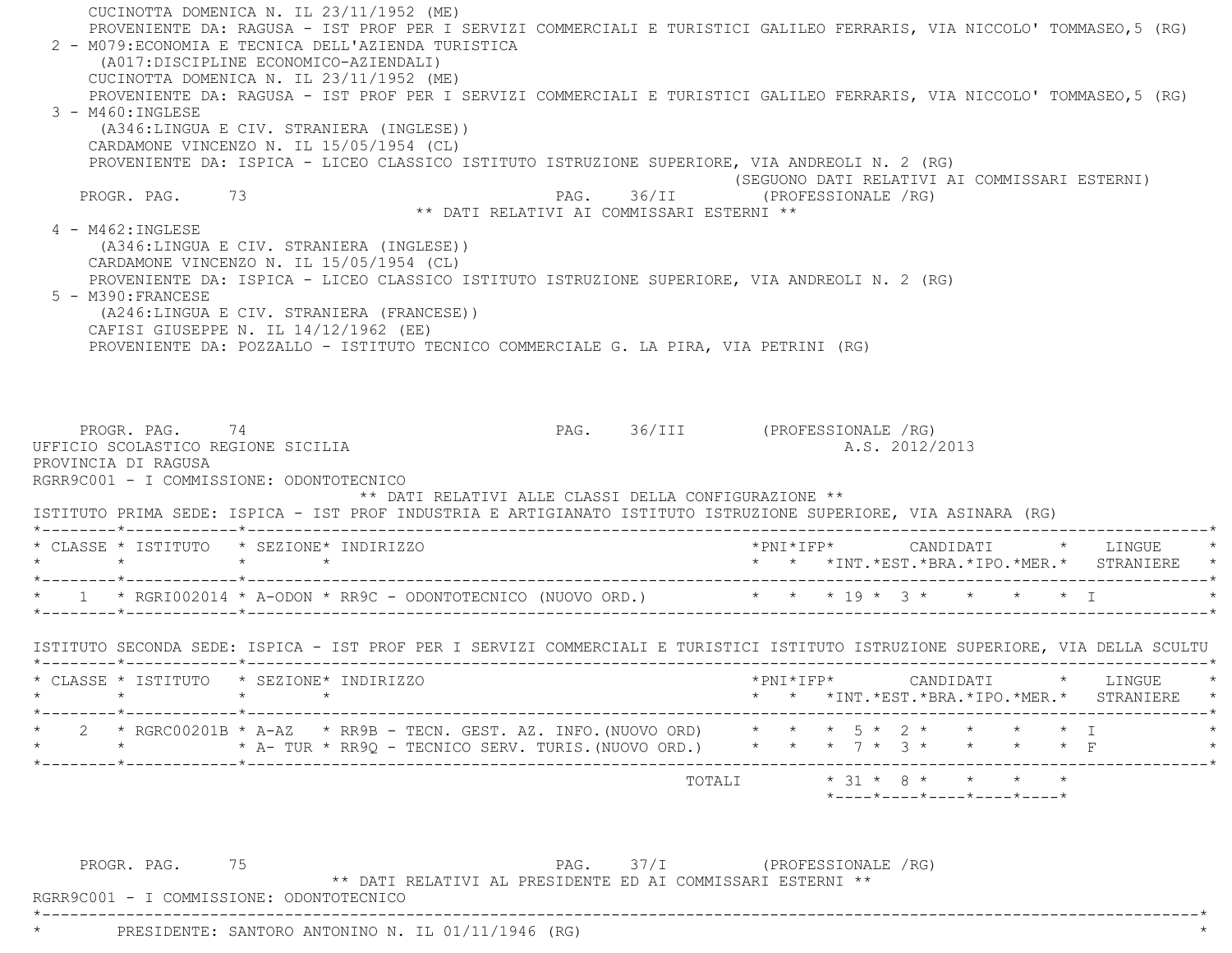INDIRIZZO: RR9C - ODONTOTECNICO (NUOVO ORD.) 1 - M802:ITALIANO (A050:LETTERE IST.ISTR.SECOND. DI II GR. ) FAVA DANIELA N. IL 03/09/1975 (TO) PROVENIENTE DA: RAGUSA - ISTITUTO MAGISTRALE GIOVAN BATTISTA VICO, VIA POMPEI 2 (RG) 2 - M014:MATEMATICA (A047:MATEMATICA) VACCARO MATTEO N. IL 03/05/1971 (LO) PROVENIENTE DA: GELA - ISTITUTO TECNICO PER GEOMETRI I.T.GEOMETRI "E. MAJORANA", VIA PITAGORA, SNC (CL) 3 - M460:INGLESE (A346:LINGUA E CIV. STRANIERA (INGLESE)) FALCONERI CINZIA N. IL 23/06/1967 (TO) PROVENIENTE DA: VITTORIA - IST PROF PER I SERVIZI COMMERCIALI E TURISTICI G. MARCONI, VIA SAN MARTINO (RG) 4 - M462:INGLESE (A346:LINGUA E CIV. STRANIERA (INGLESE)) FALCONERI CINZIA N. IL 23/06/1967 (TO) PROVENIENTE DA: VITTORIA - IST PROF PER I SERVIZI COMMERCIALI E TURISTICI G. MARCONI, VIA SAN MARTINO (RG) INDIRIZZO: RR9B - TECN. GEST. AZ. INFO.(NUOVO ORD) 1 - M014:MATEMATICA (A047:MATEMATICA) VACCARO MATTEO N. IL 03/05/1971 (LO) PROVENIENTE DA: GELA - ISTITUTO TECNICO PER GEOMETRI I.T.GEOMETRI "E. MAJORANA", VIA PITAGORA, SNC (CL) 2 - M460:INGLESE (A346:LINGUA E CIV. STRANIERA (INGLESE)) FALCONERI CINZIA N. IL 23/06/1967 (TO) PROVENIENTE DA: VITTORIA - IST PROF PER I SERVIZI COMMERCIALI E TURISTICI G. MARCONI, VIA SAN MARTINO (RG) 3 - M462:INGLESE (A346:LINGUA E CIV. STRANIERA (INGLESE)) FALCONERI CINZIA N. IL 23/06/1967 (TO) PROVENIENTE DA: VITTORIA - IST PROF PER I SERVIZI COMMERCIALI E TURISTICI G. MARCONI, VIA SAN MARTINO (RG) 4 - M034:ECONOMIA D' AZIENDA (A017:DISCIPLINE ECONOMICO-AZIENDALI) VACANTE ANTONINO N. IL 23/04/1957 (RG) PROVENIENTE DA: VITTORIA - IST PROF PER I SERVIZI COMMERCIALI E TURISTICI G. MARCONI, VIA SAN MARTINO (RG) (SEGUONO DATI RELATIVI AI COMMISSARI ESTERNI) PROGR. PAG. 76 76 PAG. 37/II (PROFESSIONALE /RG) \*\* DATI RELATIVI AI COMMISSARI ESTERNI \*\* 5 - M079:ECONOMIA E TECNICA DELL'AZIENDA TURISTICA (A017:DISCIPLINE ECONOMICO-AZIENDALI) VACANTE ANTONINO N. IL 23/04/1957 (RG) PROVENIENTE DA: VITTORIA - IST PROF PER I SERVIZI COMMERCIALI E TURISTICI G. MARCONI, VIA SAN MARTINO (RG) INDIRIZZO: RR9Q - TECNICO SERV. TURIS.(NUOVO ORD.) 1 - M460:INGLESE (A346:LINGUA E CIV. STRANIERA (INGLESE)) FALCONERI CINZIA N. IL 23/06/1967 (TO) PROVENIENTE DA: VITTORIA - IST PROF PER I SERVIZI COMMERCIALI E TURISTICI G. MARCONI, VIA SAN MARTINO (RG) 2 - M462:INGLESE (A346:LINGUA E CIV. STRANIERA (INGLESE)) FALCONERI CINZIA N. IL 23/06/1967 (TO) PROVENIENTE DA: VITTORIA - IST PROF PER I SERVIZI COMMERCIALI E TURISTICI G. MARCONI, VIA SAN MARTINO (RG) 3 - M034:ECONOMIA D' AZIENDA (A017:DISCIPLINE ECONOMICO-AZIENDALI) VACANTE ANTONINO N. IL 23/04/1957 (RG) PROVENIENTE DA: VITTORIA - IST PROF PER I SERVIZI COMMERCIALI E TURISTICI G. MARCONI, VIA SAN MARTINO (RG)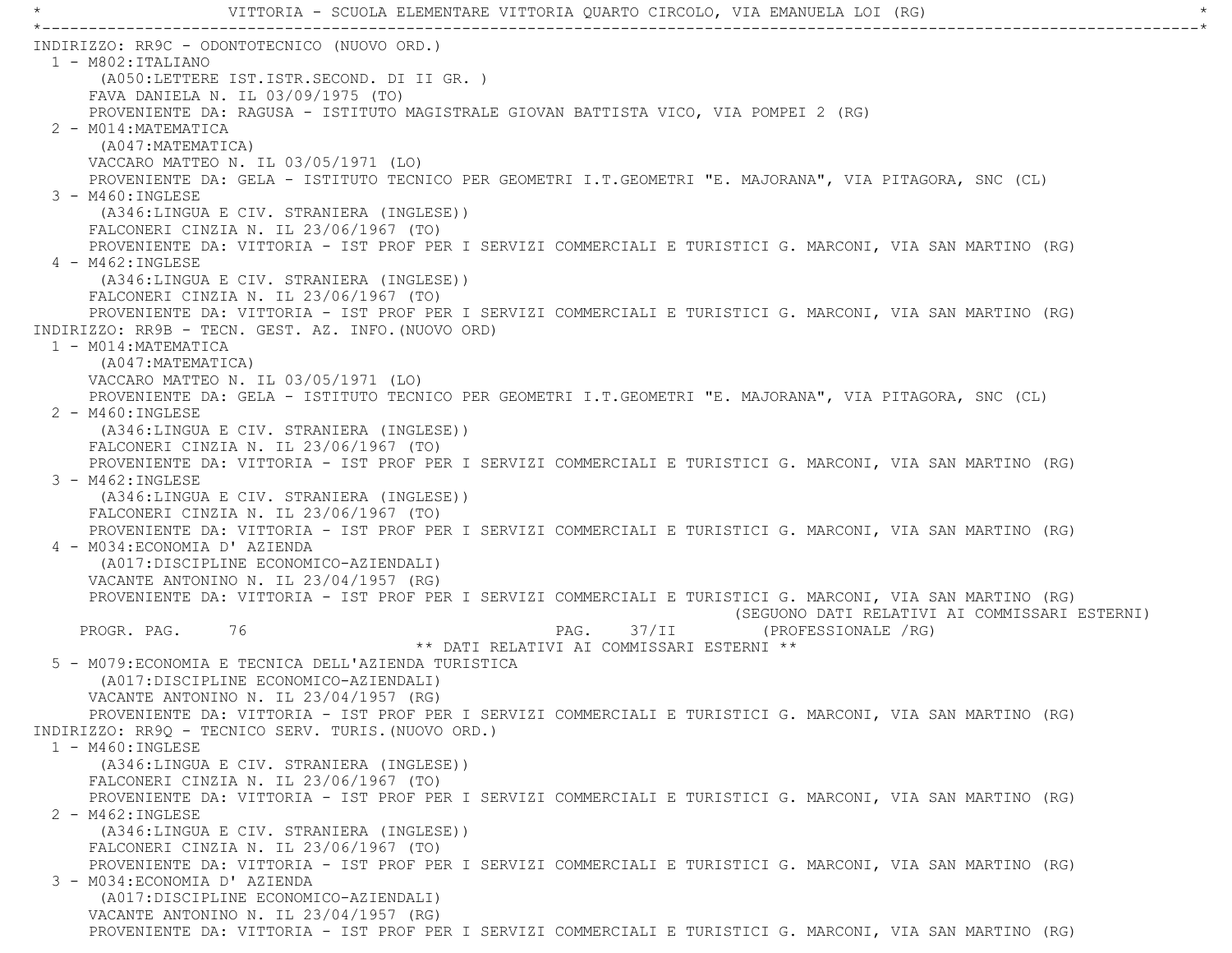4 - M079:ECONOMIA E TECNICA DELL'AZIENDA TURISTICA (A017:DISCIPLINE ECONOMICO-AZIENDALI) VACANTE ANTONINO N. IL 23/04/1957 (RG) PROVENIENTE DA: VITTORIA - IST PROF PER I SERVIZI COMMERCIALI E TURISTICI G. MARCONI, VIA SAN MARTINO (RG) 5 - M390:FRANCESE (A246:LINGUA E CIV. STRANIERA (FRANCESE)) BARONE LILIANA N. IL 21/10/1960 (RG) PROVENIENTE DA: VITTORIA - ISTITUTO MAGISTRALE GIUSEPPE MAZZINI, VIA CURTATONE S.N. (RG) PROGR. PAG. 77 PAG. STATISTIC PAG. 27/III (PROFESSIONALE /RG) UFFICIO SCOLASTICO REGIONE SICILIA A.S. 2012/2013 PROVINCIA DI RAGUSA RGRR9C002 - II COMMISSIONE: ODONTOTECNICO \*\* DATI RELATIVI ALLE CLASSI DELLA CONFIGURAZIONE \*\* ISTITUTO PRIMA SEDE: RAGUSA - IST PROF INDUSTRIA E ARTIGIANATO GALILEO FERRARIS, VIA NICCOLO' TOMMASEO,5 (RG) \*--------\*------------\*-------------------------------------------------------------------------------------------------------\* \* CLASSE \* ISTITUTO \* SEZIONE\* INDIRIZZO \*PNI\*IFP\* CANDIDATI \* LINGUE \* \* \* \* \* \* \* \*INT.\*EST.\*BRA.\*IPO.\*MER.\* STRANIERE \* \*--------\*------------\*-------------------------------------------------------------------------------------------------------\*\* 1 \* RGRI01301E \* A-ODON \* RR9C - ODONTOTECNICO (NUOVO ORD.) \* \* \* \* 12 \* 1 \* \* \* \* \* \* I \*--------\*------------\*-------------------------------------------------------------------------------------------------------\* ISTITUTO SECONDA SEDE: MODICA - IST PROF INDUSTRIA E ARTIGIANATO T.I.M.A., CORSO UMBERTO I, 172 (RG) \*--------\*------------\*-------------------------------------------------------------------------------------------------------\* \* CLASSE \* ISTITUTO \* SEZIONE\* INDIRIZZO \*PNI\*IFP\* CANDIDATI \* LINGUE \* \* \* \* \* \* \* \*INT.\*EST.\*BRA.\*IPO.\*MER.\* STRANIERE \* \*--------\*------------\*-------------------------------------------------------------------------------------------------------\*\* 2 \* RGRI001018 \* A-TIMA \* ISFR - TECN. IND. MOBILE E ARREDAMENTO  $\qquad$  \* \* \* 7 \* 3 \* \* \* \* \* \* T \*--------\*------------\*-------------------------------------------------------------------------------------------------------\* TOTALI \* 19 \* 4 \* \* \* \* \*----\*----\*----\*----\*----\*PROGR. PAG. 78 78 PAG. 38/I (PROFESSIONALE / RG) \*\* DATI RELATIVI AL PRESIDENTE ED AI COMMISSARI ESTERNI \*\* RGRR9C002 - II COMMISSIONE: ODONTOTECNICO \*----------------------------------------------------------------------------------------------------------------------------\*PRESIDENTE: FONTANELLA GIUSEPPE N. IL 28/07/1953 (RG) VITTORIA - LICEO SCIENTIFICO LS S. CANNIZZARO, VIA G.B. IACONO 2 (RG) \*----------------------------------------------------------------------------------------------------------------------------\* INDIRIZZO: RR9C - ODONTOTECNICO (NUOVO ORD.) 1 - M802:ITALIANO (A050:LETTERE IST.ISTR.SECOND. DI II GR. ) PALUDI ANTONIO N. IL 06/04/1954 (CS) PROVENIENTE DA: COMISO - ISTITUTO D'ARTE S.FIUME, VIALE DELLA RESISTENZA 90 (RG) 2 - M014:MATEMATICA (A047:MATEMATICA) ASTA ROCCA ROSALBA N. IL 02/02/1977 (RG) PROVENIENTE DA: VITTORIA - IST PROF INDUSTRIA E ARTIGIANATO G.MARCONI- IND.E ART., PIAZZA GRAMSCI 4 (RG) 3 - M460:INGLESE (A346:LINGUA E CIV. STRANIERA (INGLESE)) COZZO GIUSEPPA MARIA N. IL 29/05/1956 (RG) PROVENIENTE DA: VITTORIA - ISTITUTO MAGISTRALE GIUSEPPE MAZZINI, VIA CURTATONE S.N. (RG) INDIRIZZO: ISFR - TECN. IND. MOBILE E ARREDAMENTO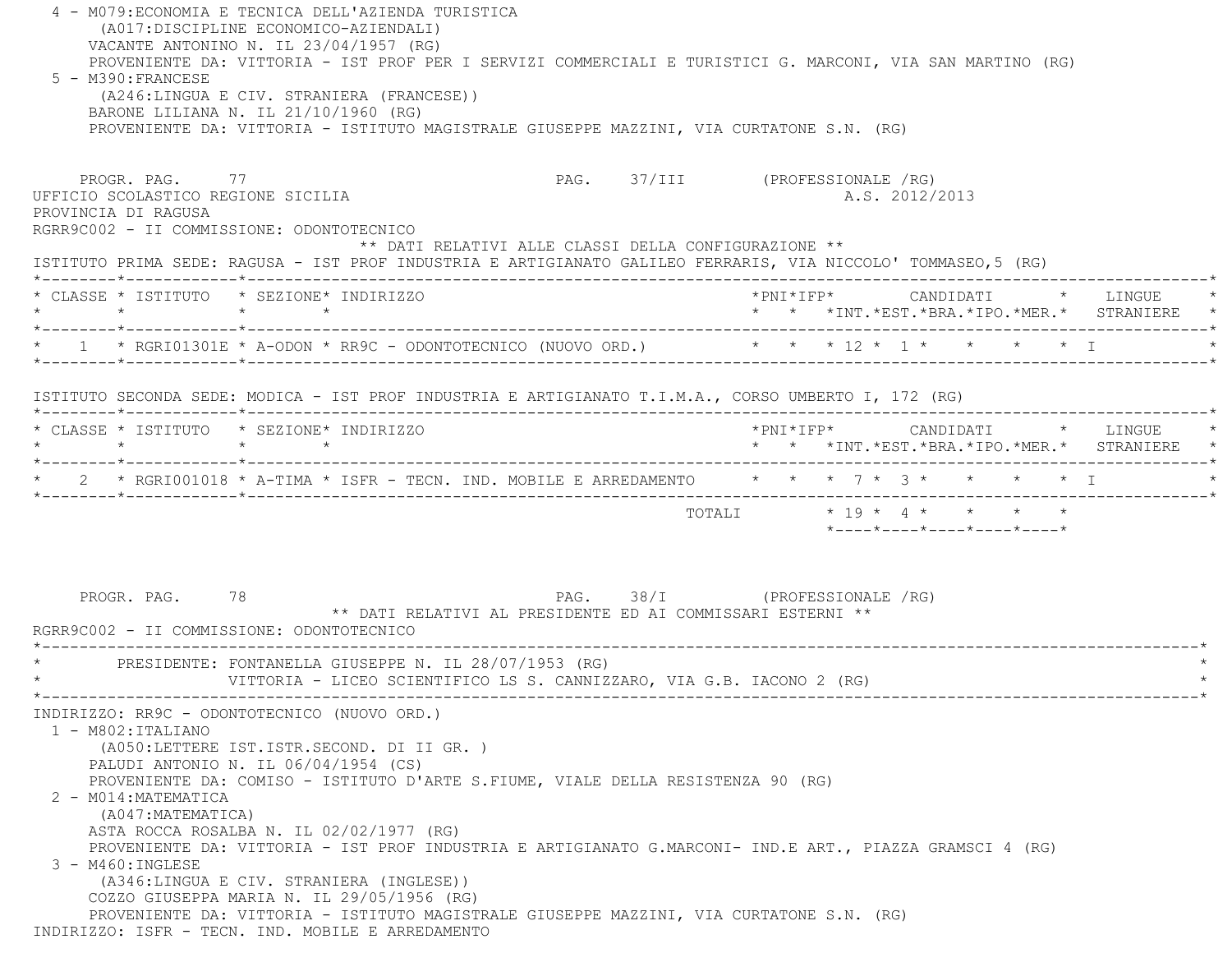| 1 - M802: ITALIANO                                                                                             |                                                            |                                                                                              |  |
|----------------------------------------------------------------------------------------------------------------|------------------------------------------------------------|----------------------------------------------------------------------------------------------|--|
| (A050:LETTERE IST.ISTR.SECOND. DI II GR. )                                                                     |                                                            |                                                                                              |  |
| PALUDI ANTONIO N. IL 06/04/1954 (CS)                                                                           |                                                            |                                                                                              |  |
| PROVENIENTE DA: COMISO - ISTITUTO D'ARTE S.FIUME, VIALE DELLA RESISTENZA 90 (RG)                               |                                                            |                                                                                              |  |
| 2 - M014: MATEMATICA                                                                                           |                                                            |                                                                                              |  |
| (A047: MATEMATICA)                                                                                             |                                                            |                                                                                              |  |
| ASTA ROCCA ROSALBA N. IL 02/02/1977 (RG)                                                                       |                                                            |                                                                                              |  |
| PROVENIENTE DA: VITTORIA - IST PROF INDUSTRIA E ARTIGIANATO G.MARCONI- IND.E ART., PIAZZA GRAMSCI 4 (RG)       |                                                            |                                                                                              |  |
| $3 - M460$ : INGLESE                                                                                           |                                                            |                                                                                              |  |
| (A346:LINGUA E CIV. STRANIERA (INGLESE))                                                                       |                                                            |                                                                                              |  |
| COZZO GIUSEPPA MARIA N. IL 29/05/1956 (RG)                                                                     |                                                            |                                                                                              |  |
| PROVENIENTE DA: VITTORIA - ISTITUTO MAGISTRALE GIUSEPPE MAZZINI, VIA CURTATONE S.N. (RG)                       |                                                            |                                                                                              |  |
|                                                                                                                |                                                            |                                                                                              |  |
| PROGR. PAG. 79                                                                                                 |                                                            | PAG. 38/II (PROFESSIONALE /RG)                                                               |  |
| UFFICIO SCOLASTICO REGIONE SICILIA                                                                             |                                                            | A.S. 2012/2013                                                                               |  |
| PROVINCIA DI RAGUSA<br>RGRR9J001 - I COMMISSIONE: TECNICO DELLE INDUSTRIE ELETTRICHE                           |                                                            |                                                                                              |  |
|                                                                                                                | ** DATI RELATIVI ALLE CLASSI DELLA CONFIGURAZIONE **       |                                                                                              |  |
| ISTITUTO PRIMA SEDE: ISPICA - IST PROF INDUSTRIA E ARTIGIANATO ISTITUTO ISTRUZIONE SUPERIORE, VIA ASINARA (RG) |                                                            |                                                                                              |  |
|                                                                                                                |                                                            |                                                                                              |  |
| * CLASSE * ISTITUTO * SEZIONE* INDIRIZZO                                                                       |                                                            | *PNI*IFP*     CANDIDATI    *   LINGUE                                                        |  |
| $\star$ $\star$<br>$\star$                                                                                     |                                                            | * * *INT.*EST.*BRA.*IPO.*MER.* STRANIERE                                                     |  |
| 1 * RGRI002014 * A-TIEL * RR9J - TECNICO DELLE IND.EL. (NUOVO ORD) * * * 13 * 7 * * * * * * I                  |                                                            |                                                                                              |  |
|                                                                                                                |                                                            |                                                                                              |  |
|                                                                                                                |                                                            | 2 * RGRI002014 * A-TIEN * RR9K - TECNICO IND.ELETTRO. (NUOVO ORD.) * * * 9 * * * * * * * I   |  |
|                                                                                                                |                                                            |                                                                                              |  |
|                                                                                                                |                                                            | TOTALI * 22 * 7 * * * *                                                                      |  |
|                                                                                                                |                                                            | $*$ ---- $*$ ---- $*$ ---- $*$ ---- $*$ ---- $*$                                             |  |
|                                                                                                                |                                                            |                                                                                              |  |
|                                                                                                                |                                                            |                                                                                              |  |
|                                                                                                                |                                                            |                                                                                              |  |
| PROGR. PAG. 80                                                                                                 | PAG. 39/I (PROFESSIONALE /RG)                              |                                                                                              |  |
|                                                                                                                | ** DATI RELATIVI AL PRESIDENTE ED AI COMMISSARI ESTERNI ** |                                                                                              |  |
| RGRR9J001 - I COMMISSIONE: TECNICO DELLE INDUSTRIE ELETTRICHE                                                  |                                                            |                                                                                              |  |
|                                                                                                                |                                                            |                                                                                              |  |
| PRESIDENTE: CAMPO GIOVANNA N. IL 28/12/1961 (RG)                                                               |                                                            |                                                                                              |  |
|                                                                                                                |                                                            | SANTA CROCE CAMERINA - ISTITUTO COMPRENSIVO PSAUMIDE CAMARINENSE, PIAZZA DEGLI STUDI, 3 (RG) |  |
|                                                                                                                |                                                            |                                                                                              |  |
| INDIRIZZO: RR9J - TECNICO DELLE IND.EL. (NUOVO ORD)                                                            |                                                            |                                                                                              |  |
| 1 - M045:SISTEMI - AUTOMAZIONE E ORGANIZZ. DELLA PRODUZ.                                                       |                                                            |                                                                                              |  |
| (A035: ELETTROTECNICA ED APPLICAZIONI)                                                                         |                                                            |                                                                                              |  |
| CARUSO FRANCESCO N. IL 16/11/1966 (RG)                                                                         |                                                            |                                                                                              |  |
| PROVENIENTE DA: ROSOLINI - ISTITUTO TECNICO INDUSTRIALE ISTITUTO TEC. INDUSTRIALE COR, SANTALESSANDRA (SR)     |                                                            |                                                                                              |  |
| 2 - M014: MATEMATICA                                                                                           |                                                            |                                                                                              |  |
| (A047: MATEMATICA)                                                                                             |                                                            |                                                                                              |  |
| CACCAMO GUGLIELMO N. IL 29/12/1951 (RG)                                                                        |                                                            |                                                                                              |  |
| PROVENIENTE DA: COMISO - ISTITUTO TECNICO COMMERCIALE G. CARDUCCI, VIA HO CHI MIN (RG)                         |                                                            |                                                                                              |  |
| 3 - M460: INGLESE                                                                                              |                                                            |                                                                                              |  |
|                                                                                                                |                                                            |                                                                                              |  |
|                                                                                                                |                                                            |                                                                                              |  |
| (A346:LINGUA E CIV. STRANIERA (INGLESE))<br>DI ROSA DANIELA N. IL 25/12/1967 (RG)                              |                                                            |                                                                                              |  |
|                                                                                                                |                                                            |                                                                                              |  |
| PROVENIENTE DA: VITTORIA - ISTITUTO MAGISTRALE GIUSEPPE MAZZINI, VIA CURTATONE S.N. (RG)                       |                                                            |                                                                                              |  |
| INDIRIZZO: RR9K - TECNICO IND.ELETTRO. (NUOVO ORD.)<br>1 - M014: MATEMATICA                                    |                                                            |                                                                                              |  |
| (A047: MATEMATICA)                                                                                             |                                                            |                                                                                              |  |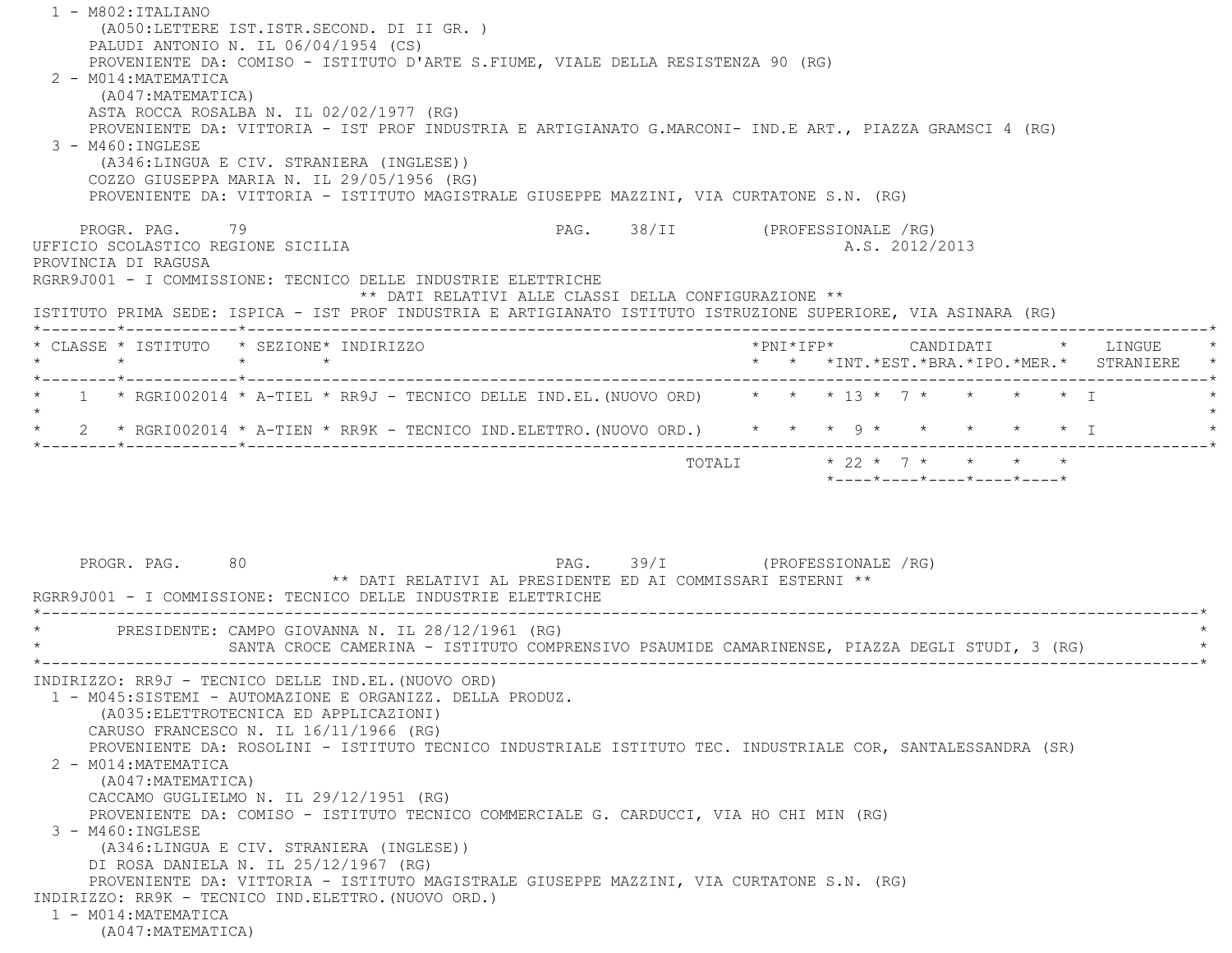| CACCAMO GUGLIELMO N. IL 29/12/1951 (RG)<br>PROVENIENTE DA: COMISO - ISTITUTO TECNICO COMMERCIALE G. CARDUCCI, VIA HO CHI MIN (RG)<br>$2 - M460$ : INGLESE<br>(A346:LINGUA E CIV. STRANIERA (INGLESE))<br>DI ROSA DANIELA N. IL 25/12/1967 (RG)<br>PROVENIENTE DA: VITTORIA - ISTITUTO MAGISTRALE GIUSEPPE MAZZINI, VIA CURTATONE S.N. (RG)<br>3 - M049: ELETTRONICA, TELECOMUNICAZIONI E APPLICAZIONI<br>(A034: ELETTRONICA)<br>CASSARINO SALVATORE N. IL 30/07/1956 (RG)<br>PROVENIENTE DA: VITTORIA - IST PROF INDUSTRIA E ARTIGIANATO G.MARCONI- IND.E ART., PIAZZA GRAMSCI 4 (RG)                            |                                                                            |
|------------------------------------------------------------------------------------------------------------------------------------------------------------------------------------------------------------------------------------------------------------------------------------------------------------------------------------------------------------------------------------------------------------------------------------------------------------------------------------------------------------------------------------------------------------------------------------------------------------------|----------------------------------------------------------------------------|
| PROGR. PAG. 81<br>UFFICIO SCOLASTICO REGIONE SICILIA<br>PROVINCIA DI RAGUSA<br>RGRR90001 - I COMMISSIONE: TECNICO DEI SERVIZI TURISTICI<br>** DATI RELATIVI ALLE CLASSI DELLA CONFIGURAZIONE **<br>ISTITUTO PRIMA SEDE: RAGUSA - IST PROF PER I SERVIZI COMMERCIALI E TURISTICI GALILEO FERRARIS, VIA NICCOLO' TOMMASEO,5 (RG)                                                                                                                                                                                                                                                                                   | PAG. 39/II (PROFESSIONALE /RG)<br>A.S. 2012/2013                           |
| * CLASSE * ISTITUTO * SEZIONE* INDIRIZZO                                                                                                                                                                                                                                                                                                                                                                                                                                                                                                                                                                         | * * *INT.*EST.*BRA.*IPO.*MER.* STRANIERE *                                 |
| * 1 * RGRC01301T * 5A-TUR * RR9Q - TECNICO SERV. TURIS. (NUOVO ORD.) * * * 15 * * * * * * * F<br>* * * 5A-AZ * RR9B - TECN. GEST. AZ. INFO. (NUOVO ORD) * * * 11 * * * * * * * I                                                                                                                                                                                                                                                                                                                                                                                                                                 |                                                                            |
| ISTITUTO SECONDA SEDE: MODICA - IST PROF PER I SERVIZI ALBERGHIERI E RISTORAZIONE PRINCIPI GRIMALDI, VIALE DEGLI OLEANDRI 19 (                                                                                                                                                                                                                                                                                                                                                                                                                                                                                   |                                                                            |
| * CLASSE * ISTITUTO * SEZIONE* INDIRIZZO<br>$\star$ $\star$ $\star$ $\star$                                                                                                                                                                                                                                                                                                                                                                                                                                                                                                                                      | *PNI*IFP* CANDIDATI * LINGUE<br>* * *INT.*EST.*BRA.*IPO.*MER.* STRANIERE * |
| * 2 * RGRH020005 * A- TUR * RR9Q - TECNICO SERV. TURIS. (NUOVO ORD.) * * * 7 * 2 * * * * * F                                                                                                                                                                                                                                                                                                                                                                                                                                                                                                                     |                                                                            |
|                                                                                                                                                                                                                                                                                                                                                                                                                                                                                                                                                                                                                  | TOTALI * 33 * 2 * * * * *<br>*----*----*----*----*----*                    |
| PROGR. PAG.<br>82<br>** DATI RELATIVI AL PRESIDENTE ED AI COMMISSARI ESTERNI **<br>RGRR90001 - I COMMISSIONE: TECNICO DEI SERVIZI TURISTICI<br>PRESIDENTE: ASSENZA VIVIANA N. IL 01/06/1964 (RG)<br>VITTORIA - ISTITUTO MAGISTRALE GIUSEPPE MAZZINI, VIA CURTATONE S.N. (RG)                                                                                                                                                                                                                                                                                                                                     | PAG. 40/I (PROFESSIONALE /RG)                                              |
| INDIRIZZO: RR9Q - TECNICO SERV. TURIS. (NUOVO ORD.)<br>1 - M034: ECONOMIA D' AZIENDA<br>(A017:DISCIPLINE ECONOMICO-AZIENDALI)<br>MARINO SILVANA SALVATRICEN. IL 24/03/1969 (RG)<br>PROVENIENTE DA: COMISO - ISTITUTO D'ARTE S.FIUME, VIALE DELLA RESISTENZA 90 (RG)<br>2 - M079: ECONOMIA E TECNICA DELL'AZIENDA TURISTICA<br>(A017:DISCIPLINE ECONOMICO-AZIENDALI)<br>MARINO SILVANA SALVATRICEN. IL 24/03/1969 (RG)<br>PROVENIENTE DA: COMISO - ISTITUTO D'ARTE S.FIUME, VIALE DELLA RESISTENZA 90 (RG)<br>3 - M460: INGLESE<br>(A346:LINGUA E CIV. STRANIERA (INGLESE))<br>AVOLA GRAZIA N. IL 17/02/1965 (RG) |                                                                            |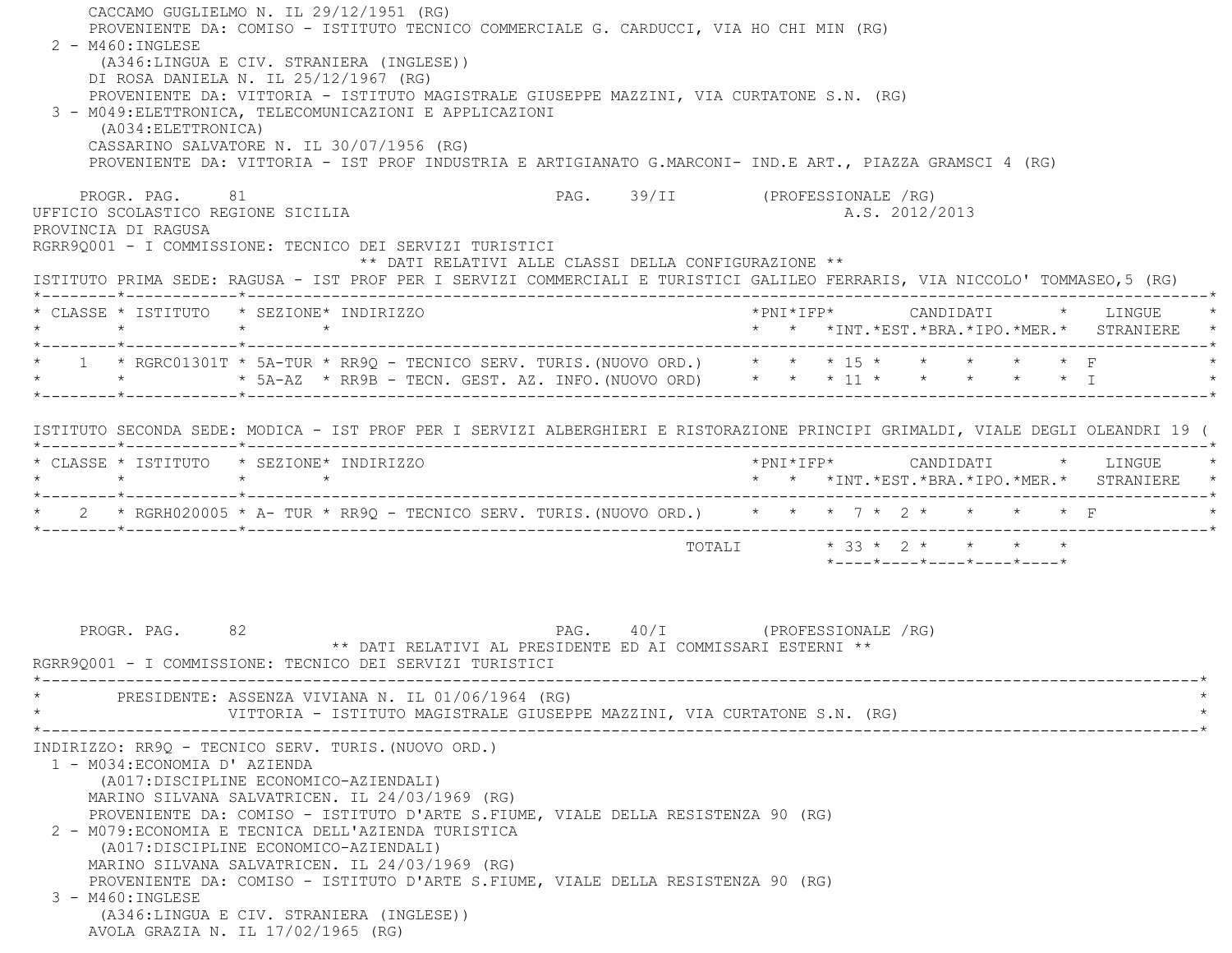PROVENIENTE DA: FRANCOFONTE - IST PROF INDUSTRIA E ARTIGIANATO IPSIA FRANCOFONTE, VIA SIRACUSA 10 (SR) 4 - M462:INGLESE (A346:LINGUA E CIV. STRANIERA (INGLESE)) AVOLA GRAZIA N. IL 17/02/1965 (RG) PROVENIENTE DA: FRANCOFONTE - IST PROF INDUSTRIA E ARTIGIANATO IPSIA FRANCOFONTE, VIA SIRACUSA 10 (SR) 5 - M390:FRANCESE (A246:LINGUA E CIV. STRANIERA (FRANCESE)) RE GIOVANNA N. IL 16/06/1956 (CT) PROVENIENTE DA: COMISO - ISTITUTO TECNICO COMMERCIALE G. CARDUCCI, VIA HO CHI MIN (RG) INDIRIZZO: RR9B - TECN. GEST. AZ. INFO.(NUOVO ORD) 1 - M034:ECONOMIA D' AZIENDA (A017:DISCIPLINE ECONOMICO-AZIENDALI) MARINO SILVANA SALVATRICEN. IL 24/03/1969 (RG) PROVENIENTE DA: COMISO - ISTITUTO D'ARTE S.FIUME, VIALE DELLA RESISTENZA 90 (RG) 2 - M079:ECONOMIA E TECNICA DELL'AZIENDA TURISTICA (A017:DISCIPLINE ECONOMICO-AZIENDALI) MARINO SILVANA SALVATRICEN. IL 24/03/1969 (RG) PROVENIENTE DA: COMISO - ISTITUTO D'ARTE S.FIUME, VIALE DELLA RESISTENZA 90 (RG) 3 - M460:INGLESE (A346:LINGUA E CIV. STRANIERA (INGLESE)) AVOLA GRAZIA N. IL 17/02/1965 (RG) PROVENIENTE DA: FRANCOFONTE - IST PROF INDUSTRIA E ARTIGIANATO IPSIA FRANCOFONTE, VIA SIRACUSA 10 (SR) (SEGUONO DATI RELATIVI AI COMMISSARI ESTERNI) PROGR. PAG. 83 PAG. 40/II (PROFESSIONALE /RG) \*\* DATI RELATIVI AI COMMISSARI ESTERNI \*\* 4 - M462:INGLESE (A346:LINGUA E CIV. STRANIERA (INGLESE)) AVOLA GRAZIA N. IL 17/02/1965 (RG) PROVENIENTE DA: FRANCOFONTE - IST PROF INDUSTRIA E ARTIGIANATO IPSIA FRANCOFONTE, VIA SIRACUSA 10 (SR) 5 - M014:MATEMATICA (A047:MATEMATICA) BONACCORSO CONCETTA N. IL 04/08/1964 (ME) PROVENIENTE DA: VITTORIA - IST PROF INDUSTRIA E ARTIGIANATO G.MARCONI- IND.E ART., PIAZZA GRAMSCI 4 (RG) PROGR. PAG. 84 84 PAG. 40/III (PROFESSIONALE /RG) UFFICIO SCOLASTICO REGIONE SICILIA AND ALS. 2012/2013 PROVINCIA DI RAGUSA RGRR9R001 - I COMMISSIONE: TECNICO DEI SERVIZI DELLA RISTORAZIONE \*\* DATI RELATIVI ALLE CLASSI DELLA CONFIGURAZIONE \*\* ISTITUTO PRIMA SEDE: MODICA - IST PROF PER I SERVIZI ALBERGHIERI E RISTORAZIONE PRINCIPI GRIMALDI, VIALE DEGLI OLEANDRI 19 (RG \*--------\*------------\*-------------------------------------------------------------------------------------------------------\* \* CLASSE \* ISTITUTO \* SEZIONE\* INDIRIZZO \*PNI\*IFP\* CANDIDATI \* LINGUE \* \* \* \* \* \* \* \*INT.\*EST.\*BRA.\*IPO.\*MER.\* STRANIERE \* \*--------\*------------\*-------------------------------------------------------------------------------------------------------\*\* 1 \* RGRH020005 \* V -A \* RR9R - TECNICO SER. RISTOR. (NUOVO ORD) \* \* \* 12 \* 2 \* \* \* \* \* \* F  $\star$ \* 2 \* RGRH020005 \* V - B \* RR9R - TECNICO SER. RISTOR. (NUOVO ORD) \* \* \* 16 \* \* \* \* \* \* \* F \*--------\*------------\*-------------------------------------------------------------------------------------------------------\*

TOTALI  $* 28 * 2 * * * * * * * *$ 

 $*$ ---- $*$ ---- $*$ ---- $*$ ---- $*$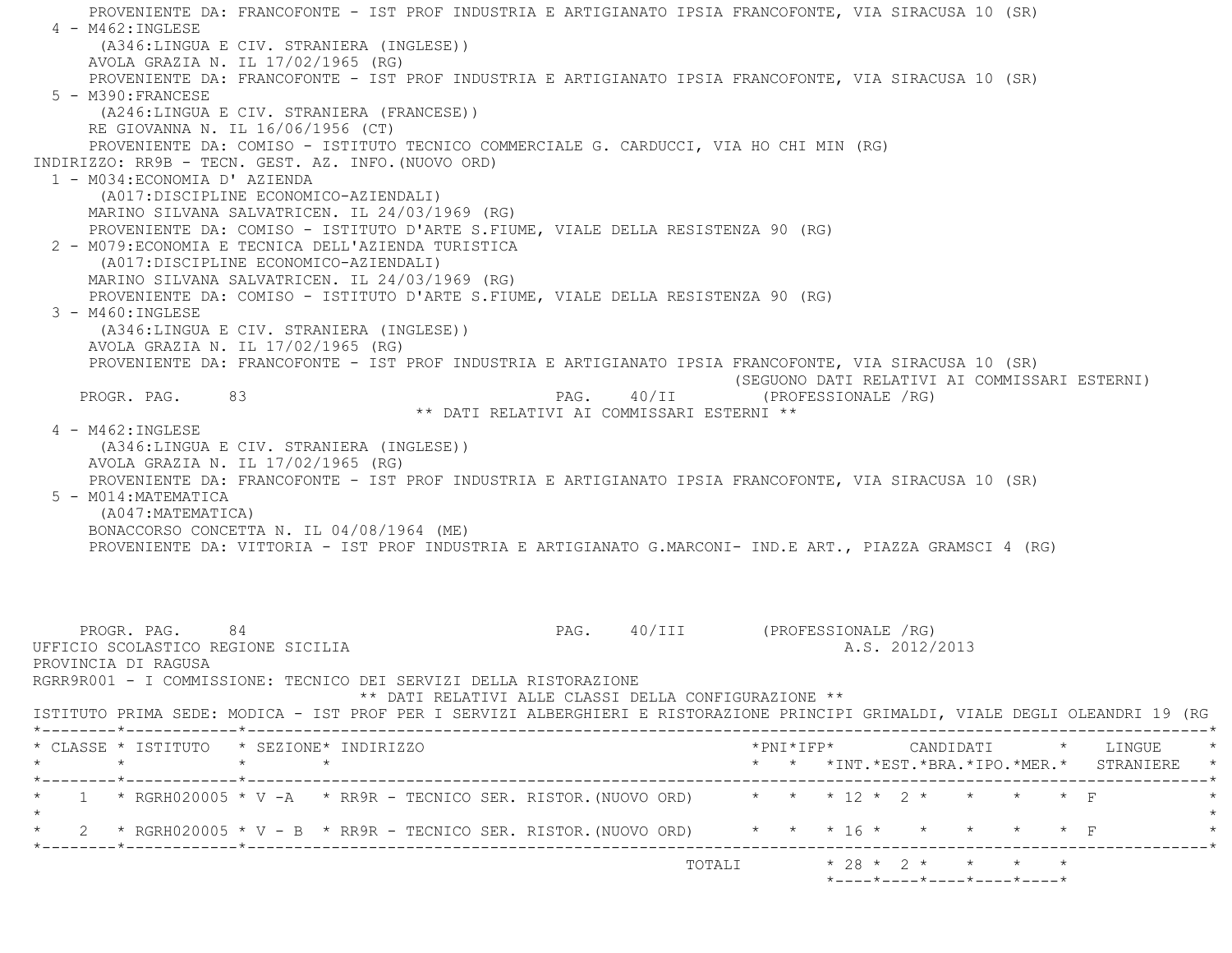|                                                           | * PRESIDENTE: BIAZZO GIOVANNI N. IL 30/05/1949 (RG)                                                                                                                                                                                                                                                                                                                                                                                                                                                                                                                                                                                                                                    |                                                                                             |                           |  |                |                                                                 |  |                                                                                        |
|-----------------------------------------------------------|----------------------------------------------------------------------------------------------------------------------------------------------------------------------------------------------------------------------------------------------------------------------------------------------------------------------------------------------------------------------------------------------------------------------------------------------------------------------------------------------------------------------------------------------------------------------------------------------------------------------------------------------------------------------------------------|---------------------------------------------------------------------------------------------|---------------------------|--|----------------|-----------------------------------------------------------------|--|----------------------------------------------------------------------------------------|
|                                                           | VITTORIA - IST PROF INDUSTRIA E ARTIGIANATO G.MARCONI- IND.E ART., PIAZZA GRAMSCI 4 (RG)                                                                                                                                                                                                                                                                                                                                                                                                                                                                                                                                                                                               |                                                                                             |                           |  |                |                                                                 |  |                                                                                        |
| $2 - M462 : INGLESE$<br>3 - M390: FRANCESE                | INDIRIZZO: RR9R - TECNICO SER. RISTOR. (NUOVO ORD)<br>1 - M073: ALIMENTI E ALIMENTAZIONE<br>(A057: SCIENZA DEGLI ALIMENTI)<br>GRAMILLANO GABRIELLA N. IL 28/02/1954 (SR)<br>PROVENIENTE DA: LENTINI - IST PROF PER I SERVIZI COMMERCIALI E TURISTICI IST.PROF.COMM.LE E TUR.LENTINI, VIA CONTE ALAIM<br>(A346:LINGUA E CIV. STRANIERA (INGLESE))<br>CULTRERA ELVIRA N. IL 29/06/1956 (RG)<br>PROVENIENTE DA: RAGUSA - ISTITUTO TECNICO INDUSTRIALE ETTORE MAJORANA, VIA PIETRO NENNI (RG)<br>(A246:LINGUA E CIV. STRANIERA (FRANCESE))<br>GANGAROSSA GIOVANNA N. IL 10/09/1954 (RG)<br>PROVENIENTE DA: VITTORIA - IST TEC COMMERCIALE E PER GEOMETRI ENRICO FERMI, VIA COMO N.435 (RG) |                                                                                             |                           |  |                |                                                                 |  |                                                                                        |
| UFFICIO SCOLASTICO REGIONE SICILIA<br>PROVINCIA DI RAGUSA | PROGR. PAG. 86<br>RGRR9R002 - II COMMISSIONE: TECNICO DEI SERVIZI DELLA RISTORAZIONE<br>ISTITUTO PRIMA SEDE: MODICA - IST PROF PER I SERVIZI ALBERGHIERI E RISTORAZIONE PRINCIPI GRIMALDI, VIALE DEGLI OLEANDRI 19 (RG                                                                                                                                                                                                                                                                                                                                                                                                                                                                 | PAG. 41/II (PROFESSIONALE /RG)<br>** DATI RELATIVI ALLE CLASSI DELLA CONFIGURAZIONE **      |                           |  | A.S. 2012/2013 |                                                                 |  |                                                                                        |
|                                                           | * CLASSE * ISTITUTO * SEZIONE* INDIRIZZO                                                                                                                                                                                                                                                                                                                                                                                                                                                                                                                                                                                                                                               |                                                                                             |                           |  |                |                                                                 |  | *PNI*IFP*     CANDIDATI    *   LINGUE<br>* * *INT. *EST. *BRA. *IPO. *MER. * STRANIERE |
|                                                           | $\star$ $\star$ $\star$ $\star$                                                                                                                                                                                                                                                                                                                                                                                                                                                                                                                                                                                                                                                        |                                                                                             |                           |  |                |                                                                 |  |                                                                                        |
|                                                           | * 1 * RGRH020005 * V - C * RR9R - TECNICO SER. RISTOR. (NUOVO ORD) * * * 12 * 3 * * * * * F                                                                                                                                                                                                                                                                                                                                                                                                                                                                                                                                                                                            |                                                                                             |                           |  |                |                                                                 |  |                                                                                        |
|                                                           | * 2 * RGRH020005 * V - D * RR9R - TECNICO SER. RISTOR. (NUOVO ORD) * * * * 17 * * * * * * * F                                                                                                                                                                                                                                                                                                                                                                                                                                                                                                                                                                                          |                                                                                             |                           |  |                |                                                                 |  |                                                                                        |
|                                                           |                                                                                                                                                                                                                                                                                                                                                                                                                                                                                                                                                                                                                                                                                        |                                                                                             | TOTALI * 29 * 3 * * * * * |  |                | $*$ - - - - $*$ - - - - $*$ - - - - $*$ - - - - $*$ - - - - $*$ |  |                                                                                        |
| PROGR. PAG.                                               | 87<br>RGRR9R002 - II COMMISSIONE: TECNICO DEI SERVIZI DELLA RISTORAZIONE                                                                                                                                                                                                                                                                                                                                                                                                                                                                                                                                                                                                               | PAG. 42/I (PROFESSIONALE /RG)<br>** DATI RELATIVI AL PRESIDENTE ED AI COMMISSARI ESTERNI ** |                           |  |                |                                                                 |  |                                                                                        |
|                                                           | PRESIDENTE: PETROLITO CONCETTA N. IL 06/11/1951 (SR)<br>RAGUSA - LICEO SCIENTIFICO FERMI, V.LE EUROPA (RG)                                                                                                                                                                                                                                                                                                                                                                                                                                                                                                                                                                             |                                                                                             |                           |  |                |                                                                 |  |                                                                                        |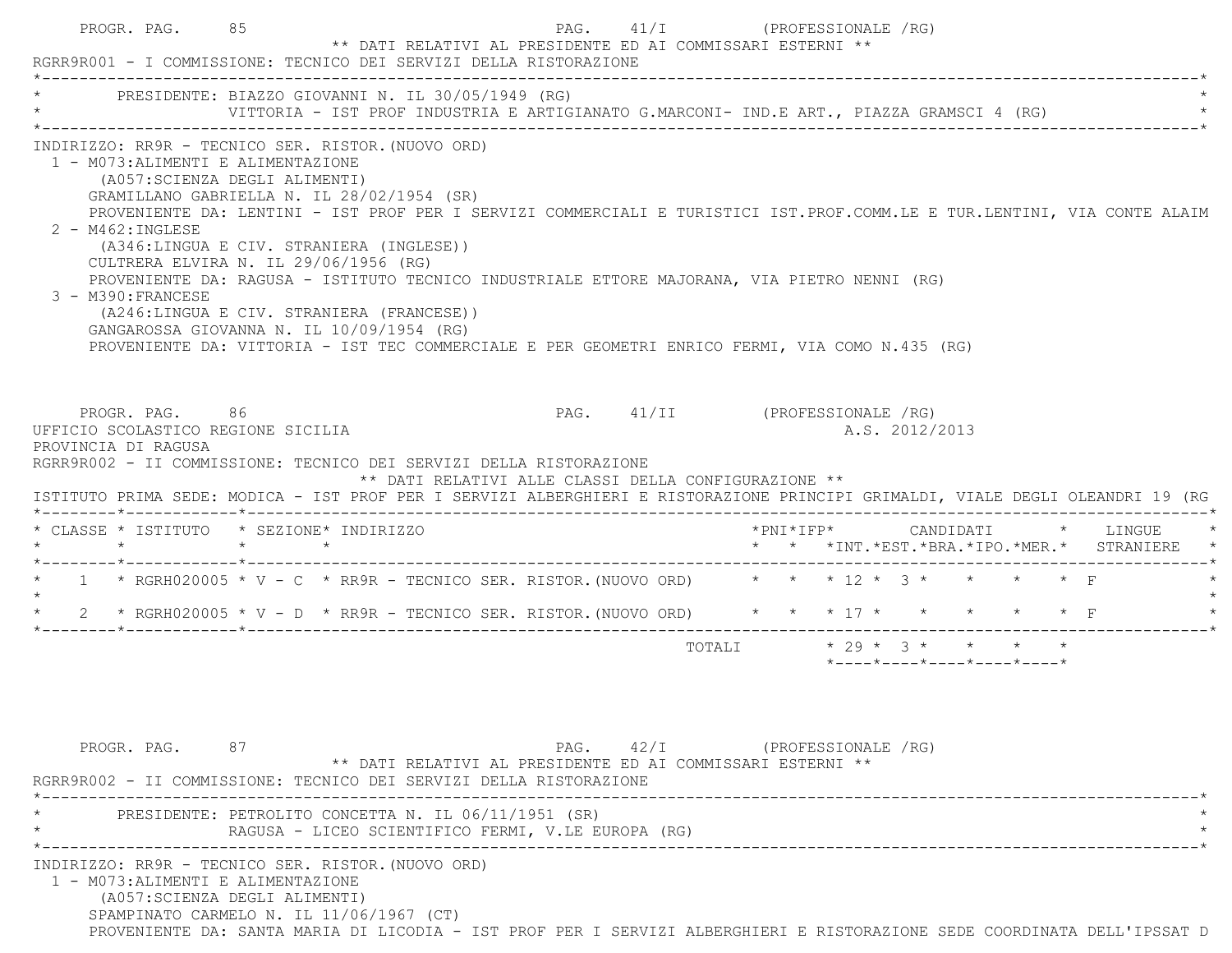2 - M462:INGLESE (A346:LINGUA E CIV. STRANIERA (INGLESE)) DISTEFANO CAROLA N. IL 25/01/1962 (RG) PROVENIENTE DA: RAGUSA - ISTITUTO TECNICO INDUSTRIALE ETTORE MAJORANA, VIA PIETRO NENNI (RG) 3 - M390:FRANCESE (A246:LINGUA E CIV. STRANIERA (FRANCESE)) BOMBACI FRANCESCO N. IL 23/11/1954 (SR) PROVENIENTE DA: RAGUSA - IST PROF PER I SERVIZI COMMERCIALI E TURISTICI GALILEO FERRARIS, VIA NICCOLO' TOMMASEO,5 (RG) PROGR. PAG. 88 8 PAG. 42/II (PROFESSIONALE /RG) UFFICIO SCOLASTICO REGIONE SICILIA A.S. 2012/2013 PROVINCIA DI RAGUSA RGRR9R003 - III COMMISSIONE: TECNICO DEI SERVIZI DELLA RISTORAZIONE \*\* DATI RELATIVI ALLE CLASSI DELLA CONFIGURAZIONE \*\* ISTITUTO PRIMA SEDE: MODICA - IST PROF PER I SERVIZI ALBERGHIERI E RISTORAZIONE PRINCIPI GRIMALDI, VIALE DEGLI OLEANDRI 19 (RG \*--------\*------------\*-------------------------------------------------------------------------------------------------------\* \* CLASSE \* ISTITUTO \* SEZIONE\* INDIRIZZO \*PNI\*IFP\* CANDIDATI \* LINGUE \* \* \* \* \* \* \* \*INT.\*EST.\*BRA.\*IPO.\*MER.\* STRANIERE \* \*--------\*------------\*-------------------------------------------------------------------------------------------------------\*1 \* RGRH020005 \* V - E \* RR9R - TECNICO SER. RISTOR. (NUOVO ORD) \* \* \* \* 12 \* \* \* \* \* \* \* \* F \*--------\*------------\*-------------------------------------------------------------------------------------------------------\* ISTITUTO SECONDA SEDE: CHIARAMONTE GULFI - IST PROF PER I SERVIZI ALBERGHIERI E RISTORAZIONE PRINCIPI GRIMALDI (SEDE COORD., C \*--------\*------------\*-------------------------------------------------------------------------------------------------------\* \* CLASSE \* ISTITUTO \* SEZIONE\* INDIRIZZO \*PNI\*IFP\* CANDIDATI \* LINGUE \* \* \* \* \* \* \* \*INT.\*EST.\*BRA.\*IPO.\*MER.\* STRANIERE \* \*--------\*------------\*-------------------------------------------------------------------------------------------------------\*\* 2 \* RGRH020038 \* V - AC \* RR9R - TECNICO SER. RISTOR. (NUOVO ORD) \* \* \* 18 \* \* \* \* \* \* \* F \*--------\*------------\*-------------------------------------------------------------------------------------------------------\*TOTALI  $* 30 * * * * * * * * *$  \*----\*----\*----\*----\*----\*PROGR. PAG. 89 88 PAG. 43/I (PROFESSIONALE / RG) \*\* DATI RELATIVI AL PRESIDENTE ED AI COMMISSARI ESTERNI \*\* RGRR9R003 - III COMMISSIONE: TECNICO DEI SERVIZI DELLA RISTORAZIONE \*----------------------------------------------------------------------------------------------------------------------------\*PRESIDENTE: SCIACCO VINCENZO N. IL 05/10/1954 (RG) VITTORIA - ISTITUTO MAGISTRALE GIUSEPPE MAZZINI, VIA CURTATONE S.N. (RG) \*----------------------------------------------------------------------------------------------------------------------------\* INDIRIZZO: RR9R - TECNICO SER. RISTOR.(NUOVO ORD) 1 - M073:ALIMENTI E ALIMENTAZIONE (A057:SCIENZA DEGLI ALIMENTI) DI BELLA GIANFRANCO N. IL 18/01/1957 (TP) PROVENIENTE DA: ERICE - IST PROF PER I SERVIZI ALBERGHIERI E RISTORAZIONE I.P.S.E.O.A. " I. E V. FLORIO", VIA BARRESI N. 2 - M462:INGLESE (A346:LINGUA E CIV. STRANIERA (INGLESE)) PALAZZOLO ELEONORA N. IL 23/08/1960 (RG) PROVENIENTE DA: COMISO - LICEO CLASSICO GIOSUE' CARDUCCI, VIA ROMA (RG) 3 - M390:FRANCESE (A246:LINGUA E CIV. STRANIERA (FRANCESE)) LA TERRA SPATARO MARIA RITA N. IL 21/09/1960 (RG) PROVENIENTE DA: COMISO - ISTITUTO TECNICO COMMERCIALE G. CARDUCCI, VIA HO CHI MIN (RG)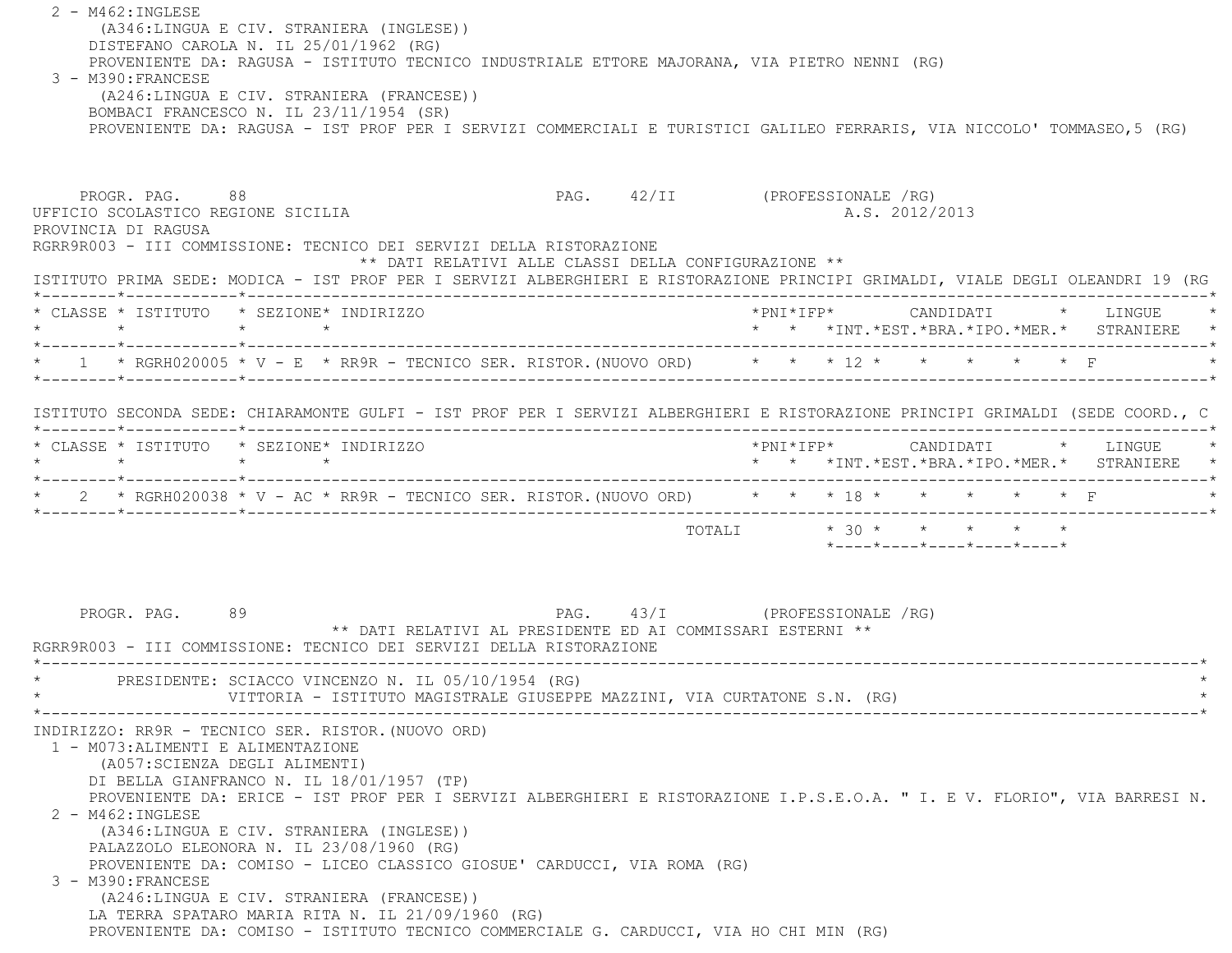|                                                                    | 90<br>UFFICIO SCOLASTICO REGIONE SICILIA<br>RGRR9T001 - I COMMISSIONE: TECNICO DELLA GRAFICA PUBBLICITARIA                                                                                                                                                                                                                                                                                                                                                                                                                       | PAG. 43/II (PROFESSIONALE /RG) |  | A.S. 2012/2013 |                                                         |                                                                            |
|--------------------------------------------------------------------|----------------------------------------------------------------------------------------------------------------------------------------------------------------------------------------------------------------------------------------------------------------------------------------------------------------------------------------------------------------------------------------------------------------------------------------------------------------------------------------------------------------------------------|--------------------------------|--|----------------|---------------------------------------------------------|----------------------------------------------------------------------------|
|                                                                    | ** DATI RELATIVI ALLE CLASSI DELLA CONFIGURAZIONE **<br>ISTITUTO PRIMA SEDE: RAGUSA - IST PROF PER I SERVIZI COMMERCIALI E TURISTICI GALILEO FERRARIS, VIA NICCOLO' TOMMASEO,5 (RG)                                                                                                                                                                                                                                                                                                                                              |                                |  |                |                                                         |                                                                            |
| * CLASSE * ISTITUTO * SEZIONE* INDIRIZZO                           |                                                                                                                                                                                                                                                                                                                                                                                                                                                                                                                                  |                                |  |                |                                                         | * * *INT. *EST. *BRA. *IPO. *MER. * STRANIERE *                            |
|                                                                    | 1 * RGRC01301T * A-GRAF * RR9T - TECN.DELLA GRAF.PUBBL.(NUO. ORD) * * * 18 * 3 * * * * * * T                                                                                                                                                                                                                                                                                                                                                                                                                                     |                                |  |                |                                                         |                                                                            |
|                                                                    | ISTITUTO SECONDA SEDE: RAGUSA - IST PROF INDUSTRIA E ARTIGIANATO GALILEO FERRARIS, VIA NICCOLO' TOMMASEO,5 (RG)                                                                                                                                                                                                                                                                                                                                                                                                                  |                                |  |                |                                                         |                                                                            |
| * CLASSE * ISTITUTO * SEZIONE* INDIRIZZO                           |                                                                                                                                                                                                                                                                                                                                                                                                                                                                                                                                  |                                |  |                |                                                         | *PNI*IFP* CANDIDATI * LINGUE<br>* * *INT.*EST.*BRA.*IPO.*MER.* STRANIERE * |
|                                                                    | * 2 * RGRI01301E * A-TIEL * RR9J - TECNICO DELLE IND.EL. (NUOVO ORD) * * * 9 * * * * * * * I                                                                                                                                                                                                                                                                                                                                                                                                                                     |                                |  |                |                                                         |                                                                            |
|                                                                    |                                                                                                                                                                                                                                                                                                                                                                                                                                                                                                                                  |                                |  |                | TOTALI * 27 * 3 * * * * *<br>*----*----*----*----*----* |                                                                            |
|                                                                    | PRESIDENTE: MULLIRI MARIA VITTORIA N. IL 08/04/1964 (CA)<br>MODICA - LICEO SCIENTIFICO G. GALILEI, PIAZZALE BADEN POWELL N.10 (RG)                                                                                                                                                                                                                                                                                                                                                                                               |                                |  |                |                                                         |                                                                            |
| 1 - M951: PROGETTAZIONE GRAFICA<br>2 - M951: PROGETTAZIONE GRAFICA | INDIRIZZO: RR9T - TECN.DELLA GRAF.PUBBL. (NUO. ORD)<br>(A007: ARTE DELLA FOTOGR. E GRAFICA PUBBL)<br>TREFILETTI GIOVANNA CHIARA N. IL 18/08/1975 (SR)<br>PROVENIENTE DA: SCICLI - LICEO SCIENTIFICO LICEO SCIENTIFICO " Q.CATAUDEL, VIALE DEI FIORI, N.13 (RG)<br>(A025:DISEGNO E STORIA DELL'ARTE)<br>TREFILETTI GIOVANNA CHIARA N. IL 18/08/1975 (SR)<br>PROVENIENTE DA: SCICLI - LICEO SCIENTIFICO LICEO SCIENTIFICO " Q.CATAUDEL, VIALE DEI FIORI, N.13 (RG)<br>3 - M460:INGLESE<br>(A346:LINGUA E CIV. STRANIERA (INGLESE)) |                                |  |                |                                                         |                                                                            |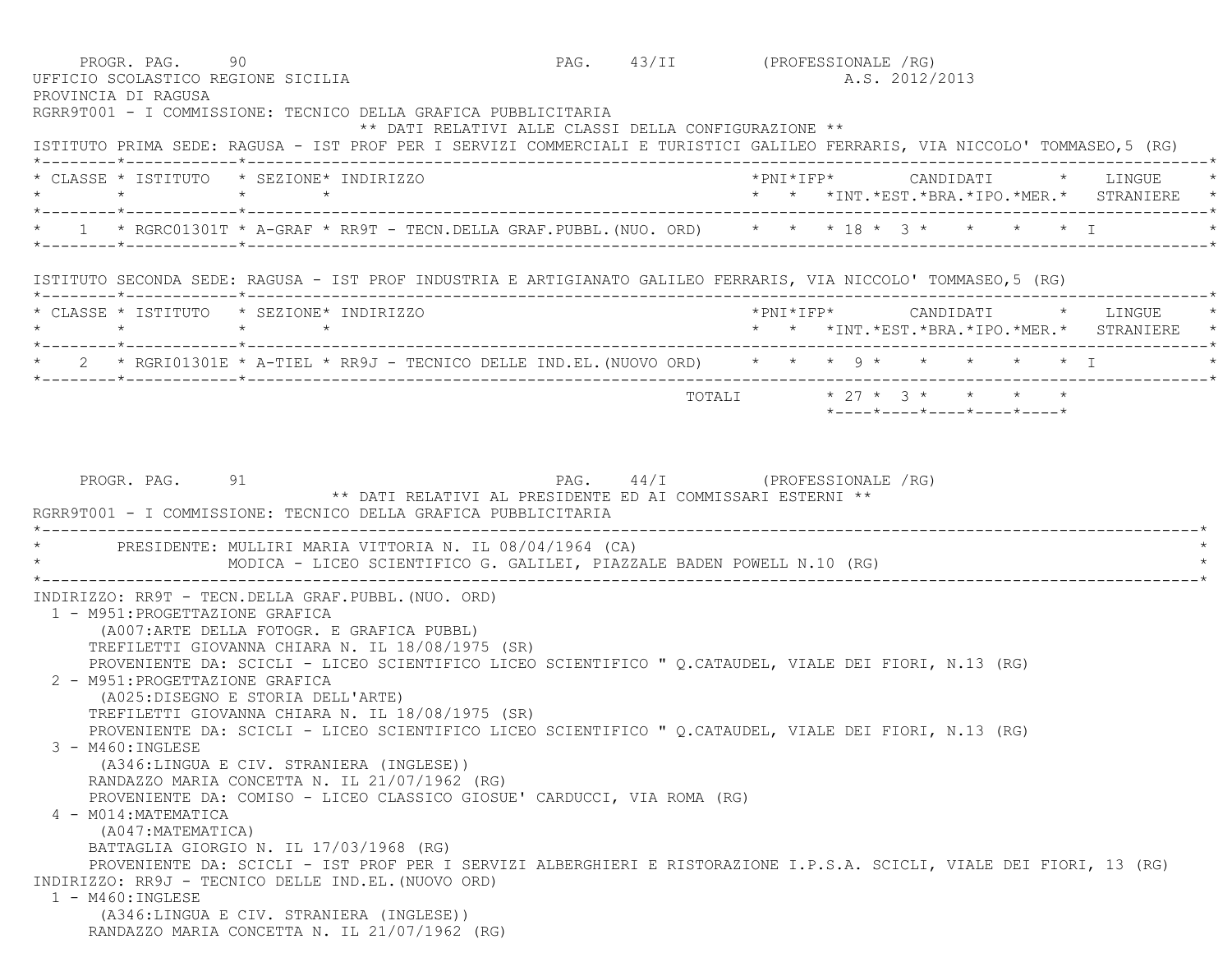| PROVENIENTE DA: COMISO - LICEO CLASSICO GIOSUE' CARDUCCI, VIA ROMA (RG)<br>2 - M014: MATEMATICA<br>(A047: MATEMATICA)<br>BATTAGLIA GIORGIO N. IL 17/03/1968 (RG)<br>PROVENIENTE DA: SCICLI - IST PROF PER I SERVIZI ALBERGHIERI E RISTORAZIONE I.P.S.A. SCICLI, VIALE DEI FIORI, 13 (RG)<br>3 - M045:SISTEMI - AUTOMAZIONE E ORGANIZZ. DELLA PRODUZ.<br>(A035: ELETTROTECNICA ED APPLICAZIONI)<br>PALUMBO SALVATORE N. IL 10/12/1956 (RG)<br>PROVENIENTE DA: VITTORIA - IST PROF INDUSTRIA E ARTIGIANATO G.MARCONI- IND.E ART., PIAZZA GRAMSCI 4 (RG)                                                                                                                                                                     |                                                      |                                                                            |
|---------------------------------------------------------------------------------------------------------------------------------------------------------------------------------------------------------------------------------------------------------------------------------------------------------------------------------------------------------------------------------------------------------------------------------------------------------------------------------------------------------------------------------------------------------------------------------------------------------------------------------------------------------------------------------------------------------------------------|------------------------------------------------------|----------------------------------------------------------------------------|
| PROGR, PAG, 92<br>UFFICIO SCOLASTICO REGIONE SICILIA<br>PROVINCIA DI RAGUSA<br>RGRRCY001 - I COMMISSIONE: AGROTECNICO                                                                                                                                                                                                                                                                                                                                                                                                                                                                                                                                                                                                     | PAG. 44/II (PROFESSIONALE /RG)                       | A.S. 2012/2013                                                             |
| ISTITUTO PRIMA SEDE: MODICA - IST PROF PER I SERVIZI ALBERGHIERI E RISTORAZIONE I.P.S.A. PRINCIPI GRIMALDI, VIALE DEGLIOLEANDR                                                                                                                                                                                                                                                                                                                                                                                                                                                                                                                                                                                            | ** DATI RELATIVI ALLE CLASSI DELLA CONFIGURAZIONE ** |                                                                            |
| * CLASSE * ISTITUTO * SEZIONE* INDIRIZZO<br>$\star$ $\star$ $\star$ $\star$                                                                                                                                                                                                                                                                                                                                                                                                                                                                                                                                                                                                                                               |                                                      | *PNI*IFP* CANDIDATI * LINGUE<br>* * *INT.*EST.*BRA.*IPO.*MER.* STRANIERE * |
| * 1 * RGRH020016 * V- A * RRCY - AGROTECNICO (NUOVO ORDINAMENTO) * * * 11 * 1 * * * * * * I                                                                                                                                                                                                                                                                                                                                                                                                                                                                                                                                                                                                                               |                                                      |                                                                            |
| ISTITUTO SECONDA SEDE: SCICLI - IST PROF PER I SERVIZI ALBERGHIERI E RISTORAZIONE I.P.S.A. SCICLI, VIALE DEI FIORI, 13 (RG)                                                                                                                                                                                                                                                                                                                                                                                                                                                                                                                                                                                               |                                                      |                                                                            |
| * CLASSE * ISTITUTO * SEZIONE* INDIRIZZO<br>$\star$ $\star$ $\star$ $\star$                                                                                                                                                                                                                                                                                                                                                                                                                                                                                                                                                                                                                                               |                                                      | * * *INT.*EST.*BRA.*IPO.*MER.* STRANIERE *                                 |
| * 2 * RGRH00801G * 5^ A * RRCY - AGROTECNICO (NUOVO ORDINAMENTO) * * * 17 * 5 * * * * * * I                                                                                                                                                                                                                                                                                                                                                                                                                                                                                                                                                                                                                               |                                                      |                                                                            |
|                                                                                                                                                                                                                                                                                                                                                                                                                                                                                                                                                                                                                                                                                                                           |                                                      | *----*----*----*----*----*                                                 |
| PROGR. PAG.<br>93<br>** DATI RELATIVI AL PRESIDENTE ED AI COMMISSARI ESTERNI **<br>RGRRCY001 - I COMMISSIONE: AGROTECNICO                                                                                                                                                                                                                                                                                                                                                                                                                                                                                                                                                                                                 |                                                      | PAG. 45/I (PROFESSIONALE /RG)                                              |
| * PRESIDENTE: ROSSO ALFREDO N. IL 15/01/1955 (RG)<br>RAGUSA - ISTITUTO TECNICO INDUSTRIALE ETTORE MAJORANA, VIA PIETRO NENNI (RG)                                                                                                                                                                                                                                                                                                                                                                                                                                                                                                                                                                                         |                                                      |                                                                            |
| INDIRIZZO: RRCY - AGROTECNICO (NUOVO ORDINAMENTO)<br>1 - M017:TECNICHE DI PROD., TRASFORM. E VALORIZ. DEI PROD.<br>(A058:SC.E MEC.AGR.E T.GEST.AZ., FIT., ENT)<br>LISI SALVATORE N. IL 16/05/1956 (CL)<br>PROVENIENTE DA: MAZZARINO - IST PROF PER L'AGRICOLTURA E L'AMBIENTE MAZZARINO, CONTRADA COMMENDA (CL)<br>2 - M460: INGLESE<br>(A346:LINGUA E CIV. STRANIERA (INGLESE))<br>AMARU' LAURA N. IL 06/12/1953 (RG)<br>PROVENIENTE DA: RAGUSA - ISTITUTO TECNICO INDUSTRIALE ETTORE MAJORANA, VIA PIETRO NENNI (RG)<br>3 - M014: MATEMATICA<br>(A047: MATEMATICA)<br>ROMEO DOMENICO N. IL 08/04/1955 (ME)<br>PROVENIENTE DA: RAGUSA - IST PROF INDUSTRIA E ARTIGIANATO GALILEO FERRARIS, VIA NICCOLO' TOMMASEO, 5 (RG) |                                                      |                                                                            |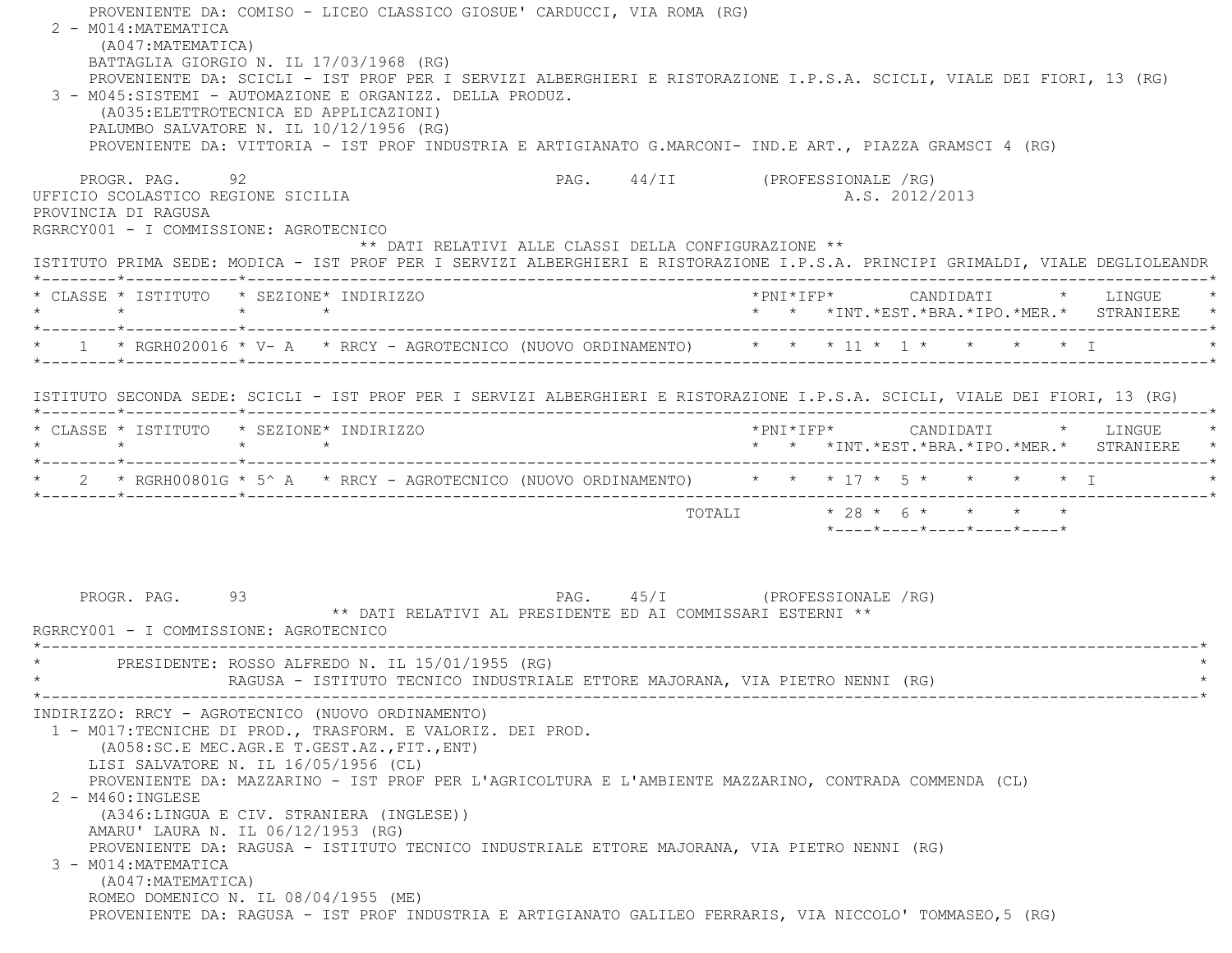PROGR. PAG. 94 94 PAG. 45/II (PROFESSIONALE / RG) UFFICIO SCOLASTICO REGIONE SICILIA A.S. 2012/2013 PROVINCIA DI RAGUSA RGRRFJ001 - I COMMISSIONE: TECNICO DEI SISTEMI ENERGETICI \*\* DATI RELATIVI ALLE CLASSI DELLA CONFIGURAZIONE \*\* ISTITUTO PRIMA SEDE: VITTORIA - IST PROF INDUSTRIA E ARTIGIANATO G.MARCONI- IND.E ART., PIAZZA GRAMSCI 4 (RG) \*--------\*------------\*-------------------------------------------------------------------------------------------------------\* \* CLASSE \* ISTITUTO \* SEZIONE\* INDIRIZZO \*PNI\*IFP\* CANDIDATI \* LINGUE \* \* \* \* \* \* \* \*INT.\*EST.\*BRA.\*IPO.\*MER.\* STRANIERE \* \*--------\*------------\*-------------------------------------------------------------------------------------------------------\*1 \* RGRI01201P \* A-SIST \* RRFJ - TECNICO SIST.ENERG. (NUOVO ORD.) \* \* \* 10 \* \* \* \* \* \* \* T \* \* \* \* A-TIEN \* RR9K - TECNICO IND.ELETTRO. (NUOVO ORD.) \* \* \* 8 \* \* \* \* \* \* \* \* I  $\star$  \* 2 \* RGRI01201P \* A-MODA \* RR9M - TEC.ABBIGL. E MODA (NUOVO ORD.) \* \* \* 3 \* 1 \* \* \* \* I \* \* A-TIEL \* RR9J - TECNICO DELLE IND.EL. (NUOVO ORD)  $\qquad$  \* \* \* \* \* \* \* \* \* \* \* I \*--------\*------------\*-------------------------------------------------------------------------------------------------------\* TOTALI \* 31 \* 1 \* \* \* \* \*----\*----\*----\*----\*----\*PROGR. PAG. 95 95 PAG. 46/I (PROFESSIONALE /RG) \*\* DATI RELATIVI AL PRESIDENTE ED AI COMMISSARI ESTERNI \*\* RGRRFJ001 - I COMMISSIONE: TECNICO DEI SISTEMI ENERGETICI \*----------------------------------------------------------------------------------------------------------------------------\*PRESIDENTE: DIPASOUALE ROSARIA N. IL 10/06/1952 (RG) RAGUSA - IST PROF INDUSTRIA E ARTIGIANATO GALILEO FERRARIS, VIA NICCOLO' TOMMASEO,5 (RG) \*----------------------------------------------------------------------------------------------------------------------------\* INDIRIZZO: RRFJ - TECNICO SIST.ENERG.(NUOVO ORD.) 1 - M076:IMPIANTI TERMOTECNICI (A020:DISCIPLINE MECCANICHE E TECNOLOGIA) GIAQUINTA SALVATORE N. IL 12/09/1957 (RG) PROVENIENTE DA: RAGUSA - ISTITUTO TECNICO INDUSTRIALE ETTORE MAJORANA, VIA PIETRO NENNI (RG) 2 - M460:INGLESE (A346:LINGUA E CIV. STRANIERA (INGLESE)) FLORIDIA CONCITA N. IL 16/03/1953 (RG) PROVENIENTE DA: ISPICA - LICEO CLASSICO ISTITUTO ISTRUZIONE SUPERIORE, VIA ANDREOLI N. 2 (RG) 3 - M014:MATEMATICA (A047:MATEMATICA) RANDAZZO PATRIZIA N. IL 12/12/1970 (RG) PROVENIENTE DA: ISPICA - IST PROF PER I SERVIZI COMMERCIALI E TURISTICI ISTITUTO ISTRUZIONE SUPERIORE, VIA DELLA SCULTUR INDIRIZZO: RR9K - TECNICO IND.ELETTRO.(NUOVO ORD.) 1 - M460:INGLESE (A346:LINGUA E CIV. STRANIERA (INGLESE)) FLORIDIA CONCITA N. IL 16/03/1953 (RG) PROVENIENTE DA: ISPICA - LICEO CLASSICO ISTITUTO ISTRUZIONE SUPERIORE, VIA ANDREOLI N. 2 (RG) 2 - M014:MATEMATICA (A047:MATEMATICA) RANDAZZO PATRIZIA N. IL 12/12/1970 (RG) PROVENIENTE DA: ISPICA - IST PROF PER I SERVIZI COMMERCIALI E TURISTICI ISTITUTO ISTRUZIONE SUPERIORE, VIA DELLA SCULTUR 3 - M049:ELETTRONICA, TELECOMUNICAZIONI E APPLICAZIONI (A034:ELETTRONICA) CATAUDELLA BARTOLOMEO N. IL 02/05/1951 (RG) PROVENIENTE DA: RAGUSA - ISTITUTO TECNICO INDUSTRIALE ETTORE MAJORANA, VIA PIETRO NENNI (RG)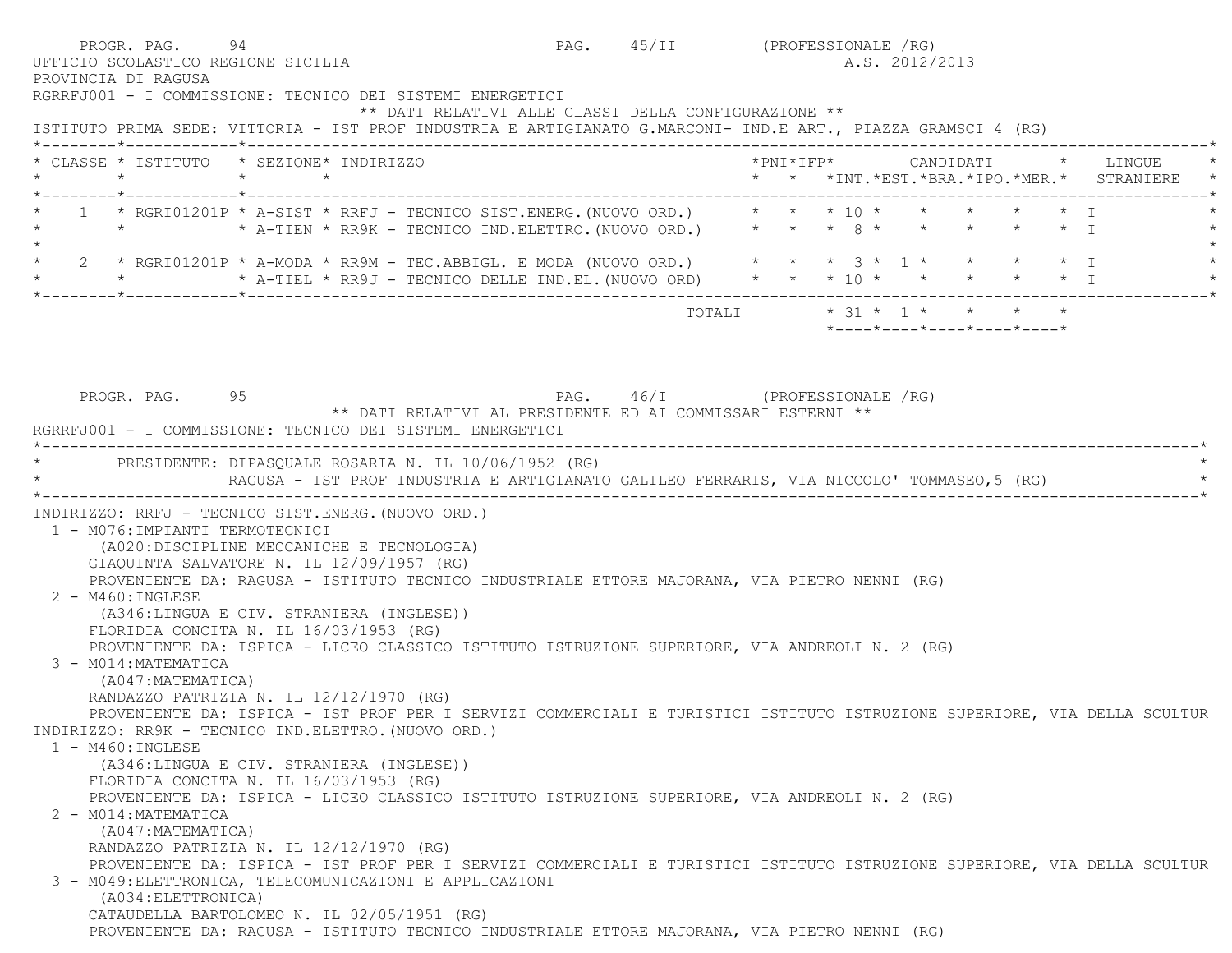INDIRIZZO: RR9M - TEC.ABBIGL. E MODA (NUOVO ORD.)  $1 - M460 : INGIERSE$  (A346:LINGUA E CIV. STRANIERA (INGLESE)) FLORIDIA CONCITA N. IL 16/03/1953 (RG) PROVENIENTE DA: ISPICA - LICEO CLASSICO ISTITUTO ISTRUZIONE SUPERIORE, VIA ANDREOLI N. 2 (RG) (SEGUONO DATI RELATIVI AI COMMISSARI ESTERNI) PROGR. PAG. 96 96 PAG. 46/II (PROFESSIONALE /RG) \*\* DATI RELATIVI AI COMMISSARI ESTERNI \*\* 2 - M014:MATEMATICA (A047:MATEMATICA) RANDAZZO PATRIZIA N. IL 12/12/1970 (RG) PROVENIENTE DA: ISPICA - IST PROF PER I SERVIZI COMMERCIALI E TURISTICI ISTITUTO ISTRUZIONE SUPERIORE, VIA DELLA SCULTUR 3 - M005:DISEGNO PROFESSIONALE (A024:DISEGNO E STORIA DEL COSTUME) NICOLETTI GIOVANNA N. IL 20/10/1955 (ME) PROVENIENTE DA: GIARRE - IST PROF INDUSTRIA E ARTIGIANATO IPSIA MAIORANA + SABIN, VIA VIALE LIBERTA', 151 (CT) INDIRIZZO: RR9J - TECNICO DELLE IND.EL.(NUOVO ORD) 1 - M460:INGLESE (A346:LINGUA E CIV. STRANIERA (INGLESE)) FLORIDIA CONCITA N. IL 16/03/1953 (RG) PROVENIENTE DA: ISPICA - LICEO CLASSICO ISTITUTO ISTRUZIONE SUPERIORE, VIA ANDREOLI N. 2 (RG) 2 - M014:MATEMATICA (A047:MATEMATICA) RANDAZZO PATRIZIA N. IL 12/12/1970 (RG) PROVENIENTE DA: ISPICA - IST PROF PER I SERVIZI COMMERCIALI E TURISTICI ISTITUTO ISTRUZIONE SUPERIORE, VIA DELLA SCULTUR 3 - M045:SISTEMI - AUTOMAZIONE E ORGANIZZ. DELLA PRODUZ. (A035:ELETTROTECNICA ED APPLICAZIONI) SCOLLO GIOVANNI N. IL 28/09/1960 (RG) PROVENIENTE DA: RAGUSA - ISTITUTO TECNICO INDUSTRIALE ETTORE MAJORANA, VIA PIETRO NENNI (RG) PROGR. PAG. 97 97 PAG. 46/III (PROFESSIONALE /RG) UFFICIO SCOLASTICO REGIONE SICILIA A.S. 2012/2013 PROVINCIA DI RAGUSA RGSD02001 - I COMMISSIONE: ARTE APPL. - SEZ. ARTE DELLA CERAMICA \*\* DATI RELATIVI ALLE CLASSI DELLA CONFIGURAZIONE \*\* ISTITUTO PRIMA SEDE: COMISO - ISTITUTO D'ARTE S.FIUME, VIALE DELLA RESISTENZA 90 (RG) \*--------\*------------\*-------------------------------------------------------------------------------------------------------\* \* CLASSE \* ISTITUTO \* SEZIONE\* INDIRIZZO \*PNI\*IFP\* CANDIDATI \* LINGUE \* \* \* \* \* \* \* \*INT.\*EST.\*BRA.\*IPO.\*MER.\* STRANIERE \* \*--------\*------------\*-------------------------------------------------------------------------------------------------------\* \* 1 \* RGSD010007 \* V-CER \* SD02 - ARTE DELLA CERAMICA \* \* \* 5 \* \* \* \* \* \* \* \* \* V-TESS \* SD12 - ARTE DEL TESSUTO \* \* \* 11 \* \* \* \* \* \* \*--------\*------------\*-------------------------------------------------------------------------------------------------------\* ISTITUTO SECONDA SEDE: MODICA - LICEO ARTISTICO LICEO ARTISTICO "TOMMASO CAMPA, VIA SORDA-SAMPIERI, 9/11 (RG) \*--------\*------------\*-------------------------------------------------------------------------------------------------------\* \* CLASSE \* ISTITUTO \* SEZIONE\* INDIRIZZO \*PNI\*IFP\* CANDIDATI \* LINGUE \* \* \* \* \* \* \* \*INT.\*EST.\*BRA.\*IPO.\*MER.\* STRANIERE \* \*--------\*------------\*-------------------------------------------------------------------------------------------------------\*\* 2 \* RGSL00101X \* IV - D \* SL01 - ARTISTICO - I SEZIONE \* \* \* \* 13 \* 1 \* \* \* \* \* \* \* \*--------\*------------\*-------------------------------------------------------------------------------------------------------\* TOTALI \* 29 \* 1 \* \* \* \*\*----\*----\*----\*----\*----\*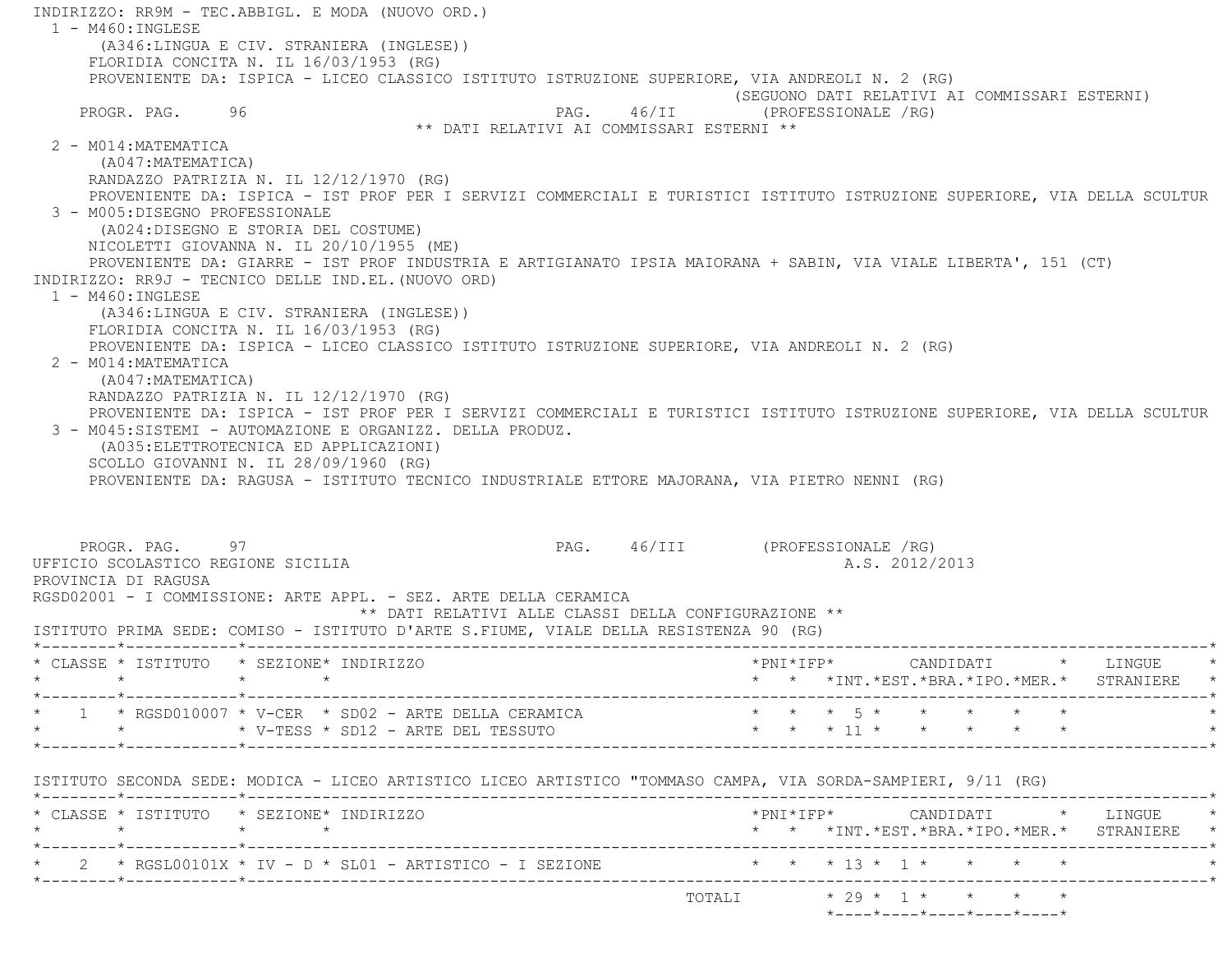PROGR. PAG. 98 98 PAG. PAG. 47/I (ARTE APPLICATA / RG) \*\* DATI RELATIVI AL PRESIDENTE ED AI COMMISSARI ESTERNI \*\* RGSD02001 - I COMMISSIONE: ARTE APPL. - SEZ. ARTE DELLA CERAMICA \*----------------------------------------------------------------------------------------------------------------------------\*PRESIDENTE: VACIRCA AURELIO N. IL 12/01/1949 (SR) RAGUSA - IST PROF INDUSTRIA E ARTIGIANATO GALILEO FERRARIS, VIA NICCOLO' TOMMASEO,5 (RG) \*----------------------------------------------------------------------------------------------------------------------------\* INDIRIZZO: SD02 - ARTE DELLA CERAMICA 1 - M530:LETTERE ITALIANE E STORIA (A050:LETTERE IST.ISTR.SECOND. DI II G) CULTRARO ROSA N. IL 09/08/1947 (RG) PROVENIENTE DA: RAGUSA - IST PROF INDUSTRIA E ARTIGIANATO GALILEO FERRARIS, VIA NICCOLO' TOMMASEO,5 (RG) 2 - M557:MATEMATICA E FISICA (A049:MATEMATICA E FISICA) BAGLIERI DANIELA N. IL 24/04/1969 (RG) PROVENIENTE DA: RAGUSA - LICEO SCIENTIFICO FERMI, V.LE EUROPA (RG) 3 - M815:STORIA ARTI VISIVE (A061:STORIA DELL'ARTE) GUASTELLA ANDREA N. IL 17/08/1973 (RG) PROVENIENTE DA: RAGUSA - LICEO CLASSICO UMBERTO I, VIA VITTORIO EMANUELE ORLANDO 7 (RG) INDIRIZZO: SD12 - ARTE DEL TESSUTO 1 - M530:LETTERE ITALIANE E STORIA (A050:LETTERE IST.ISTR.SECOND. DI II G) CULTRARO ROSA N. IL 09/08/1947 (RG) PROVENIENTE DA: RAGUSA - IST PROF INDUSTRIA E ARTIGIANATO GALILEO FERRARIS, VIA NICCOLO' TOMMASEO,5 (RG) 2 - M557:MATEMATICA E FISICA (A049:MATEMATICA E FISICA) BAGLIERI DANIELA N. IL 24/04/1969 (RG) PROVENIENTE DA: RAGUSA - LICEO SCIENTIFICO FERMI, V.LE EUROPA (RG) 3 - M815:STORIA ARTI VISIVE (A061:STORIA DELL'ARTE) GUASTELLA ANDREA N. IL 17/08/1973 (RG) PROVENIENTE DA: RAGUSA - LICEO CLASSICO UMBERTO I, VIA VITTORIO EMANUELE ORLANDO 7 (RG) INDIRIZZO: SL01 - ARTISTICO - I SEZIONE 1 - M802:ITALIANO (A050:LETTERE IST.ISTR.SECOND. DI II G) CULTRARO ROSA N. IL 09/08/1947 (RG) PROVENIENTE DA: RAGUSA - IST PROF INDUSTRIA E ARTIGIANATO GALILEO FERRARIS, VIA NICCOLO' TOMMASEO,5 (RG) (SEGUONO DATI RELATIVI AI COMMISSARI ESTERNI) PROGR. PAG. 99 PAG. 47/II (ARTE APPLICATA /RG) \*\* DATI RELATIVI AI COMMISSARI ESTERNI \*\* 2 - M650:ORNATO DISEGNATO (A021:DISCIPLINE PITTORICHE) AQUINO SALVATORE N. IL 14/03/1948 (CT) PROVENIENTE DA: CALTAGIRONE - ISTITUTO D'ARTE IA ISTITUTO D'ARTE CALTAGIRONE, VIA EX MATRICE N. 153 (CT) 3 - M820:STORIA DELL'ARTE (A061:STORIA DELL'ARTE) GUASTELLA ANDREA N. IL 17/08/1973 (RG) PROVENIENTE DA: RAGUSA - LICEO CLASSICO UMBERTO I, VIA VITTORIO EMANUELE ORLANDO 7 (RG)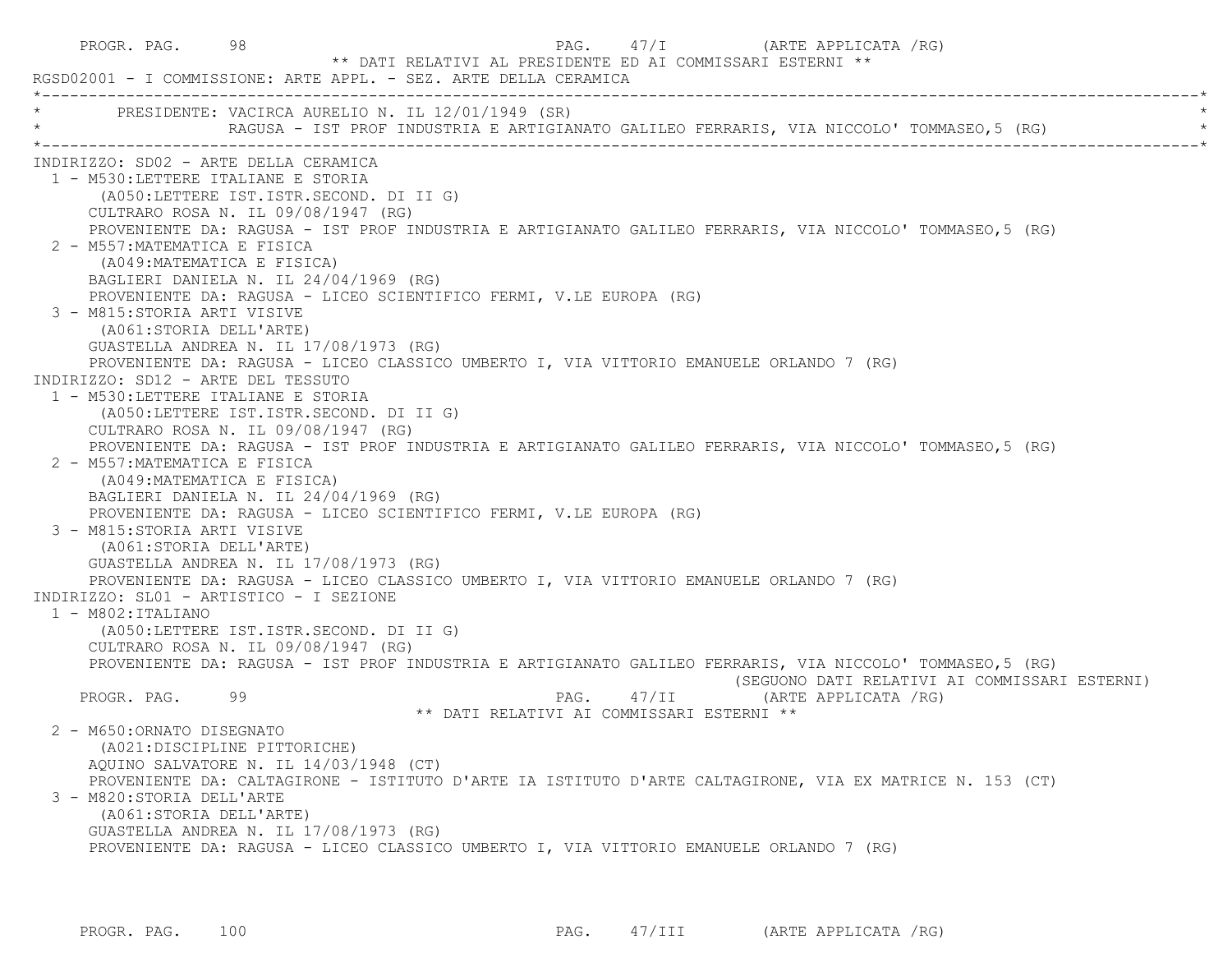|                                         | UFFICIO SCOLASTICO REGIONE SICILIA<br>PROVINCIA DI RAGUSA                                                                                                                                                                                                                                                                                                                                                                                                                                                                                                                                                                                                                                                                                                                                                                                                                                                                      |                 |  |  |                                                            |  |  | A.S. 2012/2013 |  |                                                                 |                                                                                                                         |
|-----------------------------------------|--------------------------------------------------------------------------------------------------------------------------------------------------------------------------------------------------------------------------------------------------------------------------------------------------------------------------------------------------------------------------------------------------------------------------------------------------------------------------------------------------------------------------------------------------------------------------------------------------------------------------------------------------------------------------------------------------------------------------------------------------------------------------------------------------------------------------------------------------------------------------------------------------------------------------------|-----------------|--|--|------------------------------------------------------------|--|--|----------------|--|-----------------------------------------------------------------|-------------------------------------------------------------------------------------------------------------------------|
|                                         | RGSD19001 - I COMMISSIONE: ARTE APPL. - SEZ. DISEGNAT. DI ARCHIT. E ARRED.<br>ISTITUTO PRIMA SEDE: COMISO - ISTITUTO D'ARTE S.FIUME, VIALE DELLA RESISTENZA 90 (RG)                                                                                                                                                                                                                                                                                                                                                                                                                                                                                                                                                                                                                                                                                                                                                            |                 |  |  | ** DATI RELATIVI ALLE CLASSI DELLA CONFIGURAZIONE **       |  |  |                |  |                                                                 |                                                                                                                         |
|                                         |                                                                                                                                                                                                                                                                                                                                                                                                                                                                                                                                                                                                                                                                                                                                                                                                                                                                                                                                |                 |  |  |                                                            |  |  |                |  |                                                                 |                                                                                                                         |
|                                         | * CLASSE * ISTITUTO * SEZIONE* INDIRIZZO<br>$\star$                                                                                                                                                                                                                                                                                                                                                                                                                                                                                                                                                                                                                                                                                                                                                                                                                                                                            | $\star$ $\star$ |  |  |                                                            |  |  |                |  |                                                                 | *PNI*IFP*     CANDIDATI    *   LINGUE<br>* * *INT. *EST. *BRA. *IPO. *MER. * STRANIERE *                                |
|                                         | 1 * RGSD010007 * V-ARR * SD19 - DISEGNATORI DI ARCHIT. ARREDAM. * * * * 22 * * * * * *                                                                                                                                                                                                                                                                                                                                                                                                                                                                                                                                                                                                                                                                                                                                                                                                                                         |                 |  |  |                                                            |  |  |                |  |                                                                 |                                                                                                                         |
|                                         | 2 * RGSD010007 * V-DEC * SD24 - DECORAZIONE PLASTICA $\qquad$ * * * 10 * * * * * *<br>* * * * V-OREF * SD04 - ARTE DEI METALLI E DELL'OREFICER * * * 6 * * * * * * * *                                                                                                                                                                                                                                                                                                                                                                                                                                                                                                                                                                                                                                                                                                                                                         |                 |  |  |                                                            |  |  |                |  |                                                                 |                                                                                                                         |
|                                         |                                                                                                                                                                                                                                                                                                                                                                                                                                                                                                                                                                                                                                                                                                                                                                                                                                                                                                                                |                 |  |  |                                                            |  |  |                |  | $*$ - - - - $*$ - - - - $*$ - - - - $*$ - - - - $*$ - - - - $*$ |                                                                                                                         |
|                                         |                                                                                                                                                                                                                                                                                                                                                                                                                                                                                                                                                                                                                                                                                                                                                                                                                                                                                                                                |                 |  |  |                                                            |  |  |                |  |                                                                 |                                                                                                                         |
|                                         | PROGR. PAG. 101                                                                                                                                                                                                                                                                                                                                                                                                                                                                                                                                                                                                                                                                                                                                                                                                                                                                                                                |                 |  |  | PAG. 48/I (ARTE APPLICATA /RG)                             |  |  |                |  |                                                                 |                                                                                                                         |
|                                         | RGSD19001 - I COMMISSIONE: ARTE APPL. - SEZ. DISEGNAT. DI ARCHIT. E ARRED.                                                                                                                                                                                                                                                                                                                                                                                                                                                                                                                                                                                                                                                                                                                                                                                                                                                     |                 |  |  | ** DATI RELATIVI AL PRESIDENTE ED AI COMMISSARI ESTERNI ** |  |  |                |  |                                                                 |                                                                                                                         |
|                                         |                                                                                                                                                                                                                                                                                                                                                                                                                                                                                                                                                                                                                                                                                                                                                                                                                                                                                                                                |                 |  |  |                                                            |  |  |                |  |                                                                 |                                                                                                                         |
|                                         | * PRESIDENTE: CAVARRA GIORGIO N. IL 18/10/1953 (SR)                                                                                                                                                                                                                                                                                                                                                                                                                                                                                                                                                                                                                                                                                                                                                                                                                                                                            |                 |  |  |                                                            |  |  |                |  |                                                                 |                                                                                                                         |
|                                         |                                                                                                                                                                                                                                                                                                                                                                                                                                                                                                                                                                                                                                                                                                                                                                                                                                                                                                                                |                 |  |  |                                                            |  |  |                |  |                                                                 | ISPICA - IST PROF PER I SERVIZI COMMERCIALI E TURISTICI ISTITUTO ISTRUZIONE SUPERIORE, VIA DELLA SCULTUR*               |
|                                         | VENTURA MARGHERITA N. IL 23/11/1951 (RG)<br>PROVENIENTE DA: MODICA - LICEO ARTISTICO LICEO ARTISTICO "TOMMASO CAMPA, VIA SORDA-SAMPIERI, 9/11 (RG)<br>2 - M557: MATEMATICA E FISICA<br>(A049: MATEMATICA E FISICA)<br>RUTA MARIA N. IL 29/03/1964 (RG)<br>PROVENIENTE DA: MODICA - LICEO SCIENTIFICO G. GALILEI, PIAZZALE BADEN POWELL N.10 (RG)<br>3 - M815: STORIA ARTI VISIVE<br>(A061:STORIA DELL'ARTE)<br>LEONE CARMELA N. IL 27/04/1964 (RG)<br>PROVENIENTE DA: RAGUSA - IST PROF PER I SERVIZI COMMERCIALI E TURISTICI GALILEO FERRARIS, VIA NICCOLO' TOMMASEO,5 (RG)<br>INDIRIZZO: SD24 - DECORAZIONE PLASTICA<br>1 - M530: LETTERE ITALIANE E STORIA<br>(A050:LETTERE IST.ISTR.SECOND. DI II G)<br>VENTURA MARGHERITA N. IL 23/11/1951 (RG)<br>PROVENIENTE DA: MODICA - LICEO ARTISTICO LICEO ARTISTICO "TOMMASO CAMPA, VIA SORDA-SAMPIERI, 9/11 (RG)<br>2 - M557: MATEMATICA E FISICA<br>(A049: MATEMATICA E FISICA) |                 |  |  |                                                            |  |  |                |  |                                                                 |                                                                                                                         |
|                                         | RUTA MARIA N. IL 29/03/1964 (RG)<br>PROVENIENTE DA: MODICA - LICEO SCIENTIFICO G. GALILEI, PIAZZALE BADEN POWELL N.10 (RG)                                                                                                                                                                                                                                                                                                                                                                                                                                                                                                                                                                                                                                                                                                                                                                                                     |                 |  |  |                                                            |  |  |                |  |                                                                 |                                                                                                                         |
|                                         | 3 - M815:STORIA ARTI VISIVE<br>(A061:STORIA DELL'ARTE)<br>LEONE CARMELA N. IL 27/04/1964 (RG)                                                                                                                                                                                                                                                                                                                                                                                                                                                                                                                                                                                                                                                                                                                                                                                                                                  |                 |  |  |                                                            |  |  |                |  |                                                                 |                                                                                                                         |
|                                         | INDIRIZZO: SD04 - ARTE DEI METALLI E DELL'OREFICER                                                                                                                                                                                                                                                                                                                                                                                                                                                                                                                                                                                                                                                                                                                                                                                                                                                                             |                 |  |  |                                                            |  |  |                |  |                                                                 |                                                                                                                         |
| (A050:LETTERE IST.ISTR.SECOND. DI II G) | 1 - M530: LETTERE ITALIANE E STORIA                                                                                                                                                                                                                                                                                                                                                                                                                                                                                                                                                                                                                                                                                                                                                                                                                                                                                            |                 |  |  |                                                            |  |  |                |  |                                                                 | PROVENIENTE DA: RAGUSA - IST PROF PER I SERVIZI COMMERCIALI E TURISTICI GALILEO FERRARIS, VIA NICCOLO' TOMMASEO, 5 (RG) |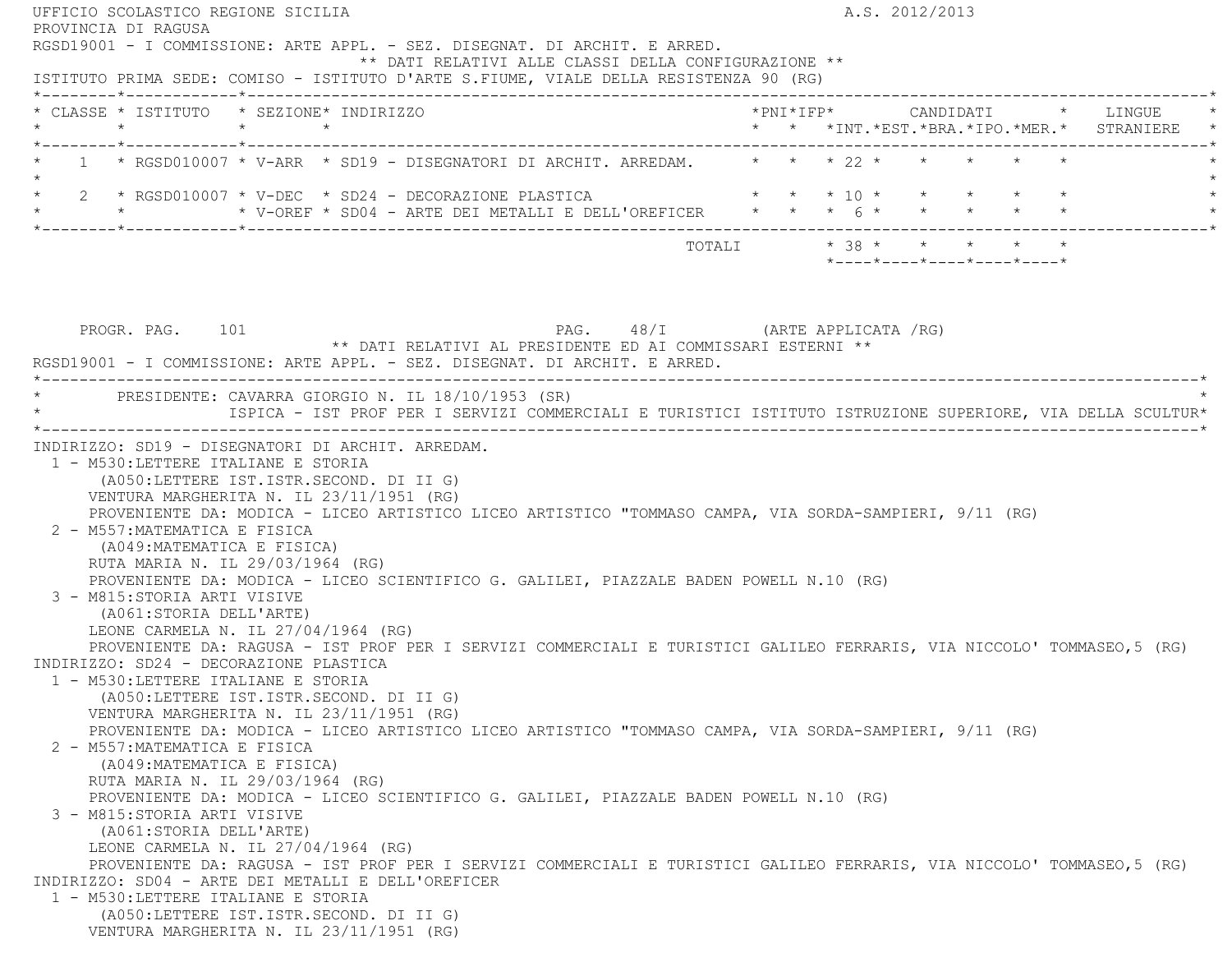| PROGR. PAG. 102<br>2 - M557: MATEMATICA E FISICA<br>3 - M815: STORIA ARTI VISIVE | (A049: MATEMATICA E FISICA)<br>RUTA MARIA N. IL 29/03/1964 (RG)<br>PROVENIENTE DA: MODICA - LICEO SCIENTIFICO G. GALILEI, PIAZZALE BADEN POWELL N.10 (RG)<br>(A061:STORIA DELL'ARTE)<br>LEONE CARMELA N. IL 27/04/1964 (RG)                                                                                                                                                                                                                                                                                       | ** DATI RELATIVI AI COMMISSARI ESTERNI **                  | PROVENIENTE DA: MODICA - LICEO ARTISTICO LICEO ARTISTICO "TOMMASO CAMPA, VIA SORDA-SAMPIERI, 9/11 (RG)<br>(SEGUONO DATI RELATIVI AI COMMISSARI ESTERNI)<br>PAG. 48/II (ARTE APPLICATA /RG)<br>PROVENIENTE DA: RAGUSA - IST PROF PER I SERVIZI COMMERCIALI E TURISTICI GALILEO FERRARIS, VIA NICCOLO' TOMMASEO,5 (RG) |
|----------------------------------------------------------------------------------|-------------------------------------------------------------------------------------------------------------------------------------------------------------------------------------------------------------------------------------------------------------------------------------------------------------------------------------------------------------------------------------------------------------------------------------------------------------------------------------------------------------------|------------------------------------------------------------|----------------------------------------------------------------------------------------------------------------------------------------------------------------------------------------------------------------------------------------------------------------------------------------------------------------------|
| PROGR. PAG. 103<br>PROVINCIA DI RAGUSA                                           | UFFICIO SCOLASTICO REGIONE SICILIA<br>RGTA11001 - I COMMISSIONE: PERITO AGRARIO<br>ISTITUTO PRIMA SEDE: VITTORIA - ISTITUTO TECNICO AGRARIO I.T.A. - VITTORIA, VIA SAN MARTINO (RG)                                                                                                                                                                                                                                                                                                                               | ** DATI RELATIVI ALLE CLASSI DELLA CONFIGURAZIONE **       | PAG. 48/III (ARTE APPLICATA /RG)<br>A.S. 2012/2013                                                                                                                                                                                                                                                                   |
| $\star$                                                                          | * CLASSE * ISTITUTO * SEZIONE* INDIRIZZO<br>$\star$ $\star$                                                                                                                                                                                                                                                                                                                                                                                                                                                       |                                                            | *PNI*IFP* CANDIDATI * LINGUE<br>* * *INT.*EST.*BRA.*IPO.*MER.* STRANIERE                                                                                                                                                                                                                                             |
|                                                                                  | 2 * RGTA008028 * 5^ A * TA00 - INDIRIZZO GENERALE                                                                                                                                                                                                                                                                                                                                                                                                                                                                 |                                                            | 1 * RGTA008028 * 5^ B * TA11 - CERERE UN.-MOD. VIVAISMO COLT.PR * * * 14 * * * * * * * *<br>* * * 8 * 1 * * * * * I<br>$*$ - - - - $*$ - - - - $*$ - - - - $*$ - - - - $*$ - - - - $*$                                                                                                                               |
| PROGR. PAG. 104                                                                  | RGTA11001 - I COMMISSIONE: PERITO AGRARIO                                                                                                                                                                                                                                                                                                                                                                                                                                                                         | ** DATI RELATIVI AL PRESIDENTE ED AI COMMISSARI ESTERNI ** | PAG. 49/I (SEZIONE AGRARIA /RG)                                                                                                                                                                                                                                                                                      |
|                                                                                  | PRESIDENTE: LICITRA ORAZIO N. IL 08/09/1960 (RG)                                                                                                                                                                                                                                                                                                                                                                                                                                                                  |                                                            | MODICA - IST PROF PER I SERVIZI ALBERGHIERI E RISTORAZIONE PRINCIPI GRIMALDI, VIALE DEGLI OLEANDRI 19 (R*                                                                                                                                                                                                            |
|                                                                                  | INDIRIZZO: TA11 - CERERE UN.-MOD. VIVAISMO COLT.PR<br>1 - M337: TECNICA DI PRODUZIONE ANIMALE<br>(A074:ZOOTECNICA E SCIENZA PROD. ANIMALE)<br>ARONA FELICE N. IL 11/06/1955 (EN)<br>PROVENIENTE DA: CATANIA - ISTITUTO TECNICO AGRARIO F. EREDIA, VIA DEL BOSCO 43 (CT)<br>2 - M269: INDUSTRIA AGROALIMENTARE<br>(A012: CHIMICA AGRARIA)<br>SALADINO AGOSTINO N. IL 19/08/1954 (TP)<br>3 - M315: CHIMICA AGRARIA E TECNICHE AGRO-ALIMENTARI<br>(A012: CHIMICA AGRARIA)<br>SALADINO AGOSTINO N. IL 19/08/1954 (TP) |                                                            | PROVENIENTE DA: MARSALA - ISTITUTO TECNICO AGRARIO IST. TEC. AGRARIO "A. DAMIANI", VIA TRAPANI 218 (TP)<br>PROVENIENTE DA: MARSALA - ISTITUTO TECNICO AGRARIO IST. TEC. AGRARIO "A. DAMIANI", VIA TRAPANI 218 (TP)                                                                                                   |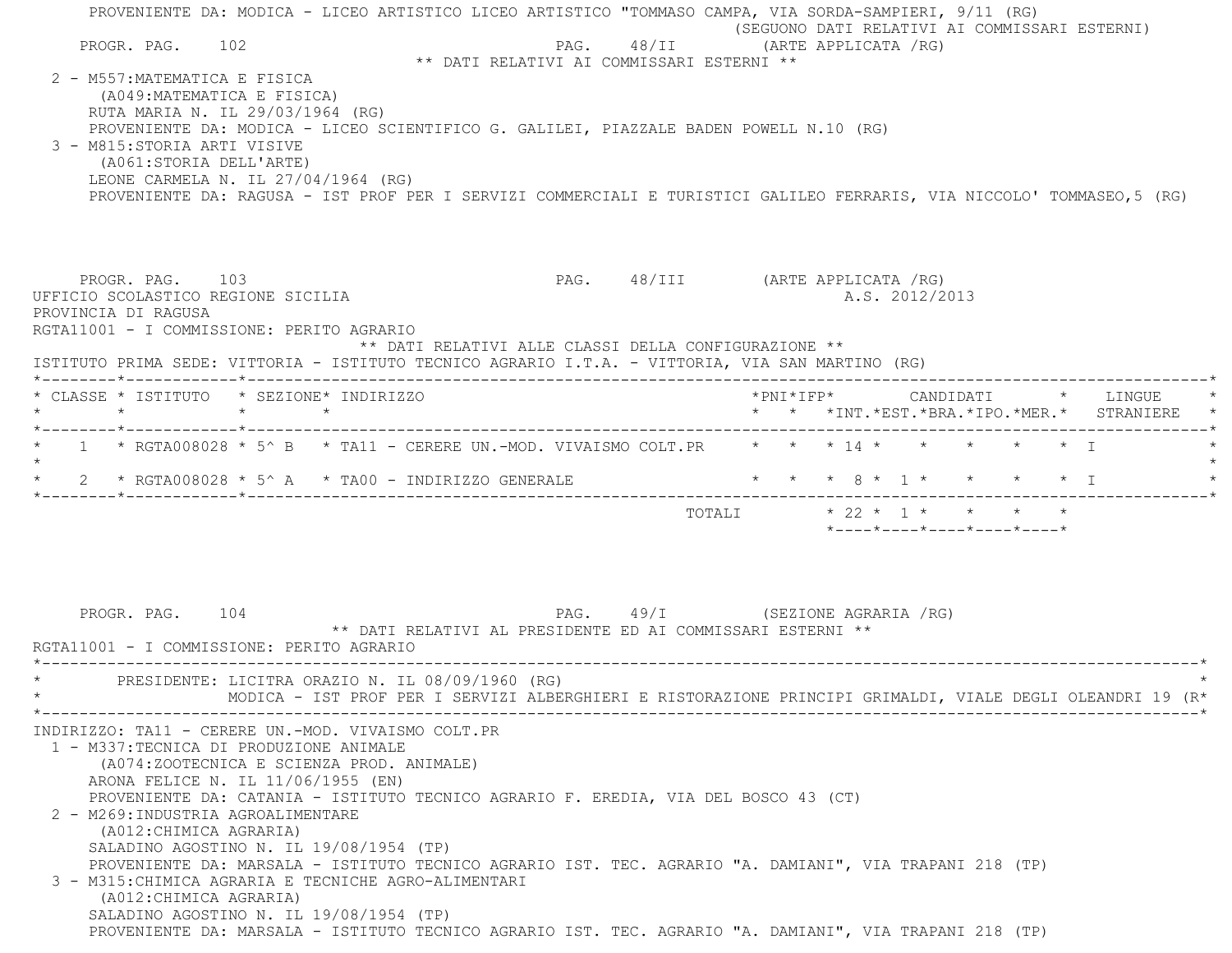4 - M460:INGLESE (A346:LINGUA E CIV. STRANIERA (INGLESE)) FARRUGGIO SILVANA N. IL 05/06/1960 (RG) PROVENIENTE DA: SANTA CROCE CAMERINA - ISTITUTO TECNICO COMMERCIALE SEZ.STACCATA ITC BESTA RAGUSA, VIA F.LLI CERVI (RG) INDIRIZZO: TA00 - INDIRIZZO GENERALE 1 - M010:AGRONOMIA E COLTIVAZIONI (A058:SC.E MEC.AGR.E T.GEST.AZ.,FIT.,E) GERRATANA CONCETTO N. IL 15/07/1952 (RG) PROVENIENTE DA: MODICA - IST PROF PER I SERVIZI ALBERGHIERI E RISTORAZIONE I.P.S.A. PRINCIPI GRIMALDI, VIALE DEGLIOLEAND 2 - M517:ELEMENTI DI COSTRUZIONI RURALI E DISEGNO RELATIVO (A072:TOPOG. GEN., COSTR.RUR. E DISEGN) FRASCA CACCIA ORAZIO N. IL 21/10/1968 (RG) PROVENIENTE DA: MODICA - IST PROF PER I SERVIZI ALBERGHIERI E RISTORAZIONE I.P.S.A. PRINCIPI GRIMALDI, VIALE DEGLIOLEAND 3 - M440:INDUSTRIE AGRARIE (A012:CHIMICA AGRARIA) SALADINO AGOSTINO N. IL 19/08/1954 (TP) PROVENIENTE DA: MARSALA - ISTITUTO TECNICO AGRARIO IST. TEC. AGRARIO "A. DAMIANI", VIA TRAPANI 218 (TP) PROGR. PAG. 105 PAG. 49/II (SEZIONE AGRARIA /RG) UFFICIO SCOLASTICO REGIONE SICILIA A.S. 2012/2013 PROVINCIA DI RAGUSA RGTA11002 - II COMMISSIONE: PERITO AGRARIO \*\* DATI RELATIVI ALLE CLASSI DELLA CONFIGURAZIONE \*\* ISTITUTO PRIMA SEDE: SCICLI - ISTITUTO TECNICO AGRARIO I.T.A. SCICLI, C/DA BOMMACCHIELLA S.N.C. (RG) \*--------\*------------\*-------------------------------------------------------------------------------------------------------\* \* CLASSE \* ISTITUTO \* SEZIONE\* INDIRIZZO \*PNI\*IFP\* CANDIDATI \* LINGUE \* \* \* \* \* \* \* \*INT.\*EST.\*BRA.\*IPO.\*MER.\* STRANIERE \* \*--------\*------------\*-------------------------------------------------------------------------------------------------------\*\* 1 \* RGTA008017 \* 5^ A \* TA11 - CERERE UN.-MOD. VIVAISMO COLT.PR \* \* \* 19 \* 4 \* \* \* \* \* \* \* T \*--------\*------------\*-------------------------------------------------------------------------------------------------------\* ISTITUTO SECONDA SEDE: RAGUSA - L.R. PAR. ISTITUTO TECNICO PER GEOMETRI I.T.G. PARITARIO DANTE ALIGHIE, V. TRASPONTINO 1 (RG) \*--------\*------------\*-------------------------------------------------------------------------------------------------------\* \* CLASSE \* ISTITUTO \* SEZIONE\* INDIRIZZO \*PNI\*IFP\* CANDIDATI \* LINGUE \* \* \* \* \* \* \* \*INT.\*EST.\*BRA.\*IPO.\*MER.\* STRANIERE \* \*--------\*------------\*-------------------------------------------------------------------------------------------------------\* \* 2 \* RGTL36500T \* V- A \* TL00 - GEOMETRI \* \* \* 11 \* 6 \* \* \* \* \* \*--------\*------------\*-------------------------------------------------------------------------------------------------------\*TOTALI  $* 30 * 10 * * * * * *$  \*----\*----\*----\*----\*----\*PROGR. PAG. 106 CHA SALLA PAG. 50/I (SEZIONE AGRARIA /RG) \*\* DATI RELATIVI AL PRESIDENTE ED AI COMMISSARI ESTERNI \*\* RGTA11002 - II COMMISSIONE: PERITO AGRARIO $\star$ PRESIDENTE: GAROFALO SALVATORE N. IL 22/07/1959 (RG) COMISO - LICEO CLASSICO GIOSUE' CARDUCCI, VIA ROMA (RG) \*----------------------------------------------------------------------------------------------------------------------------\* INDIRIZZO: TA11 - CERERE UN.-MOD. VIVAISMO COLT.PR 1 - M337:TECNICA DI PRODUZIONE ANIMALE (A074:ZOOTECNICA E SCIENZA PROD. ANIMALE) TOLDONATO GIOVANNI N. IL 12/09/1954 (CT) PROVENIENTE DA: CATANIA - ISTITUTO TECNICO AGRARIO F. EREDIA, VIA DEL BOSCO 43 (CT) 2 - M315:CHIMICA AGRARIA E TECNICHE AGRO-ALIMENTARI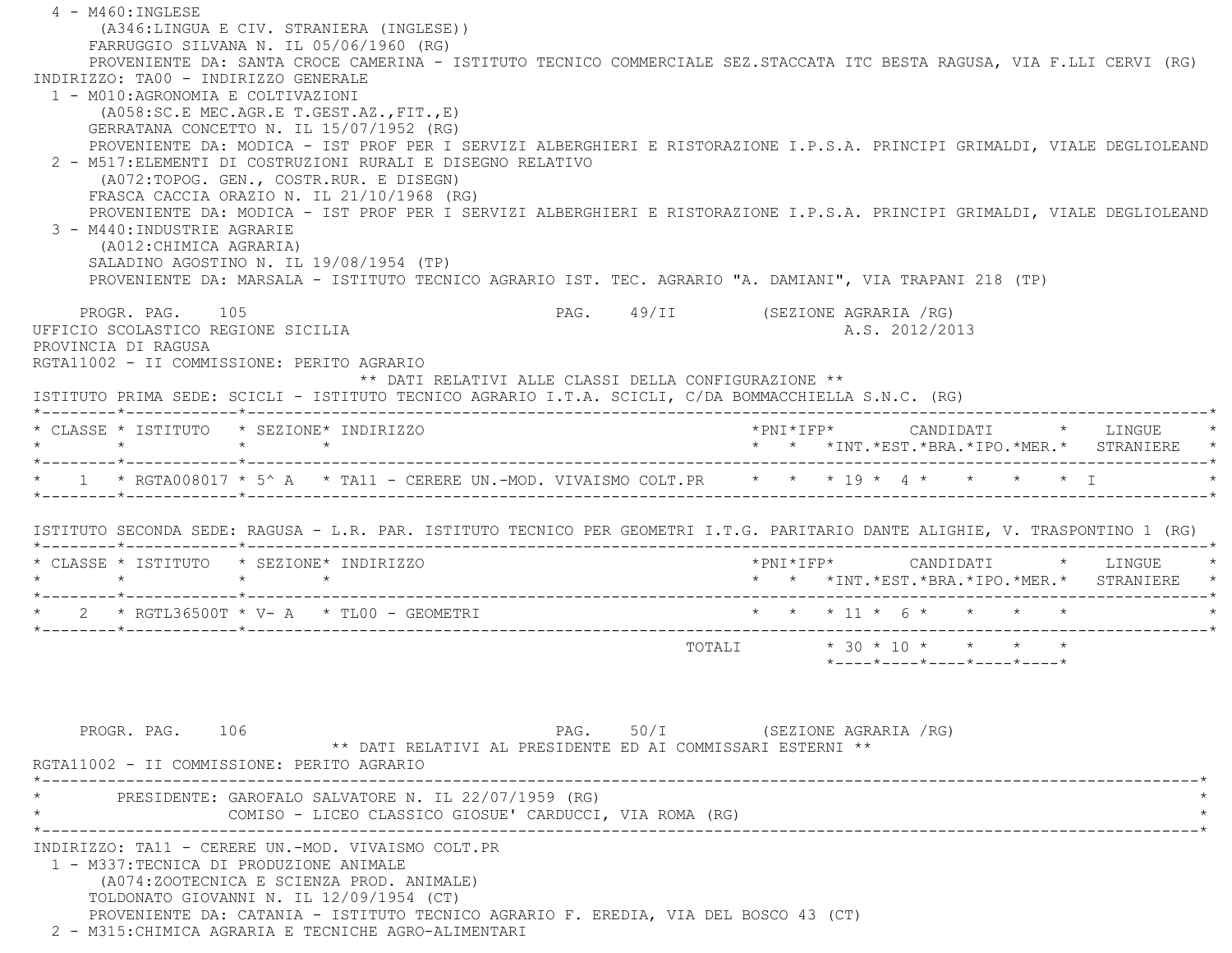(A012:CHIMICA AGRARIA) PUGLISI ALLEGRA DANIELA N. IL 25/07/1963 (ME) PROVENIENTE DA: MESSINA - ISTITUTO TECNICO AGRARIO PIETRO CUPPARI, SAN PLACIDO CALONERO' (ME) 3 - M460:INGLESE (A346:LINGUA E CIV. STRANIERA (INGLESE)) ZACCO GIOVANNA N. IL 19/02/1961 (RG) PROVENIENTE DA: VITTORIA - ISTITUTO TECNICO COMMERCIALE ENRICO FERMI SEZ.COMMERCIALE S, VIA COMO N. 435 (RG) INDIRIZZO: TL00 - GEOMETRI 1 - M918:TECNOLOGIA DELLE COSTRUZIONI (A016:COSTR.,TECNOL.DELLE COST.E DIS.T) PISANO SALVATORE N. IL 01/01/1971 (EN) PROVENIENTE DA: VITTORIA - IST TEC COMMERCIALE E PER GEOMETRI ENRICO FERMI, VIA COMO N.435 (RG) 2 - M970:TOPOGRAFIA (A072:TOPOG. GEN., COSTR.RUR. E DISEGN) QUARTARONE SEBASTIANO N. IL 30/07/1963 (CL) PROVENIENTE DA: GELA - ISTITUTO TECNICO PER GEOMETRI I.T.GEOMETRI "E. MAJORANA", VIA PITAGORA, SNC (CL) 3 - M260:ELEMENTI DI DIRITTO (A019:DISCIPLINE GIURIDICHE ED ECONOMI) INGALLINERA RAFFAELE N. IL 10/10/1958 (RG) PROVENIENTE DA: COMISO - ISTITUTO D'ARTE S.FIUME, VIALE DELLA RESISTENZA 90 (RG) PROGR. PAG. 107 CHASTER 107 PAG. 50/II (SEZIONE AGRARIA /RG) UFFICIO SCOLASTICO REGIONE SICILIA A.S. 2012/2013 PROVINCIA DI RAGUSA RGTB03001 - I COMMISSIONE: PER. AERON. SPEC.: ASS. NAVIG. AER. E NAVIG. AER. \*\* DATI RELATIVI ALLE CLASSI DELLA CONFIGURAZIONE \*\* ISTITUTO PRIMA SEDE: RAGUSA - ISTITUTO TECNICO COMMERCIALE F. BESTA, VIA ALDO MORO N. 2 (RG) \*--------\*------------\*-------------------------------------------------------------------------------------------------------\* \* CLASSE \* ISTITUTO \* SEZIONE\* INDIRIZZO \*PNI\*IFP\* CANDIDATI \* LINGUE \* \* \* \* \* \* \* \*INT.\*EST.\*BRA.\*IPO.\*MER.\* STRANIERE \* \*--------\*------------\*-------------------------------------------------------------------------------------------------------\*1 \* RGTD03000T \* A ALFA \* TB03 - PROG.ALFA-ASS.NAV.AEREA-NAV.AER. \* \* \* 23 \* \* \* \* \* \* \* \* \*  $\star$ 2 \* RGTD03000T \* B ALFA \* TB03 - PROG.ALFA-ASS.NAV.AEREA-NAV.AER. \* \* \* 25 \* 1 \* \* \* \* \* \* I \*--------\*------------\*-------------------------------------------------------------------------------------------------------\*TOTALI \* 48 \* 1 \* \* \* \*

PROGR. PAG. 108 PAG. 51/I (SEZIONE AERONAUTICA / RG) \*\* DATI RELATIVI AL PRESIDENTE ED AI COMMISSARI ESTERNI \*\* RGTB03001 - I COMMISSIONE: PER. AERON. SPEC.: ASS. NAVIG. AER. E NAVIG. AER. \*----------------------------------------------------------------------------------------------------------------------------\*PRESIDENTE: FIDELIO GAETANO N. IL 01/04/1955 (RG) \* POZZALLO - ISTITUTO TECNICO NAUTICO GIORGIO LA PIRA, VIA ENRICO GIUNTA (RG) \* \*----------------------------------------------------------------------------------------------------------------------------\* INDIRIZZO: TB03 - PROG.ALFA-ASS.NAV.AEREA-NAV.AER. 1 - M540:LINGUA E LETTERE ITALIANE (A050:LETTERE IST.ISTR.SECOND. DI II G) SPATA MARIA N. IL 11/11/1971 (RG) PROVENIENTE DA: MODICA - IST PROF INDUSTRIA E ARTIGIANATO T.I.M.A., CORSO UMBERTO I, 172 (RG) 2 - M327:ELETTRO-RADIO-RADAR TECNICA (A034:ELETTRONICA) SALAFIA GIOVANNI N. IL 29/01/1968 (RG)

\*----\*----\*----\*----\*----\*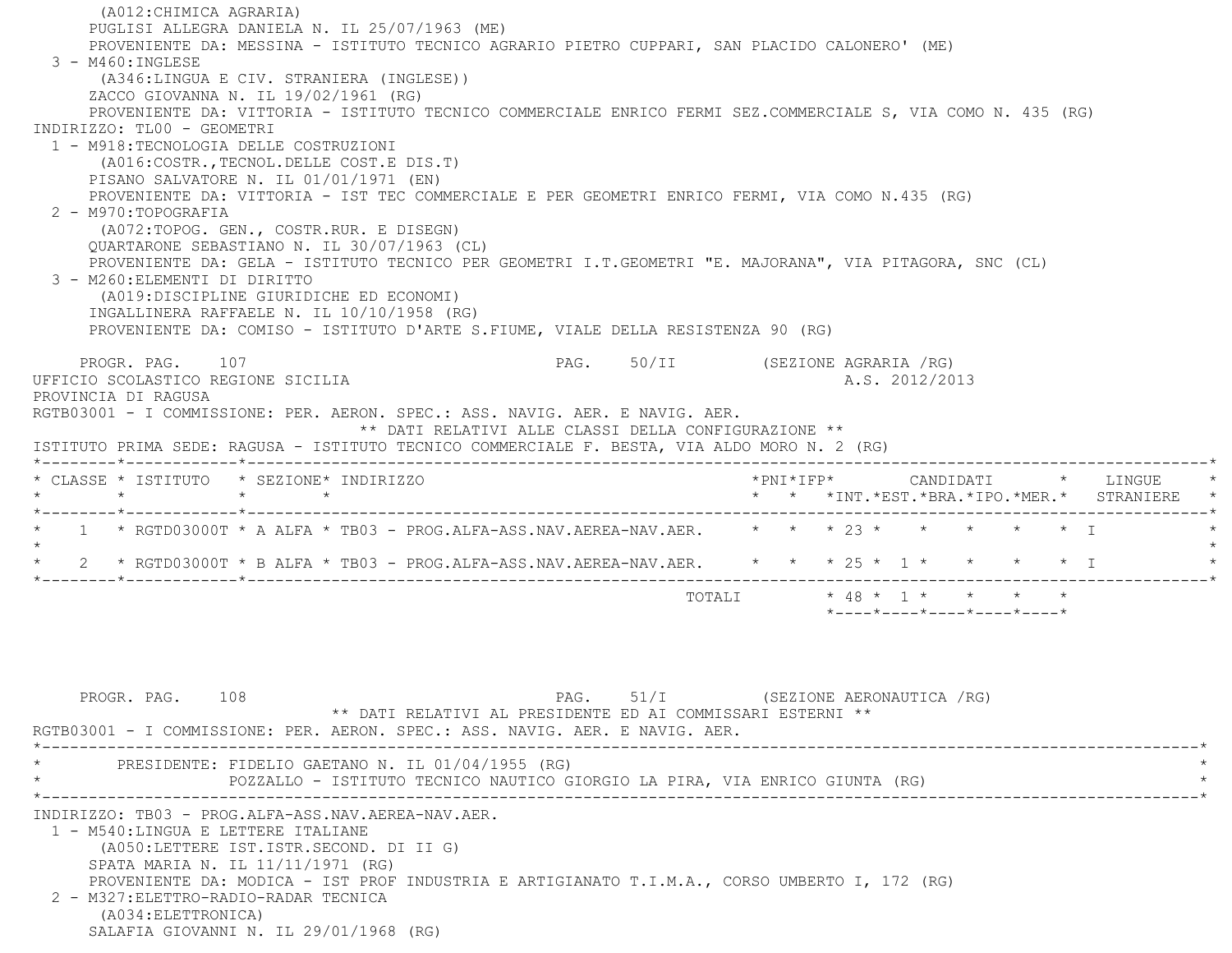PROVENIENTE DA: ROSOLINI - ISTITUTO TECNICO INDUSTRIALE ISTITUTO TEC. INDUSTRIALE COR, SANTALESSANDRA (SR) 3 - M461:LINGUA INGLESE (A346:LINGUA E CIV. STRANIERA (INGLESE) MAZZA SANDRA N. IL 30/10/1969 (RG) PROVENIENTE DA: MODICA - ISTITUTO MAGISTRALE GIOVANNI VERGA, PIAZZA BADEN POWELL 1 (RG) PROGR. PAG. 109 PAG. PAG. 51/II (SEZIONE AERONAUTICA / RG) UFFICIO SCOLASTICO REGIONE SICILIA A.S. 2012/2013 PROVINCIA DI RAGUSA RGTD00001 - I COMMISSIONE: RAGIONIERE E PERITO COMMERCIALE \*\* DATI RELATIVI ALLE CLASSI DELLA CONFIGURAZIONE \*\* ISTITUTO PRIMA SEDE: COMISO - ISTITUTO TECNICO COMMERCIALE G. CARDUCCI, VIA HO CHI MIN (RG) \*--------\*------------\*-------------------------------------------------------------------------------------------------------\* \* CLASSE \* ISTITUTO \* SEZIONE\* INDIRIZZO \*PNI\*IFP\* CANDIDATI \* LINGUE \* \* \* \* \* \* \* \*INT.\*EST.\*BRA.\*IPO.\*MER.\* STRANIERE \* \*--------\*------------\*-------------------------------------------------------------------------------------------------------\*1 \* RGTD00301E \* V - A \* TD00 - GIURIDICO ECONOMICO AZIENDALE  $\qquad$  \* \* \* 15 \* 2 \* \* \* \* \* F  $\star$ \* 2 \* RGTD00301E \* V - B \* TD00 - GIURIDICO ECONOMICO AZIENDALE  $\qquad$  \* \* \* 14 \* \* \* \* \* \* \* F \*--------\*------------\*-------------------------------------------------------------------------------------------------------\* TOTALI \* 29 \* 2 \* \* \* \* \*----\*----\*----\*----\*----\*PROGR. PAG. 110 **PAG.** 52/I (SEZIONE COMMERCIALE /RG) \*\* DATI RELATIVI AL PRESIDENTE ED AI COMMISSARI ESTERNI \*\* RGTD00001 - I COMMISSIONE: RAGIONIERE E PERITO COMMERCIALE \*----------------------------------------------------------------------------------------------------------------------------\*PRESIDENTE: FRATANTONIO MARIA GRAZIA N. IL 03/09/1962 (SR) \* ISPICA - IST PROF PER I SERVIZI COMMERCIALI E TURISTICI ISTITUTO ISTRUZIONE SUPERIORE, VIA DELLA SCULTUR\* \*----------------------------------------------------------------------------------------------------------------------------\* INDIRIZZO: TD00 - GIURIDICO ECONOMICO AZIENDALE 1 - M730:RAGIONERIA (A017:DISCIPLINE ECONOMICO-AZIENDALI) LANCILLA ANTONINO N. IL 08/06/1950 (RG) PROVENIENTE DA: MODICA - ISTITUTO TECNICO COMMERCIALE ARCHIMEDE, VIA FABRIZIO 10 (RG) 2 - M460:INGLESE (A346:LINGUA E CIV. STRANIERA (INGLESE)) TAMBURINO MARIO N. IL 26/11/1963 (EE) PROVENIENTE DA: CHIARAMONTE GULFI - IST PROF PER I SERVIZI ALBERGHIERI E RISTORAZIONE PRINCIPI GRIMALDI (SEDE COORD., C. 3 - M390:FRANCESE (A246:LINGUA E CIV. STRANIERA (FRANCESE)) GIANNI' MARIA TERESA N. IL 27/02/1953 (RG) PROVENIENTE DA: MODICA - ISTITUTO TECNICO COMMERCIALE ARCHIMEDE, VIA FABRIZIO 10 (RG) PROGR. PAG. 111 PAG. S2/II (SEZIONE COMMERCIALE /RG) UFFICIO SCOLASTICO REGIONE SICILIA A.S. 2012/2013 PROVINCIA DI RAGUSARGTD00002 - II COMMISSIONE: RAGIONIERE E PERITO COMMERCIALE

\*\* DATI RELATIVI ALLE CLASSI DELLA CONFIGURAZIONE \*\*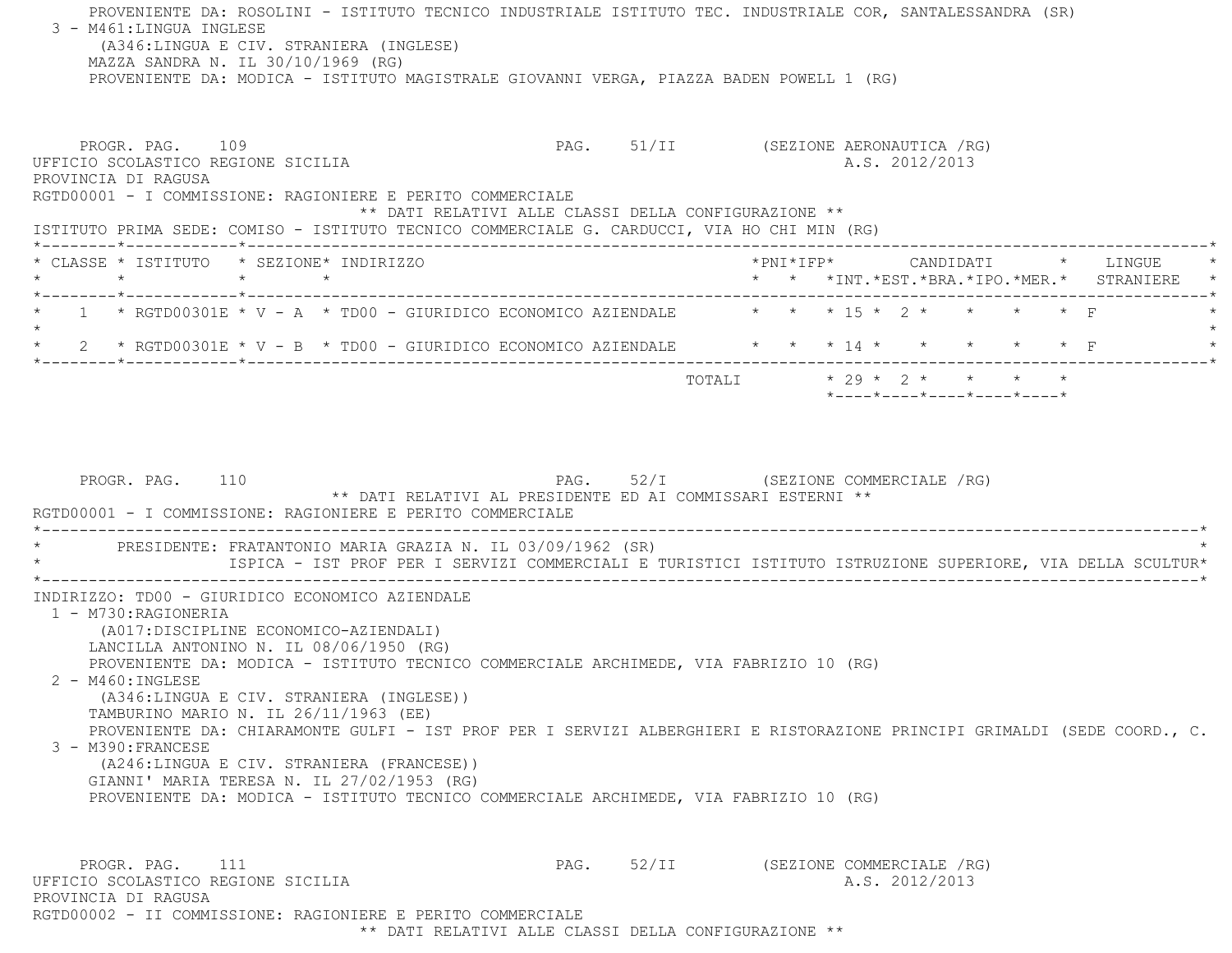| * CLASSE * ISTITUTO * SEZIONE* INDIRIZZO                                                                                                                                                                                                                                                                                                                                                                                 |                 |  |                                                 |                                                                                                   |                         |  |                |                                                                 |                                                                                                                                                    |
|--------------------------------------------------------------------------------------------------------------------------------------------------------------------------------------------------------------------------------------------------------------------------------------------------------------------------------------------------------------------------------------------------------------------------|-----------------|--|-------------------------------------------------|---------------------------------------------------------------------------------------------------|-------------------------|--|----------------|-----------------------------------------------------------------|----------------------------------------------------------------------------------------------------------------------------------------------------|
| 1 * RGTD020007 * 5^ A * TD00 - GIURIDICO ECONOMICO AZIENDALE * * * 14 * * * *                                                                                                                                                                                                                                                                                                                                            |                 |  |                                                 |                                                                                                   |                         |  |                | $\star$ $\star$ $\Gamma$                                        |                                                                                                                                                    |
| 2 * RGTD020007 * 5^ B * TD00 - GIURIDICO ECONOMICO AZIENDALE * * * * 17 * * * * * * * F                                                                                                                                                                                                                                                                                                                                  |                 |  |                                                 |                                                                                                   |                         |  |                |                                                                 |                                                                                                                                                    |
|                                                                                                                                                                                                                                                                                                                                                                                                                          |                 |  |                                                 |                                                                                                   | TOTALI * 31 * * * * * * |  |                | $*$ - - - - $*$ - - - - $*$ - - - - $*$ - - - - $*$ - - - - $*$ |                                                                                                                                                    |
| PROGR. PAG. 112<br>RGTD00002 - II COMMISSIONE: RAGIONIERE E PERITO COMMERCIALE                                                                                                                                                                                                                                                                                                                                           |                 |  |                                                 | PAG. 53/I (SEZIONE COMMERCIALE /RG)<br>** DATI RELATIVI AL PRESIDENTE ED AI COMMISSARI ESTERNI ** |                         |  |                |                                                                 |                                                                                                                                                    |
| * PRESIDENTE: TERRANOVA CLAUDIA N. IL 06/05/1965 (SR)<br>MODICA - ISTITUTO MAGISTRALE GIOVANNI VERGA, PIAZZA BADEN POWELL 1 (RG)                                                                                                                                                                                                                                                                                         |                 |  |                                                 |                                                                                                   |                         |  |                |                                                                 |                                                                                                                                                    |
| 1 - M730:RAGIONERIA<br>(A017:DISCIPLINE ECONOMICO-AZIENDALI)<br>TRIPODI PIETRO N. IL 13/05/1954 (VV)<br>PROVENIENTE DA: MODICA - ISTITUTO TECNICO COMMERCIALE ARCHIMEDE, VIA FABRIZIO 10 (RG)<br>2 - M460: INGLESE                                                                                                                                                                                                       |                 |  |                                                 |                                                                                                   |                         |  |                |                                                                 |                                                                                                                                                    |
| (A346:LINGUA E CIV. STRANIERA (INGLESE))<br>CAPPELLANI PIA SILVANA N. IL 16/12/1960 (CL)<br>PROVENIENTE DA: RAGUSA - ISTITUTO MAGISTRALE GIOVAN BATTISTA VICO, VIA POMPEI 2 (RG)<br>3 - M390: FRANCESE<br>(A246:LINGUA E CIV. STRANIERA (FRANCESE))<br>BASSO EMMANUELA N. IL 31/01/1963 (EE)<br>PROVENIENTE DA: MODICA - IST PROF PER I SERVIZI ALBERGHIERI E RISTORAZIONE PRINCIPI GRIMALDI, VIALE DEGLI OLEANDRI 19 (R |                 |  |                                                 |                                                                                                   |                         |  |                |                                                                 |                                                                                                                                                    |
| PROGR. PAG. 113<br>UFFICIO SCOLASTICO REGIONE SICILIA<br>PROVINCIA DI RAGUSA<br>RGTD00003 - III COMMISSIONE: RAGIONIERE E PERITO COMMERCIALE<br>ISTITUTO PRIMA SEDE: RAGUSA - ISTITUTO TECNICO COMMERCIALE F. BESTA, VIA ALDO MORO N. 2 (RG)                                                                                                                                                                             |                 |  |                                                 | PAG. 53/II (SEZIONE COMMERCIALE /RG)<br>** DATI RELATIVI ALLE CLASSI DELLA CONFIGURAZIONE **      |                         |  | A.S. 2012/2013 |                                                                 |                                                                                                                                                    |
| * CLASSE * ISTITUTO * SEZIONE* INDIRIZZO<br>$\star$                                                                                                                                                                                                                                                                                                                                                                      | $\star$ $\star$ |  |                                                 |                                                                                                   |                         |  |                |                                                                 | $*PNI*IFP* \qquad \qquad \text{CANDIDATI} \qquad \qquad * \qquad \text{LINGUE} \qquad \qquad *$<br>* * *INT. *EST. *BRA. *IPO. *MER. * STRANIERE * |
| $1 \rightarrow$ RGTD03000T $*$ 5^ A $*$ TD00 - GIURIDICO ECONOMICO AZIENDALE                                                                                                                                                                                                                                                                                                                                             |                 |  |                                                 |                                                                                                   | * * * 16 * 1 * *        |  |                |                                                                 |                                                                                                                                                    |
| 2 * RGTD03000T * 5^ B-F * TD00 - GIURIDICO ECONOMICO AZIENDALE * * * * 7 * *                                                                                                                                                                                                                                                                                                                                             |                 |  | * 5^ B-S * TD00 - GIURIDICO ECONOMICO AZIENDALE |                                                                                                   | * * * 10 * * * * * * S  |  |                | $\star$ $\star$ $\star$ $\vdash$                                |                                                                                                                                                    |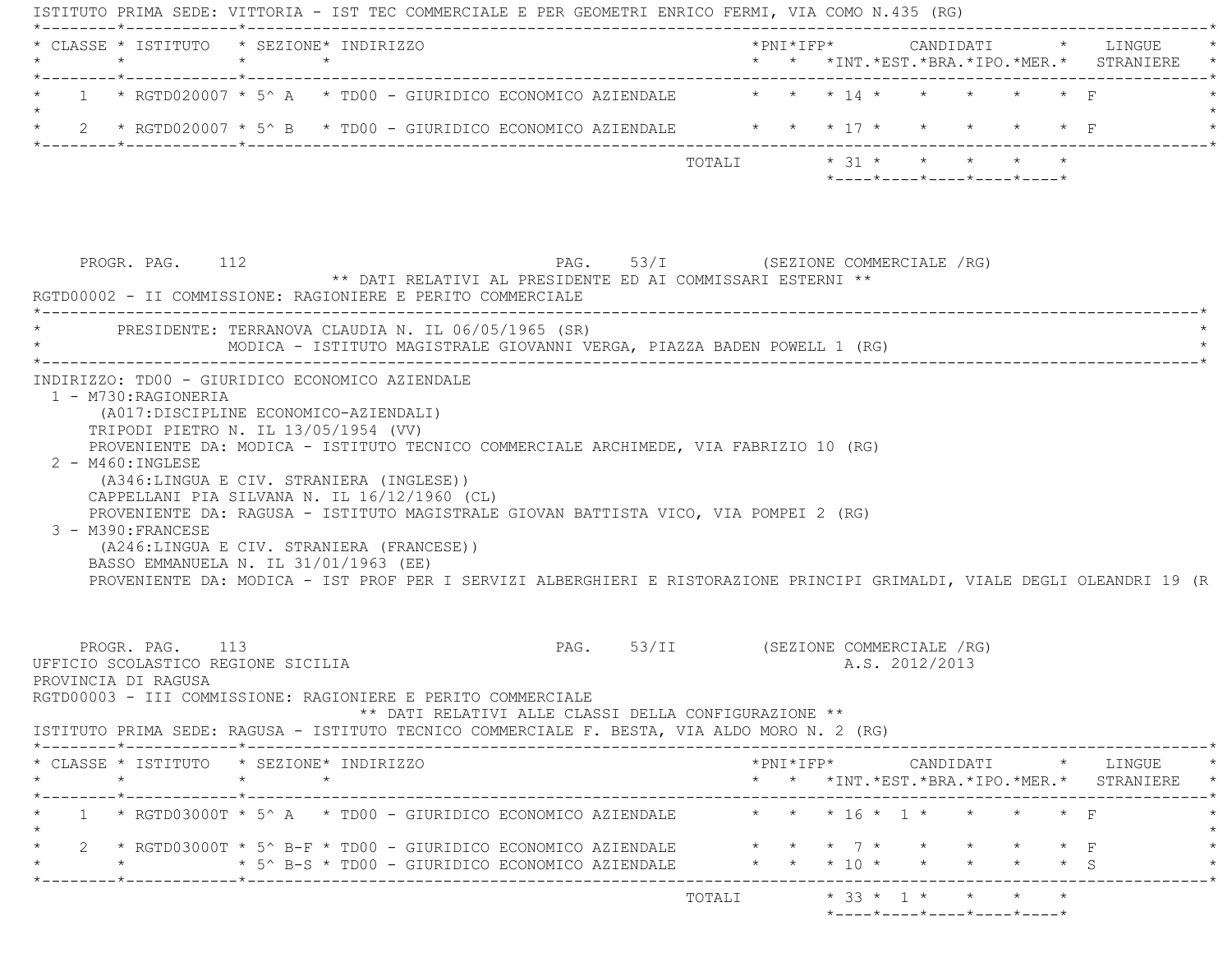| PROGR. PAG. 114                                                                         | 54/I (SEZIONE COMMERCIALE /RG)<br>PAG.<br>** DATI RELATIVI AL PRESIDENTE ED AI COMMISSARI ESTERNI **<br>RGTD00003 - III COMMISSIONE: RAGIONIERE E PERITO COMMERCIALE                                                                                                                                                                                                                                                                                                                                                                                                                                                                                                                                                                                                                                                                |
|-----------------------------------------------------------------------------------------|-------------------------------------------------------------------------------------------------------------------------------------------------------------------------------------------------------------------------------------------------------------------------------------------------------------------------------------------------------------------------------------------------------------------------------------------------------------------------------------------------------------------------------------------------------------------------------------------------------------------------------------------------------------------------------------------------------------------------------------------------------------------------------------------------------------------------------------|
|                                                                                         | PRESIDENTE: SIGONA VINCENZA N. IL 15/01/1956 (RG)<br>MODICA - LICEO CLASSICO LICEO CLASSICO "TOMMASO CAMPAI, CORSO UMBERTO I, 172 (RG)                                                                                                                                                                                                                                                                                                                                                                                                                                                                                                                                                                                                                                                                                              |
| 1 - M730:RAGIONERIA<br>$2 - M460$ : INGLESE<br>3 - M390: FRANCESE<br>4 - M790: SPAGNOLO | INDIRIZZO: TD00 - GIURIDICO ECONOMICO AZIENDALE<br>(A017:DISCIPLINE ECONOMICO-AZIENDALI)<br>CUCINOTTA VINCENZA N. IL 19/02/1957 (ME)<br>PROVENIENTE DA: COMISO - ISTITUTO TECNICO COMMERCIALE G. CARDUCCI, VIA HO CHI MIN (RG)<br>(A346:LINGUA E CIV. STRANIERA (INGLESE))<br>CANZONIERI LIA N. IL 11/09/1959 (RG)<br>PROVENIENTE DA: SCICLI - IST PROF PER I SERVIZI ALBERGHIERI E RISTORAZIONE I.P.S.A. SCICLI, VIALE DEI FIORI, 13 (RG)<br>(A246:LINGUA E CIV. STRANIERA (FRANCESE))<br>DEVOTI ROSSELLA MARIA N. IL 09/12/1956 (MI)<br>PROVENIENTE DA: ISPICA - LICEO CLASSICO ISTITUTO ISTRUZIONE SUPERIORE, VIA ANDREOLI N. 2 (RG)<br>(A446:LINGUA E CIV. STRANIERA (SPAGNOLO))<br>GURRIERI FRANCESCA N. IL 10/02/1972 (RG)<br>PROVENIENTE DA: SCICLI - ISTITUTO TECNICO COMMERCIALE I.T.C. " Q.CATAUDELLA ", VIA PRIMULA (RG) |
| PROGR. PAG. 115<br>UFFICIO SCOLASTICO REGIONE SICILIA<br>PROVINCIA DI RAGUSA            | PAG. 54/II (SEZIONE COMMERCIALE /RG)<br>A.S. 2012/2013<br>RGTD00004 - IV COMMISSIONE: RAGIONIERE E PERITO COMMERCIALE<br>** DATI RELATIVI ALLE CLASSI DELLA CONFIGURAZIONE **<br>ISTITUTO PRIMA SEDE: SANTA CROCE CAMERINA - ISTITUTO TECNICO COMMERCIALE SEZ.STACCATA ITC BESTA RAGUSA, VIA F.LLI CERVI (RG)                                                                                                                                                                                                                                                                                                                                                                                                                                                                                                                       |
|                                                                                         | * CLASSE * ISTITUTO * SEZIONE* INDIRIZZO                                                                                                                                                                                                                                                                                                                                                                                                                                                                                                                                                                                                                                                                                                                                                                                            |
| $\star$ $\star$                                                                         | $\star$ $\qquad$ $\star$<br>* * *INT.*EST.*BRA.*IPO.*MER.* STRANIERE *                                                                                                                                                                                                                                                                                                                                                                                                                                                                                                                                                                                                                                                                                                                                                              |
|                                                                                         |                                                                                                                                                                                                                                                                                                                                                                                                                                                                                                                                                                                                                                                                                                                                                                                                                                     |
|                                                                                         | ISTITUTO SECONDA SEDE: VITTORIA - L.R. PAR. ISTITUTO TECNICO COMMERCIALE IST.TECN.COMM.LE G.MARCONI, VIA STRADALE SCOGLITTI N.                                                                                                                                                                                                                                                                                                                                                                                                                                                                                                                                                                                                                                                                                                      |
|                                                                                         | * CLASSE * ISTITUTO * SEZIONE* INDIRIZZO<br>*PNI*IFP*<br>CANDIDATI * LINGUE<br>* * *INT.*EST.*BRA.*IPO.*MER.* STRANIERE *                                                                                                                                                                                                                                                                                                                                                                                                                                                                                                                                                                                                                                                                                                           |
|                                                                                         | * 2 * RGTD125007 * 5^ A * TD00 - GIURIDICO ECONOMICO AZIENDALE * * * 11 * 2 * * * * * F                                                                                                                                                                                                                                                                                                                                                                                                                                                                                                                                                                                                                                                                                                                                             |
|                                                                                         | TOTALI * 25 * 2 * * * * *<br>*----*----*----*----*----*                                                                                                                                                                                                                                                                                                                                                                                                                                                                                                                                                                                                                                                                                                                                                                             |

PROGR. PAG. 116 COMMERCIALE PAG. 55/I (SEZIONE COMMERCIALE /RG) \*\* DATI RELATIVI AL PRESIDENTE ED AI COMMISSARI ESTERNI \*\* RGTD00004 - IV COMMISSIONE: RAGIONIERE E PERITO COMMERCIALE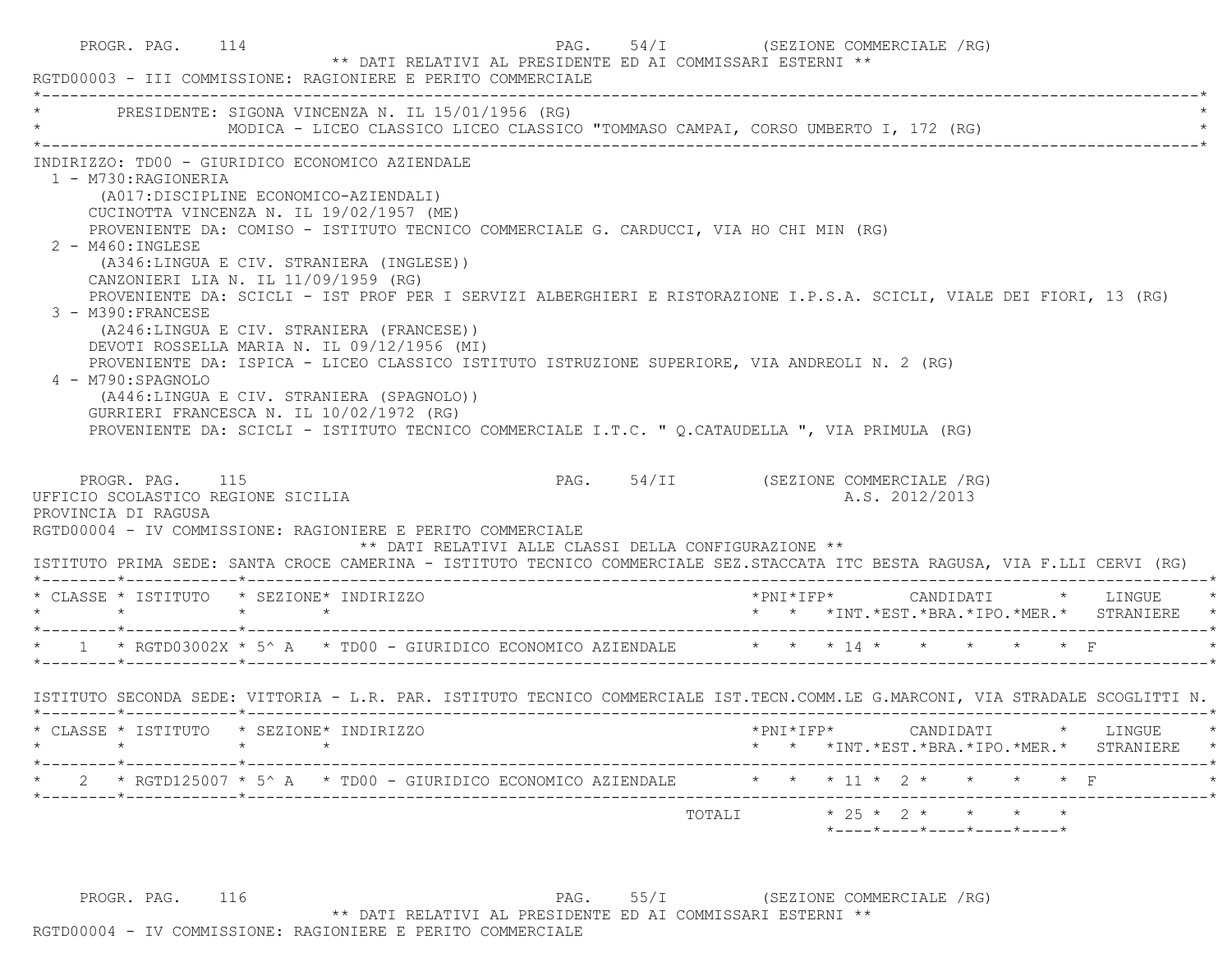\*----------------------------------------------------------------------------------------------------------------------------\* \* PRESIDENTE: MOLTISANTI ALBERTO N. IL 04/03/1963 (RG) \* \* MODICA - ISTITUTO SUPERIORE GIOVANNI VERGA, PIAZZA BADEN POWELL 1 (RG) \* \*----------------------------------------------------------------------------------------------------------------------------\* INDIRIZZO: TD00 - GIURIDICO ECONOMICO AZIENDALE 1 - M730:RAGIONERIA (A017:DISCIPLINE ECONOMICO-AZIENDALI) DI GIORGIO COSIMO N. IL 25/02/1971 (RG) PROVENIENTE DA: ISPICA - IST PROF PER I SERVIZI COMMERCIALI E TURISTICI ISTITUTO ISTRUZIONE SUPERIORE, VIA DELLA SCULTUR 2 - M460:INGLESE (A346:LINGUA E CIV. STRANIERA (INGLESE)) CATAUDELLA ROSA N. IL 27/01/1962 (RG) PROVENIENTE DA: MODICA - ISTITUTO MAGISTRALE GIOVANNI VERGA, PIAZZA BADEN POWELL 1 (RG) 3 - M390:FRANCESE (A246:LINGUA E CIV. STRANIERA (FRANCESE)) RANDRIAMBOLOLONA MALALATIANA N. IL 20/01/1956 (EE) PROVENIENTE DA: MODICA - ISTITUTO MAGISTRALE GIOVANNI VERGA, PIAZZA BADEN POWELL 1 (RG) PROGR. PAG. 117 CHARGE 117 PAG. 55/II (SEZIONE COMMERCIALE /RG) UFFICIO SCOLASTICO REGIONE SICILIA A.S. 2012/2013 PROVINCIA DI RAGUSA RGTD00005 - V COMMISSIONE: RAGIONIERE E PERITO COMMERCIALE \*\* DATI RELATIVI ALLE CLASSI DELLA CONFIGURAZIONE \*\* ISTITUTO PRIMA SEDE: SCICLI - ISTITUTO TECNICO COMMERCIALE I.T.C. " Q.CATAUDELLA ", VIA PRIMULA (RG) \*--------\*------------\*-------------------------------------------------------------------------------------------------------\* \* CLASSE \* ISTITUTO \* SEZIONE\* INDIRIZZO \*PNI\*IFP\* CANDIDATI \* LINGUE \* \* \* \* \* \* \* \*INT.\*EST.\*BRA.\*IPO.\*MER.\* STRANIERE \* \*--------\*------------\*-------------------------------------------------------------------------------------------------------\* $*$  1  $*$  RGTD00801N  $*$  5^ A  $*$  TD00 - GIURIDICO ECONOMICO AZIENDALE  $*$   $*$   $*$   $*$   $11$   $*$  1  $*$   $*$   $*$   $*$   $*$   $*$   $*$  $\downarrow$  ISTITUTO SECONDA SEDE: MODICA - L.R. PAR. ISTITUTO TECNICO COMMERCIALE IST. TECN. COMM. EUROPA, VIA FOSSO TANTILLO N.25 (RG) \*--------\*------------\*-------------------------------------------------------------------------------------------------------\* \* CLASSE \* ISTITUTO \* SEZIONE\* INDIRIZZO \*PNI\*IFP\* CANDIDATI \* LINGUE \* \* \* \* \* \* \* \*INT.\*EST.\*BRA.\*IPO.\*MER.\* STRANIERE \* \*--------\*------------\*-------------------------------------------------------------------------------------------------------\*2 \* RGTD11500L \* 5^ A \* TD00 - GIURIDICO ECONOMICO AZIENDALE  $\qquad$  \* \* \* 22 \* 10 \* \* \* \* \* F \*--------\*------------\*-------------------------------------------------------------------------------------------------------\* $\texttt{TOTAL} \qquad \qquad \star \quad \texttt{33}\; \star \; \texttt{11}\; \star \qquad \star \qquad \star \qquad \star \qquad \star$  \*----\*----\*----\*----\*----\*PROGR. PAG. 118 COMMERCIALE (RG) \*\* DATI RELATIVI AL PRESIDENTE ED AI COMMISSARI ESTERNI \*\* RGTD00005 - V COMMISSIONE: RAGIONIERE E PERITO COMMERCIALE \*----------------------------------------------------------------------------------------------------------------------------\*PRESIDENTE: CARFI' VINCENZO N. IL 05/06/1961 (RG) RAGUSA - ISTITUTO MAGISTRALE GIOVAN BATTISTA VICO, VIA POMPEI 2 (RG) \*----------------------------------------------------------------------------------------------------------------------------\* INDIRIZZO: TD00 - GIURIDICO ECONOMICO AZIENDALE 1 - M730:RAGIONERIA (A017:DISCIPLINE ECONOMICO-AZIENDALI) SARTO ALFREDO MARIA N. IL 02/12/1956 (RG)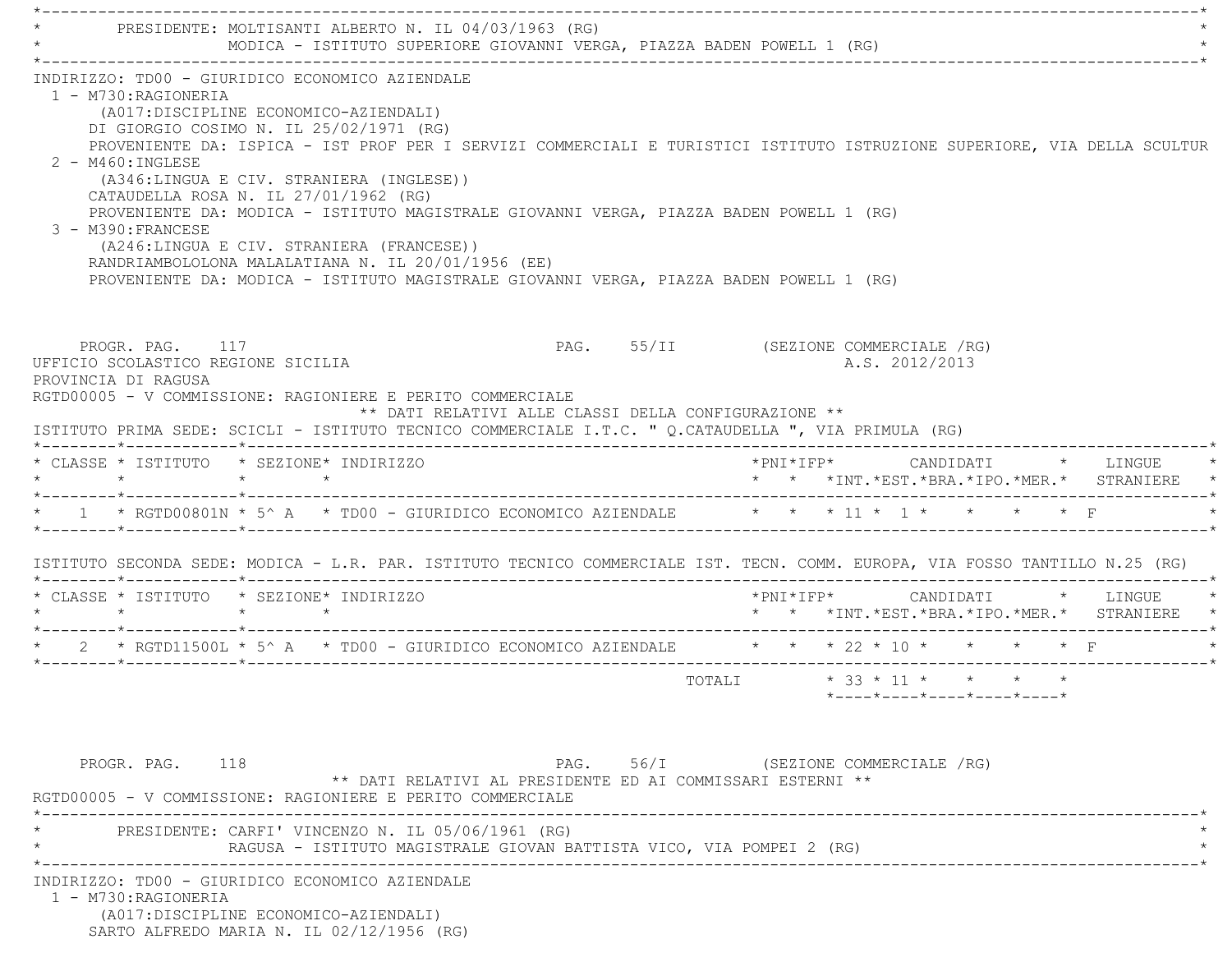PROVENIENTE DA: RAGUSA - ISTITUTO TECNICO COMMERCIALE F. BESTA, VIA ALDO MORO N. 2 (RG)  $2 - M460$ : INGLESE (A346:LINGUA E CIV. STRANIERA (INGLESE)) BATTAGLIA ISABELLA N. IL 21/03/1953 (EE) PROVENIENTE DA: RAGUSA - ISTITUTO TECNICO COMMERCIALE F. BESTA, VIA ALDO MORO N. 2 (RG) 3 - M390:FRANCESE (A246:LINGUA E CIV. STRANIERA (FRANCESE)) CAMMARATA ELEONORA N. IL 06/05/1960 (CL) PROVENIENTE DA: CALTANISSETTA - IST PROF ALBERGHIERO CALTANISSETTA, VIA LEONE XIII, 64 (CL) PROGR. PAG. 119 **PAG.** 56/II (SEZIONE COMMERCIALE /RG) UFFICIO SCOLASTICO REGIONE SICILIA A.S. 2012/2013 PROVINCIA DI RAGUSA RGTD00006 - VI COMMISSIONE: RAGIONIERE E PERITO COMMERCIALE \*\* DATI RELATIVI ALLE CLASSI DELLA CONFIGURAZIONE \*\* ISTITUTO PRIMA SEDE: RAGUSA - L.R. PAR. ISTITUTO TECNICO COMMERCIALE ISTITUTO QUASIMODO S.R.L., V.ADDARIO 1 (RG) \*--------\*------------\*-------------------------------------------------------------------------------------------------------\* \* CLASSE \* ISTITUTO \* SEZIONE\* INDIRIZZO \*PNI\*IFP\* CANDIDATI \* LINGUE \* \* \* \* \* \* \* \*INT.\*EST.\*BRA.\*IPO.\*MER.\* STRANIERE \* \*--------\*------------\*-------------------------------------------------------------------------------------------------------\*\* 1 \* RGTD06500R \* V - A \* TD00 - GIURIDICO ECONOMICO AZIENDALE  $\qquad$  \* \* \* 14 \* 7 \* \* \* \* \* F \*--------\*------------\*-------------------------------------------------------------------------------------------------------\* ISTITUTO SECONDA SEDE: RAGUSA - L.R. PAR. ISTITUTO TECNICO COMMERCIALE I.T.C. PARITARIO DANTE ALIGHIE, V. TRASPONTINO 1 (RG) \*--------\*------------\*-------------------------------------------------------------------------------------------------------\* \* CLASSE \* ISTITUTO \* SEZIONE\* INDIRIZZO \*PNI\*IFP\* CANDIDATI \* LINGUE \* \* \* \* \* \* \* \*INT.\*EST.\*BRA.\*IPO.\*MER.\* STRANIERE \* \*--------\*------------\*-------------------------------------------------------------------------------------------------------\*\* 2 \* RGTD105002 \* V - A \* TD00 - GIURIDICO ECONOMICO AZIENDALE  $\quad$  \* \* \* 9 \* 5 \* \* \* \* \* F \*--------\*------------\*-------------------------------------------------------------------------------------------------------\* TOTALI \* 23 \* 12 \* \* \* \* \*----\*----\*----\*----\*----\*PROGR. PAG. 120 **PAG.** PAG. 57/I (SEZIONE COMMERCIALE /RG) \*\* DATI RELATIVI AL PRESIDENTE ED AI COMMISSARI ESTERNI \*\* RGTD00006 - VI COMMISSIONE: RAGIONIERE E PERITO COMMERCIALE \*----------------------------------------------------------------------------------------------------------------------------\*PRESIDENTE: VACCARO MARZIANO GIUSEPPA N. IL 08/12/1952 (RG) COMISO - ISTITUTO D'ARTE S.FIUME, VIALE DELLA RESISTENZA 90 (RG) \*----------------------------------------------------------------------------------------------------------------------------\* INDIRIZZO: TD00 - GIURIDICO ECONOMICO AZIENDALE 1 - M730:RAGIONERIA (A017:DISCIPLINE ECONOMICO-AZIENDALI) IUDICE ROSARIA N. IL 26/03/1971 (RG) PROVENIENTE DA: POZZALLO - ISTITUTO TECNICO COMMERCIALE G. LA PIRA, VIA PETRINI (RG) 2 - M460:INGLESE (A346:LINGUA E CIV. STRANIERA (INGLESE)) DI BARI MARIA N. IL 31/01/1969 (RG) PROVENIENTE DA: COMISO - ISTITUTO D'ARTE S.FIUME, VIALE DELLA RESISTENZA 90 (RG) 3 - M390:FRANCESE (A246:LINGUA E CIV. STRANIERA (FRANCESE)) TRIGILIA MARGHERITA N. IL 27/02/1960 (RG)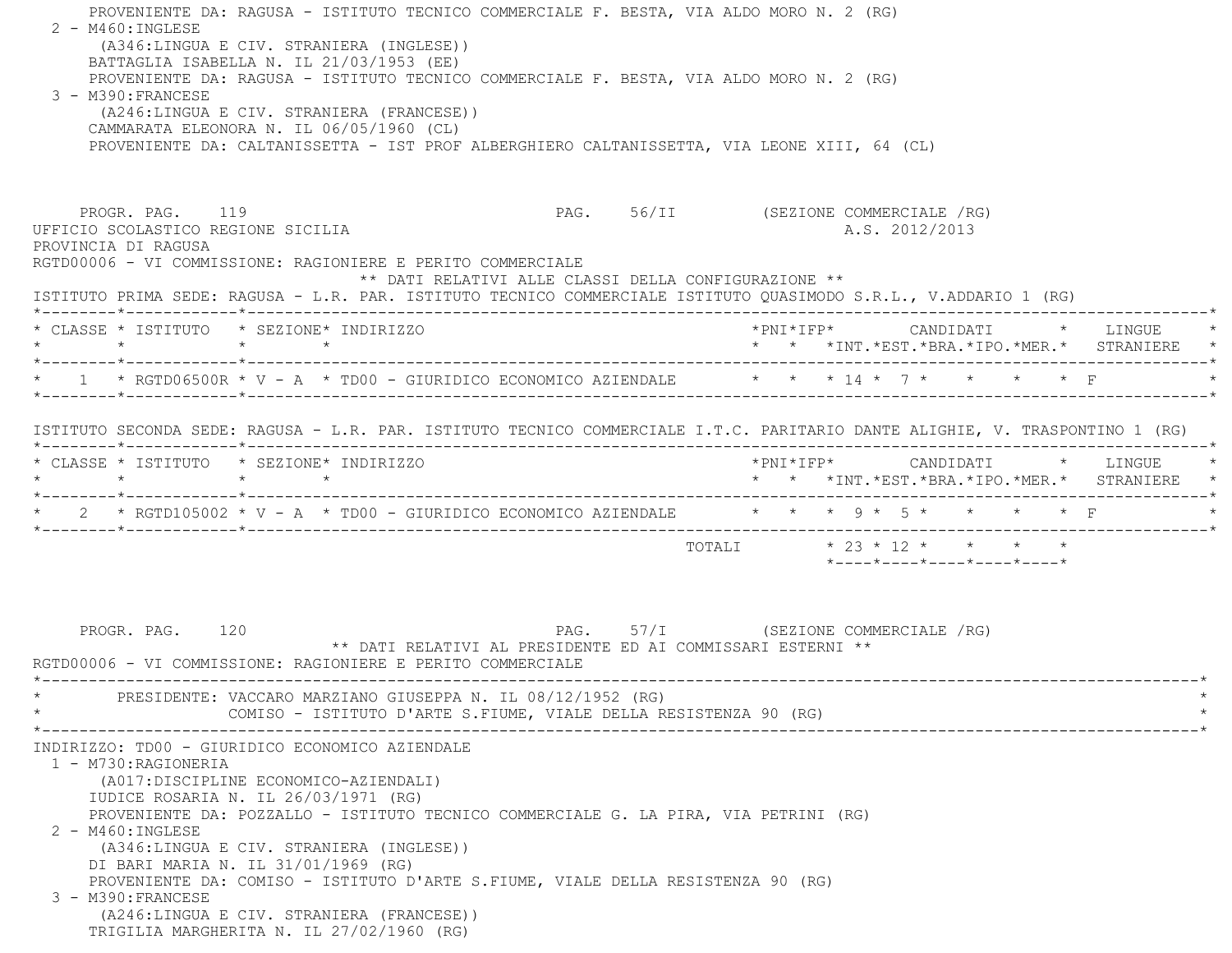PROGR. PAG. 121 CHARGE 121 PAG. 57/II (SEZIONE COMMERCIALE /RG) UFFICIO SCOLASTICO REGIONE SICILIA A.S. 2012/2013 PROVINCIA DI RAGUSA RGTD05001 - I COMMISSIONE: RAGIONIERE PERITO COMMERCIALE E PROGRAMMATORE \*\* DATI RELATIVI ALLE CLASSI DELLA CONFIGURAZIONE \*\* ISTITUTO PRIMA SEDE: VITTORIA - IST TEC COMMERCIALE E PER GEOMETRI ENRICO FERMI, VIA COMO N.435 (RG) \*--------\*------------\*-------------------------------------------------------------------------------------------------------\* \* CLASSE \* ISTITUTO \* SEZIONE\* INDIRIZZO \*PNI\*IFP\* CANDIDATI \* LINGUE \* \* \* \* \* \* \* \*INT.\*EST.\*BRA.\*IPO.\*MER.\* STRANIERE \* \*--------\*------------\*-------------------------------------------------------------------------------------------------------\*1 \* RGTD020007 \* 5^A PR \* TD05 - PROGRAMMATORI \* \* \* \* \* 9 \* \* \* \* \* \* \* I  $\star$ 2 \* RGTD020007 \* 5^B PR \* TD05 - PROGRAMMATORI \* \* \* \* \* \* \* \* \* \* \* \* \* \* I \*--------\*------------\*-------------------------------------------------------------------------------------------------------\*TOTALI  $* 26 * * * * * * * * *$  \*----\*----\*----\*----\*----\*PROGR. PAG. 122 **PAG.** PAG. 58/I (SEZIONE COMMERCIALE /RG) \*\* DATI RELATIVI AL PRESIDENTE ED AI COMMISSARI ESTERNI \*\* RGTD05001 - I COMMISSIONE: RAGIONIERE PERITO COMMERCIALE E PROGRAMMATORE \*----------------------------------------------------------------------------------------------------------------------------\*PRESIDENTE: TUMINO GIUSEPPE N. IL 11/10/1948 (RG) MODICA - ISTITUTO TECNICO COMMERCIALE ARCHIMEDE, VIA FABRIZIO 10 (RG) \*----------------------------------------------------------------------------------------------------------------------------\* INDIRIZZO: TD05 - PROGRAMMATORI 1 - M452:INFORMATICA GENERALE ED APPLICAZIONI GESTIONALI (A042:INFORMATICA) BRUGALETTA NUNZIO N. IL 01/08/1950 (RG) PROVENIENTE DA: RAGUSA - ISTITUTO TECNICO COMMERCIALE F. BESTA, VIA ALDO MORO N. 2 (RG)  $2$  - M460: INGLESE (A346:LINGUA E CIV. STRANIERA (INGLESE) AZZARO CONCETTA N. IL 21/05/1965 (RG) PROVENIENTE DA: MODICA - ISTITUTO MAGISTRALE GIOVANNI VERGA, PIAZZA BADEN POWELL 1 (RG) 3 - SU75:MATEMATICA,CALCOLO DELLE PROBABIL. E STATISTICA (A048:MATEMATICA APPLICATA) TERRANOVA GIORGIO N. IL 01/08/1957 (RG) PROVENIENTE DA: POZZALLO - ISTITUTO TECNICO COMMERCIALE G. LA PIRA, VIA PETRINI (RG) PROGR. PAG. 123 CHARGE 123 PAG. 58/II (SEZIONE COMMERCIALE /RG) UFFICIO SCOLASTICO REGIONE SICILIA A.S. 2012/2013 PROVINCIA DI RAGUSA RGTD14001 - I COMMISSIONE: RAGIONIERE PERITO COMMERCIALE E PROGRAMMATORE \*\* DATI RELATIVI ALLE CLASSI DELLA CONFIGURAZIONE \*\* ISTITUTO PRIMA SEDE: RAGUSA - ISTITUTO TECNICO COMMERCIALE F. BESTA, VIA ALDO MORO N. 2 (RG) \*--------\*------------\*-------------------------------------------------------------------------------------------------------\* \* CLASSE \* ISTITUTO \* SEZIONE\* INDIRIZZO \*PNI\*IFP\* CANDIDATI \* LINGUE \*\* \* \* \* \* \* \*INT.\*EST.\*BRA.\*IPO.\*MER.\* STRANIERE \*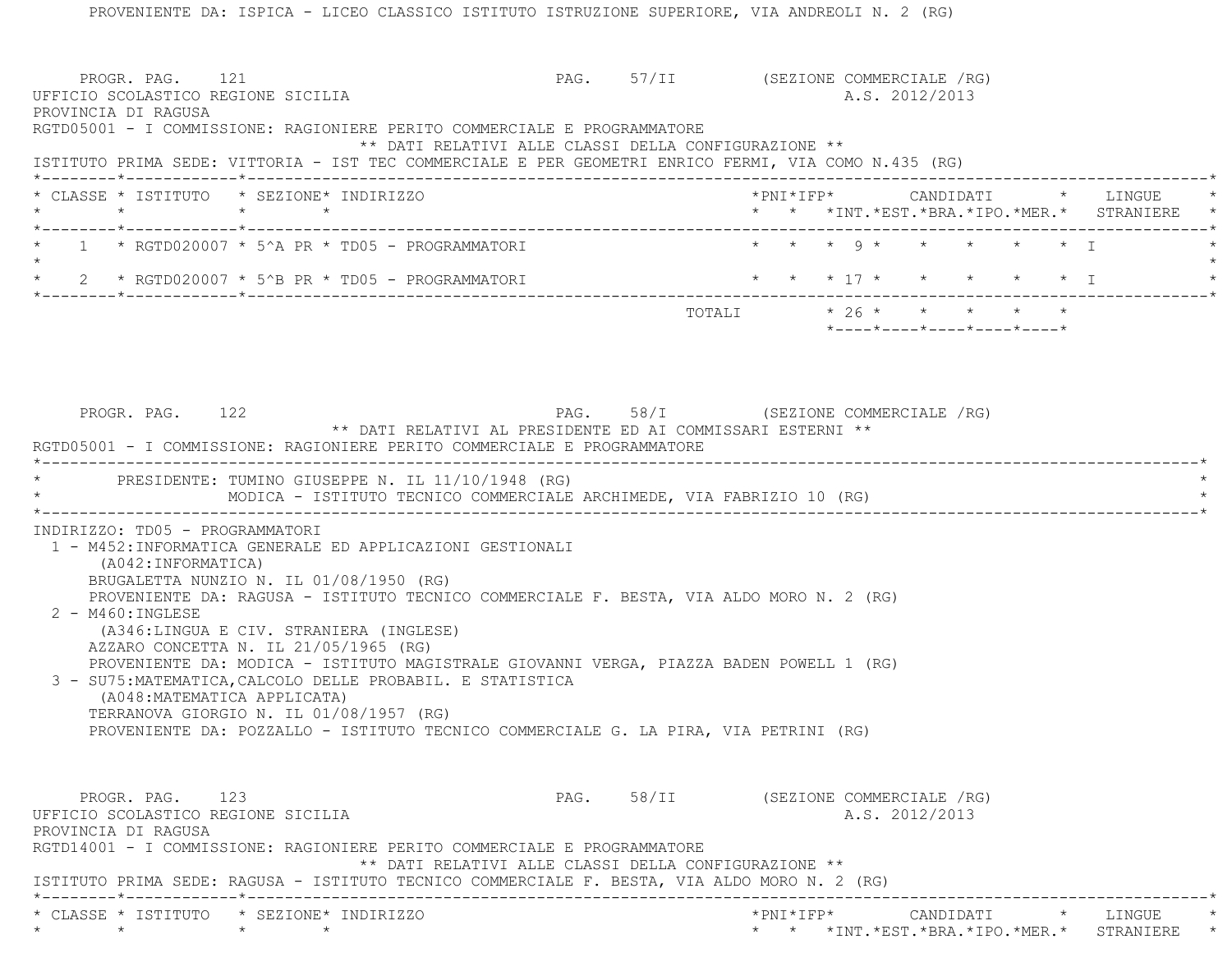|  |  |                                                                                         |  |        |  | *----*---*----*---*---*----* |  |  |  |  |
|--|--|-----------------------------------------------------------------------------------------|--|--------|--|------------------------------|--|--|--|--|
|  |  |                                                                                         |  | TOTAIJ |  | $* 39 * * * * * * * * *$     |  |  |  |  |
|  |  | $\star$ 2 $\star$ RGTD03000T $\star$ 5^B-PR $\star$ TD14 - PROGRAMMATORI PROG. MERCURIO |  |        |  | * * * 23 * * * * * * T       |  |  |  |  |
|  |  | $\star$ 1 $\star$ RGTD03000T $\star$ 5^A-PR $\star$ TD14 - PROGRAMMATORI PROG. MERCURIO |  |        |  | * * * 16 * * * * * * T       |  |  |  |  |
|  |  |                                                                                         |  |        |  |                              |  |  |  |  |

|                                                                              | PRESIDENTE: GIUNTA ANNA SOLIDEA N. IL 17/05/1952 (RG)<br>VITTORIA - ISTITUTO MAGISTRALE GIUSEPPE MAZZINI, VIA CURTATONE S.N. (RG)                                                                                                                                                                                                                                                                                                                                                         |                                                      |                                      |                                                                                   |                |  |  |
|------------------------------------------------------------------------------|-------------------------------------------------------------------------------------------------------------------------------------------------------------------------------------------------------------------------------------------------------------------------------------------------------------------------------------------------------------------------------------------------------------------------------------------------------------------------------------------|------------------------------------------------------|--------------------------------------|-----------------------------------------------------------------------------------|----------------|--|--|
| 1 - M967: INFORMATICA<br>(A042: INFORMATICA)<br>2 - M223: ECONOMIA AZIENDALE | INDIRIZZO: TD14 - PROGRAMMATORI PROG. MERCURIO<br>ANTOCI ROBERTO N. IL 22/06/1964 (RG)<br>PROVENIENTE DA: MODICA - ISTITUTO TECNICO COMMERCIALE ARCHIMEDE, VIA FABRIZIO 10 (RG)<br>(A017: DISCIPLINE ECONOMICO-AZIENDALI)<br>CHESSARI EMANUELE N. IL 08/05/1958 (RG)<br>PROVENIENTE DA: MODICA - ISTITUTO TECNICO COMMERCIALE ARCHIMEDE, VIA FABRIZIO 10 (RG)<br>3 - SR72: LINGUA STRANIERA (INGLESE)<br>(A346:LINGUA E CIV. STRANIERA (INGLESE)<br>SCHEMBARI LUANA N. IL 09/01/1969 (RG) |                                                      |                                      |                                                                                   |                |  |  |
|                                                                              | PROVENIENTE DA: MODICA - ISTITUTO MAGISTRALE GIOVANNI VERGA, PIAZZA BADEN POWELL 1 (RG)                                                                                                                                                                                                                                                                                                                                                                                                   |                                                      |                                      |                                                                                   |                |  |  |
| PROGR. PAG. 125<br>UFFICIO SCOLASTICO REGIONE SICILIA<br>PROVINCIA DI RAGUSA | RGTD14002 - II COMMISSIONE: RAGIONIERE PERITO COMMERCIALE E PROGRAMMATORE<br>ISTITUTO PRIMA SEDE: MODICA - ISTITUTO TECNICO COMMERCIALE ARCHIMEDE, VIA FABRIZIO 10 (RG)                                                                                                                                                                                                                                                                                                                   | ** DATI RELATIVI ALLE CLASSI DELLA CONFIGURAZIONE ** | PAG. 59/II (SEZIONE COMMERCIALE /RG) |                                                                                   | A.S. 2012/2013 |  |  |
|                                                                              | * CLASSE * ISTITUTO * SEZIONE* INDIRIZZO                                                                                                                                                                                                                                                                                                                                                                                                                                                  |                                                      |                                      | *PNI*IFP*     CANDIDATI    *   LINGUE<br>* * *INT.*EST.*BRA.*IPO.*MER.* STRANIERE |                |  |  |
| $\star$                                                                      | * 1 * RGTD01000L * 5^ PR1 * TD14 - PROGRAMMATORI PROG. MERCURIO * * * 23 * * * * * * * I<br>2 * RGTD01000L * 5^ PR3 * TD14 - PROGRAMMATORI PROG. MERCURIO * * * * 22 * * * * * * * I                                                                                                                                                                                                                                                                                                      |                                                      |                                      |                                                                                   |                |  |  |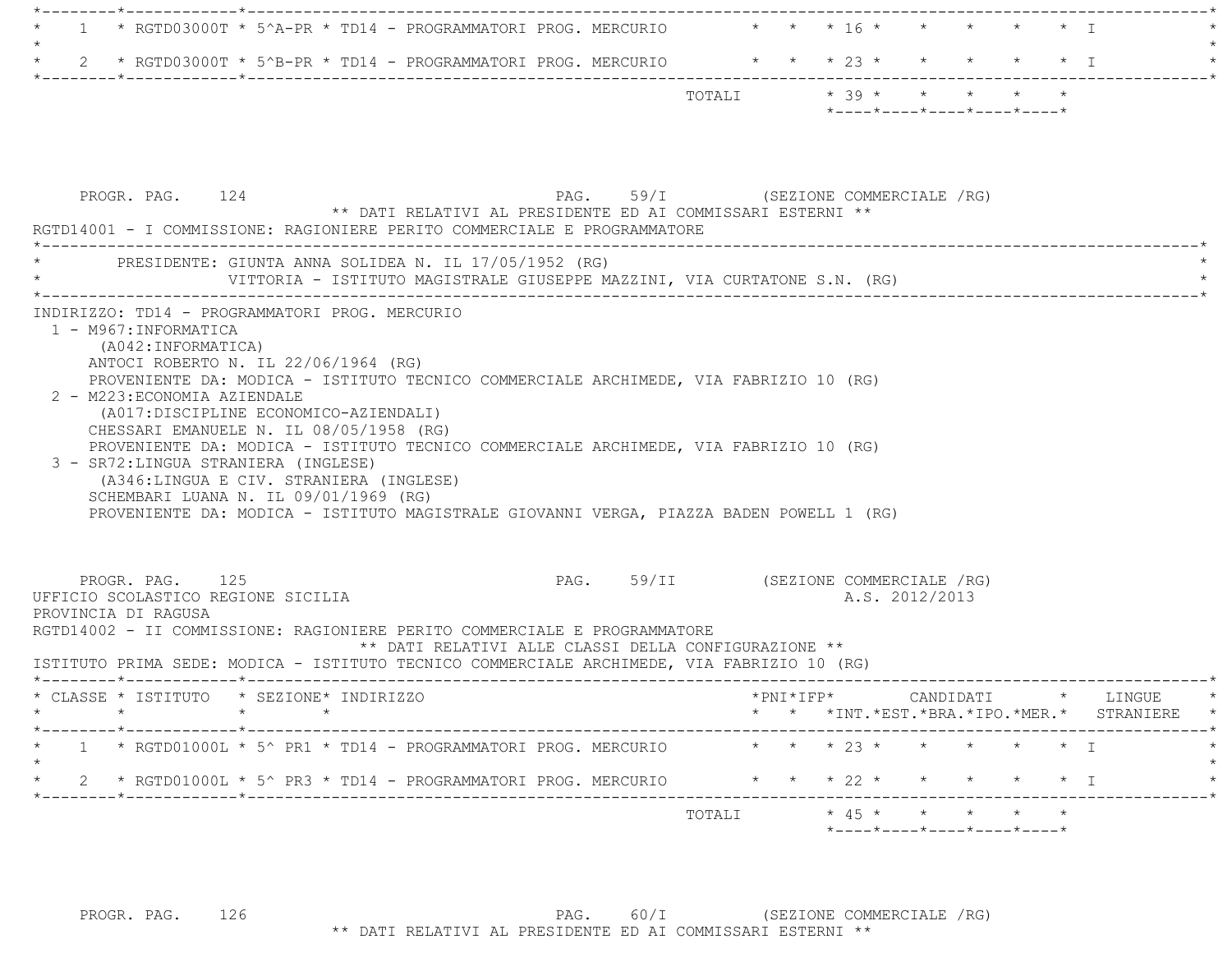|                                                                                                                      |                 | PRESIDENTE: COSTA GIUSEPPE N. IL 18/04/1954 (CT)<br>RAGUSA - LICEO SCIENTIFICO FERMI, V.LE EUROPA (RG)                                                                                                                                                                                                                                                                                                                                                                                                                                                                                                                       |                                      |  |  |                |  |                                                                                        |
|----------------------------------------------------------------------------------------------------------------------|-----------------|------------------------------------------------------------------------------------------------------------------------------------------------------------------------------------------------------------------------------------------------------------------------------------------------------------------------------------------------------------------------------------------------------------------------------------------------------------------------------------------------------------------------------------------------------------------------------------------------------------------------------|--------------------------------------|--|--|----------------|--|----------------------------------------------------------------------------------------|
| 1 - M967: INFORMATICA<br>(A042: INFORMATICA)<br>2 - M223: ECONOMIA AZIENDALE<br>3 - SR72: LINGUA STRANIERA (INGLESE) |                 | INDIRIZZO: TD14 - PROGRAMMATORI PROG. MERCURIO<br>SOLLAMI GIUSEPPE N. IL 03/10/1967 (CL)<br>PROVENIENTE DA: CALTANISSETTA - LICEO SCIENTIFICO LICEO SCIENTIFICO OP. SCIENZE, VIALE DELLA REGIONE 71 (CL)<br>(A017: DISCIPLINE ECONOMICO-AZIENDALI)<br>BIUNDO GIOVANNI N. IL 18/08/1957 (RG)<br>PROVENIENTE DA: VITTORIA - ISTITUTO TECNICO COMMERCIALE ENRICO FERMI SEZ.COMMERCIALE S, VIA COMO N. 435 (RG)<br>(A346:LINGUA E CIV. STRANIERA (INGLESE)<br>LICITRA FRANCESCA N. IL 25/06/1957 (RG)<br>PROVENIENTE DA: RAGUSA - IST PROF PER I SERVIZI COMMERCIALI E TURISTICI GALILEO FERRARIS, VIA NICCOLO' TOMMASEO, 5 (RG) |                                      |  |  |                |  |                                                                                        |
| PROGR. PAG. 127<br>UFFICIO SCOLASTICO REGIONE SICILIA<br>PROVINCIA DI RAGUSA                                         |                 | RGTD14003 - III COMMISSIONE: RAGIONIERE PERITO COMMERCIALE E PROGRAMMATORE<br>** DATI RELATIVI ALLE CLASSI DELLA CONFIGURAZIONE **<br>ISTITUTO PRIMA SEDE: MODICA - ISTITUTO TECNICO COMMERCIALE ARCHIMEDE, VIA FABRIZIO 10 (RG)                                                                                                                                                                                                                                                                                                                                                                                             | PAG. 60/II (SEZIONE COMMERCIALE /RG) |  |  | A.S. 2012/2013 |  |                                                                                        |
| * CLASSE * ISTITUTO * SEZIONE* INDIRIZZO<br>$\star$                                                                  | $\star$ $\star$ |                                                                                                                                                                                                                                                                                                                                                                                                                                                                                                                                                                                                                              |                                      |  |  |                |  | *PNI*IFP*     CANDIDATI    *   LINGUE<br>* * *INT. *EST. *BRA. *IPO. *MER. * STRANIERE |
|                                                                                                                      |                 | 1 * RGTD01000L * 5-PR2 * TD14 - PROGRAMMATORI PROG. MERCURIO * * * 23 * * * * * * * *                                                                                                                                                                                                                                                                                                                                                                                                                                                                                                                                        |                                      |  |  |                |  |                                                                                        |
|                                                                                                                      |                 | 2 * RGTD01000L * 5-S1 * TD00 - GIURIDICO ECONOMICO AZIENDALE * * * * 13 * 1 * * * * * F                                                                                                                                                                                                                                                                                                                                                                                                                                                                                                                                      |                                      |  |  |                |  |                                                                                        |
|                                                                                                                      |                 |                                                                                                                                                                                                                                                                                                                                                                                                                                                                                                                                                                                                                              |                                      |  |  |                |  |                                                                                        |

\* VITTORIA - ISTITUTO MAGISTRALE GIUSEPPE MAZZINI, VIA CURTATONE S.N. (RG) \*

 \*----------------------------------------------------------------------------------------------------------------------------\*INDIRIZZO: TD14 - PROGRAMMATORI PROG. MERCURIO

 1 - M967:INFORMATICA (A042:INFORMATICA) CACCIATORE ROSA N. IL 19/01/1970 (RG) PROVENIENTE DA: RAGUSA - ISTITUTO TECNICO PER GEOMETRI GAGLIARDI, VIALE DEI PLATANI 180 (RG) 2 - M223:ECONOMIA AZIENDALE (A017:DISCIPLINE ECONOMICO-AZIENDALI) IAPICHINO SALVATORE N. IL 15/02/1956 (RG)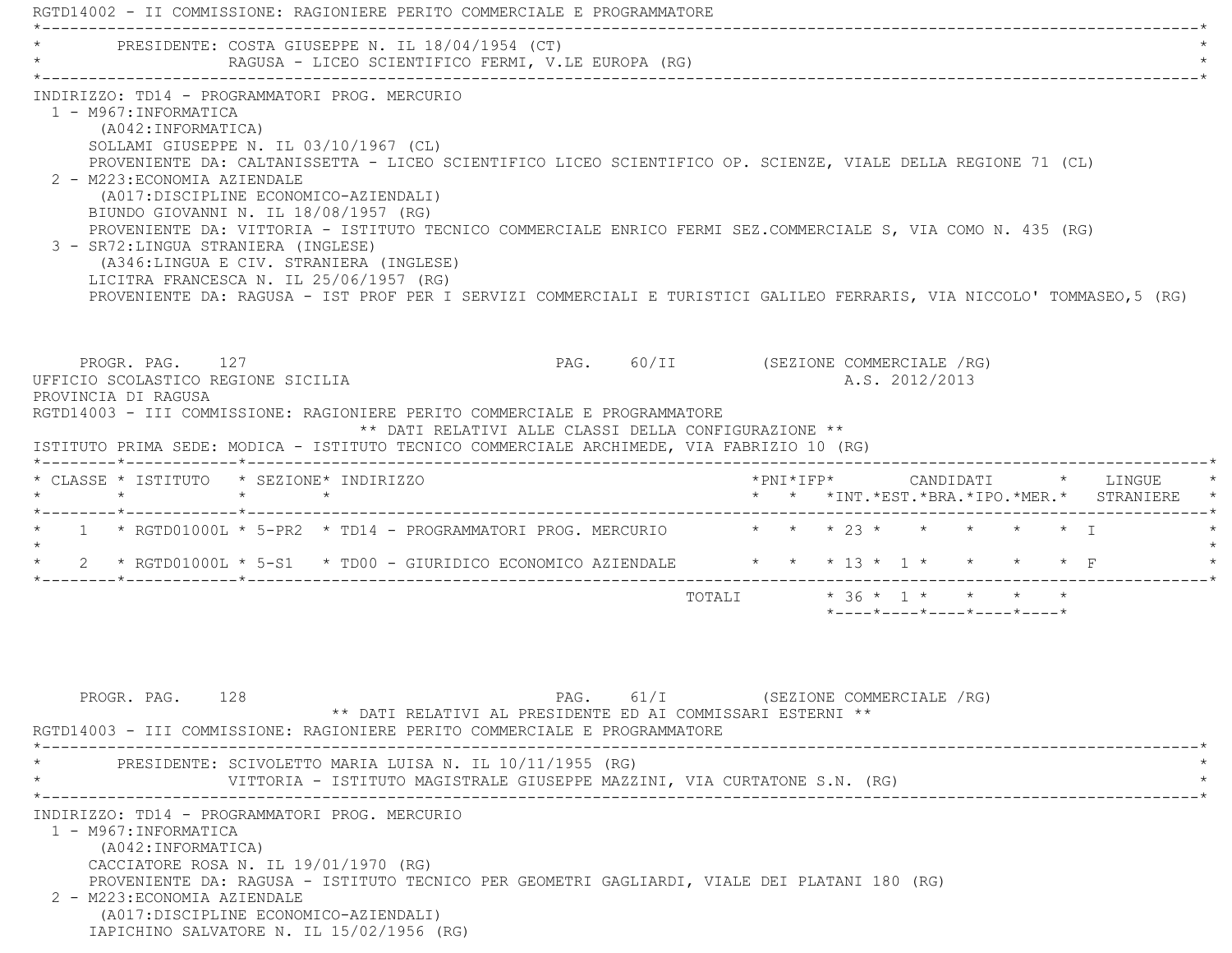PROVENIENTE DA: VITTORIA - IST TEC COMMERCIALE E PER GEOMETRI ENRICO FERMI, VIA COMO N.435 (RG) 3 - SR72:LINGUA STRANIERA (INGLESE) (A346:LINGUA E CIV. STRANIERA (INGLESE) DISTEFANO GLENE N. IL 23/04/1959 (RG) PROVENIENTE DA: VITTORIA - ISTITUTO MAGISTRALE GIUSEPPE MAZZINI, VIA CURTATONE S.N. (RG) INDIRIZZO: TD00 - GIURIDICO ECONOMICO AZIENDALE 1 - M730:RAGIONERIA (A017:DISCIPLINE ECONOMICO-AZIENDALI) IAPICHINO SALVATORE N. IL 15/02/1956 (RG) PROVENIENTE DA: VITTORIA - IST TEC COMMERCIALE E PER GEOMETRI ENRICO FERMI, VIA COMO N.435 (RG) 2 - M460:INGLESE (A346:LINGUA E CIV. STRANIERA (INGLESE)) DISTEFANO GLENE N. IL 23/04/1959 (RG) PROVENIENTE DA: VITTORIA - ISTITUTO MAGISTRALE GIUSEPPE MAZZINI, VIA CURTATONE S.N. (RG) 3 - M390:FRANCESE (A246:LINGUA E CIV. STRANIERA (FRANCESE)) SCACCO BIAGIA MARIA N. IL 07/07/1954 (RG) PROVENIENTE DA: RAGUSA - IST PROF PER I SERVIZI COMMERCIALI E TURISTICI GALILEO FERRARIS, VIA NICCOLO' TOMMASEO,5 (RG) PROGR. PAG. 129 PAG. 61/II (SEZIONE COMMERCIALE /RG) UFFICIO SCOLASTICO REGIONE SICILIA A.S. 2012/2013 PROVINCIA DI RAGUSA RGTD18001 - I COMMISSIONE: RAGIONIERE E PERITO COMMERCIALE \*\* DATI RELATIVI ALLE CLASSI DELLA CONFIGURAZIONE \*\* ISTITUTO PRIMA SEDE: VITTORIA - ISTITUTO TECNICO COMMERCIALE ENRICO FERMI SEZ.COMMERCIALE S, VIA COMO N. 435 (RG) \*--------\*------------\*-------------------------------------------------------------------------------------------------------\* \* CLASSE \* ISTITUTO \* SEZIONE\* INDIRIZZO \*PNI\*IFP\* CANDIDATI \* LINGUE \* \* \* \* \* \* \* \*INT.\*EST.\*BRA.\*IPO.\*MER.\* STRANIERE \* \*--------\*------------\*-------------------------------------------------------------------------------------------------------\*\* 1 \* RGTD02050L \* 5^A \* TD18 - GIURID.ECON. AZ.LE (PROG. SIRIO) \* \* \* 22 \* \* \* \* \* \* \* T \*--------\*------------\*-------------------------------------------------------------------------------------------------------\* ISTITUTO SECONDA SEDE: VITTORIA - L.R. PAR. ISTITUTO TECNICO COMMERCIALE I.T.C. PARITARIO VERGA, VIA FIRENZE 8 (RG) \*--------\*------------\*-------------------------------------------------------------------------------------------------------\* \* CLASSE \* ISTITUTO \* SEZIONE\* INDIRIZZO \*PNI\*IFP\* CANDIDATI \* LINGUE \* \* \* \* \* \* \* \*INT.\*EST.\*BRA.\*IPO.\*MER.\* STRANIERE \* \*--------\*------------\*-------------------------------------------------------------------------------------------------------\*\* 2 \* RGTD04500G \* V - A \* TD00 - GIURIDICO ECONOMICO AZIENDALE  $\qquad$  \* \* \* 24 \* 8 \* \* \* \* \* \* F \*--------\*------------\*-------------------------------------------------------------------------------------------------------\*TOTALI  $* 46 * 8 * * * * * * *$  \*----\*----\*----\*----\*----\*PROGR. PAG. 130 PAG. 62/I (SEZIONE COMMERCIALE /RG) \*\* DATI RELATIVI AL PRESIDENTE ED AI COMMISSARI ESTERNI \*\* RGTD18001 - I COMMISSIONE: RAGIONIERE E PERITO COMMERCIALE \*----------------------------------------------------------------------------------------------------------------------------\*PRESIDENTE: FICARRA GIOVANNA N. IL 30/01/1953 (CT) RAGUSA - ISTITUTO MAGISTRALE GIOVAN BATTISTA VICO, VIA POMPEI 2 (RG) \*----------------------------------------------------------------------------------------------------------------------------\* INDIRIZZO: TD18 - GIURID.ECON. AZ.LE (PROG. SIRIO) 1 - M223:ECONOMIA AZIENDALE (A017:DISCIPLINE ECONOMICO-AZIENDALI) CILIA MARIA CONCETTA N. IL 23/11/1962 (RG) PROVENIENTE DA: MODICA - ISTITUTO TECNICO COMMERCIALE ARCHIMEDE, VIA FABRIZIO 10 (RG)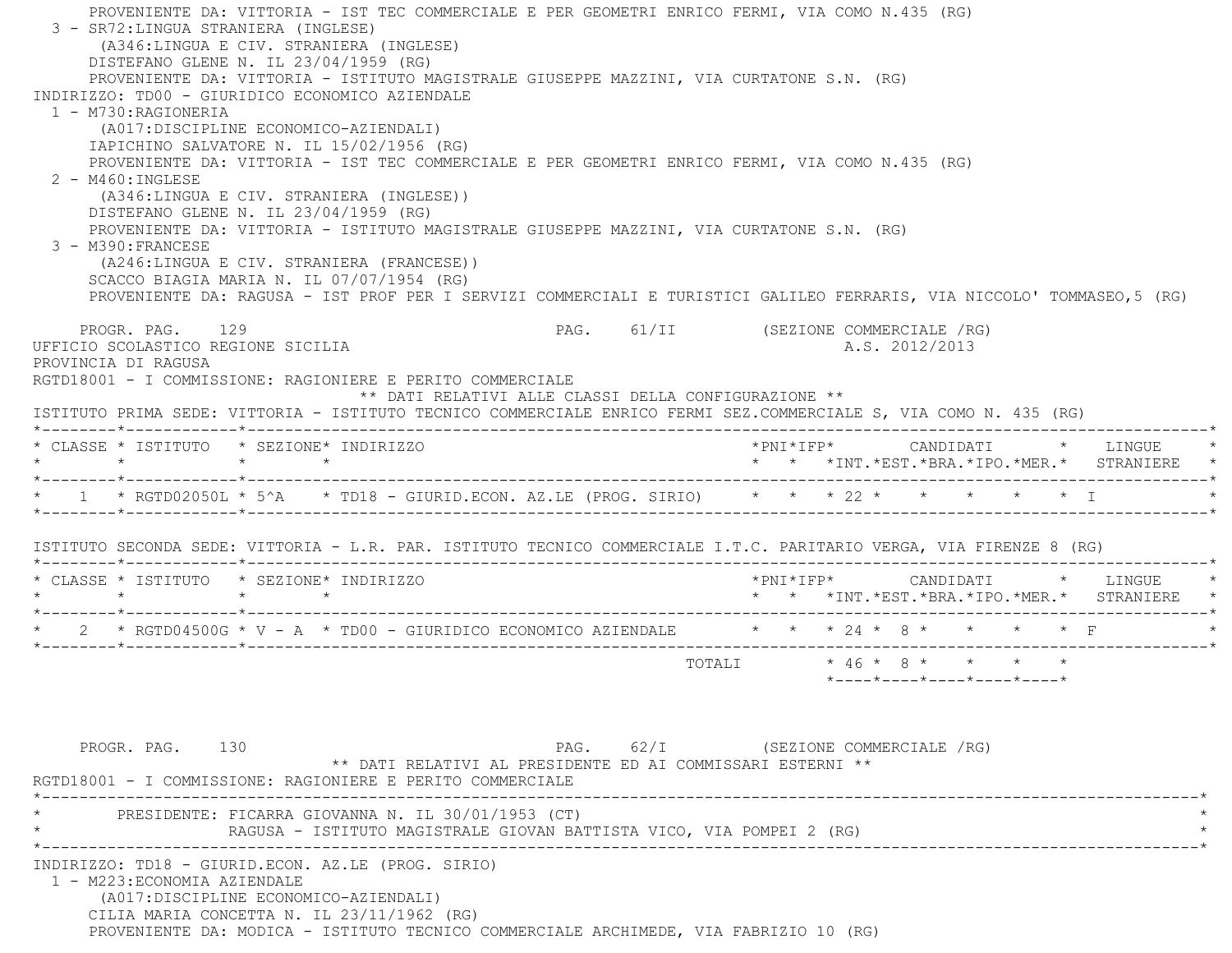2 - SR72:LINGUA STRANIERA (INGLESE) (A346:LINGUA E CIV. STRANIERA (INGLESE) GIARDINA PIETRO N. IL 01/11/1962 (RG) PROVENIENTE DA: POZZALLO - ISTITUTO TECNICO NAUTICO GIORGIO LA PIRA, VIA ENRICO GIUNTA (RG) 3 - SR85:DIRITTO (A019:DISCIPLINE GIURIDICHE ED ECONOMI) IOZZIA GIACOMO N. IL 29/07/1968 (RG) PROVENIENTE DA: POZZALLO - ISTITUTO TECNICO COMMERCIALE G. LA PIRA, VIA PETRINI (RG) INDIRIZZO: TD00 - GIURIDICO ECONOMICO AZIENDALE 1 - M730:RAGIONERIA (A017:DISCIPLINE ECONOMICO-AZIENDALI) CILIA MARIA CONCETTA N. IL 23/11/1962 (RG) PROVENIENTE DA: MODICA - ISTITUTO TECNICO COMMERCIALE ARCHIMEDE, VIA FABRIZIO 10 (RG) 2 - M460:INGLESE (A346:LINGUA E CIV. STRANIERA (INGLESE)) GIARDINA PIETRO N. IL 01/11/1962 (RG) PROVENIENTE DA: POZZALLO - ISTITUTO TECNICO NAUTICO GIORGIO LA PIRA, VIA ENRICO GIUNTA (RG) 3 - M390:FRANCESE (A246:LINGUA E CIV. STRANIERA (FRANCESE)) TUMINO GIOVANNA N. IL 03/05/1956 (RG) PROVENIENTE DA: MODICA - IST PROF PER I SERVIZI ALBERGHIERI E RISTORAZIONE PRINCIPI GRIMALDI, VIALE DEGLI OLEANDRI 19 (R PROGR. PAG. 131 **PROGR. PAG. 2018** PAG. 62/II (SEZIONE COMMERCIALE /RG) UFFICIO SCOLASTICO REGIONE SICILIA A.S. 2012/2013 PROVINCIA DI RAGUSA RGTF25001 - I COMMISSIONE: PER. IND.LE CAPOTECNICO-SPECIALIZZ.NE:CHIMICO \*\* DATI RELATIVI ALLE CLASSI DELLA CONFIGURAZIONE \*\* ISTITUTO PRIMA SEDE: RAGUSA - ISTITUTO TECNICO INDUSTRIALE ETTORE MAJORANA, VIA PIETRO NENNI (RG) \*--------\*------------\*-------------------------------------------------------------------------------------------------------\* \* CLASSE \* ISTITUTO \* SEZIONE\* INDIRIZZO \*PNI\*IFP\* CANDIDATI \* LINGUE \* \* \* \* \* \* \* \*INT.\*EST.\*BRA.\*IPO.\*MER.\* STRANIERE \* \*--------\*------------\*-------------------------------------------------------------------------------------------------------\*1 \* RGTF01000V \* 5^CHIM \* TF25 - CHIMICO \* \* \* \* \* \* \* \* \* \* \* \* \* \* \* T  $\star$ \* 2 \* RGTF01000V \* 5^MECC \* TF52 - MECCANICA \* \* \* \* \* \* \* \* \* \* \* \* \* \* \* T \*--------\*------------\*-------------------------------------------------------------------------------------------------------\*TOTALI  $* 28 * 2 * * * * * * * *$  $*$ ---- $*$ ---- $*$ ---- $*$ ---- $*$ ---- $*$ PROGR. PAG. 132 **PAG.** 63/I (SEZIONE INDUSTRIALE /RG)

 \*\* DATI RELATIVI AL PRESIDENTE ED AI COMMISSARI ESTERNI \*\* RGTF25001 - I COMMISSIONE: PER. IND.LE CAPOTECNICO-SPECIALIZZ.NE:CHIMICO \*----------------------------------------------------------------------------------------------------------------------------\*PRESIDENTE: MICCICHE' GIOACCHINO N. IL 15/06/1955 (RG) AVOLA - ISTITUTO TECNICO COMMERCIALE MATTEI, VIA LABRIOLA (SR) \*----------------------------------------------------------------------------------------------------------------------------\* INDIRIZZO: TF25 - CHIMICO 1 - M044:PROCESSI CHIMICI INDUSTRIALI (A013:CHIMICA E TECNOLOGIE CHIMICHE) SPADARO MICHELE N. IL 03/07/1968 (RG) PROVENIENTE DA: POZZALLO - ISTITUTO TECNICO NAUTICO GIORGIO LA PIRA, VIA ENRICO GIUNTA (RG) 2 - M460:INGLESE(A346:LINGUA E CIV. STRANIERA (INGLESE))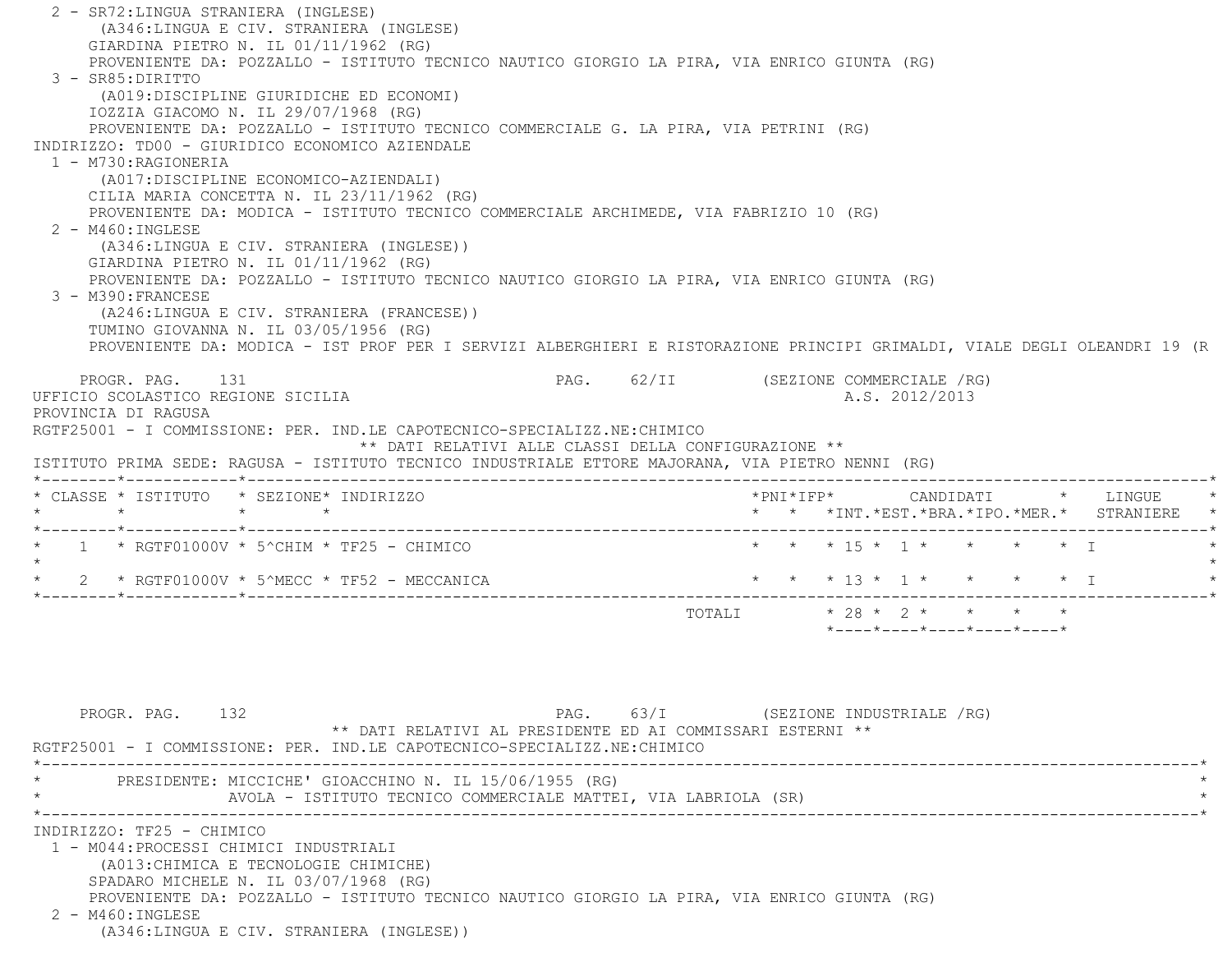CANNATA GIOVANNA N. IL 05/10/1951 (EE) PROVENIENTE DA: POZZALLO - ISTITUTO TECNICO NAUTICO GIORGIO LA PIRA, VIA ENRICO GIUNTA (RG) 3 - M568:MATEMATICA (A047:MATEMATICA) MEZZASALMA ANNA N. IL 29/10/1972 (RG) PROVENIENTE DA: MODICA - ISTITUTO TECNICO PER GEOMETRI LEON BATTISTA ALBERTI SER.(ASS, PIAZZA BADEN POWELL,1 (RG) INDIRIZZO: TF52 - MECCANICA 1 - M460:INGLESE (A346:LINGUA E CIV. STRANIERA (INGLESE)) CANNATA GIOVANNA N. IL 05/10/1951 (EE) PROVENIENTE DA: POZZALLO - ISTITUTO TECNICO NAUTICO GIORGIO LA PIRA, VIA ENRICO GIUNTA (RG) 2 - M568:MATEMATICA (A047:MATEMATICA) MEZZASALMA ANNA N. IL 29/10/1972 (RG) PROVENIENTE DA: MODICA - ISTITUTO TECNICO PER GEOMETRI LEON BATTISTA ALBERTI SER.(ASS, PIAZZA BADEN POWELL,1 (RG) 3 - M551:MACCHINE A FLUIDO (A020:DISCIPLINE MECCANICHE E TECNOLOGIA) LAMI GIORGIO N. IL 08/04/1958 (RG) PROVENIENTE DA: VITTORIA - IST PROF INDUSTRIA E ARTIGIANATO G.MARCONI- IND.E ART., PIAZZA GRAMSCI 4 (RG) PROGR. PAG. 133 PAG. 63/II (SEZIONE INDUSTRIALE /RG) UFFICIO SCOLASTICO REGIONE SICILIA A.S. 2012/2013 PROVINCIA DI RAGUSA RGTF51001 - I COMMISSIONE: PER. IND.LE CAPOTEC.-SPECIAL.:ELETTROTEC.E AUTOMAZ \*\* DATI RELATIVI ALLE CLASSI DELLA CONFIGURAZIONE \*\* ISTITUTO PRIMA SEDE: RAGUSA - ISTITUTO TECNICO INDUSTRIALE ETTORE MAJORANA, VIA PIETRO NENNI (RG) \*--------\*------------\*-------------------------------------------------------------------------------------------------------\* \* CLASSE \* ISTITUTO \* SEZIONE\* INDIRIZZO \*PNI\*IFP\* CANDIDATI \* LINGUE \* \* \* \* \* \* \* \*INT.\*EST.\*BRA.\*IPO.\*MER.\* STRANIERE \* \*--------\*------------\*-------------------------------------------------------------------------------------------------------\*1 \* RGTF01000V \* 5A AUT \* TF51 - ELETTROT. ED AUTOM. \* \* \* \* \* 24 \* 2 \* \* \* \* \* \* \* I  $\star$ 2 \* RGTF01000V \* 5^ AUT \* TF51 - ELETTROT. ED AUTOM. \* \* \* \* \* 11 \* \* \* \* \* \* \* I \*  $\texttt{N}\xspace$   $\texttt{N}\xspace$   $\texttt{N}\xspace$   $\texttt{N}\xspace$   $\texttt{N}\xspace$   $\texttt{N}\xspace$   $\texttt{N}\xspace$   $\texttt{N}\xspace$   $\texttt{N}\xspace$   $\texttt{N}\xspace$   $\texttt{N}\xspace$   $\texttt{N}\xspace$   $\texttt{N}\xspace$   $\texttt{N}\xspace$   $\texttt{N}\xspace$   $\texttt{N}\xspace$   $\texttt{N}\xspace$   $\texttt{N}\xspace$   $\texttt{N}\xspace$   $\texttt{N}\xspace$  \*--------\*------------\*-------------------------------------------------------------------------------------------------------\*TOTALI  $* 53 * 6 * * * * * * *$  \*----\*----\*----\*----\*----\*PROGR. PAG. 134 PAG. PAG. 64/I (SEZIONE INDUSTRIALE /RG) \*\* DATI RELATIVI AL PRESIDENTE ED AI COMMISSARI ESTERNI \*\* RGTF51001 - I COMMISSIONE: PER. IND.LE CAPOTEC.-SPECIAL.:ELETTROTEC.E AUTOMAZ \*----------------------------------------------------------------------------------------------------------------------------\*PRESIDENTE: CARPENZANO PIERO N. IL 16/03/1963 (RG) MODICA - ISTITUTO MAGISTRALE GIOVANNI VERGA, PIAZZA BADEN POWELL 1 (RG) \*----------------------------------------------------------------------------------------------------------------------------\* INDIRIZZO: TF51 - ELETTROT. ED AUTOM. 1 - M292:IMPIANTI ELETTRICI (A035:ELETTROTECNICA ED APPLICAZIONI) DI PASQUALE FRANCESCO N. IL 08/11/1956 (RG) PROVENIENTE DA: VITTORIA - IST PROF INDUSTRIA E ARTIGIANATO G.MARCONI- IND.E ART., PIAZZA GRAMSCI 4 (RG) 2 - M568:MATEMATICA (A047:MATEMATICA) CILIA VINCENZO N. IL 10/03/1967 (EE) PROVENIENTE DA: ISPICA - IST PROF INDUSTRIA E ARTIGIANATO ISTITUTO ISTRUZIONE SUPERIORE, VIA ASINARA (RG)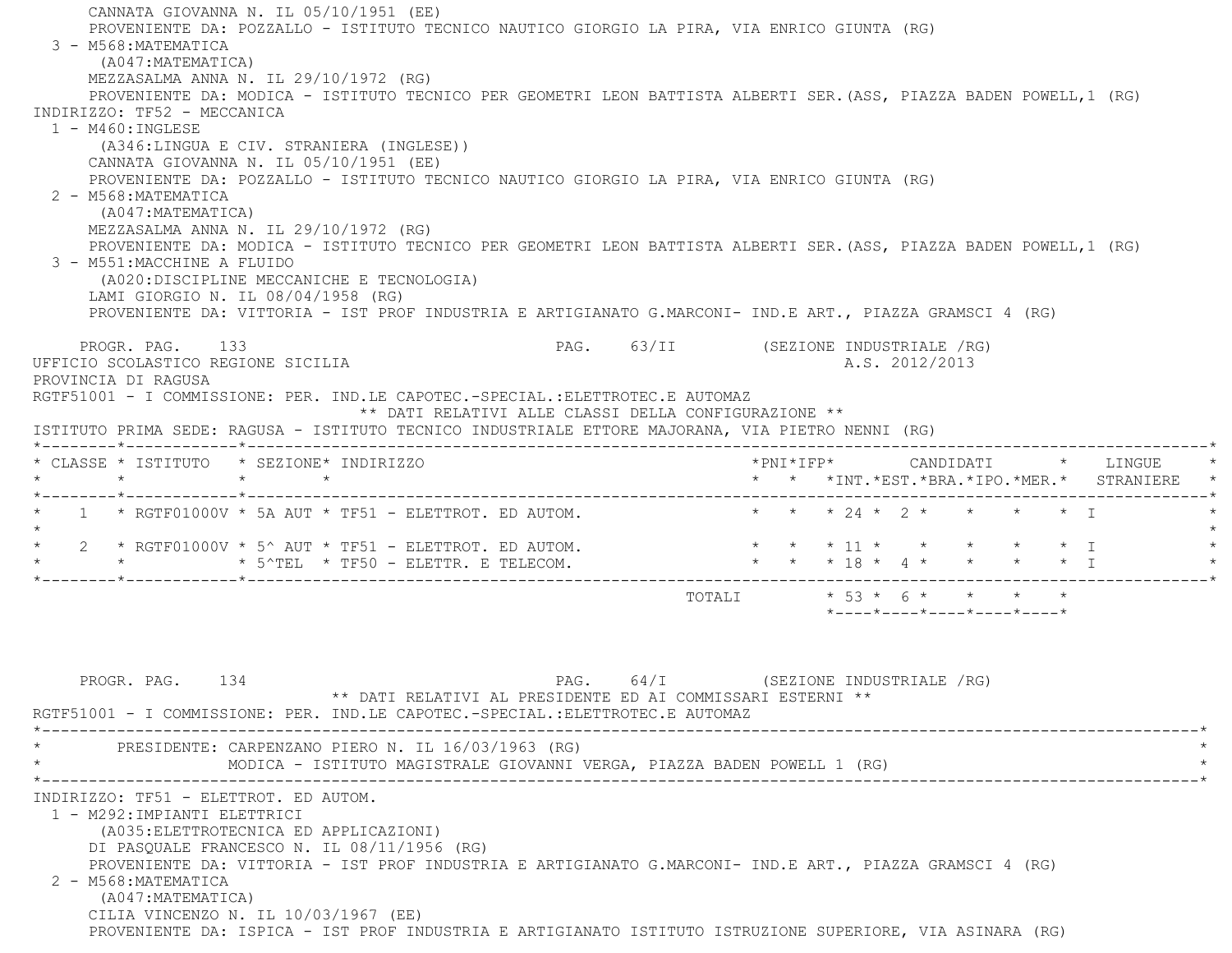3 - M460:INGLESE (A346:LINGUA E CIV. STRANIERA (INGLESE)) TIDONA SYLVIA N. IL 17/05/1965 (EE) PROVENIENTE DA: SCICLI - ISTITUTO TECNICO COMMERCIALE I.T.C. " Q.CATAUDELLA ", VIA PRIMULA (RG) INDIRIZZO: TF50 - ELETTR. E TELECOM. 1 - M568:MATEMATICA (A047:MATEMATICA) CILIA VINCENZO N. IL 10/03/1967 (EE) PROVENIENTE DA: ISPICA - IST PROF INDUSTRIA E ARTIGIANATO ISTITUTO ISTRUZIONE SUPERIORE, VIA ASINARA (RG) 2 - M460:INGLESE (A346:LINGUA E CIV. STRANIERA (INGLESE)) TIDONA SYLVIA N. IL 17/05/1965 (EE) PROVENIENTE DA: SCICLI - ISTITUTO TECNICO COMMERCIALE I.T.C. " Q.CATAUDELLA ", VIA PRIMULA (RG) 3 - M149:ELETTRONICA E COMUNICAZIONI ELETTRICHE (A034:ELETTRONICA) OCCHIPINTI FRANCESCO N. IL 28/11/1975 (RG) PROVENIENTE DA: COMISO - ISTITUTO D'ARTE S.FIUME, VIALE DELLA RESISTENZA 90 (RG) PROGR. PAG. 135 PAG. 64/II (SEZIONE INDUSTRIALE /RG) UFFICIO SCOLASTICO REGIONE SICILIA A.S. 2012/2013 PROVINCIA DI RAGUSA RGTH07001 - I COMMISSIONE: ASPIRANTE AL COMANDO DI NAVI MERCANTILI \*\* DATI RELATIVI ALLE CLASSI DELLA CONFIGURAZIONE \*\* ISTITUTO PRIMA SEDE: POZZALLO - ISTITUTO TECNICO NAUTICO GIORGIO LA PIRA, VIA ENRICO GIUNTA (RG) \*--------\*------------\*-------------------------------------------------------------------------------------------------------\* \* CLASSE \* ISTITUTO \* SEZIONE\* INDIRIZZO \*PNI\*IFP\* CANDIDATI \* LINGUE \* \* \* \* \* \* \* \*INT.\*EST.\*BRA.\*IPO.\*MER.\* STRANIERE \* \*--------\*------------\*-------------------------------------------------------------------------------------------------------\* $1$  \* RGTH00601O \* V - C \* TH07 - PER.TRAS. MARITT. (PG. NAUTILUS)  $*$  \* \*  $*$  27 \* 7 \* \* \* \* \* T  $\star$  \* 2 \* RGTH00601Q \* V - D \* TH07 - PER.TRAS. MARITT. (PG. NAUTILUS) \* \* \* 27 \* 8 \* \* \* \* I \* \*--------\*------------\*-------------------------------------------------------------------------------------------------------\* $\text{TOTALI} \quad * 54 * 15 * * * * * * * *$  \*----\*----\*----\*----\*----\*PROGR. PAG. 136 PAG. PAG. 65/I (SEZIONE NAUTICA / RG) \*\* DATI RELATIVI AL PRESIDENTE ED AI COMMISSARI ESTERNI \*\* RGTH07001 - I COMMISSIONE: ASPIRANTE AL COMANDO DI NAVI MERCANTILI \*----------------------------------------------------------------------------------------------------------------------------\*PRESIDENTE: PRESTIPINO GIARRITTA MARIA CONCETTA N. IL 30/07/1952 (CT) COMISO - ISTITUTO SUPERIORE GIOSUE' CARDUCCI, VIA ROMA (RG) \*----------------------------------------------------------------------------------------------------------------------------\* INDIRIZZO: TH07 - PER.TRAS. MARITT. (PG. NAUTILUS) 1 - M540:LINGUA E LETTERE ITALIANE (A050:LETTERE IST.ISTR.SECOND. DI II G) GURRIERI EPIFANIA N. IL 20/09/1956 (RG) PROVENIENTE DA: RAGUSA - ISTITUTO TECNICO INDUSTRIALE ETTORE MAJORANA, VIA PIETRO NENNI (RG) 2 - SL32:MATEMATICA (A047:MATEMATICA) AMICO GIUSEPPE N. IL 30/06/1970 (CL) PROVENIENTE DA: CALTANISSETTA - IST PROF INDUSTRIA E ARTIGIANATO GALILEO GALILEI, VIA FRA' GIARRATANA, 1 (CL) 3 - M461:LINGUA INGLESE(A346:LINGUA E CIV. STRANIERA (INGLESE)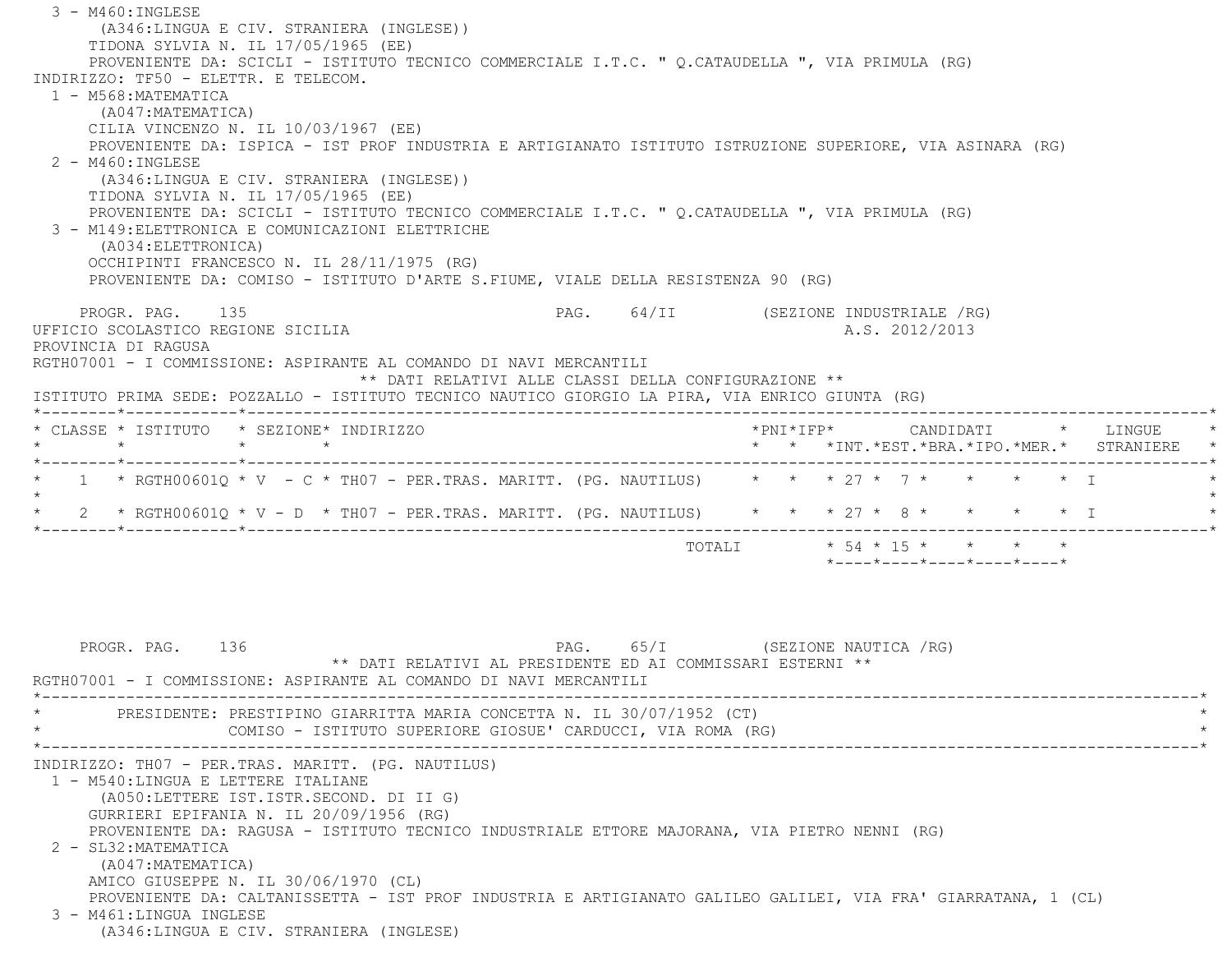DI STEFANO ROSARIA N. IL 11/11/1963 (RG) PROVENIENTE DA: VITTORIA - IST TEC COMMERCIALE E PER GEOMETRI ENRICO FERMI, VIA COMO N.435 (RG) PROGR. PAG. 137 CHAST PAG. 65/II (SEZIONE NAUTICA /RG) UFFICIO SCOLASTICO REGIONE SICILIA A.S. 2012/2013 PROVINCIA DI RAGUSA RGTH08001 - I COMMISSIONE: ASPIRANTE DIREZ.NE DI MACCHINE DI NAVI MERCANTILI \*\* DATI RELATIVI ALLE CLASSI DELLA CONFIGURAZIONE \*\* ISTITUTO PRIMA SEDE: POZZALLO - ISTITUTO TECNICO NAUTICO GIORGIO LA PIRA, VIA ENRICO GIUNTA (RG) \*--------\*------------\*-------------------------------------------------------------------------------------------------------\* \* CLASSE \* ISTITUTO \* SEZIONE\* INDIRIZZO \*PNI\*IFP\* CANDIDATI \* LINGUE \* \* \* \* \* \* \* \*INT.\*EST.\*BRA.\*IPO.\*MER.\* STRANIERE \* \*--------\*------------\*-------------------------------------------------------------------------------------------------------\* $1$  \* RGTH00601O \* V - A \* TH08 - PER.APP.IMP. MAR. (NAUTILUS)  $\qquad$  \* \* \* 21 \* 8 \* \* \* \* \* \* I  $\star$ 2 \* RGTH00601Q \* V - B \* TH08 - PER.APP.IMP. MAR. (NAUTILUS) \* \* \* \* 21 \* 9 \* \* \* \* \* \* I \*--------\*------------\*-------------------------------------------------------------------------------------------------------\* TOTALI \* 42 \* 17 \* \* \* \* \*----\*----\*----\*----\*----\*PROGR. PAG. 138 PAG. 66/I (SEZIONE NAUTICA /RG) \*\* DATI RELATIVI AL PRESIDENTE ED AI COMMISSARI ESTERNI \*\* RGTH08001 - I COMMISSIONE: ASPIRANTE DIREZ.NE DI MACCHINE DI NAVI MERCANTILI \*----------------------------------------------------------------------------------------------------------------------------\*PRESIDENTE: MUSARRA FRANCESCO N. IL 06/11/1954 (CT) RAGUSA - LICEO SCIENTIFICO FERMI, V.LE EUROPA (RG) \*----------------------------------------------------------------------------------------------------------------------------\* INDIRIZZO: TH08 - PER.APP.IMP. MAR. (NAUTILUS) 1 - M540:LINGUA E LETTERE ITALIANE (A050:LETTERE IST.ISTR.SECOND. DI II G) AGNELLO ADA N. IL 30/07/1956 (SR) PROVENIENTE DA: RAGUSA - ISTITUTO TECNICO INDUSTRIALE ETTORE MAJORANA, VIA PIETRO NENNI (RG) 2 - SL32:MATEMATICA (A047:MATEMATICA) GENTILE ROSARIO N. IL 05/05/1958 (ME) PROVENIENTE DA: RAGUSA - LICEO SCIENTIFICO FERMI, V.LE EUROPA (RG) 3 - M461:LINGUA INGLESE (A346:LINGUA E CIV. STRANIERA (INGLESE) CASCONE GIOVANNA N. IL 10/05/1959 (RG) PROVENIENTE DA: RAGUSA - LICEO SCIENTIFICO FERMI, V.LE EUROPA (RG) PROGR. PAG. 139 PAG. 66/II (SEZIONE NAUTICA /RG) UFFICIO SCOLASTICO REGIONE SICILIA A.S. 2012/2013 PROVINCIA DI RAGUSA RGTL00001 - I COMMISSIONE: GEOMETRA \*\* DATI RELATIVI ALLE CLASSI DELLA CONFIGURAZIONE \*\* ISTITUTO PRIMA SEDE: MODICA - ISTITUTO TECNICO PER GEOMETRI LEON BATTISTA ALBERTI, PIAZZA BADEN POWELL 1 (RG) \*--------\*------------\*-------------------------------------------------------------------------------------------------------\*\* CLASSE \* ISTITUTO \* SEZIONE\* INDIRIZZO \*PNI\*IFP\* CANDIDATI \* LINGUE \*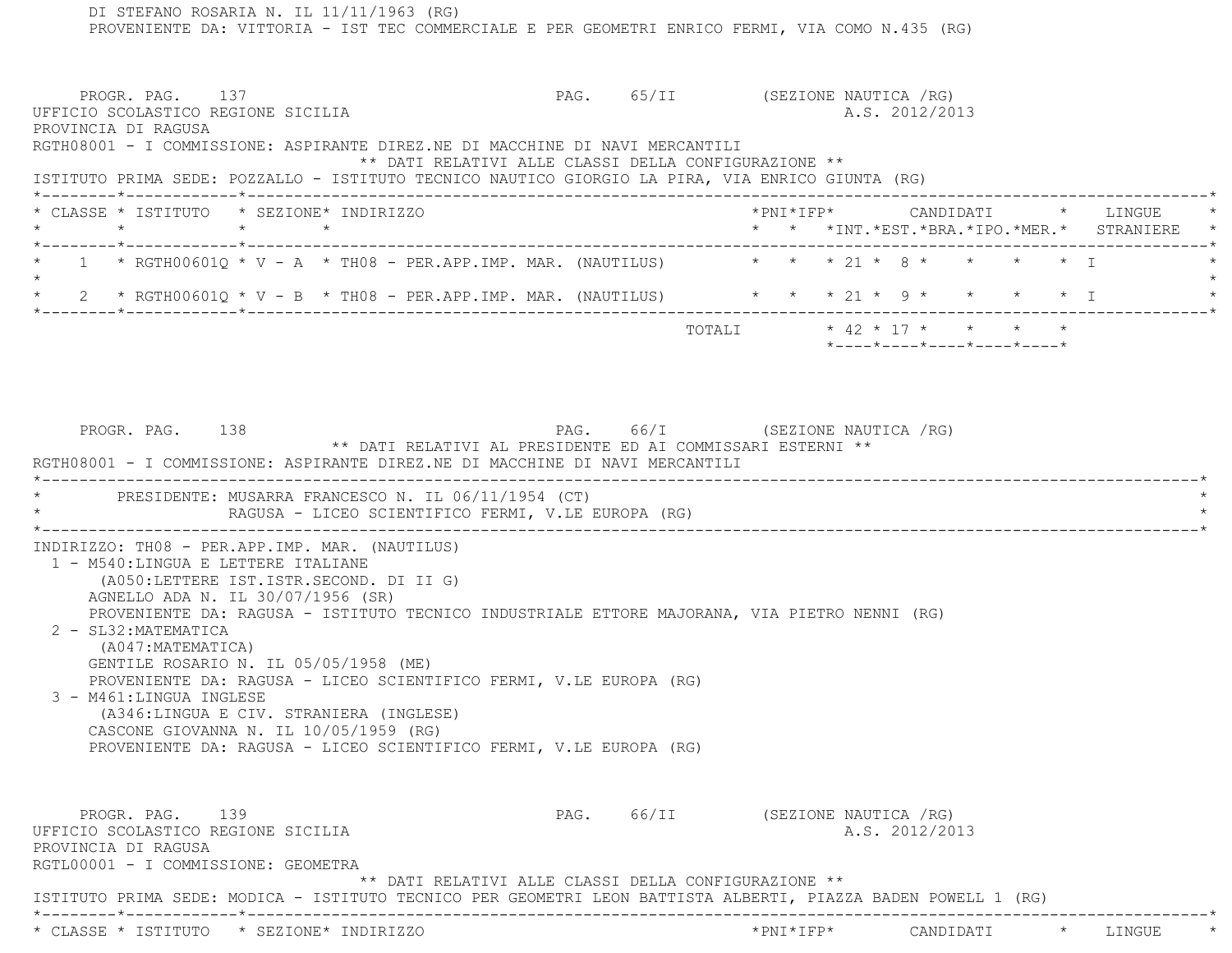| * * * 18 * 3 * * * * *<br>1 * RGTL00401R * 5^ A * TL00 - GEOMETRI<br>* * * 9 * * * * * *<br>2 * RGTL00401R * 5^ B * TL00 - GEOMETRI<br>TOTALI * 27 * 3 * * * * *<br>$*$ ---- $*$ ---- $*$ ---- $*$ ---- $*$<br>PROGR. PAG. 140<br>PAG. 67/I (SEZIONE GEOMETRI / RG)<br>** DATI RELATIVI AL PRESIDENTE ED AI COMMISSARI ESTERNI **<br>RGTL00001 - I COMMISSIONE: GEOMETRA<br>* - - - - - - - - - - - - -<br>PRESIDENTE: IACONO ANGELO ANTONIO N. IL 03/08/1954 (RG)<br>COMISO - LICEO CLASSICO GIOSUE' CARDUCCI, VIA ROMA (RG)<br>INDIRIZZO: TL00 - GEOMETRI<br>1 - M918: TECNOLOGIA DELLE COSTRUZIONI<br>(A016: COSTR., TECNOL. DELLE COST. E DIS. T)<br>BRUGALETTA LUCIA N. IL 25/03/1955 (RG)<br>PROVENIENTE DA: RAGUSA - ISTITUTO TECNICO PER GEOMETRI GAGLIARDI, VIALE DEI PLATANI 180 (RG)<br>2 - M970:TOPOGRAFIA<br>(A072:TOPOG. GEN., COSTR.RUR. E DISEGN)<br>ALABISO CLAUDIO N. IL 06/06/1969 (RG)<br>PROVENIENTE DA: RAGUSA - ISTITUTO TECNICO PER GEOMETRI GAGLIARDI, VIALE DEI PLATANI 180 (RG)<br>3 - M260: ELEMENTI DI DIRITTO<br>(A019:DISCIPLINE GIURIDICHE ED ECONOMI)<br>ANGELICA NUNZIATA N. IL 09/01/1959 (RG)<br>PROVENIENTE DA: RAGUSA - ISTITUTO TECNICO COMMERCIALE F. BESTA, VIA ALDO MORO N. 2 (RG)<br>PAG. 67/II (SEZIONE GEOMETRI / RG)<br>PROGR. PAG. 141<br>UFFICIO SCOLASTICO REGIONE SICILIA<br>A.S. 2012/2013<br>PROVINCIA DI RAGUSA<br>RGTL00002 - II COMMISSIONE: GEOMETRA<br>** DATI RELATIVI ALLE CLASSI DELLA CONFIGURAZIONE **<br>ISTITUTO PRIMA SEDE: VITTORIA - IST TEC COMMERCIALE E PER GEOMETRI ENRICO FERMI, VIA COMO N.435 (RG)<br>$\verb+'PNI*IFP*~~\verb+'ANDIDATI~~*~~\verb+'INGUE~~*~~$<br>* CLASSE * ISTITUTO * SEZIONE* INDIRIZZO<br>$\star \qquad \qquad \star \qquad \qquad \star \qquad \qquad \star$<br>* * *INT.*EST.*BRA.*IPO.*MER.* STRANIERE *<br>* * * 16 * * * * * *<br>$\star$ 1 $\star$ RGTD020007 $\star$ 5A-GEO $\star$ TL00 - GEOMETRI<br>ISTITUTO SECONDA SEDE: RAGUSA - L.R. PAR. ISTITUTO TECNICO PER GEOMETRI ISTITUTO QUASIMODO S.R.L., V.ADDARIO 1 (RG)<br>* CLASSE * ISTITUTO * SEZIONE* INDIRIZZO<br>$\text{\tt *PNI*IFP*} \qquad \qquad \text{CANDIDATI} \qquad \text{\tt *} \qquad \text{LINGUE} \qquad \text{\tt *}$<br>* * *INT.*EST.*BRA.*IPO.*MER.* STRANIERE *<br>$\star$ $\star$ $\star$ $\tau$ $\star$ $\star$ $\star$ $\star$ $\star$<br>* 2 * RGTL015006 * 5^ A * TL00 - GEOMETRI | * * *INT. *EST. *BRA. *IPO. *MER. * STRANIERE |  |  |  |
|------------------------------------------------------------------------------------------------------------------------------------------------------------------------------------------------------------------------------------------------------------------------------------------------------------------------------------------------------------------------------------------------------------------------------------------------------------------------------------------------------------------------------------------------------------------------------------------------------------------------------------------------------------------------------------------------------------------------------------------------------------------------------------------------------------------------------------------------------------------------------------------------------------------------------------------------------------------------------------------------------------------------------------------------------------------------------------------------------------------------------------------------------------------------------------------------------------------------------------------------------------------------------------------------------------------------------------------------------------------------------------------------------------------------------------------------------------------------------------------------------------------------------------------------------------------------------------------------------------------------------------------------------------------------------------------------------------------------------------------------------------------------------------------------------------------------------------------------------------------------------------------------------------------------------------------------------------------------------------------------------------------------------------------------------------------------------------------------------------------------------------------------------------------------------------------------------------------------------------------------------------------------------------------------------------------------------------------------------------------------|-----------------------------------------------|--|--|--|
|                                                                                                                                                                                                                                                                                                                                                                                                                                                                                                                                                                                                                                                                                                                                                                                                                                                                                                                                                                                                                                                                                                                                                                                                                                                                                                                                                                                                                                                                                                                                                                                                                                                                                                                                                                                                                                                                                                                                                                                                                                                                                                                                                                                                                                                                                                                                                                        |                                               |  |  |  |
|                                                                                                                                                                                                                                                                                                                                                                                                                                                                                                                                                                                                                                                                                                                                                                                                                                                                                                                                                                                                                                                                                                                                                                                                                                                                                                                                                                                                                                                                                                                                                                                                                                                                                                                                                                                                                                                                                                                                                                                                                                                                                                                                                                                                                                                                                                                                                                        |                                               |  |  |  |
|                                                                                                                                                                                                                                                                                                                                                                                                                                                                                                                                                                                                                                                                                                                                                                                                                                                                                                                                                                                                                                                                                                                                                                                                                                                                                                                                                                                                                                                                                                                                                                                                                                                                                                                                                                                                                                                                                                                                                                                                                                                                                                                                                                                                                                                                                                                                                                        |                                               |  |  |  |
|                                                                                                                                                                                                                                                                                                                                                                                                                                                                                                                                                                                                                                                                                                                                                                                                                                                                                                                                                                                                                                                                                                                                                                                                                                                                                                                                                                                                                                                                                                                                                                                                                                                                                                                                                                                                                                                                                                                                                                                                                                                                                                                                                                                                                                                                                                                                                                        |                                               |  |  |  |
|                                                                                                                                                                                                                                                                                                                                                                                                                                                                                                                                                                                                                                                                                                                                                                                                                                                                                                                                                                                                                                                                                                                                                                                                                                                                                                                                                                                                                                                                                                                                                                                                                                                                                                                                                                                                                                                                                                                                                                                                                                                                                                                                                                                                                                                                                                                                                                        |                                               |  |  |  |
|                                                                                                                                                                                                                                                                                                                                                                                                                                                                                                                                                                                                                                                                                                                                                                                                                                                                                                                                                                                                                                                                                                                                                                                                                                                                                                                                                                                                                                                                                                                                                                                                                                                                                                                                                                                                                                                                                                                                                                                                                                                                                                                                                                                                                                                                                                                                                                        |                                               |  |  |  |
|                                                                                                                                                                                                                                                                                                                                                                                                                                                                                                                                                                                                                                                                                                                                                                                                                                                                                                                                                                                                                                                                                                                                                                                                                                                                                                                                                                                                                                                                                                                                                                                                                                                                                                                                                                                                                                                                                                                                                                                                                                                                                                                                                                                                                                                                                                                                                                        |                                               |  |  |  |
|                                                                                                                                                                                                                                                                                                                                                                                                                                                                                                                                                                                                                                                                                                                                                                                                                                                                                                                                                                                                                                                                                                                                                                                                                                                                                                                                                                                                                                                                                                                                                                                                                                                                                                                                                                                                                                                                                                                                                                                                                                                                                                                                                                                                                                                                                                                                                                        |                                               |  |  |  |
|                                                                                                                                                                                                                                                                                                                                                                                                                                                                                                                                                                                                                                                                                                                                                                                                                                                                                                                                                                                                                                                                                                                                                                                                                                                                                                                                                                                                                                                                                                                                                                                                                                                                                                                                                                                                                                                                                                                                                                                                                                                                                                                                                                                                                                                                                                                                                                        |                                               |  |  |  |
|                                                                                                                                                                                                                                                                                                                                                                                                                                                                                                                                                                                                                                                                                                                                                                                                                                                                                                                                                                                                                                                                                                                                                                                                                                                                                                                                                                                                                                                                                                                                                                                                                                                                                                                                                                                                                                                                                                                                                                                                                                                                                                                                                                                                                                                                                                                                                                        |                                               |  |  |  |
|                                                                                                                                                                                                                                                                                                                                                                                                                                                                                                                                                                                                                                                                                                                                                                                                                                                                                                                                                                                                                                                                                                                                                                                                                                                                                                                                                                                                                                                                                                                                                                                                                                                                                                                                                                                                                                                                                                                                                                                                                                                                                                                                                                                                                                                                                                                                                                        |                                               |  |  |  |
|                                                                                                                                                                                                                                                                                                                                                                                                                                                                                                                                                                                                                                                                                                                                                                                                                                                                                                                                                                                                                                                                                                                                                                                                                                                                                                                                                                                                                                                                                                                                                                                                                                                                                                                                                                                                                                                                                                                                                                                                                                                                                                                                                                                                                                                                                                                                                                        |                                               |  |  |  |
|                                                                                                                                                                                                                                                                                                                                                                                                                                                                                                                                                                                                                                                                                                                                                                                                                                                                                                                                                                                                                                                                                                                                                                                                                                                                                                                                                                                                                                                                                                                                                                                                                                                                                                                                                                                                                                                                                                                                                                                                                                                                                                                                                                                                                                                                                                                                                                        |                                               |  |  |  |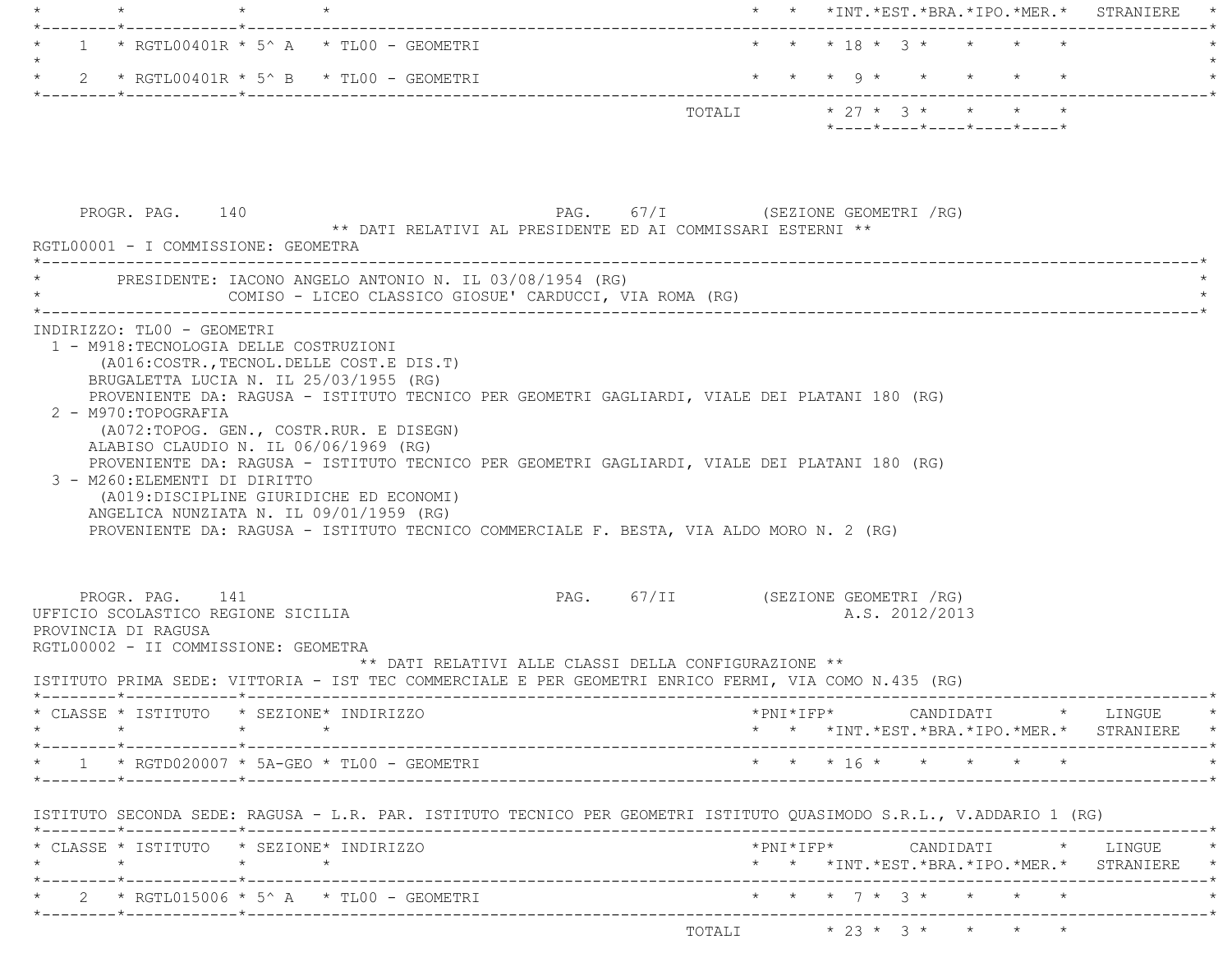PROGR. PAG. 142 PROGR. PAG. 68/I (SEZIONE GEOMETRI / RG) \*\* DATI RELATIVI AL PRESIDENTE ED AI COMMISSARI ESTERNI \*\* RGTL00002 - II COMMISSIONE: GEOMETRA \*----------------------------------------------------------------------------------------------------------------------------\*PRESIDENTE: VIZZINI CORRADO N. IL 18/02/1952 (SR) \* MODICA - ISTITUTO MAGISTRALE GIOVANNI VERGA, PIAZZA BADEN POWELL 1 (RG) \* \*----------------------------------------------------------------------------------------------------------------------------\* INDIRIZZO: TL00 - GEOMETRI 1 - M918:TECNOLOGIA DELLE COSTRUZIONI (A016:COSTR.,TECNOL.DELLE COST.E DIS.T) RIVELA MICHELE N. IL 11/03/1956 (RG) PROVENIENTE DA: MODICA - ISTITUTO TECNICO PER GEOMETRI LEON BATTISTA ALBERTI, PIAZZA BADEN POWELL 1 (RG) 2 - M970:TOPOGRAFIA (A072:TOPOG. GEN., COSTR.RUR. E DISEGN) BAGLIERI GIOVANNI N. IL 15/05/1949 (RG) PROVENIENTE DA: MODICA - ISTITUTO TECNICO PER GEOMETRI LEON BATTISTA ALBERTI, PIAZZA BADEN POWELL 1 (RG) 3 - M260:ELEMENTI DI DIRITTO (A019:DISCIPLINE GIURIDICHE ED ECONOMI) LAURETTA CARLO N. IL 28/11/1963 (RG) PROVENIENTE DA: POZZALLO - ISTITUTO TECNICO COMMERCIALE G. LA PIRA, VIA PETRINI (RG) PROGR. PAG. 143 PAG. PAG. 68/II (SEZIONE GEOMETRI / RG) UFFICIO SCOLASTICO REGIONE SICILIA AND ALS. 2012/2013 PROVINCIA DI RAGUSA RGTL01001 - I COMMISSIONE: GEOMETRA \*\* DATI RELATIVI ALLE CLASSI DELLA CONFIGURAZIONE \*\* ISTITUTO PRIMA SEDE: MODICA - ISTITUTO TECNICO PER GEOMETRI LEON BATTISTA ALBERTI, PIAZZA BADEN POWELL 1 (RG) \*--------\*------------\*-------------------------------------------------------------------------------------------------------\* \* CLASSE \* ISTITUTO \* SEZIONE\* INDIRIZZO \*PNI\*IFP\* CANDIDATI \* LINGUE \* \* \* \* \* \* \* \*INT.\*EST.\*BRA.\*IPO.\*MER.\* STRANIERE \* \*--------\*------------\*-------------------------------------------------------------------------------------------------------\*1 \* RGTL00401R \* 5^-AS \* TL01 - GEOMETRI (PROGETTO CINOUE)  $* * * * 20 * * * * * * * 1$  $\star$ 2 \* RGTL00401R \* 5-SER \* TL04 - GEOMETRI (PROG. SIRIO) \* \* \* \* 22 \* \* \* \* \* \* \* I \*--------\*------------\*-------------------------------------------------------------------------------------------------------\*TOTALI  $*$  42  $*$   $*$   $*$   $*$  \*----\*----\*----\*----\*----\*PROGR. PAG. 144 PAG. 69/I (SEZIONE GEOMETRI /RG) \*\* DATI RELATIVI AL PRESIDENTE ED AI COMMISSARI ESTERNI \*\*RGTL01001 - I COMMISSIONE: GEOMETRA

 \*----------------------------------------------------------------------------------------------------------------------------\* \* PRESIDENTE: GIARDINA GIUDICE MARIA STELLA N. IL 11/05/1953 (RG) \* COMISO - ISTITUTO D'ARTE S.FIUME, VIALE DELLA RESISTENZA 90 (RG) \*----------------------------------------------------------------------------------------------------------------------------\*

INDIRIZZO: TL01 - GEOMETRI (PROGETTO CINQUE)

1 - M181:COSTRUZIONI EDILI, STRADALI ED IDRAULICHE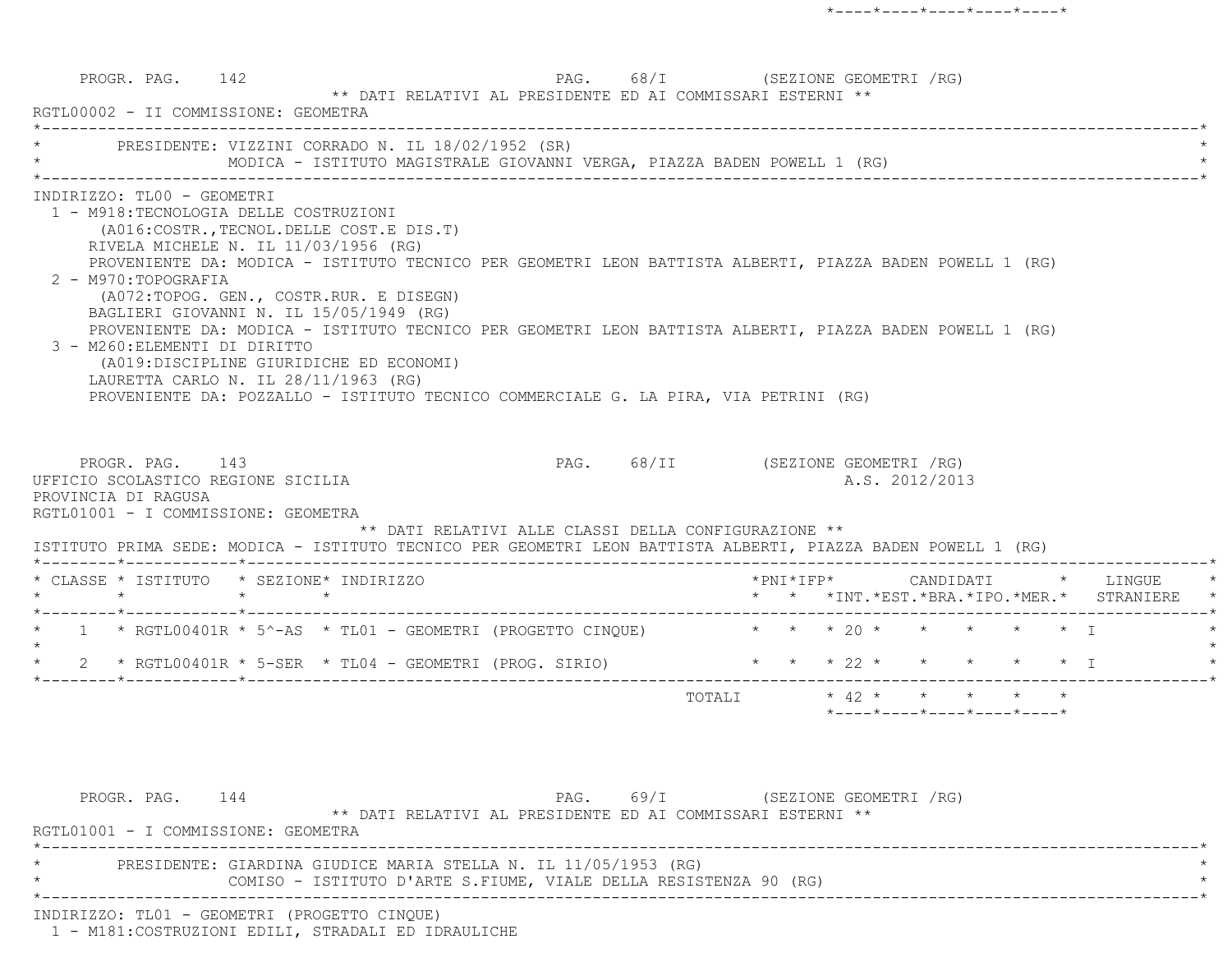(A016:COSTR.,TECNOL.DELLE COST.E DIS.TEC) PUGLISI ALLEGRA AURELIO N. IL 15/07/1952 (ME) PROVENIENTE DA: MESSINA - ISTITUTO TECNICO PER GEOMETRI G. MINUTOLI, FONDO FUCILE C.DA GAZZI (ME) 2 - M517:ELEMENTI DI COSTRUZIONI RURALI E DISEGNO RELATIVO (A072:TOPOG. GEN., COSTR.RUR. E DISEGNO) GENOVESE FRANCO N. IL 02/12/1953 (SR) PROVENIENTE DA: SIRACUSA - ISTITUTO TECNICO PER GEOMETRI ISTITUTO TECNICO "FILIPPO JUVA, VIALE SANTA PANAGIA, 131 (SR) 3 - M460:INGLESE (A346:LINGUA E CIV. STRANIERA (INGLESE)) ARENA CONCETTA N. IL 24/10/1957 (RG) PROVENIENTE DA: VITTORIA - IST PROF PER I SERVIZI COMMERCIALI E TURISTICI G. MARCONI, VIA SAN MARTINO (RG) INDIRIZZO: TL04 - GEOMETRI (PROG. SIRIO) 1 - M219:DISEGNO E PROGETTAZIONE (A016:COSTR.,TECNOL.DELLE COST.E DIS.T) PUGLISI ALLEGRA AURELIO N. IL 15/07/1952 (ME) PROVENIENTE DA: MESSINA - ISTITUTO TECNICO PER GEOMETRI G. MINUTOLI, FONDO FUCILE C.DA GAZZI (ME) 2 - M970:TOPOGRAFIA (A072:TOPOG. GEN., COSTR.RUR. E DISEGN) GENOVESE FRANCO N. IL 02/12/1953 (SR) PROVENIENTE DA: SIRACUSA - ISTITUTO TECNICO PER GEOMETRI ISTITUTO TECNICO "FILIPPO JUVA, VIALE SANTA PANAGIA, 131 (SR) 3 - SR72:LINGUA STRANIERA (INGLESE) (A346:LINGUA E CIV. STRANIERA (INGLESE) ARENA CONCETTA N. IL 24/10/1957 (RG) PROVENIENTE DA: VITTORIA - IST PROF PER I SERVIZI COMMERCIALI E TURISTICI G. MARCONI, VIA SAN MARTINO (RG) PROGR. PAG. 145 PROGR. PAG. 69/II (SEZIONE GEOMETRI / RG) UFFICIO SCOLASTICO REGIONE SICILIA A.S. 2012/2013 PROVINCIA DI RAGUSA RGTN01001 - I COMMISSIONE: PERITO PER IL TURISMO \*\* DATI RELATIVI ALLE CLASSI DELLA CONFIGURAZIONE \*\* ISTITUTO PRIMA SEDE: POZZALLO - ISTITUTO TECNICO COMMERCIALE G. LA PIRA, VIA PETRINI (RG) \*--------\*------------\*-------------------------------------------------------------------------------------------------------\* \* CLASSE \* ISTITUTO \* SEZIONE\* INDIRIZZO \*PNI\*IFP\* CANDIDATI \* LINGUE \* \* \* \* \* \* \* \*INT.\*EST.\*BRA.\*IPO.\*MER.\* STRANIERE \* \*--------\*------------\*-------------------------------------------------------------------------------------------------------\* \* 1 \* RGTD006012 \* V- B-S \* TN01 - TURISTICO (PROG. ITER) \* \* \* 11 \* \* \* \* \* I/ F/ S \* \* \* \* V-B-T \* TN01 - TURISTICO (PROG. ITER) \* \* \* 7 \* \* \* \* \* I/ F/ T \*  $\star$  \* 2 \* RGTD006012 \* V-C-S \* TN01 - TURISTICO (PROG. ITER) \* \* \* 9 \* 1 \* \* \* \* I/ F/ S \* \* \* \* V-C-T \* TN01 - TURISTICO (PROG. ITER) \* \* \* 2 \* \* \* \* \* I/ F/ T \* \*--------\*------------\*-------------------------------------------------------------------------------------------------------\*TOTALI  $* 29 * 1 * * * * * * *$  \*----\*----\*----\*----\*----\*PROGR. PAG. 146 CHA PAG. 70/I (SEZIONE PER IL TURISMO /RG) \*\* DATI RELATIVI AL PRESIDENTE ED AI COMMISSARI ESTERNI \*\* RGTN01001 - I COMMISSIONE: PERITO PER IL TURISMO \*----------------------------------------------------------------------------------------------------------------------------\*PRESIDENTE: SGARLATA ROSARIO N. IL 03/08/1947 (RG) RAGUSA - ISTITUTO SUPERIORE GALILEO FERRARIS, VIA NICCOLO' TOMMASEO,5 (RG) \*----------------------------------------------------------------------------------------------------------------------------\* INDIRIZZO: TN01 - TURISTICO (PROG. ITER) 1 - M390:FRANCESE(A246:LINGUA E CIV. STRANIERA (FRANCESE))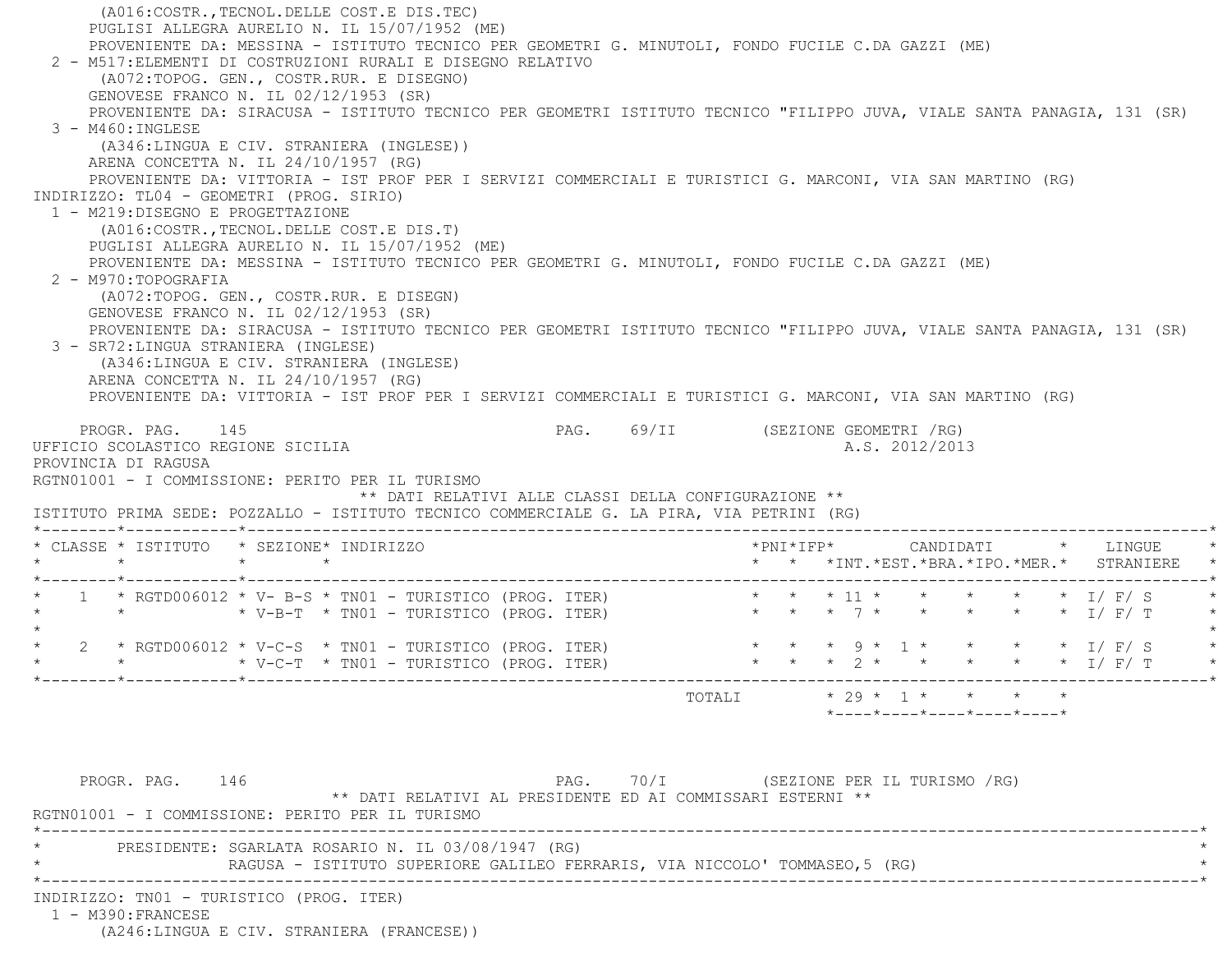CHESSARI MARIA CARMELA N. IL 27/09/1953 (RG) PROVENIENTE DA: VITTORIA - IST TEC COMMERCIALE E PER GEOMETRI ENRICO FERMI, VIA COMO N.435 (RG) 2 - M460:INGLESE (A346:LINGUA E CIV. STRANIERA (INGLESE)) DI ROSA LUIGIA N. IL 11/02/1958 (RG) PROVENIENTE DA: VITTORIA - IST TEC COMMERCIALE E PER GEOMETRI ENRICO FERMI, VIA COMO N.435 (RG) 3 - M790:SPAGNOLO (A446:LINGUA E CIV. STRANIERA (SPAGNOLO)) MEZZASALMA ANNA RITA N. IL 28/05/1969 (RG) PROVENIENTE DA: COMISO - ISTITUTO TECNICO COMMERCIALE G. CARDUCCI, VIA HO CHI MIN (RG) 4 - M940:TEDESCO (A546:LINGUA E CIV. STRANIERA (TEDESCO)) PUGLISI CATERINA N. IL 05/01/1958 (CT) PROVENIENTE DA: PALAZZOLO ACREIDE - LICEO CLASSICO PLATONE, PIAZZA UMBERTO I (SR) PROGR. PAG. 147 CHARGE 147 PAG. 70/II (SEZIONE PER IL TURISMO / RG) UFFICIO SCOLASTICO REGIONE SICILIA A.S. 2012/2013 PROVINCIA DI RAGUSA RGTN01002 - II COMMISSIONE: PERITO PER IL TURISMO \*\* DATI RELATIVI ALLE CLASSI DELLA CONFIGURAZIONE \*\* ISTITUTO PRIMA SEDE: SCICLI - ISTITUTO TECNICO COMMERCIALE I.T.C. " Q.CATAUDELLA ", VIA PRIMULA (RG) \*--------\*------------\*-------------------------------------------------------------------------------------------------------\* \* CLASSE \* ISTITUTO \* SEZIONE\* INDIRIZZO \*PNI\*IFP\* CANDIDATI \* LINGUE \* \* \* \* \* \* \* \*INT.\*EST.\*BRA.\*IPO.\*MER.\* STRANIERE \* \*--------\*------------\*-------------------------------------------------------------------------------------------------------\*1 \* RGTD00801N \* 5A-TUR \* TN01 - TURISTICO (PROG. ITER) \* \* \* \* 15 \* \* \* \* \* \* \* \* I/ F/ S  $\star$ \* 2 \* RGTD00801N \* 5B-TUR \* TN01 - TURISTICO (PROG. ITER) \* \* \* \* 18 \* \* \* \* \* \* \* \* I/ F/ S \* \* \*--------\*------------\*-------------------------------------------------------------------------------------------------------\* TOTALI \* 33 \* \* \* \* \* \*----\*----\*----\*----\*----\*PROGR. PAG. 148 PAG. 71/I (SEZIONE PER IL TURISMO /RG) \*\* DATI RELATIVI AL PRESIDENTE ED AI COMMISSARI ESTERNI \*\* RGTN01002 - II COMMISSIONE: PERITO PER IL TURISMO------------------------------------PRESIDENTE: CASSARINO ROSA N. IL 13/08/1958 (RG) RAGUSA - ISTITUTO TECNICO INDUSTRIALE ETTORE MAJORANA, VIA PIETRO NENNI (RG) \*----------------------------------------------------------------------------------------------------------------------------\* INDIRIZZO: TN01 - TURISTICO (PROG. ITER) 1 - M390:FRANCESE (A246:LINGUA E CIV. STRANIERA (FRANCESE)) UCCELLATORE ELISABETTA N. IL 08/10/1960 (RG) PROVENIENTE DA: SANTA CROCE CAMERINA - ISTITUTO TECNICO COMMERCIALE SEZ.STACCATA ITC BESTA RAGUSA, VIA F.LLI CERVI (RG) 2 - M460:INGLESE (A346:LINGUA E CIV. STRANIERA (INGLESE)) GILIBERTO SILVANA N. IL 30/04/1958 (RG) PROVENIENTE DA: RAGUSA - ISTITUTO MAGISTRALE GIOVAN BATTISTA VICO, VIA POMPEI 2 (RG) 3 - M790:SPAGNOLO (A446:LINGUA E CIV. STRANIERA (SPAGNOLO)) SALOMONE DORA MARIA N. IL 06/04/1966 (CT) PROVENIENTE DA: CATANIA - LICEO SCIENTIFICO LS BOGGIO LERA, VIA V. EMANUELE 346 (CT)